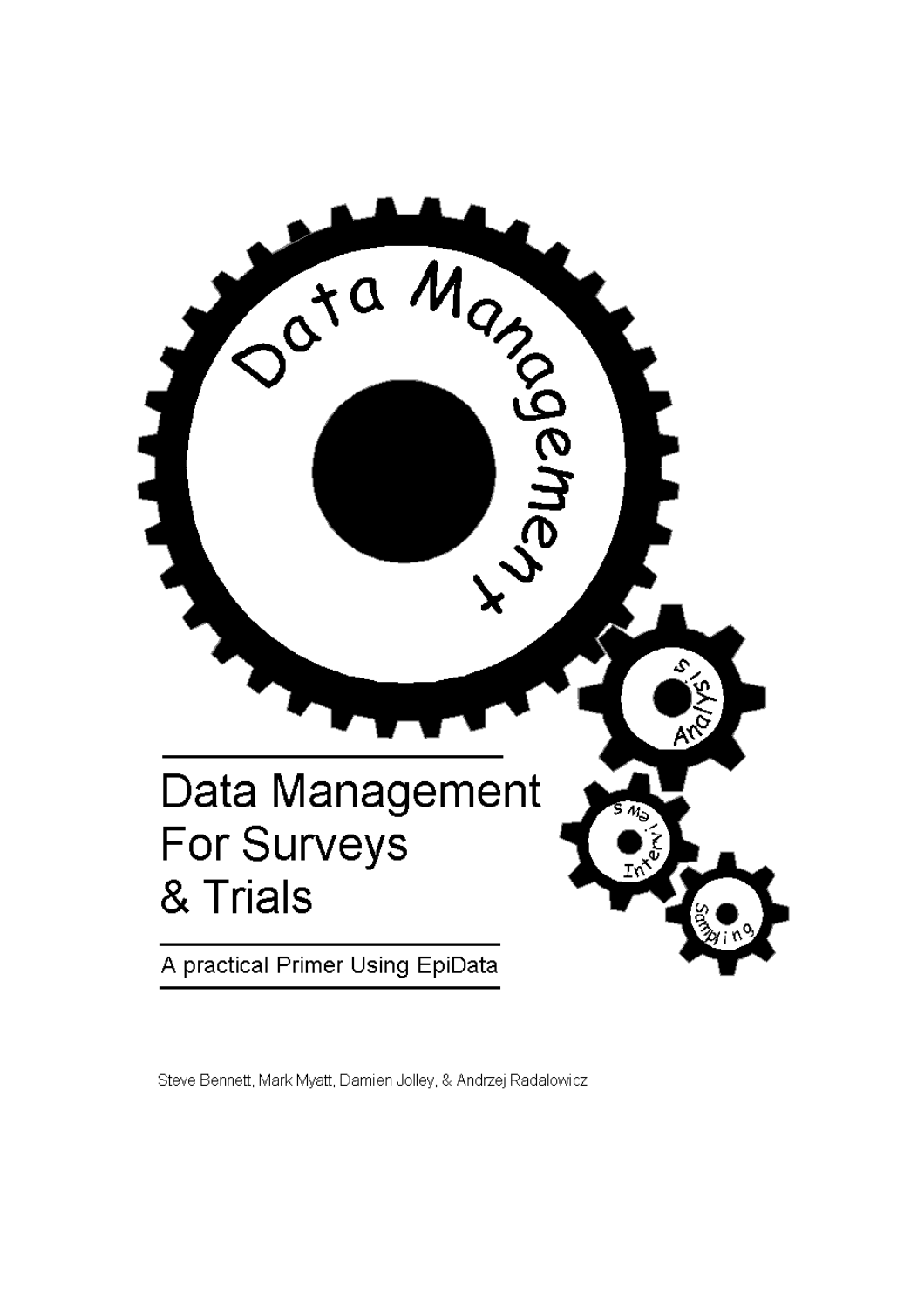# Data Management for Surveys and Trials

A Practical Primer using EpiData

Steve Bennett, Mark Myatt, Damien Jolley, and Andrzej Radalowicz

The EpiData Documentation Project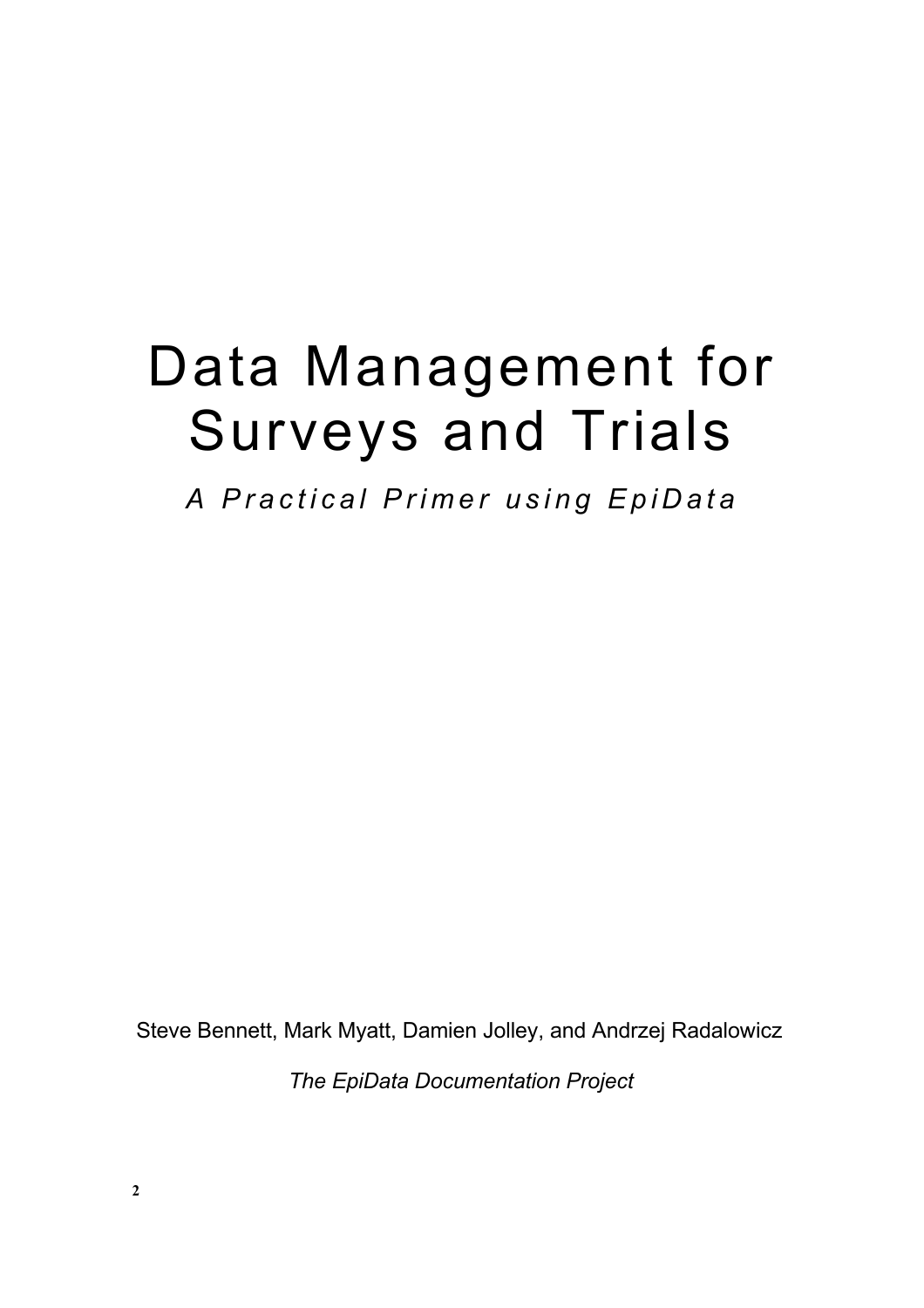First Published in 2001 by The EpiData Association

This edition published 2001

Copyright © 2001 Steve Bennett, Mark Myatt, Damien Jolley, and Andrzej Radalowicz

Permission is granted to copy, distribute, and / or modify this document under the terms of the GNU Free Documentation License, Version 1.1 or any later version published by the Free Software Foundation with no invariant sections, no front-cover texts, and with no back-cover texts. Details of the GNU Free Documentation License may be found at:

#### http://www.gnu.org/copyleft/fdl.html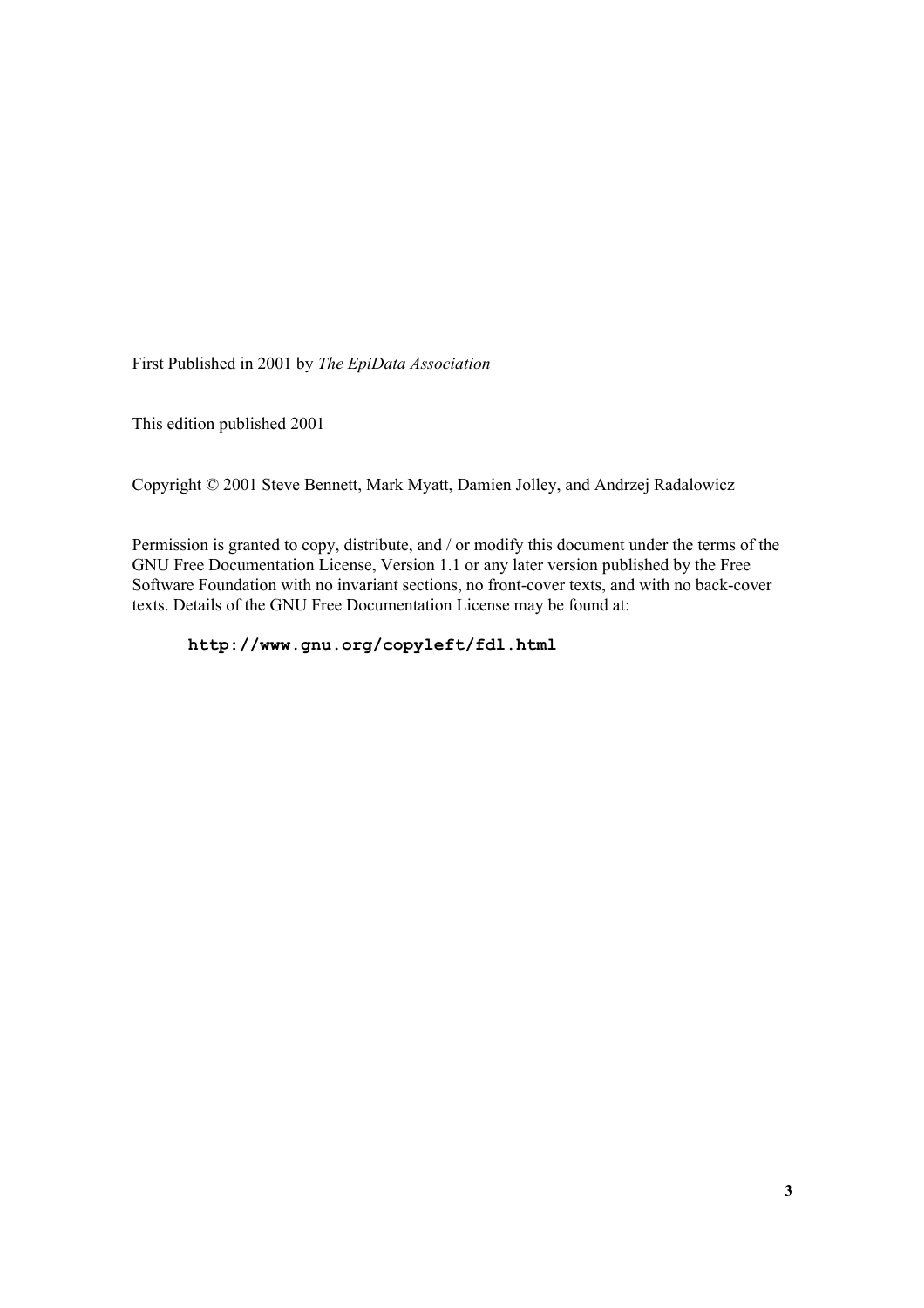Coding and data entry are the Cinderellas of survey method, attracting little academic interest or concern compared with sampling, interviewing and tests of significance. Yet a survey, like the proverbial chain, is probably as good as its weakest link. And if enough care, thought and time are not devoted to these aspects of the study the validity and usefulness of the whole operation are jeopardised. We have no magical alternatives to the painstaking and methodical attention to detail which are needed for this part of the study. To do it well you need to be obsessional.

Anne Cartwright & Clive Seale, The Natural History of a Survey, 1990

The authors would like to thank Neal Alexander, Linda Williams, and the late Nicola Dollimore for their contribution to the courses on which parts of this book are based, Maria Quigley, Judith Glynn, and other teaching colleagues at the London School of Hygiene and Tropical Medicine for their comments on earlier versions, and Jimmy Whitworth for allowing us to use the onchocerciasis data.

Steve Bennet and Andrzej Radalowicz are supported by the Medical Research Council.

This book is dedicated to the memory of Nicola Dollimore.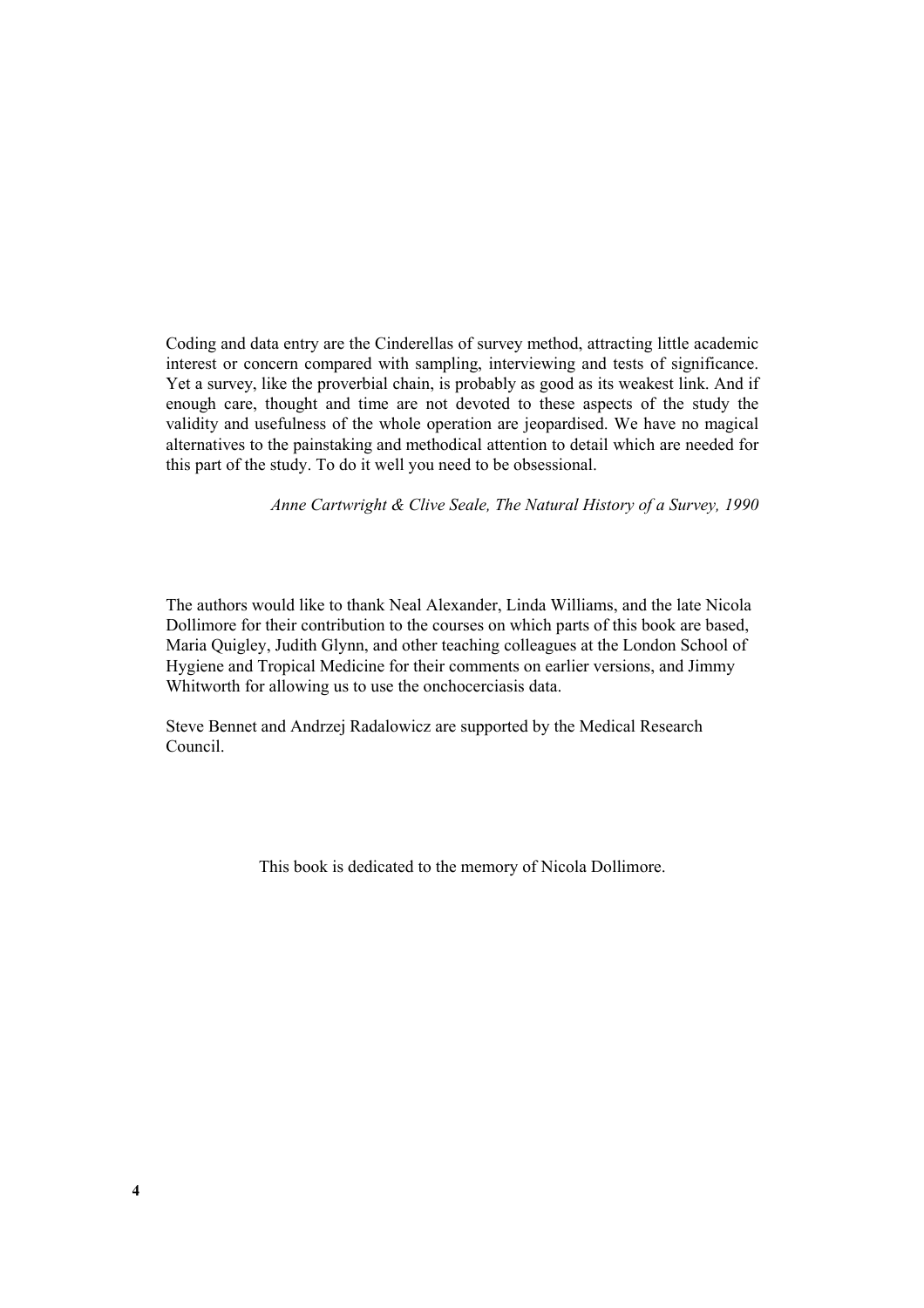# Contents

| Overview                                      | 6  |
|-----------------------------------------------|----|
| <b>Databases</b>                              |    |
| Objectives                                    | 8  |
| The progress of a questionnaire               | 10 |
| Overview of EpiData                           | 11 |
| Database definition                           | 12 |
| Datasets, cases, files                        | 13 |
| Defining database file structure              | 14 |
| Variable names                                | 15 |
| Variable types                                | 16 |
| Defining variable type and length             | 18 |
| Null (missing and not-appropriate) values     | 20 |
| Identifying (ID) numbers                      | 21 |
| Creating a data file                          | 22 |
| Starting EpiData                              | 23 |
| using <i>EpiData</i> to examine a dataset     | 24 |
| Making a data entry form                      | 28 |
| Creating a data (.REC) file                   | 34 |
| Entering and editing data                     | 35 |
| Searching for data                            | 37 |
| <b>Data Quality and Data Checking</b>         |    |
| Objectives                                    | 39 |
| Types of error                                | 40 |
| Preventing errors                             | 41 |
| detecting errors in data                      | 42 |
| Correcting errors                             | 43 |
| Quality and validity                          | 44 |
| Data checking functions in EpiData            | 45 |
| Setting up checks                             | 46 |
| Specifying a KEY variable                     | 50 |
| Using value and label sets during data entry  | 51 |
| Limitations of interactive checking           | 52 |
| Double entry and validation                   | 53 |
| Data consistency and consistency checking     | 55 |
| Relational data entry                         | 60 |
| Data Management                               |    |
| Objectives                                    | 65 |
| Concatenation                                 | 67 |
| Missing values                                | 69 |
| Creating and transforming variables           | 71 |
| File splitting                                | 75 |
| File merging                                  | 76 |
| Tidying up                                    | 78 |
| Exporting data                                | 80 |
| The Data Processing Needs of a Study          |    |
| Planning the data processing needs of a study | 82 |
| <b>Appendix 1: Files and Variables</b>        |    |
| File and variable definitions                 | 92 |
| <b>Appendix 2: EpiData Options</b>            |    |
| EpiData options                               | 94 |
| Appendix 3: EpiData Field Types               |    |
| EpiData field types                           | 96 |
| Appendix 4: EpiData File Types                |    |
| EpiData file types                            | 98 |

 $\ddot{\phantom{a}}$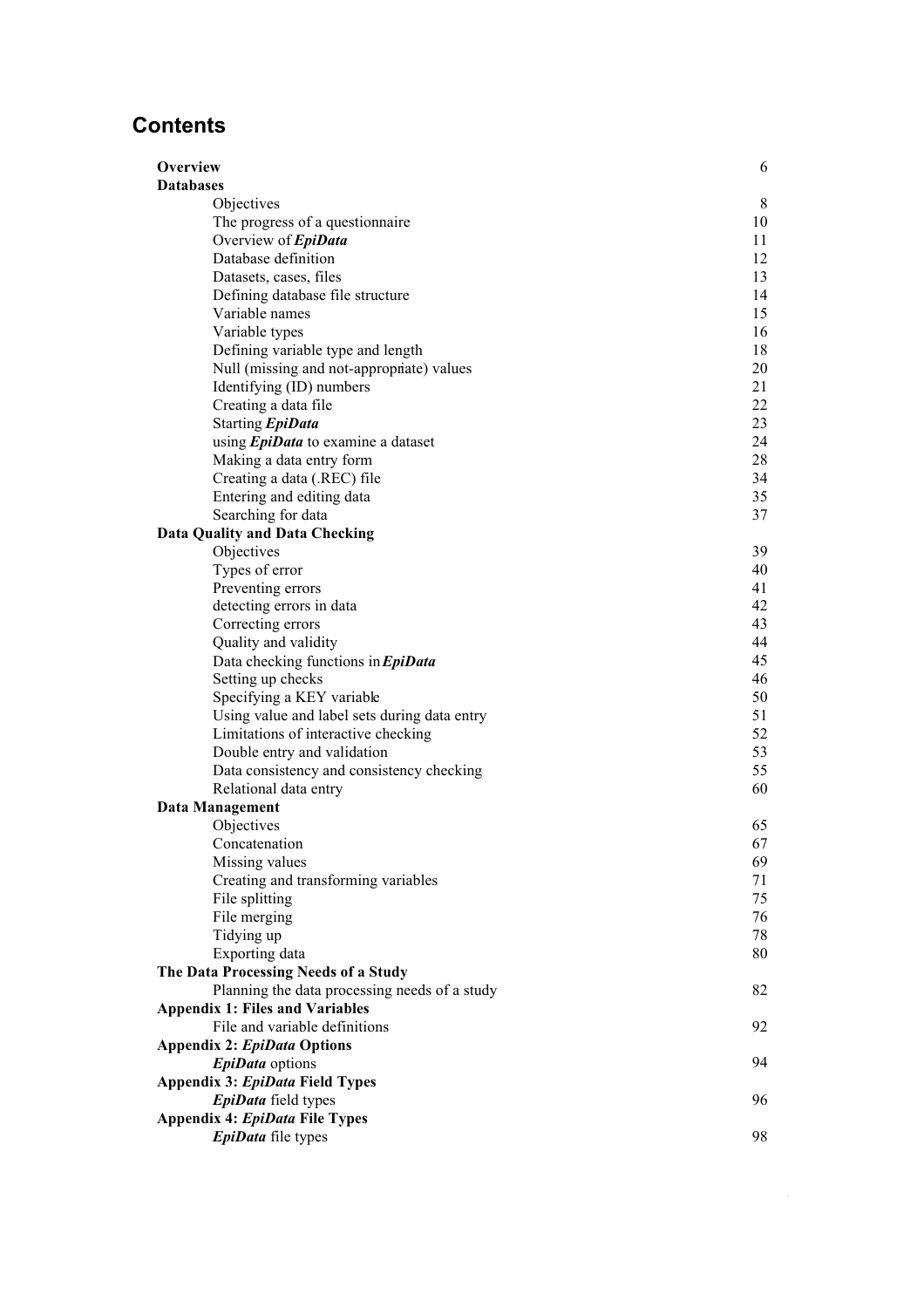### Overview of the course

Data management takes place at all stages of a study, and should be planned at the very start. The objective is to produce data of the highest possible quality in a form suitable for statistical analysis. The stages of data processing that we shall consider in this course are:

- $\Box$  Planning the data needs of a study
- $\Box$  Data collection
- $\Box$  Data entry
- $\Box$  Data validation and checking
- $\Box$  Data manipulation

The objective of this book is that you should understand and know how to carry out the *data management* aspects of a research study. This book uses the **EpiData** software package.  $EpiData$  was developed for epidemiological research (the study of illness in populations rather than in individuals), and the case study we use throughout this book is a medical one, but the principles of data management, and the details of data management activities are the same whatever the field of study.

We have chosen *EpiData* for this book for five reasons:

- 1. It has been specifically written for use in research studies with functions that are specifically designed to assist with each stage of the data management process.
- 2. It is easy to use. Although its features may be fewer than more sophisticated packages, the simplicity is a benefit in many situations, particularly for beginners.
- 3. It is distributed free of charge.
- 4. It does not require a powerful computer to run it.
- 5. It can export data in formats that can be read by virtually every statistical, database, or spreadsheet package.

We emphasise that the objective is that you should learn the principles of data management, so that even if you go on to work in another software package, the concepts and techniques that you have learned here using *EpiData* will remain valid.

The material is designed so that students work through the book at their own pace.

All of the exercises in this book require you to have access to  $\mathbf{EpiData}$  version 2.00 or later. This book makes extensive use of sample datasets which are supplied with this document.

We do not consider the details of statistical analysis in this book. Instead, we concentrate on the steps that must be taken before statistical analysis in order to produce clean (i.e. error free) data in a format amenable to statistical analysis.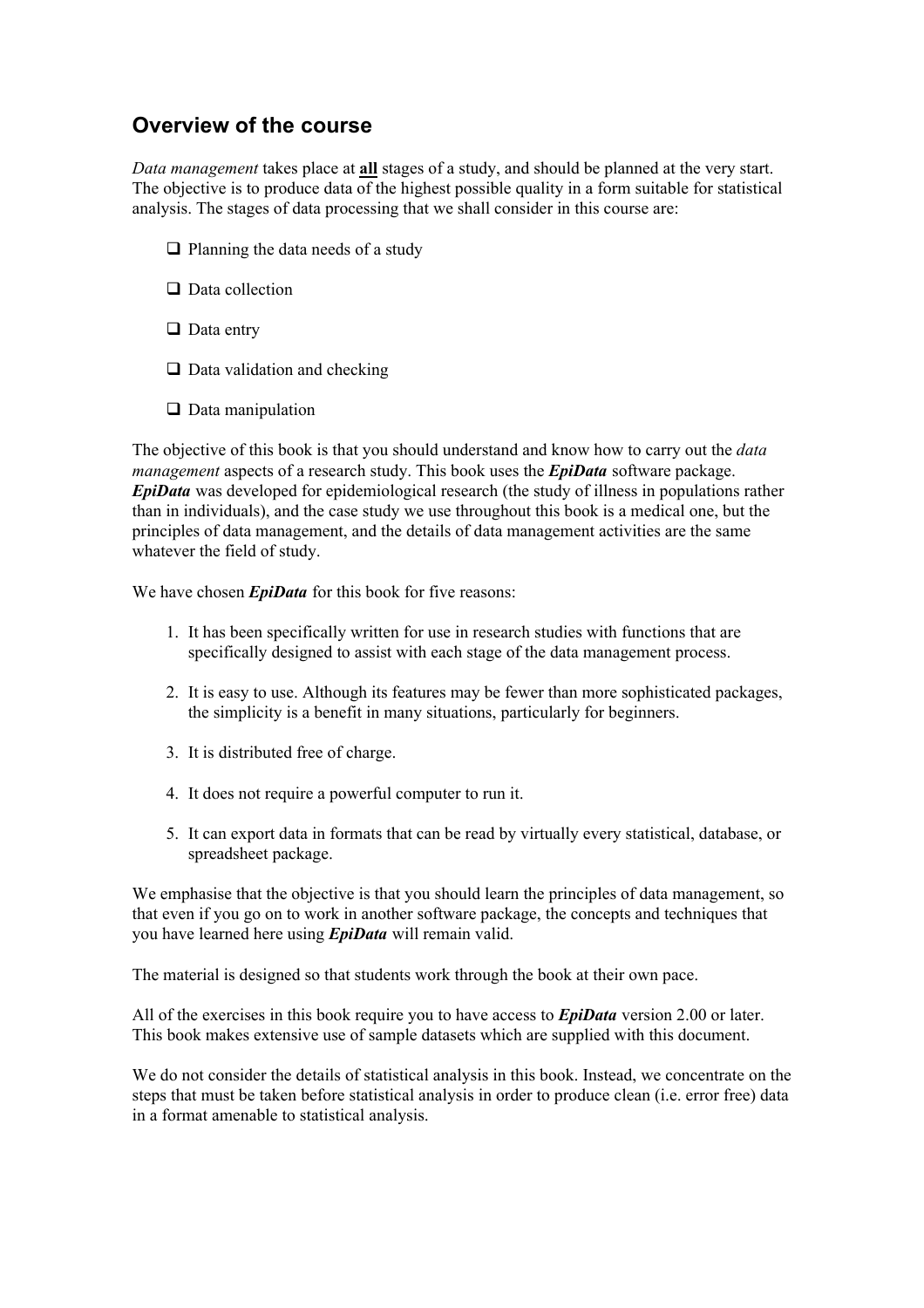# Databases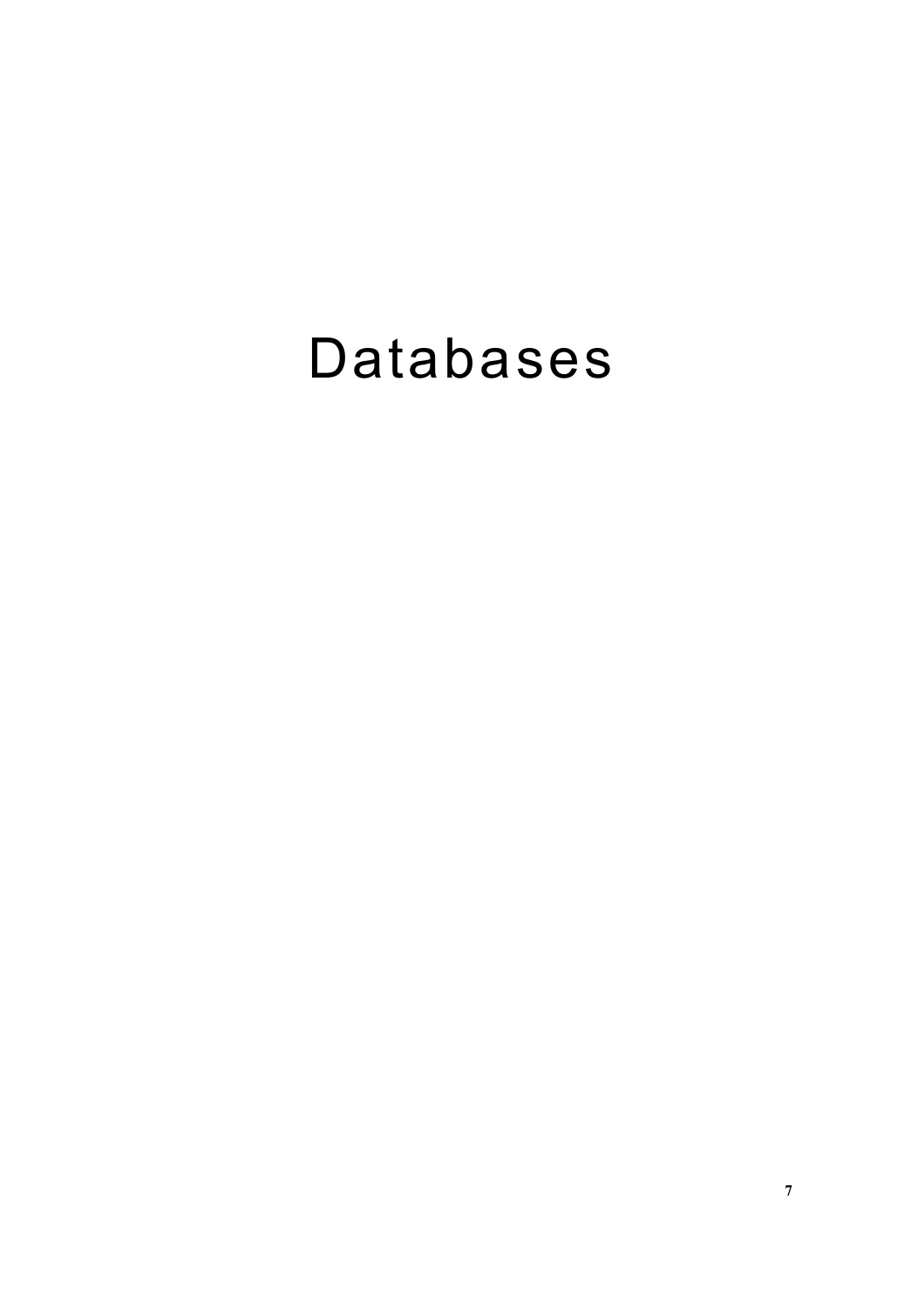## Objectives of this section

By the end of this section you should be able to:

- $\Box$  Understand the idea of a database, and the concepts of file, case and variable.
- $\Box$  Understand the types of variables used in *EpiData* and their attributes.
- $\Box$  Create a questionnaire and data entry forms using the editor functions of  $EpiData$ .
- $\Box$  Create a database file using *EpiData*.
- $\Box$  Enter data into a database file using *EpiData*.

#### The advantages of using a computer

Most epidemiological studies involve the collection of information  $(data)$ , either by asking questions, or from hospital records, or from laboratory results. The use of a computer allows:

- $\Box$  Storage of large quantities of data.
- $\Box$  Ease of checking and correcting (editing) data.
- $\Box$  Ease of tabulation and presentation of results.
- $\Box$  Powerful and quick statistical analyses.

The computer can also be used to:

- $\Box$  Generate lists of study subjects who are to be seen again.
- $\Box$  Produce updated reports on the progress of the survey.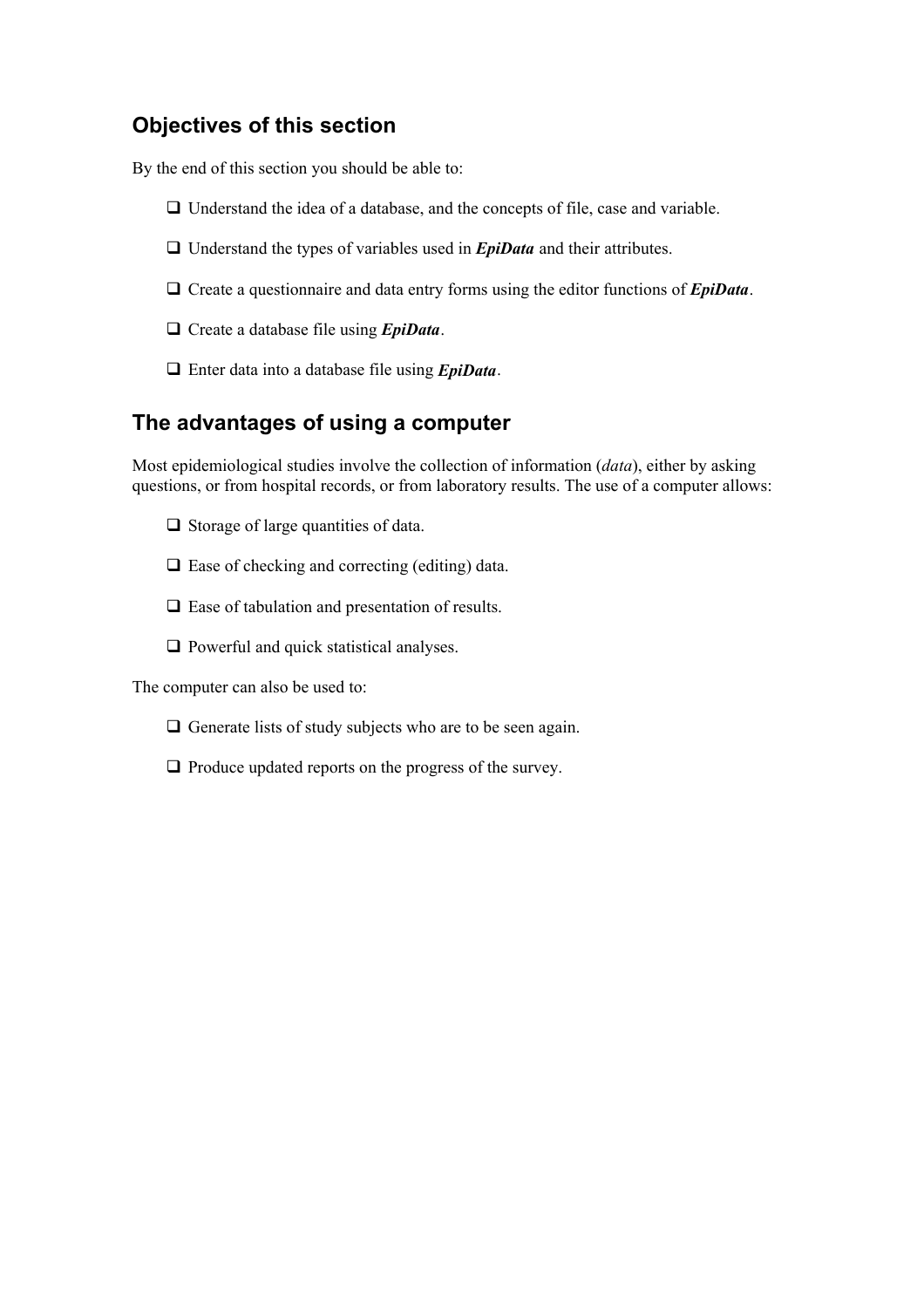# Case study: The River Blindness (Onchocerciasis) Study

Any investigation is likely to involve collecting data from several different sources using more than one type of questionnaire. At this stage, however, we shall imagine that our study uses only one type of questionnaire and see what happens to the data collected with it.

The study that we shall work with throughout this book is a trial of an intervention against river blindness (onchocerciasis) in Sierra Leone in West Africa.

Onchocerciasis is a common and debilitating disease of the tropics. It is mainly a chronic disease, affecting the skin and eyes of afflicted persons. Its pathology is thought to be due to the cumulative effects of inflammatory responses to immobile and dead microfilariae in the skin and eyes. Microfilariae are tiny worm-like parasites, deposited in the skin by blackfly  $(simulum)$  that breed in fast-flowing tropical rivers. The fly bites and injects the parasite larvae (*microfilariae*) under the skin. These mature and produce further larvae that may migrate to the eye where they may cause lesions leading to blindness. The worms are detectable by microscopic examination of skin samples, usually snipped from around the hips; severity of infection is measured by counting the average number of worms per microgram of skin examined.

A double-blind-placebo-controlled trial was designed to study the clinical and parasitological effects of repeated treatment with a newly developed drug called *Ivermectin* (Merck). Subjects were enrolled from six villages in Sierra Leone (West Africa), and initial demographic and parasitological surveys were conducted between June and October 1987. Subjects were randomly allocated to either the Ivermectin treatment group or the placebo control group. Randomisation was done in London. Neither the clinical survey teams nor the study population knew the meaning of the codes used to label the two treatments.

The questionnaire on page 32 is similar to that used to collect baseline data for the study. It contains questions on background demographic and socio-economic factors, and on subjects' previous experience of onchocerciasis.

Follow-up parasitology and repeated treatment was performed for five further surveys at six monthly intervals. The principal outcome of interest was the comparison between microfilarial counts both before and after treatment, and between the two treatment groups.

Detailed information about the data can be found in Appendix 1.

## Reference

Whitworth JAG, Morgan D, Maude GH, Downhan MD, and Taylor DW (1991),  $\Lambda$  community trial of ivermectin for onchocerciasis in Sierra Leone: clinical and parasitological responses to the initial dose, Transactions of the Royal Society of Tropical Medicine and Hygiene, 85, 92-6.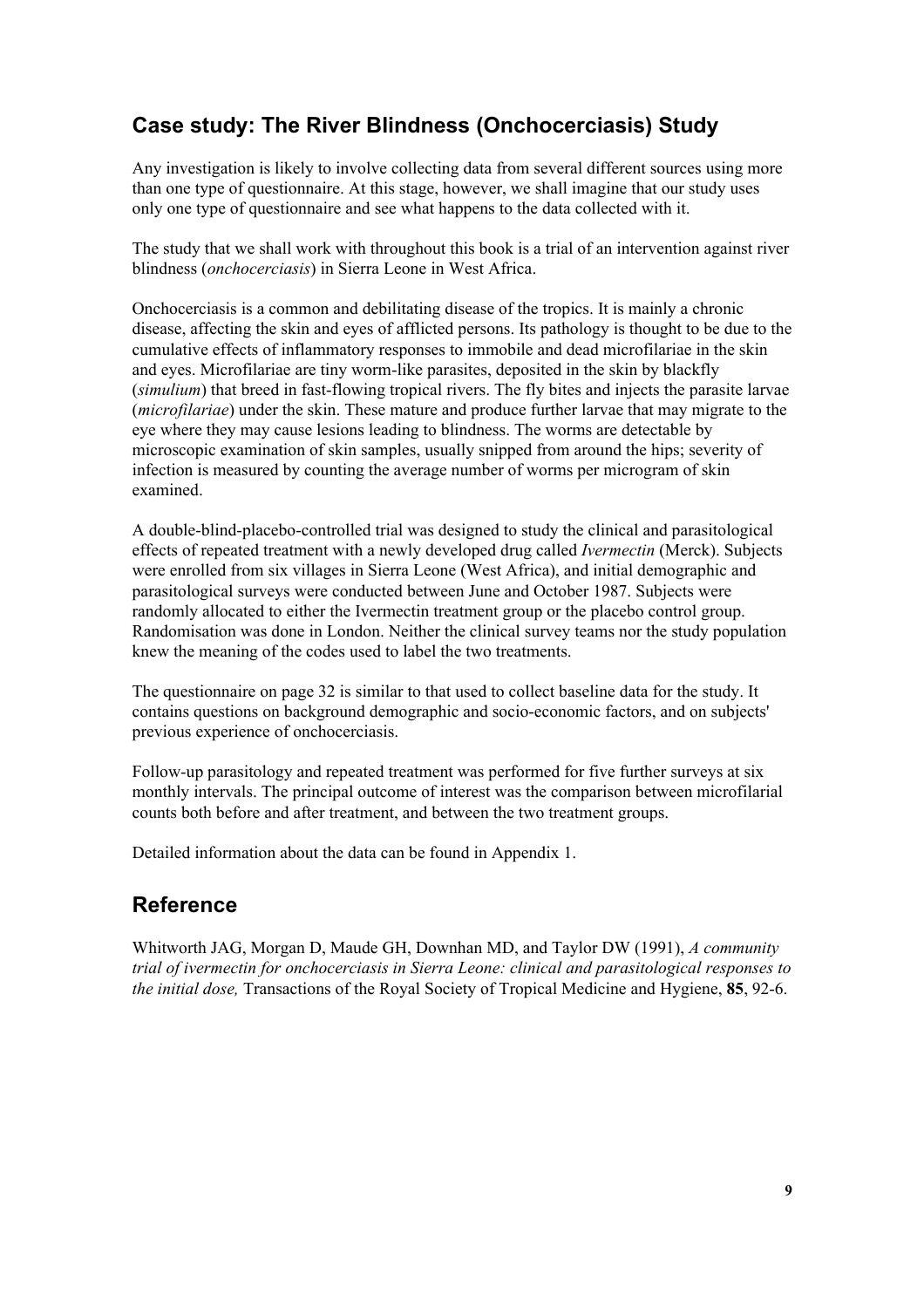#### The progress of a questionnaire

The usual progress of the questionnaire and its data would be:

- 1. Interviewer collects data and completes questionnaire.
- 2. Interviewer checks questionnaire, and corrects any errors, returning to verify data with the respondent if necessary.
- 3. Supervisor checks questionnaires, re-interviewing a sample of respondents.
- 4. A data entry clerk enters the data into the computer.
- 5. A different data entry clerk enters the data into the computer a second time.
- 6. The two data *files* are compared to find any typing errors, and errors are corrected.
- 7. Either at the time of data entry, or afterwards, data are checked. The checks ensure that data are within allowable *ranges* (e.g. sex must be either male or female). Checks also ensure that data are *consistent* from one question to another (e.g. if respondent is pregnant then sex must be female!). Any errors found are corrected.
- 8. When the data are *clean*, there will usually be a need to create new variables or manipulate existing ones (e.g. calculation of latency periods, grouping age in five year bands etc.)
- 9. Data will need to be *linked* (or *related*) to data from other forms and questionnaires (e.g. linking interview data with laboratory data).
- 10. Data may be exported for analysis by statistical, database, or spreadsheet package.

The sequence of events (1 - 10) will be considered in this book.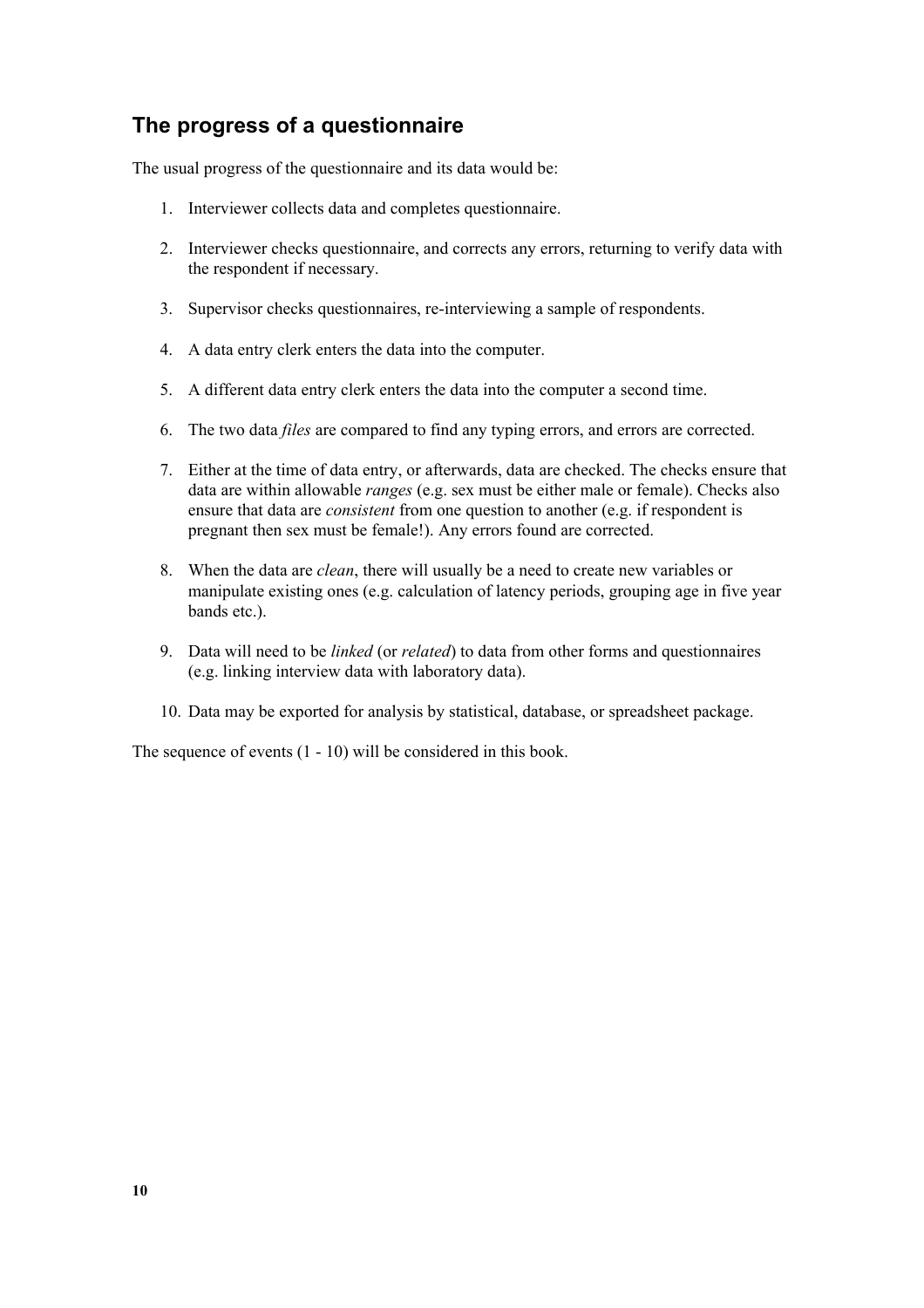# **Overview of EpiData**

EpiData was specially created to assist researchers to carry out epidemiological investigations. It has functions which carry the following tasks:

**TEXT EDITOR** functions that are used to create questionnaires, edit files that contain data-checking and data-coding rules, and write and edit text (such as the output from EpiData's data documentation functions).

**DATA ENTRY** functions that allow you to make data files from questionnaire files, enter, edit, and query data.

**DATA CHECKING** functions that allow you to add range checking, skip patterns, legal values, and complex coding rules to data as it is entered (*interactive* checking).

**DATA CHECKING** functions that allow you to apply range checking, skip patterns, legal values, and complex coding rules to data after it has been entered (batch checking).

DATA CHECKING functions that compare two files and report any differences between them (validation).

CODING and CALCULATION functions that allow you to create new variables or manipulate existing variables (e.g. calculation of latency periods, grouping ages etc.).

An IMPORT function that allows you to import data from text, dBase, and STATA files

An **EXPORT** function that allows you to export data to text, dBase, STATA, Excel, SAS, and SPSS format files for subsequent analysis.

DATA MANAGEMENT functions to append (i.e. join end-to-end), merge (i.e. join side-to-side), or restructure data files.

**DOCUMENTATION** functions that list data, describe file structures and data checking rules applied to files, produce frequency tables and descriptive statistics for variables in a file, and count records in one or more files using values entered into particular variables.

**UTILITY** functions that allow you to pack (i.e. remove deleted records) data files, compress data files, make backup copies of data files and associated questionnaires and data checking rules, copy file structures, create questionnaires from existing data files, and rename fields in a file.

 $EpiData$  does not contain any complex data analysis functions but data may be exported to a variety of common formats. **EpiData** use the same file format as EpiInfo version 6.xx (a popular MSDOS-based program widely used by field epidemiologists). Any program that can read EpiInfo version 6.xx data (.REC) files may also be used to analyse data entered using EpiData. Available tools include the ANALYSIS, CSAMPLE, and EPINUT modules of EpiInfo version 6.xx, the **ANALYSIS** module of EpiInfo 2000, EpiMap version 2, and numerous add-in programs that perform logistic regression, conditional logistic regression, and survival analysis. Basic data analysis functions may be added to subsequent versions of *EpiData*.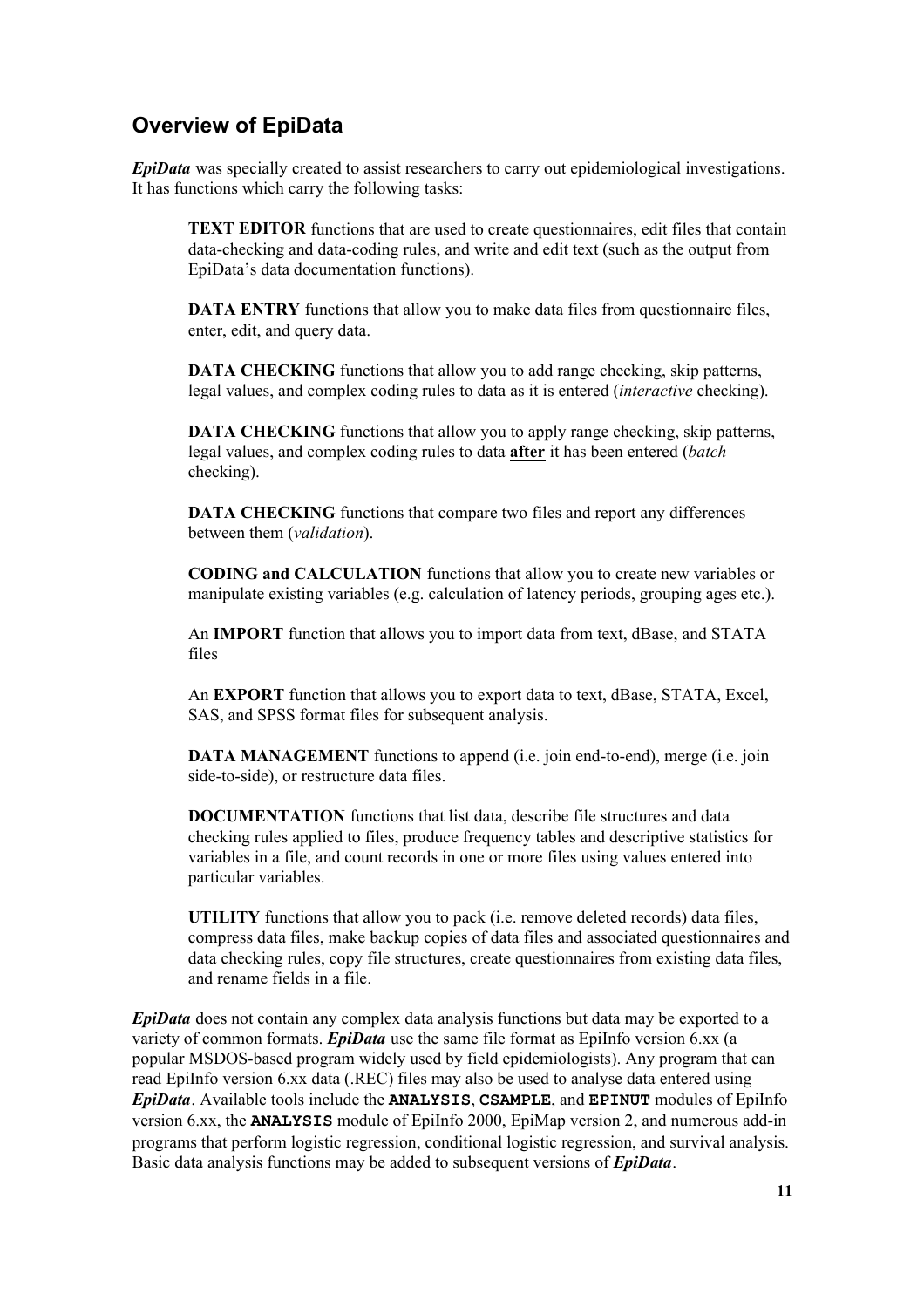## Database definition

The core feature of a *database file* is that individual *records* are stored in a *file* that contains data (numbers and characters) and a *structure* that defines what the numbers and characters refer to.

A database file will be part of a database management system (DBMS). Such systems allow the user to perform a wide range of operations using a set of simple instructions and functions. These include creating new files, opening existing files, entering new data, and sorting, searching and editing records. To use a DBMS for a specific project it is necessary to adapt the general system for the specific set of data in hand.

There are many different DBMS software packages available for use on personal computers, of which dBase (and derivatives such as FoxPro and Visual dBase), Paradox, Access, and Approach are probably the most widely used on personal computers. We show here how to set up a database using the  $EpiData$  package.

Once the layout of questionnaires or data collection forms have been decided, the database structure can be defined. This will correspond directly to the data that is to be collected (although there may be questions on the form that lead to data that is not necessary or suitable for entering or further analysis).

Simple studies may have just a single data collection form. Complex studies may generate several forms. Separate data files will be created to store data from the separate forms. By ensuring that there is an *identification variable* or *key variable* common to each data file (e.g. individual identifying numbers) it is a simple job to link data from the different data files when required.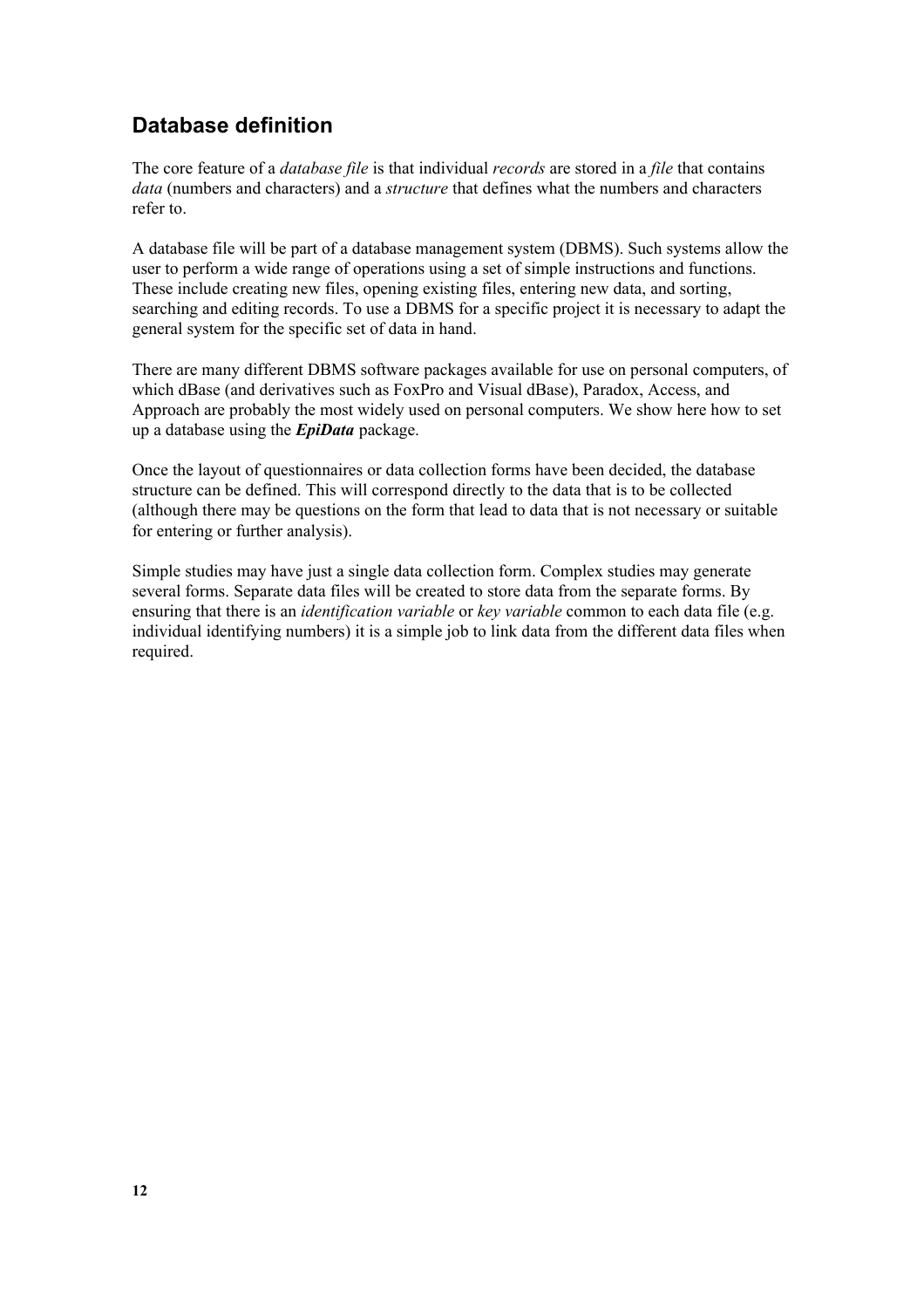#### Datasets, cases, and files

A set of data are *stored* in the computer as a *file*. A file consists of a collection of *cases* (or records). Each case contains data in a series of variables (or fields). In our example the cases are individuals interviewed for the onchocerciasis baseline survey and the variables are the answers to the questions asked:



Once the layout of the questionnaire or data collection form has been decided the *structure* of the data file can be defined. This is a straightforward process since the structure will correspond to the data that is to be collected.

Data are usually represented in a table in which each row represents an individual case (record), and each *column* represents a variable (field). Only the first few questions are shown here for the first four respondents:

| <b>Survey</b><br><b>Number</b> | Date       | Age | <b>Sex</b> | Tribe | Household<br><b>Number</b> | <b>Relation To Head</b><br><b>Of Household</b> |
|--------------------------------|------------|-----|------------|-------|----------------------------|------------------------------------------------|
|                                | 10/11/1988 | 56  | M          |       |                            |                                                |
|                                | 10/11/1988 | 49  | F          |       |                            |                                                |
|                                | 10/11/1988 |     | M          |       |                            |                                                |
|                                | 10/11/1988 | 28  | M          |       |                            |                                                |

A file with a structure such as this and with information about the variables such as their names and allowable ranges is known as a *database file*.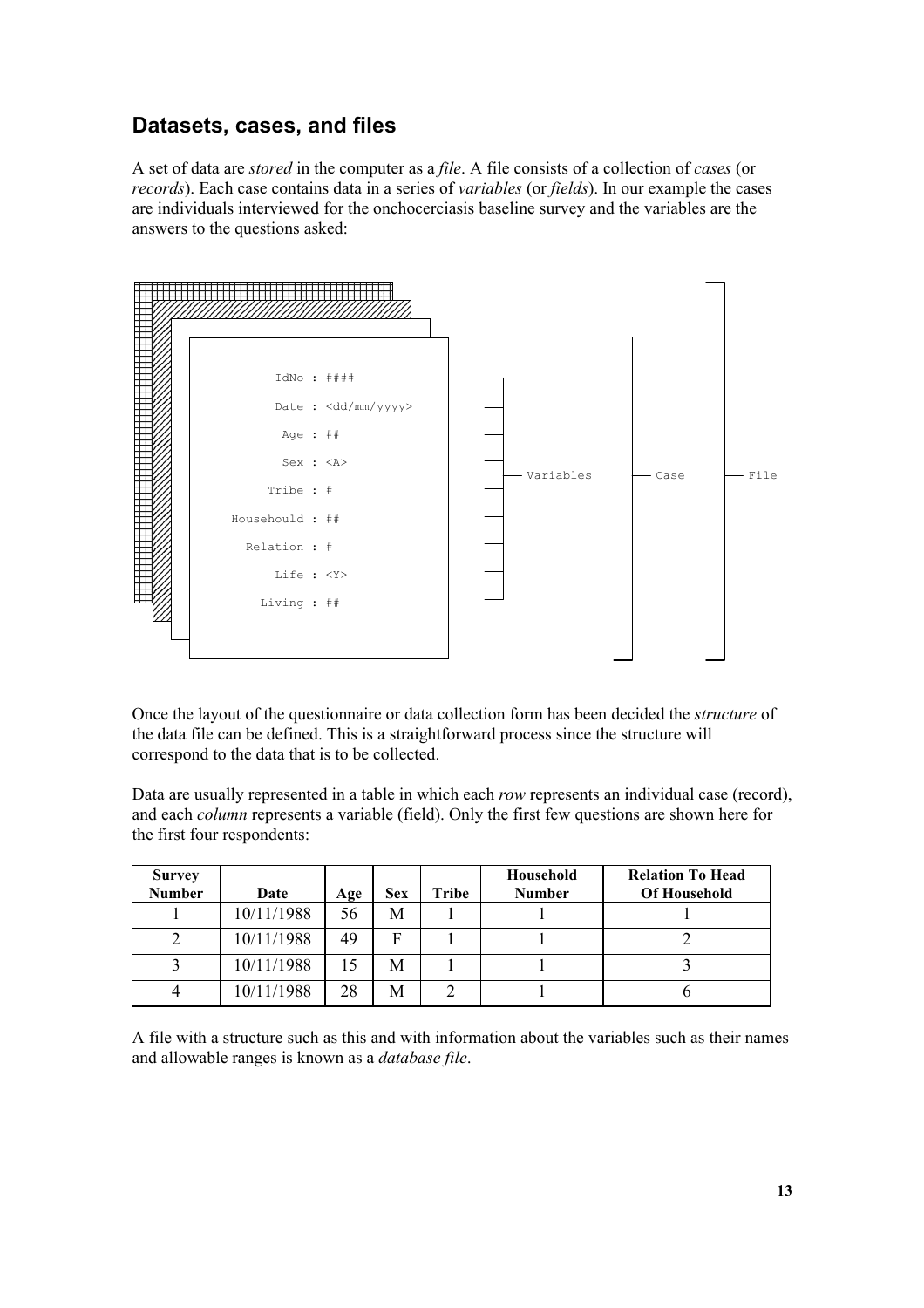# Defining database file structure

To define the structure of a database file we need to specify for each variable a *name*, a type, and a *length*. The variable type chosen will depend on the type of data that the variable is to contain.

An example of the structure corresponding to eight variables in the onchocerciasis baseline questionnaire with the  $EpiData$  variable definitions is:

| Name         | <b>Type</b>         | Length         | EpiData definition      |
|--------------|---------------------|----------------|-------------------------|
| <b>IDNO</b>  | numeric             | 4              | ####                    |
| <b>DATE</b>  | date                | 8              | <mm dd="" yyyy=""></mm> |
| <b>AGE</b>   | numeric             | 2              | ##                      |
| <b>SEX</b>   | text                |                | $<$ A $>$               |
| <b>TRIBE</b> | numeric             |                | #                       |
| <b>HHNO</b>  | numeric             | $\overline{2}$ | ##                      |
| <b>REL</b>   | numeric             |                | $_{\rm \#}$             |
| LVILL        | logical ( $yes/no)$ |                | $<$ Y $>$               |

Each variable has a *name*. Names allows us to refer to variables for data checking and analysis.

Each variable is of a certain type. The type you choose to assign to a variable depends upon the type of data it will contain. The most commonly used data types are text, numeric, logical, and date.

The *length* of a variable defines how much data it can hold. A text variable with length ten will be able to hold up to ten letters or numbers. A numeric variable with length three will be able to hold numbers between -99 and 999. The length of a variable must correspond to the maximum anticipated number of letters and / or numbers.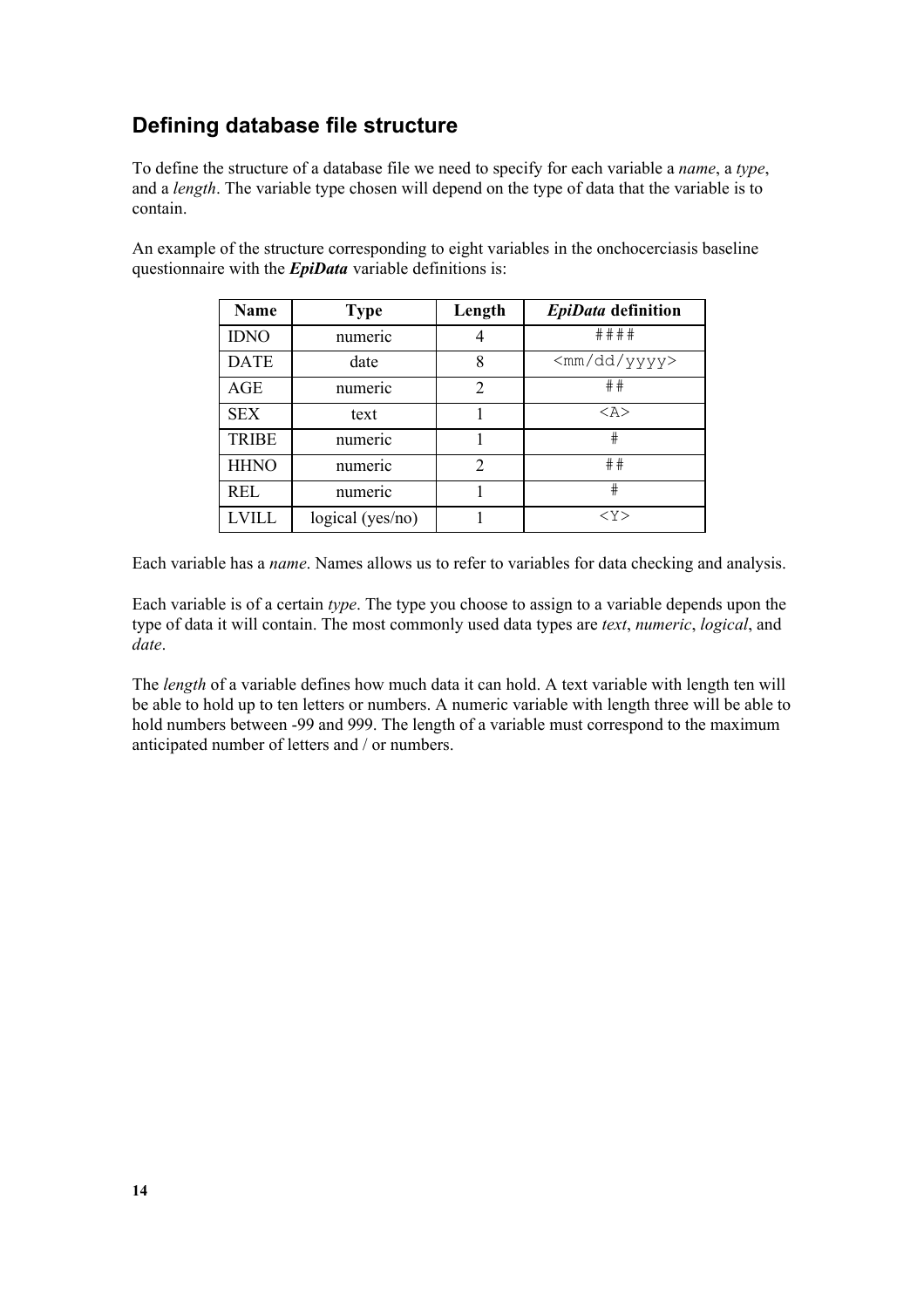# Variable names

In *EpiData* variable names:

- $\Box$  Must not exceed eight characters
- $\Box$  Must begin with a letter, not a number
- $\Box$  Can otherwise contain any sequence of letters and digits
- $\Box$  Must not contain any spaces or punctuation marks

Names can describe the variable they refer to (e.g.  $OCCUP$  is probably more informative than **VAR17**) but with large questionnaires it may be easier to use question numbers (e.g.  $Q17$ ) as variable names.

Examples of **illegal** variable names are:

| 1DATE            | (begins with a number)         |
|------------------|--------------------------------|
| <b>LAST NAME</b> | (contains a space)             |
| COUNTRYOFORIGIN  | (longer then eight characters) |

Write down three legal and three illegal variable names:

| <b>Legal Variable Names</b> | <b>Illegal Variable Names</b> |
|-----------------------------|-------------------------------|
|                             |                               |
|                             |                               |
|                             |                               |
|                             |                               |
|                             |                               |
|                             |                               |

EpiInfo version 6 (on which  $EpiData$  is based) allows you to create variable names that are ten characters long. *EpiData* can work with EpiInfo files that use ten character variable names but can only create files with eight character variable names. The eight character variable name limit was chosen to make it easy to export data to packages such as SPSS which also have an eight character variable name limit.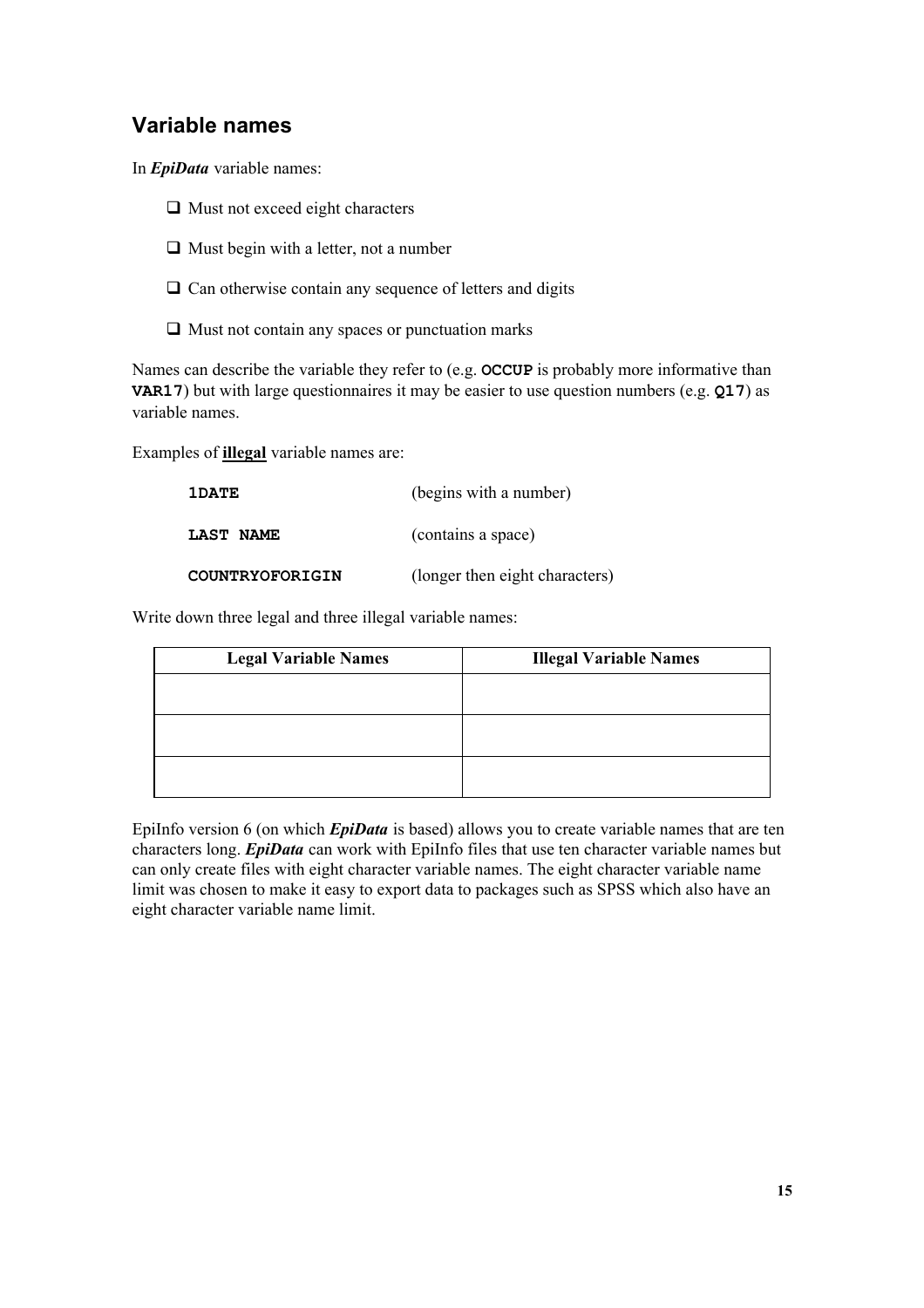#### Variable types

Each variable must be of a certain type. The type you choose to assign a variable will depend on the type of data you wish it to contain.  $EpiData$  provides many different variable types:

**TEXT variables** are used for holding information consisting of text and / or numbers. Text variables are useful for holding information such as names and addresses.

*EpiData* has a special type of text variable called **UPPER CASE TEXT**. This is similar to the **TEXT** type but can only hold upper case (i.e. capital) letters as well as numbers. If you enter lower case text into an UPPER CASE TEXT variable it will automatically be converted into upper case text. This is useful because it avoids potential problems caused by inconsistent use of capital letters for data items such as codes that use letters (e.g. ICD-10 which uses mixed letter and number codes). You can enter numbers into text and upper case text variables but you cannot easily perform mathematical operations with them.

NUMERIC variables are used for holding numerical information. They can be used for holding *categorical* or *continuous* data. Numeric variables can be defined to hold either *integers* (whole numbers) or *real numbers* (numbers with a fractional part).

**BOOLEAN, LOGICAL or YES/NO variables** are used for holding data that can have two possible states such as whether a respondent has been ill or not. Logical variables can hold either the character 'Y' or the character 'N' (which may also be entered as '1' and '0'). **LOGICAL** variables are sometimes called *binary categorical variables* 

DATE variables are used to hold dates. DATE variables can be used to hold data in the American  $(\text{mm}/\text{dd}/\text{yyy})$  and European  $(\text{dd}/\text{mm}/\text{yyy})$  formats. You can perform simple arithmetic such as addition and subtraction with date type variables. The advantage of using date type variables is that the EpiData will only allow you to enter valid dates. DATE type variables also simplify any calculations as factors such as variable month length and leap years are accounted for. **EpiData** also has a special type of **DATE** variable that is updated each time a record is changed.

AUTO ID NUMBER variables that get incremented by one for every new record that is entered. **AUTO ID NUMBER** variables cannot be changed during date entry since their values are generated automatically.

**SOUNDEX** variables are special text variables that apply SOUNDEX coding rules to text data as it is entered. SOUNDEX is a coding of words that can be used to anonymise (e.g.) the surnames of informants participating in a survey. This may be useful in (e.g.) surveillance systems for sexually transmitted disease. A SOUNDEX code is always in the format A-999, i.e. one upper-case letter, a hyphen, and three digits.

EpiData does not support the PHONENUM type variables that are available in EpiInfo version 6.xx but telephone numbers may be entered into ordinary text fields.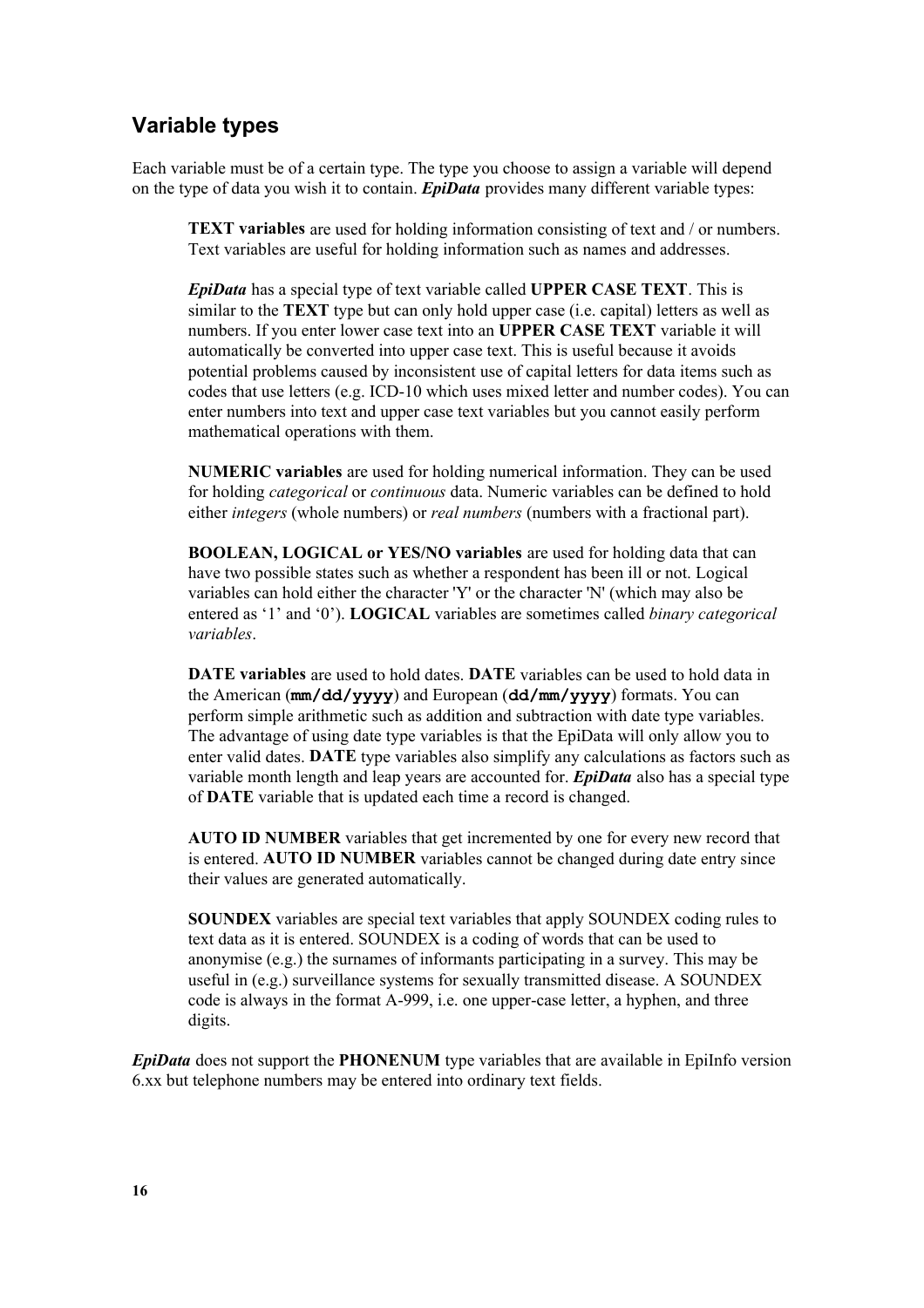## Data and variable types

When designing your own questionnaires and data files think carefully about the sort of data you want each variable to hold.

If you wish to perform mathematical operations with variables they **must** be of the numeric type. You should always use numeric variables for continuous data such as *unmodified measures* of height and weight. Statistical procedures such as  $ANOVA$ , correlation, and regression will only work with data stored in numeric variables.

You can use text or numeric variables to hold *categorical* data. Some investigators prefer to use numeric variables to hold categorical data. Categories are given numeric *codes*. Data coded in this way may be easier to use with statistical packages and with some statistical procedures (e.g. *marker variables* in regression analysis). With categorical data it is a good idea to keep codes consistent across variables. This will help reduce errors at all stages of a survey.

If you use text variables to hold categorical data make sure that you use the upper case text type. This will avoid potential problems caused by inconsistent capitalisation of data items.

Boolean, Logical, or Yes/No variables hold a special type of categorical data. Some investigators prefer to use numeric variables to hold categorical data. Categories are given numeric codes. Data coded in this way may be easier to use with statistical packages and with some statistical procedures (e.g. *marker variables* in regression analysis). You should check if your statistical software knows how to handle Boolean variable before using them in your data files. Boolean variables are automatically translated into numeric variables (coded  $0 = No$ ,  $1 =$ Yes) when you export data from *EpiData* to STATA and Excel files.

Many statistical packages do **not** support date type variables. If you use date type variables then you may need to convert data to a different format (e.g. calendar-month-in-century or date-time index number) before it can be used with other packages. Variables can be changed or recoded within *EpiData* prior to the data being exported for analysis. Sometimes you will be interested in a single data item (e.g. month or year) or you may need to use dates that do not conform to a Western calendar. In this case you may need to use a combination of numeric and text type variables to hold your data. The advantage of using date type variables is that  $EpiData$  will only allow you to enter valid dates.

Date type variables also simplify any calculations as factors such as variable month length and leap years are accounted for. When using dates in calculations and when comparing dates, **EviData** works with dates as date-time serial numbers (i.e. the number of days since  $31<sup>st</sup>$ December 1899) and can easily convert between dates and date-time serial numbers if required (see the 'Date and time functions' section of the help file for more details).

 $EpiData$  does not support time fields, but two functions ( $Time2Num$  and  $Num2Time$ ) are provided that allow you to work with times in numeric variables (see the ëDate and time functions' section of the help file for more details). These functions permit the entry of times as numeric variables using the format  $hhmm$  (0.00 - 23.59).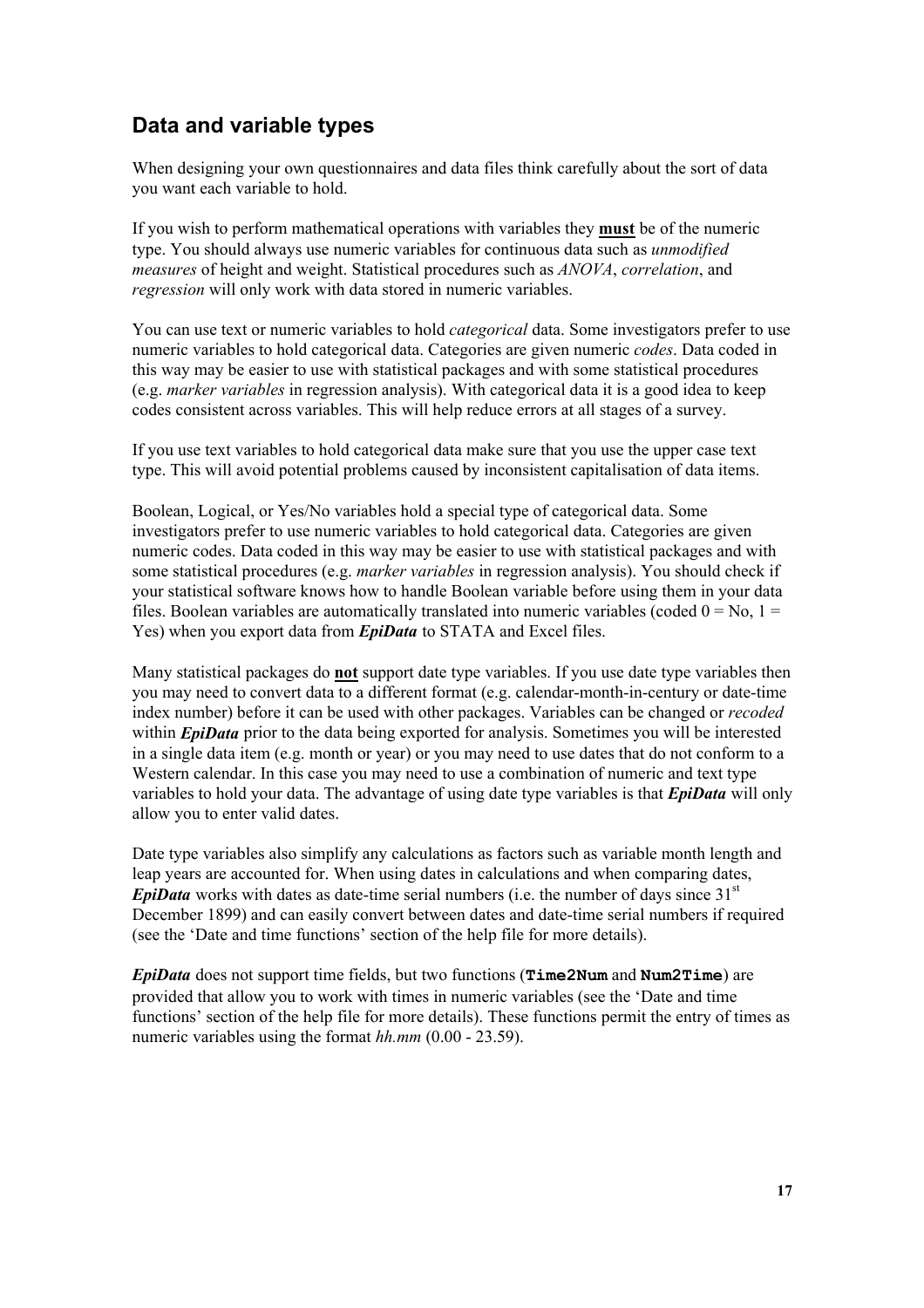#### Defining variable type and length

 $EpiData$  variables are defined using special characters in questionnaire (.QES) files:

**NUMERIC** variables are defined using the  $'$  #  $'$  character. A variable defined as  $\#H$ can hold three digits. If a decimal point is given then the variable will be in  $fixed$ decimal format. A variable defined as  $\# \# \# \#$ ,  $\# \#$  can hold numbers between -9999.99 and 99999.99.

**TEXT** variables are defined using the underline character. The length of the variable will be the number of underline characters used. **UPPER CASE TEXT** variables are defined by enclosing an upper case A within angle brackets. The number of characters between the  $\lt$  and  $\gt$  characters defines the length of the variable. A variable defined as \$\$\$! will be able to hold up to three upper case letters and numbers.

DATE variables are defined by enclosing the required date format between angle brackets. A variable defined as  $\langle \text{dd/mm}/\text{yyyy} \rangle$  will be able to hold a European format date. A variable defined as  $\langle \text{mm/dd}/\text{yyyy} \rangle$  will hold an American format data. The characters used to define dates that are updated each time a record is changes are  $\langle \text{Today-dmy} \rangle$  (European format) and  $\langle \text{Today-mdy} \rangle$  (American format).

**BOOLEAN, LOGICAL or YES/NO** are defined by enclosing an upper case Y between angle brackets (i.e.  $\langle Y \rangle$ ). They are used for holding information that can have two possible states such as whether a respondent has been ill or not. Logical variables can hold either the character  $Y$  or the character  $N$ .

**SOUNDEX** variables are defined in the same way as **UPPER CASE TEXT** variables except that the letter **S** is used to specify a **SOUNDEX** variable (e.g.  $\leq$  **S**).

AUTO ID NUMBER variables are defines in the same way as UPPER CASE TEXT variables except that the text **IDNUM** is used (e.g.  $\leq$ **IDNUM** $>$ ) to specify an **AUTO ID** NUMBER variable.

You should **not** use any of these special characters (i.e.  $! \_ \_ \_ \_ \_ \_ \_ \_ \_ \_ \_ \_ \_ \$  in *EpiData* questionnaire (.QES) files for any purpose other than defining variable type and length. **EpiData** also places a special meaning on the  $\cdot$  @  $\cdot$  character (it is used to align variables on data-entry forms) and this character should also be avoided.

When designing your own data files think carefully about the sort of data you want each variable to hold. If you want to perform mathematical operations with variables then they should be of the numeric type. Some statistical procedures will only work if data are stored in numeric variables. It may also be useful to use numeric variables to hold categorical data for use with some statistical procedures. You can enter numbers into text and upper case text variables but you cannot easily perform mathematical operations with them. If you wish to perform mathematical operations with variables (e.g. calculate means) they should be of the numeric type.

An advantage of using date variables is that  $EpiData$  will only allow you to enter valid dates. You can perform addition and subtraction with date variables. These calculations account for variable month length and leap years, and give an answer in days.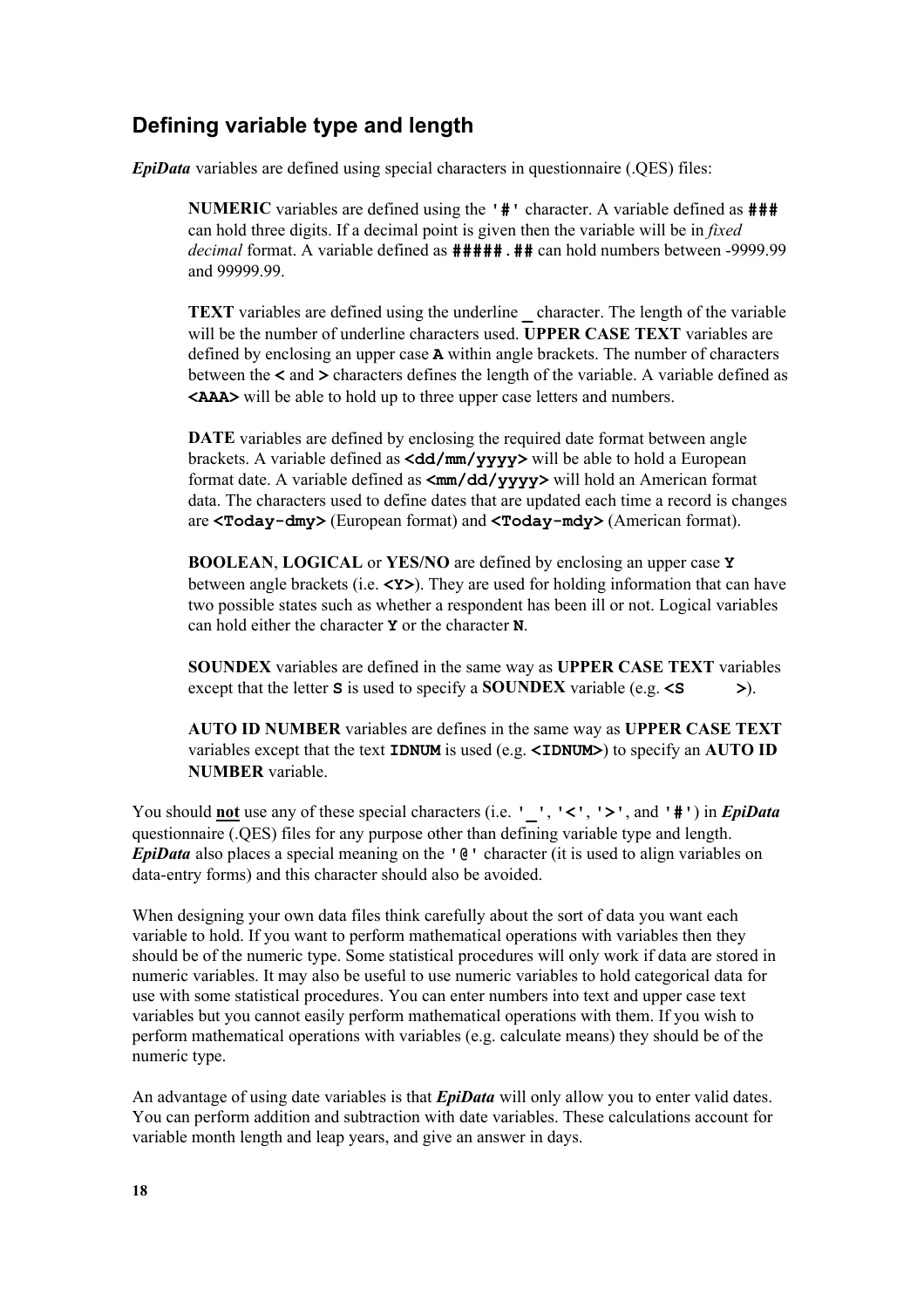# Database structure

Give a suitable structure (i.e. variable name, type, length) including the  $EpiData$  variable definition for the following variables:

| Variable        | Name           | <b>Type</b> | Length | <b>EpiData definition</b>             |
|-----------------|----------------|-------------|--------|---------------------------------------|
| Family Name     | <b>FAMNAME</b> | Text        | 15     | <aaaaaaaaaaaaaaaa></aaaaaaaaaaaaaaaa> |
| Date of Birth   |                |             |        |                                       |
| Province        |                |             |        |                                       |
| Temperature     |                |             |        |                                       |
| Hospital Number |                |             |        |                                       |
| Age in years    |                |             |        |                                       |
| Ill today?      |                |             |        |                                       |
| Diagnosis       |                |             |        |                                       |

When designing your own questionnaires and database files think carefully about the sort of data you want each variable to hold. The same data may be coded and stored in different ways. For example, a diagnosis of *primary syphilis of the tonsils* could be coded and stored in any of the following ways:

| Coding      | Coded                     | <b>Type</b> | Length | <b>EpiData definition</b>                 |
|-------------|---------------------------|-------------|--------|-------------------------------------------|
| None        | <b>SYPHILIS (TONSILS)</b> | Text        | 18     | <aaaaaaaaaaaaaaaaaa></aaaaaaaaaaaaaaaaaa> |
| <b>KC60</b> |                           | Text        |        | $<$ AA $>$                                |
| $ICD-9$     | 0912                      | Numeric     |        | ###.#                                     |

KC60 is a coding scheme used by the UK Department of Health for the surveillance of sexually transmitted infections and to measure GUM/STD clinic workload. ICD-9 is an international code used to record morbidity and mortality in a standardised form. ICD-9 codes have three digits before the decimal point and one digit following the decimal point.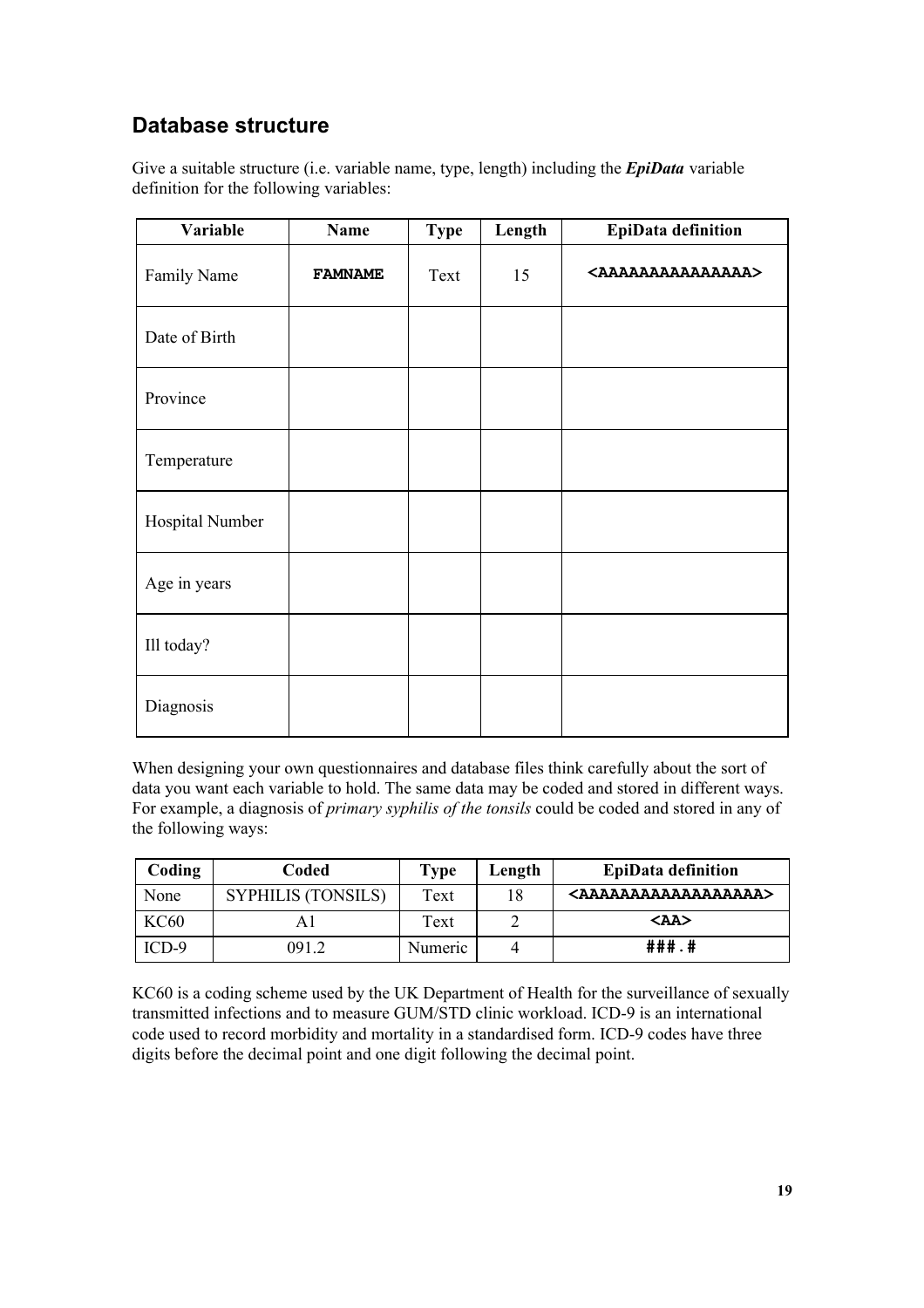#### **Null values**

Sometimes data items will not be available or are not appropriate to collect for some respondents (e.g. age at menarche for male respondents). It is important that you take this into account when designing questionnaires, coding schemes, and data files. Data that is missing or not appropriate is called *null* data. There are two types of null data:

When data are not available it is defined as *missing data*. It is bad practice to leave data entry spaces on the questionnaire or data entry screen empty because it can lead to confusion at data entry time. Always consider the codes to use when a value is missing. It is common practice to use 9, 99, 999 etc. to denote missing data. Coding missing data in this way may require data to be coded back to missing or null prior to analysis.

When data are not available because it is not appropriate to collect it is defined as *not*appropriate. Not-appropriate data is data that is missing because it is not appropriate to collect that data for a particular subject. For example, in a case-control study you will have subjects who are cases and subjects who are controls. Data such as onset times, onset dates, symptom histories, and the duration of symptoms would not be collected from controls. This data is missing not because it is unavailable but because it is inappropriate to collect it. Always consider the codes to use when data are notappropriate. It is common practice to use 8, 88, 888 etc. to denote not-appropriate data. Coding not-appropriate data in this way may require data to be coded back to missing or null prior to analysis.

The coding scheme you decide to use for missing and non-appropriate data should be defined in advance and be consistent across variables.

 $EpiData$  handles missing data automatically. Any field that is left empty at data-entry or uses missing data in calculations receives a special *missing data* code ( $. =$  missing).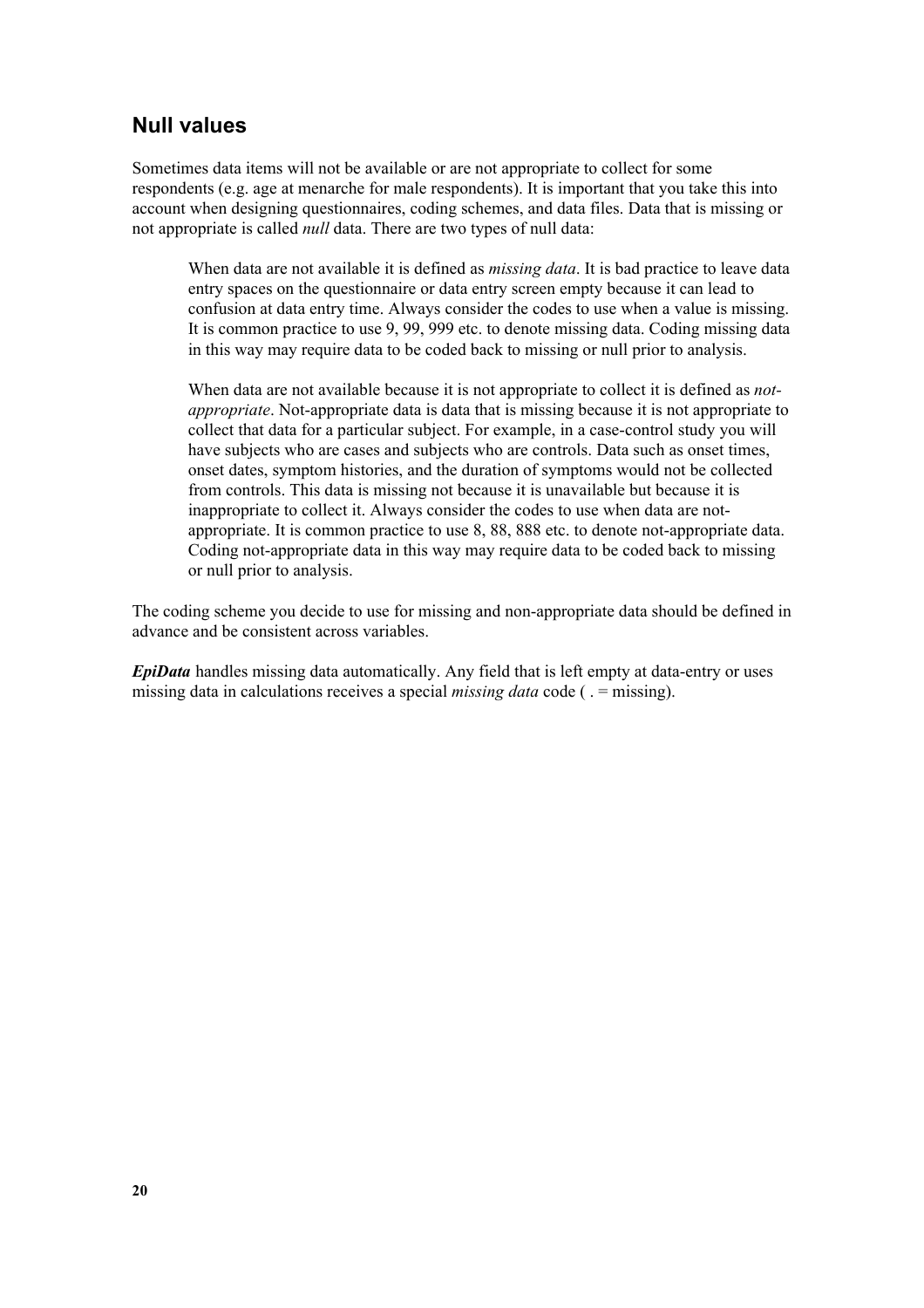# Identifying (ID) numbers

When designing a questionnaire or a database file it is important to include a variable that holds a unique value for each case. This makes finding both paper forms and individual cases in a database file easier should you need to query or edit a data item. This variable is called the  $key$ or identifier variable.

A survey will usually include several different forms related to each other. The key variable allows cases in one file to be linked to cases in another file.

In this example it is possible, using a key variable (MUMID), to link data from mothers and children:

| Mother's File |  |  |  | Children's File |       |  |
|---------------|--|--|--|-----------------|-------|--|
| MumID         |  |  |  | MumID           | KidID |  |
| 297           |  |  |  | 297             | 001   |  |
| 298           |  |  |  | 297             | 002   |  |
|               |  |  |  | 297             | 003   |  |
|               |  |  |  | 298             | 001   |  |

The use of a key variable ensures that data for each mother can be linked with data for that mother's children. Note that in this example the key variable is unique in the mother's file but not unique in the children's file. The combination of **MUMID** and **KIDID** uniquely identifies each child.

Another example of linking data between files is when a field questionnaire is linked to a laboratory report form for the same person.

A database that consists of more than one linked data file is called a *relational* database. A database that consists of one data file (or many files of identical structure) is called a *flat-file* database.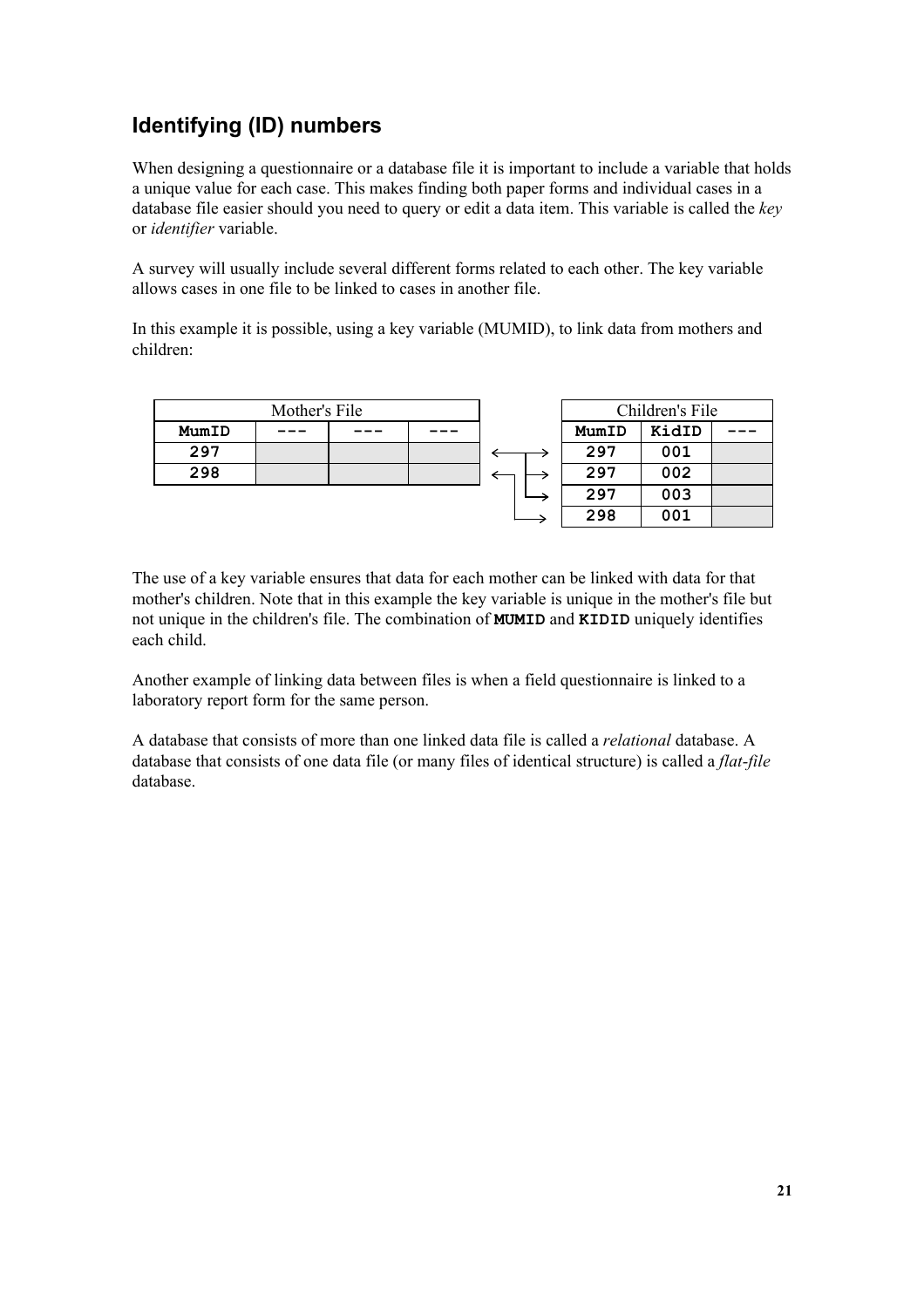## Creating a data file

Creating a database file in  $EpiData$  is a two stage process:

- 1. First you use the text editor to create a screen questionnaire, or data entry form. This must include the variable names, types, and lengths. A questionnaire file  $_{\text{must}}$  have the extension .QES. *EpiData* allows you to preview the data-entry form before saving the questionnaire (.QES) file and making a data (.REC) file.
- 2. The structure of this .QES file in turn defines the structure of the data file. In  $EpiData$  a data file is called a record file and has the extension .REC.



The questionnaire (.QES) file defines the structure of the record (.REC) file and the layout of the data-entry form. Data are entered and stored in the record (.REC) file.

The Make data file function is used to create a record (.REC) file from a questionnaire (.QES) file.

The **Enter** data function is used to enter data into an existing record (.REC) file.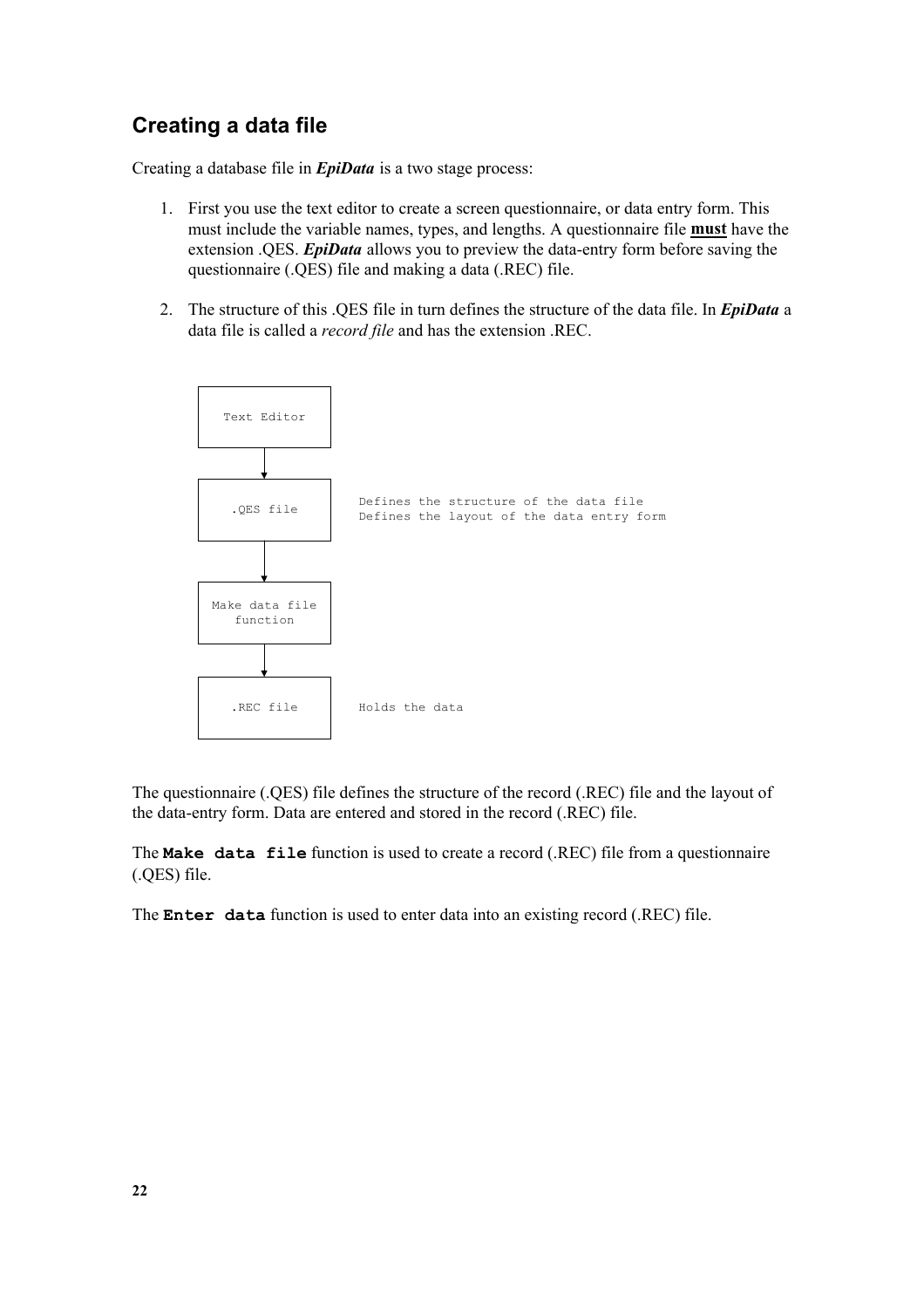# **Starting EpiData**

On different computer systems there will be different ways of starting the  $EpiData$  package. On most, however, it will be sufficient to select the *EpiData* item from the Windows Start Menu.

 $EpiData$  runs in a single window. Functions are selected from menus or from toolbars as in any other Windows application.

The two toolbars are called the 'work process toolbar' and the 'editor toolbar':



The toolbars may be switched on and off using the  $\text{Windows} \rightarrow \text{Toolsars}$  menu option. This book assumes  $EpiData$  toolbars are configured with the **Work** Process Toolbar, Editor Toolbar, and Hide Toolbars During Data Entry options set. These are the default options.

All of the functions available from the toolbars are also available as menu options. The toolbars provide shortcuts to the most common  $EpiData$  functions. Help is available from the  $He1p$ menu. A brief guided tour of  $EpiData$  is provided and is available from the  $He1p \rightarrow Tour$ of EpiData menu option.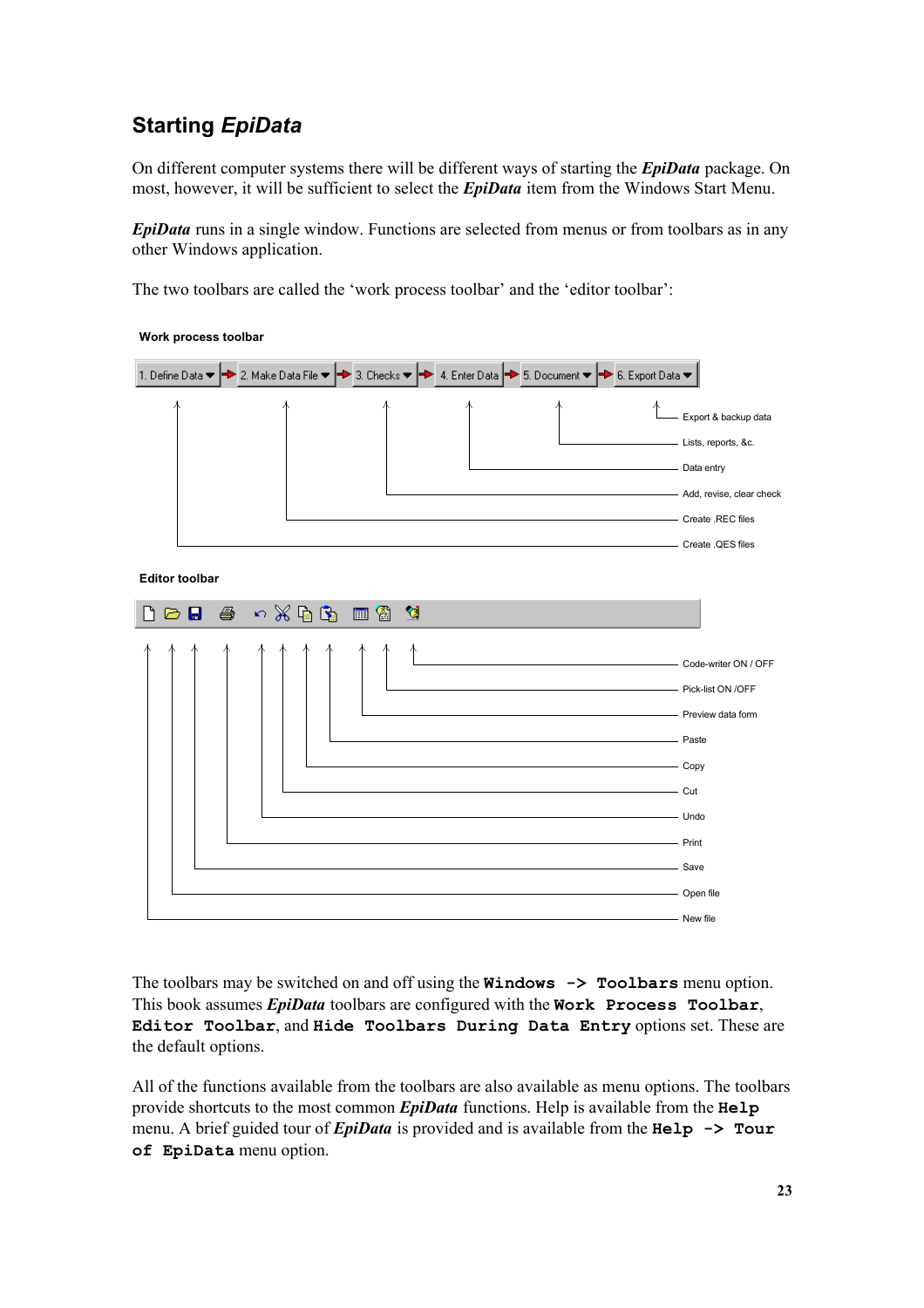In this exercise you will use *EpiData* to examine a *dataset. EpiData* provides four separate functions to examine a data file. You can browse data, list data, produce summary statistics, and display the structure of a data file. We will use each of these functions in turn.

Click the Enter data button on the work process toolbar. Select the file demog 1. rec and click the **Open** button.

 $EpiData$  will open the file and display a blank record ready to receive new data:

|                                       | <mark>享</mark> EpiData 2.0 Beta (build 2906) - [demog_1.rec]                                                                        | $  \Box   \Box   \times  $ |
|---------------------------------------|-------------------------------------------------------------------------------------------------------------------------------------|----------------------------|
| н                                     | File Goto Filter Window Help                                                                                                        | <u>니리지</u>                 |
| IDNO                                  |                                                                                                                                     |                            |
| <b>VILL</b>                           |                                                                                                                                     |                            |
| DATE                                  |                                                                                                                                     |                            |
| $\mathtt{AGE}$                        |                                                                                                                                     |                            |
| SEX                                   |                                                                                                                                     |                            |
| TRIBE                                 |                                                                                                                                     |                            |
| ${\tt HHNO}$                          |                                                                                                                                     |                            |
| <b>REL</b>                            |                                                                                                                                     |                            |
| STAY                                  |                                                                                                                                     |                            |
| OCC                                   |                                                                                                                                     |                            |
|                                       |                                                                                                                                     |                            |
| $\blacksquare$ $\blacksquare$ New/466 | $\blacktriangleright$ $\blacktriangleright$ $\blacktriangleright$ $\blacktriangleright$ $\blacktriangleright$ $\blacktriangleright$ |                            |
| <b>IDNO</b>                           | Integer: 0-9 allowed<br>Length: 4                                                                                                   |                            |

Do not enter any data now.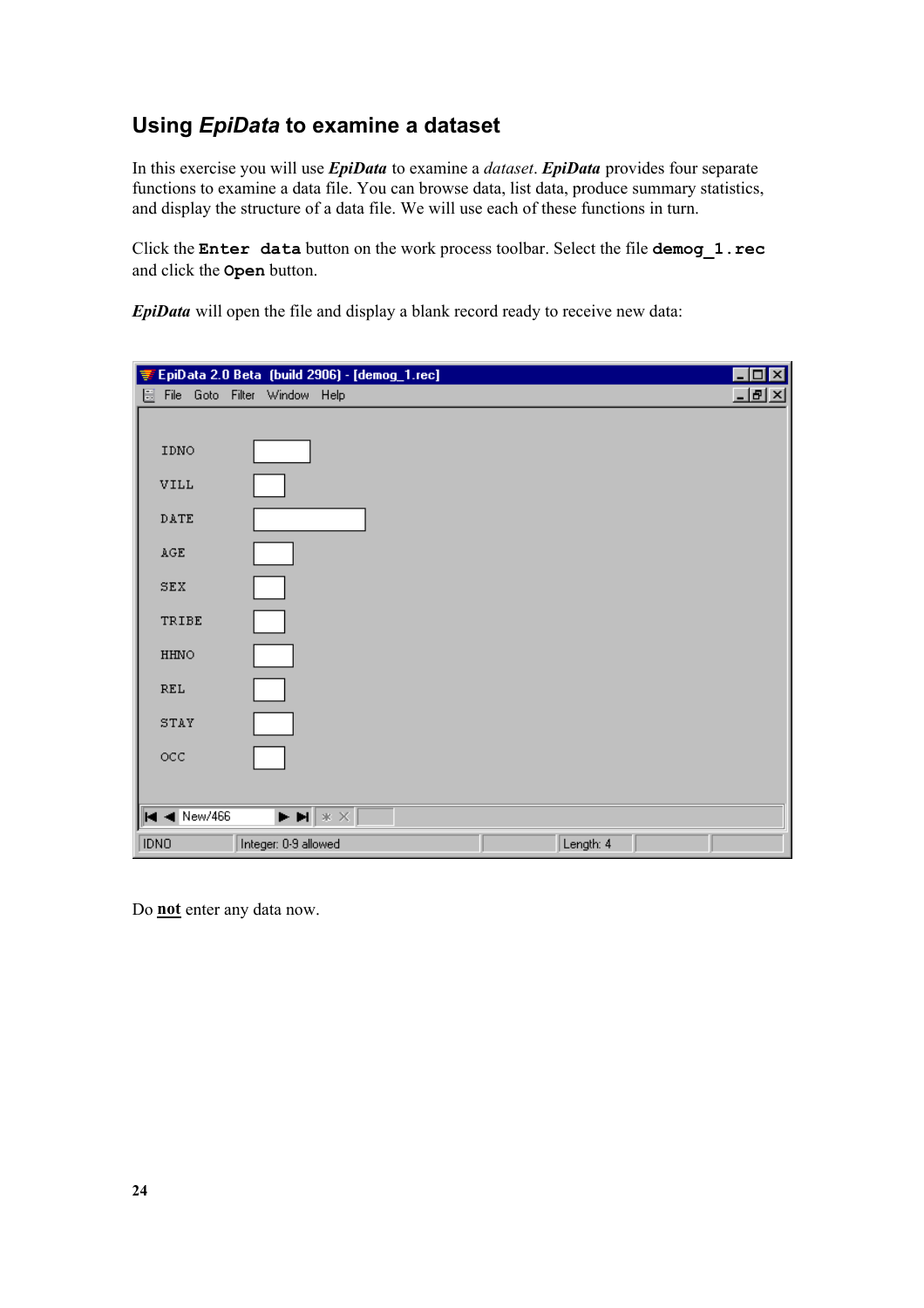| Click on the data navigation controls displayed in the bottom left corner of the <i>EpiData</i> |
|-------------------------------------------------------------------------------------------------|
| window:                                                                                         |

| Control | <b>Function</b>                                  |
|---------|--------------------------------------------------|
| ы       | Display first record in the data file            |
|         | Display <b>previous</b> record in the data file  |
|         | Display <b>next</b> record in the data file      |
| ы       | Display <b>last</b> record in the data file      |
| ж       | Display a new blank record ready to receive data |
| ×       | Mark the currently displayed record for deletion |

and browse through the records in the **demog**  $1$ . **rec** data file.

Note that the number of the current record and the number of records in the data file are also displayed in the bottom left corner of the  $EpiData$  window.

When you have finished examining the data click the close document window control (or select the File  $\rightarrow$  Close form menu option, or press  $\boxed{\text{CFR}}$  +  $\boxed{F4}$ ) to close the data form.

Note that records are not deleted immediately but are *marked for deletion*. Records that are marked for deletion can be included or excluded from some data checking, documentation, and export functions. Marking records for deletion instead of deleting records immediately is also a safety measure. Records that have been marked for deletion can be 'undeleted' using the delete data control or the  $\text{Goto} \rightarrow \text{Undelete}$  record menu option. Records that are marked for deletion can be permanently deleted using the  $\texttt{Tools} \rightarrow \texttt{Pack}$  data file menu option.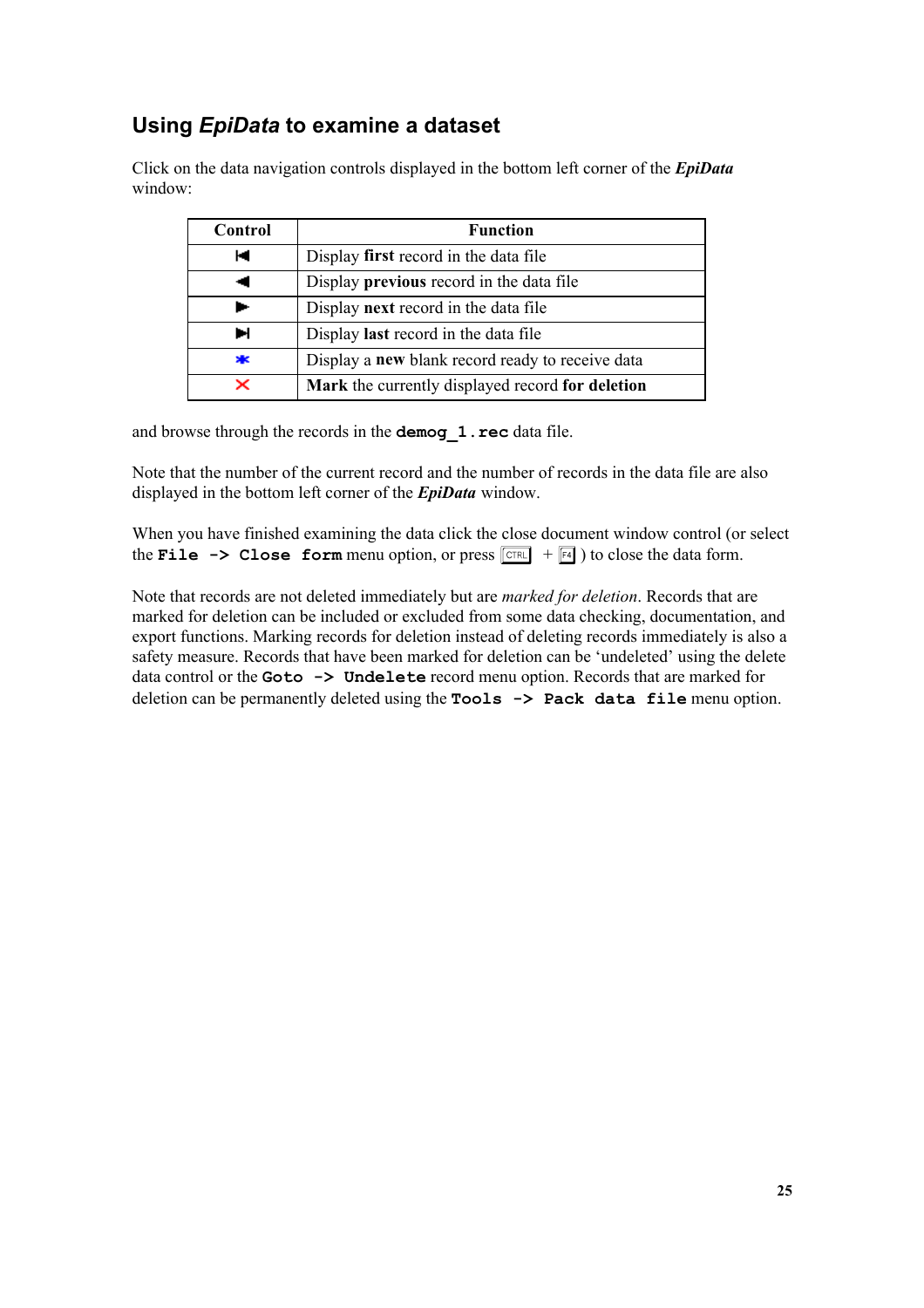EpiData can also produce lists of data. Select the  $Document$  -> List Data menu option. Select the file **demog** 1. rec and click the Open button.

| List data of demog_1.rec                                                                                                                                                   |                                                                                                                                                                        | $\vert x \vert$ |
|----------------------------------------------------------------------------------------------------------------------------------------------------------------------------|------------------------------------------------------------------------------------------------------------------------------------------------------------------------|-----------------|
| Select records and fields   Options  <br>Select records<br>C All records<br>to: $466$<br>C Erom record:<br>Skip deleted records<br>⊽.<br>Use record filter<br>⊓<br>Filter: | Select fields:<br>$\overline{\mathbf{M}}$ IDNO<br>쇄<br>12 vill<br>DATE<br>⊽<br>$None$<br>AGE<br>⊽<br>io sex<br>TRIBE<br>⊽<br>⊠ ннмо<br>l Rel<br>$\boxdot$ STAY<br>⊠осс |                 |
|                                                                                                                                                                            | IDNO: IDNO<br><br>X Cancel<br>OΚ                                                                                                                                       |                 |

This will display the List Data dialog box:

Note that you can specify the records to list by specifying a range of record numbers, whether records that are marked for deletion are to be included in the list, a *filter* that specified which records are to be listed, the fields to be listed. Using the **Options** tab you may specify the width of the list, the number of columns in the list, a sort order based on an indexed variable, and whether value labels rather than the data values themselves should be listed.

Accept the default options by clicking the **OK** button. This displays a list of all fields in all records.

Scroll through the list and examine the data listing. When you have finished examining the data click the close document window control (or select the  $\text{File} \rightarrow \text{Close}$  menu option, or press  $\boxed{\text{CTR}}$  +  $\boxed{F4}$ ) to close the data form. You do not need to save the data listing.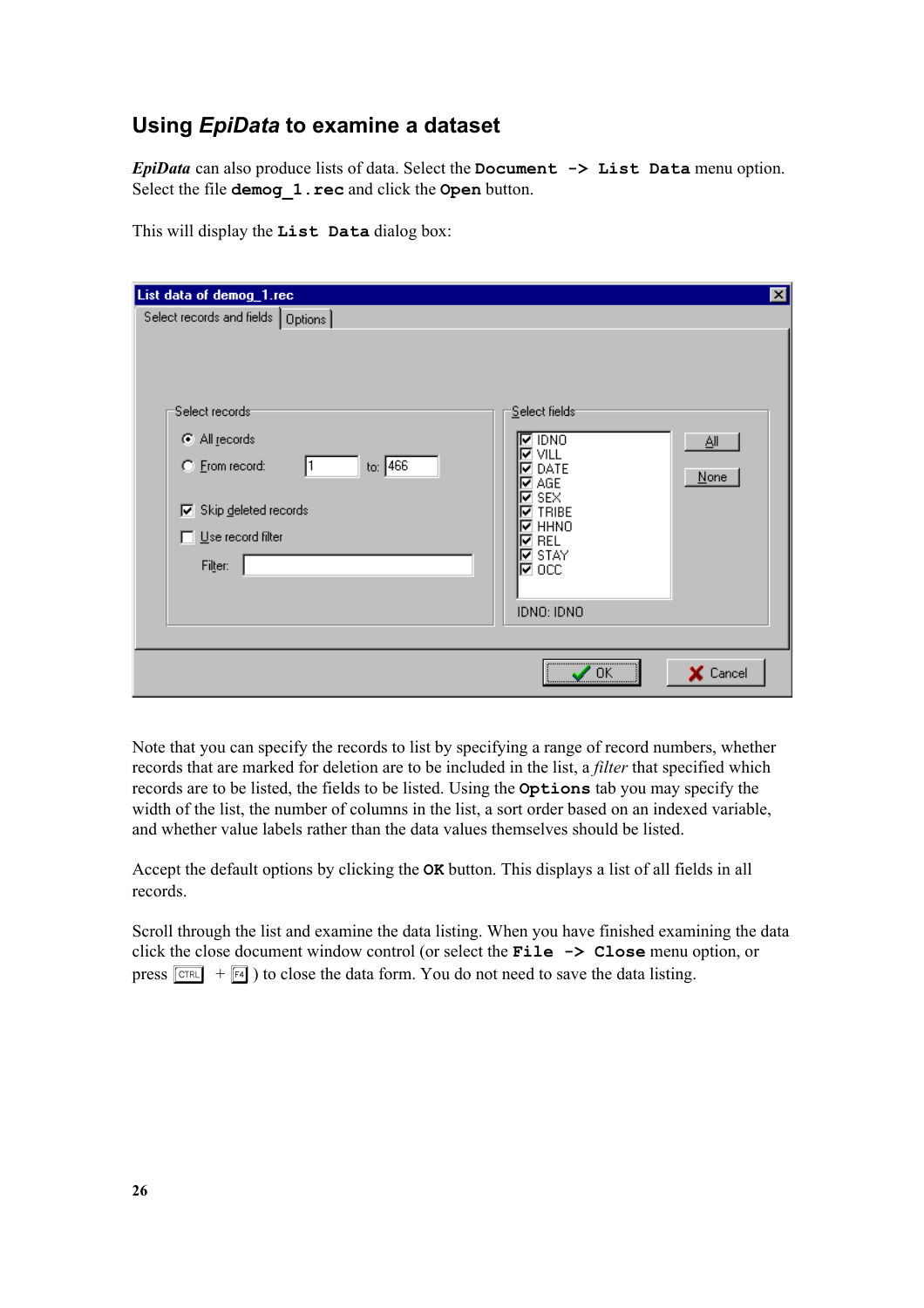EpiData can also produce summary statistics from your data.

Select the Document  $\rightarrow$  Codebook menu option. Select the file demog 1. rec and click the Open button. This will display the Codebook dialog box:

| <b>CODEBOOK</b><br>Select records and fields   Options              |                                                                                                                                                                                                 | 図            |
|---------------------------------------------------------------------|-------------------------------------------------------------------------------------------------------------------------------------------------------------------------------------------------|--------------|
| Select records<br>C All records<br>C Erom record:<br>$\mathsf{to}:$ | Select fields<br>$\overline{\mathbf{M}}$ IDNO<br>M vill<br>$\nabla$ date<br>l⊠ AGE<br>M SEX<br>$\nabla$ Tribe<br>⊠ннмо<br>l Rel<br>$\overline{\triangleright}$ STAY<br>$\nabla$ occ<br>OCC: OCC | 쇄<br>$N$ one |
|                                                                     |                                                                                                                                                                                                 |              |
|                                                                     | <br>ΟK                                                                                                                                                                                          | X Cancel     |

Note that you can specify the records to include, the fields to be summarised, and, using the **Options** tab, the level of detail that will be used when displaying data checking rules (if any have been specified).

Accept the default options by clicking the **OK** button. This displays summary statistics for the file and for each variable.

Scroll through the *codebook* and examine the output. When you have finished examining the codebook click the close document window control (or select the  $File \rightarrow Close$  menu option, or press  $\boxed{\text{CTRL}}$  +  $\boxed{\text{F4}}$ ) to close the data form. You do not need to save the *codebook*.

 $EpiData$  can also produce a report summarising the structure of a data file. Select the Document -> File Structure menu option. Select the file demog 1. rec and click the **Open** button. This will display a report summarising the structure of the selected data file.

Scroll through the report and examine the output. When you have finished examining the report click the close document window control (or select the  $\text{File} \rightarrow \text{Close}$  menu option, or press  $\boxed{\text{CTR}}$  +  $\boxed{\text{F4}}$ ) to close the data form. You do not need to save the report.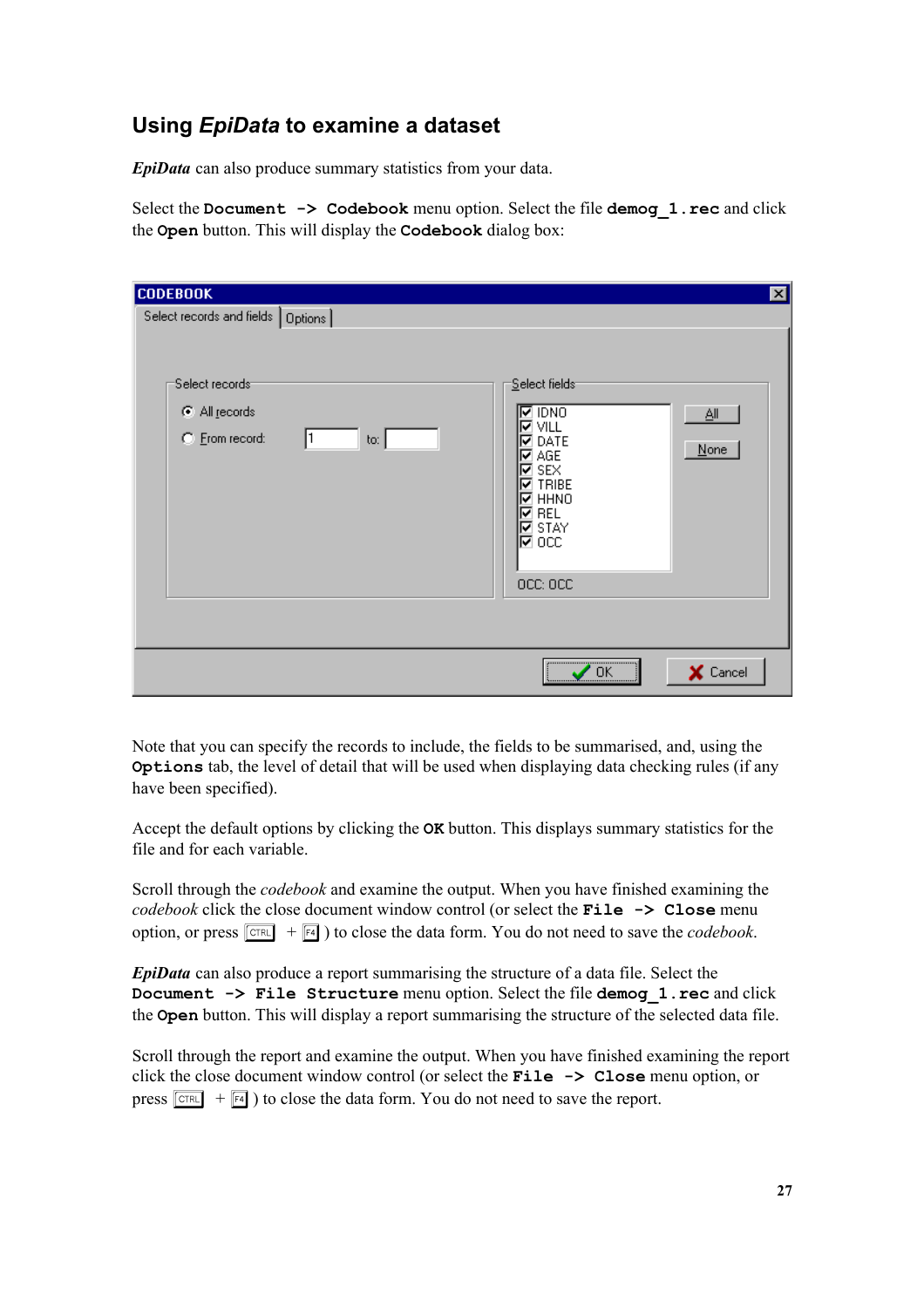#### Making a data entry form

Since our data comes from an onchocerciasis study we might call the questionnaire (.QES) file  $\mathbf{oncho}$ .  $\mathbf{qes}$ . We can use the editor to create questionnaire (.QES) files.

The format of the questionnaire (.QES) file can be very simple. For example:

```
 IDNO: ####
 Date: <dd/mm/yyyy>
 Age: ##
  Sex: <A>
 Tribe: #
 HHNO: ##
  Rel: #
Lvill: <Y>
```
The questionnaire (.QES) file will usually be more elaborate and look more like the field questionnaire than this.

Whatever appears in the questionnaire (.QES) file will appear on the screen during data entry. It is worth spending a little time getting it to look good by lining up columns, giving adequate spacing to make it clearer to read, and putting groups of similar variables together.

It is a matter of choice whether there is more than one variable on a line - the computer will read across the lines.

For large data entry projects it is best to lay out the data entry screens with one variable per line and with the variables lined-up one below the other. This can make data entry less error prone.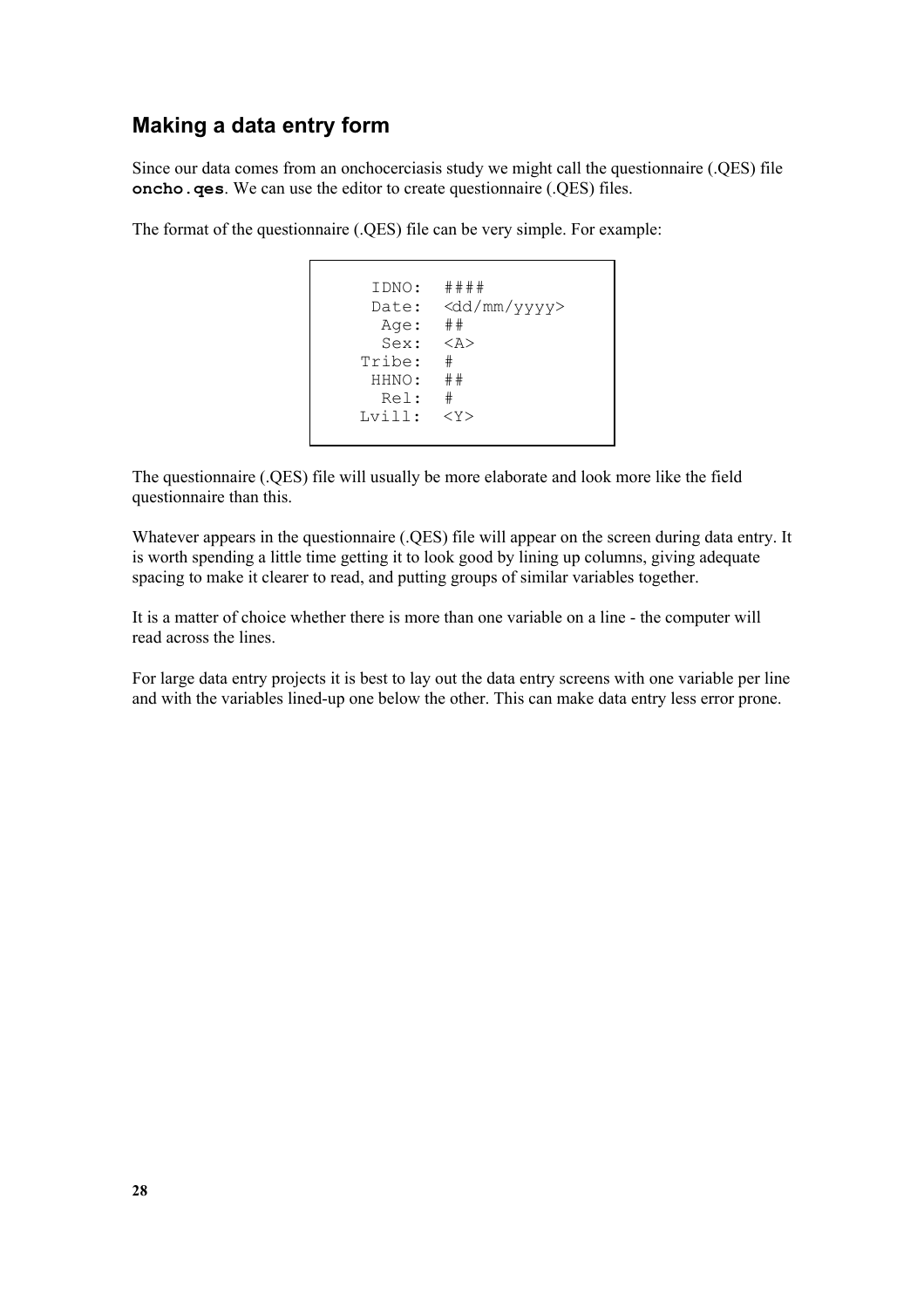## Creating a .QES file using the *EpiData* editor

We shall create a questionnaire (.QES) file using the **EpiData** editor. Variable names are typed into the editor window in the position and order you would like to use when entering data. Next to the variable names are typed the special characters that define the length and type of each variable. Click the Define Data button on the work process toolbar and the  $New$ . QES file option. This will open a new editor window. In the editor window copy the questionnaire:

```
 Onchocerciasis Baseline Survey - Personal Data
 ID Number {IDNO} ####
Date of Interview (DATE) d d / mm / y y y y >Age in years {AGE} ##
Sex (M or F) \{SEX\} \langle A \rangleTribe (Mende 1, Other 2) {TRIBE} #
 Household number {HHNO} ##
Relation to head of household? (REL) #<br>Lived in village all your life? {LVILL} <Y>
Lived in village all your life? {LVILL}Years living in this village? (STAY) ##
What is your main occupation? {OCC} #
```
The **EpiData** editor has two features that makes it easy to define variable types and lengths:

The **field pick list** displays a dialog box that allows you to specify variable definitions and insert them into the questionnaire. The field pick list may started (and stopped) from the editor toolbar, from the **Edit** menu, or by pressing  $\boxed{\text{CTR}}$  +  $\boxed{Q}$ .

The **code writer** watches what you type. If you type some field definition characters (e.g.  $\sharp$ ,  $\prec$  A,  $\prec$  A,  $\prec$  A,  $\prec$   $\sharp$ ,  $\prec$   $\sharp$ ,  $\prec$   $\sharp$ ,  $\prec$   $\sharp$ ,  $\prec$   $\sharp$ ,  $\prec$   $\sharp$ ,  $\prec$   $\sharp$ ,  $\prec$   $\sharp$ ,  $\prec$   $\sharp$ ,  $\prec$   $\sharp$ ,  $\prec$   $\sharp$ ,  $\prec$   $\sharp$ ,  $\prec$   $\sharp$ ,  $\prec$   $\sharp$ ,  $\prec$   $\sharp$ ,  $\prec$   $\sharp$ ,  $\prec$   $\sharp$ required (e.g. length, number of decimal places) to complete the variable definition. The code writer may be started (and stopped) from the editor toolbar, from the  $\text{Edit}$ menu, or by pressing  $\boxed{\text{CTRL}}$  +  $\boxed{\text{W}}$ .

You can type variable definitions directly into the editor window without using either the field pick list or the code writer. You need only use these functions if you find them useful.

 $EpiData$  will automatically take the first eight non-blank characters of text prior to a variable definition and make this the variable name (this default behaviour can be changed, see Appendix 2 for details of how to change  $EpiData$  default behaviours.). Some words such as 'what', 'are', and 'of' are discarded automatically (e.g.  $\text{Date}$  of onset becomes **DATEONSE**). If you precede the text with a number,  $EpiData$  will add the prefix  $N$  (e.g. the text '2. Age' becomes N2AGE). This can lead to unsuitable variable names (e.g. YEARSLIV rather than  $STAY$ ). The best way of overcoming this is to put  $\{\}$  around the characters that you want to be the variable name.

Always create variables with unique, short, easily remembered, but meaningful names. For long questionnaires it may be easier to use question numbers (e.g.  $Q01$ ) as variable names. Complex coding information, while needed on paper collection forms would tend to clutter up the data entry screen and should not be included.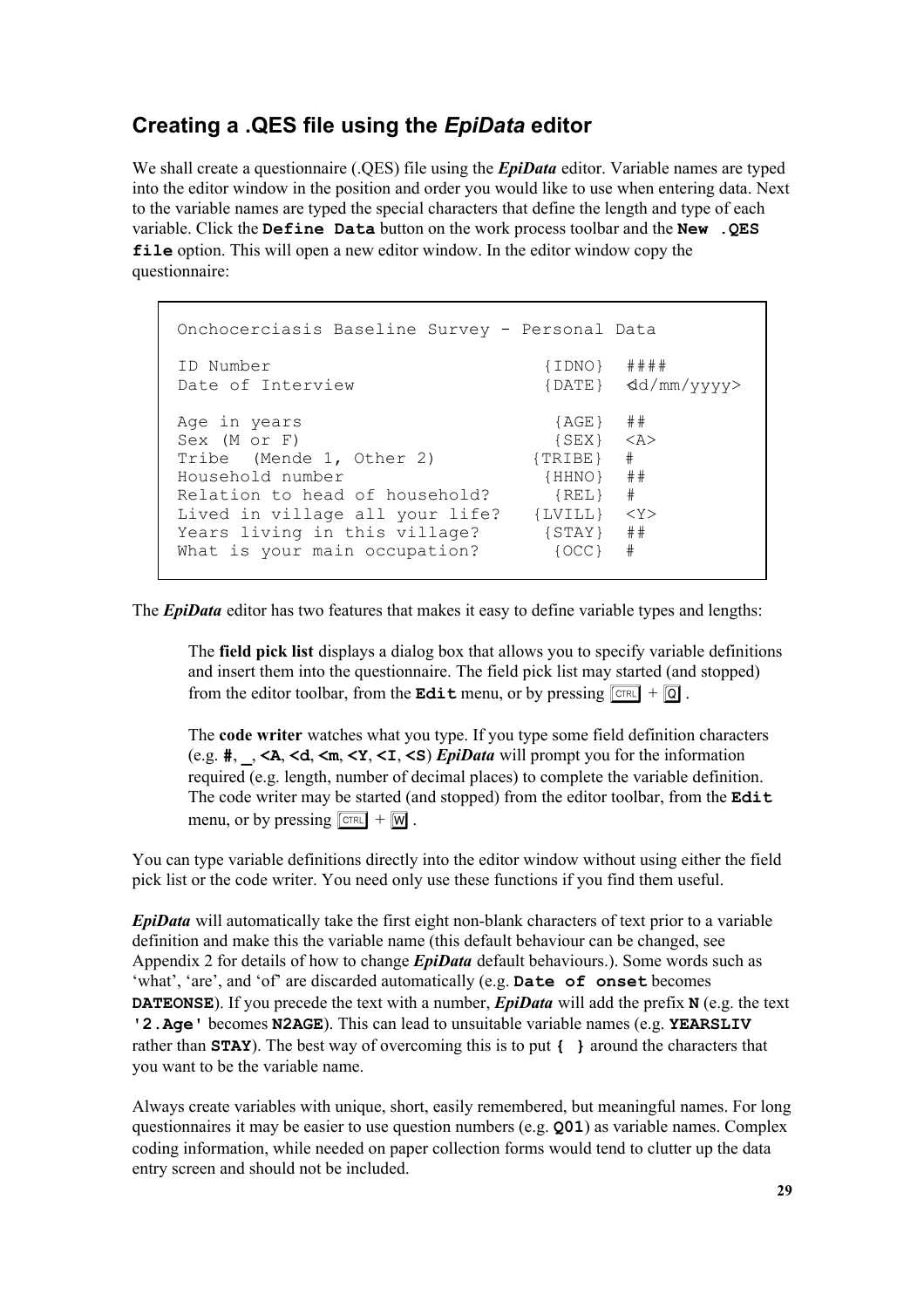# Creating a questionnaire (.QES) file

Check your work carefully against the example questionnaire.

You can see what the data entry form will look like by clicking the preview data form button:

| - - -<br>۰ |  |
|------------|--|
|            |  |
| . .<br>_   |  |
| — — —      |  |
| L          |  |

on the editor toolbar, selecting the Data File  $\rightarrow$  Preview Data Form menu option, or by pressing  $\boxed{\text{CPE}}$  +  $\boxed{\text{T}}$ . You can switch between the editor and preview data form window using the Windows menu, clicking on the relevant tabs at the bottom of the *EpiData* window, or by using  $\boxed{\text{CTRL}} + \boxed{1}$ .

The preview data form window is not updated automatically when you make changes to the questionnaire. You must request a new preview (i.e. by clicking the *preview data form* button on the editor toolbar, selecting the Data file  $\rightarrow$  Preview data form menu option, or by pressing  $\boxed{\text{CTRL}} + \boxed{\text{T}}$ ) in order for the preview data form window to be updated to reflect any changes you may have made to the questionnaire.

When you are satisfied save the questionnaire file by clicking the *save* icon on the editor toolbar or by selecting the  $\text{File} \rightarrow \text{Save}$  menu option. When prompted give the filename oncho.  $q$ es and click  $S$ ave. The questionnaire (.QES) file is saved to disk as oncho.  $q$ es. Close the editor window.

The questionnaire (.QES) file has been saved to disk. When naming files always choose a sensible and easily recognisable name. The conventions for naming files are the same as for any Windows program. You **must** use the extension .QES for questionnaire files.

Filenames must be unique. If you specify the name of a file that already exists than *EpiData* will ask if you want to overwrite it. If you are not sure that you want to overwrite the file then specify a different filename.

When working on a long file it is best to save your work frequently - especially if where you work is prone to fluctuations or cuts in the electricity supply. You can save a document at any time by pressing  $\boxed{\text{CTRL}} + \boxed{\text{S}}$ .

The characters  $\lt$ ,  $\gt$ ,  $\Box$ , and  $\#$  are used by EpiInfo to define variables. Avoid using them anywhere else in the questionnaire  $(QES)$  file. You should also avoid using the  $@$  character.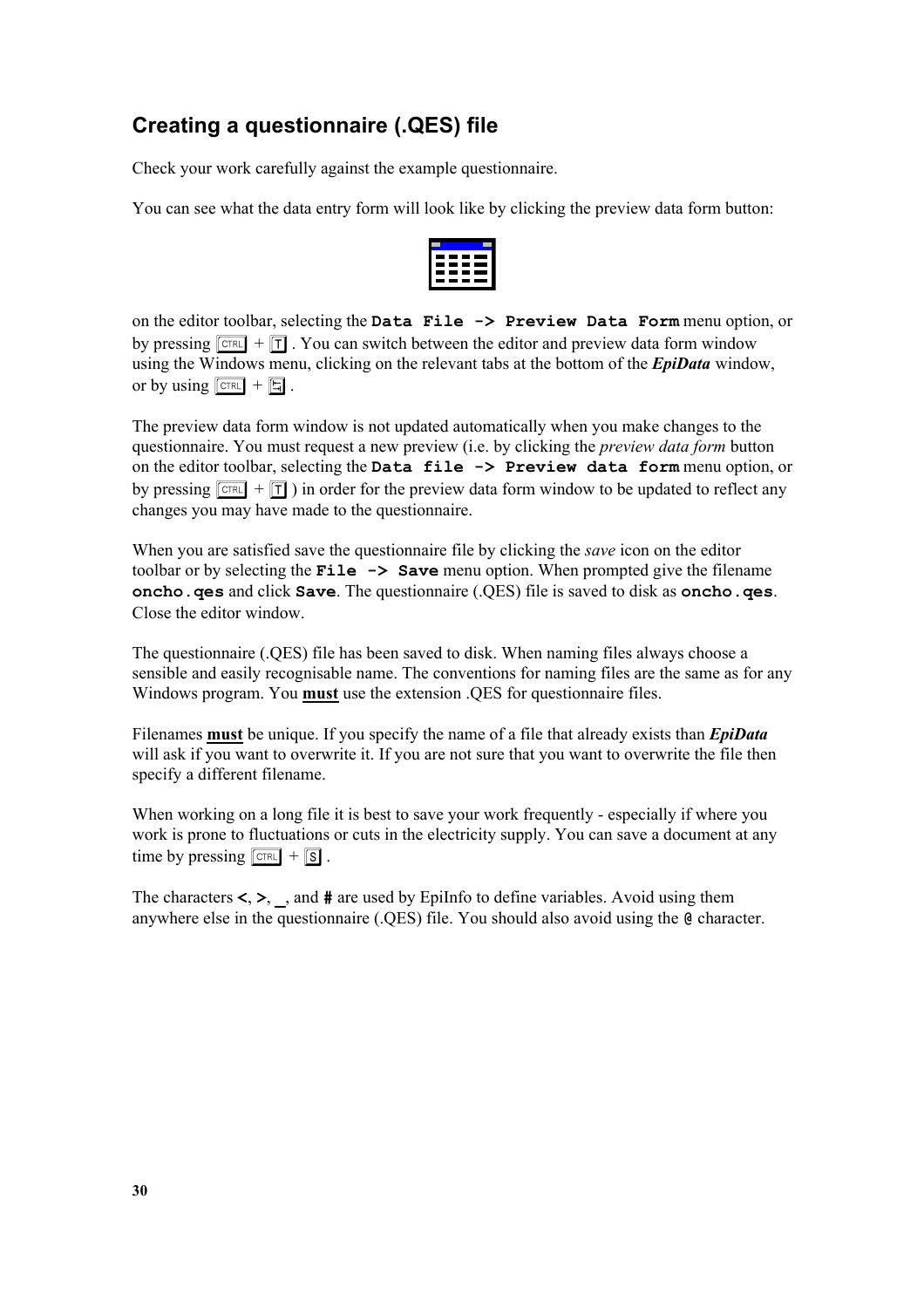# Editing the questionnaire (.QES) file

Click the *open file* icon on the editor toolbar or select  $\text{File} \rightarrow \text{Open}$ . Select the file oncho. ges and click the Open button to recall the file that you just created.

| Name | EpiData definition |
|------|--------------------|
|      |                    |
|      |                    |
|      |                    |
|      |                    |
|      |                    |
|      |                    |
|      |                    |

Which variables are defined as **NUMERIC**?

Which variable is defined as UPPER CASE TEXT?

| Name | EpiData definition |
|------|--------------------|
|      |                    |
|      |                    |

Which variable is defined as  $\textbf{DATE}$ ?

| Name | EpiData definition |
|------|--------------------|
|      |                    |
|      |                    |

Which variable is defined as YES/NO?

| <b>Name</b> | <b>EpiData Definition</b> |
|-------------|---------------------------|
|             |                           |
|             |                           |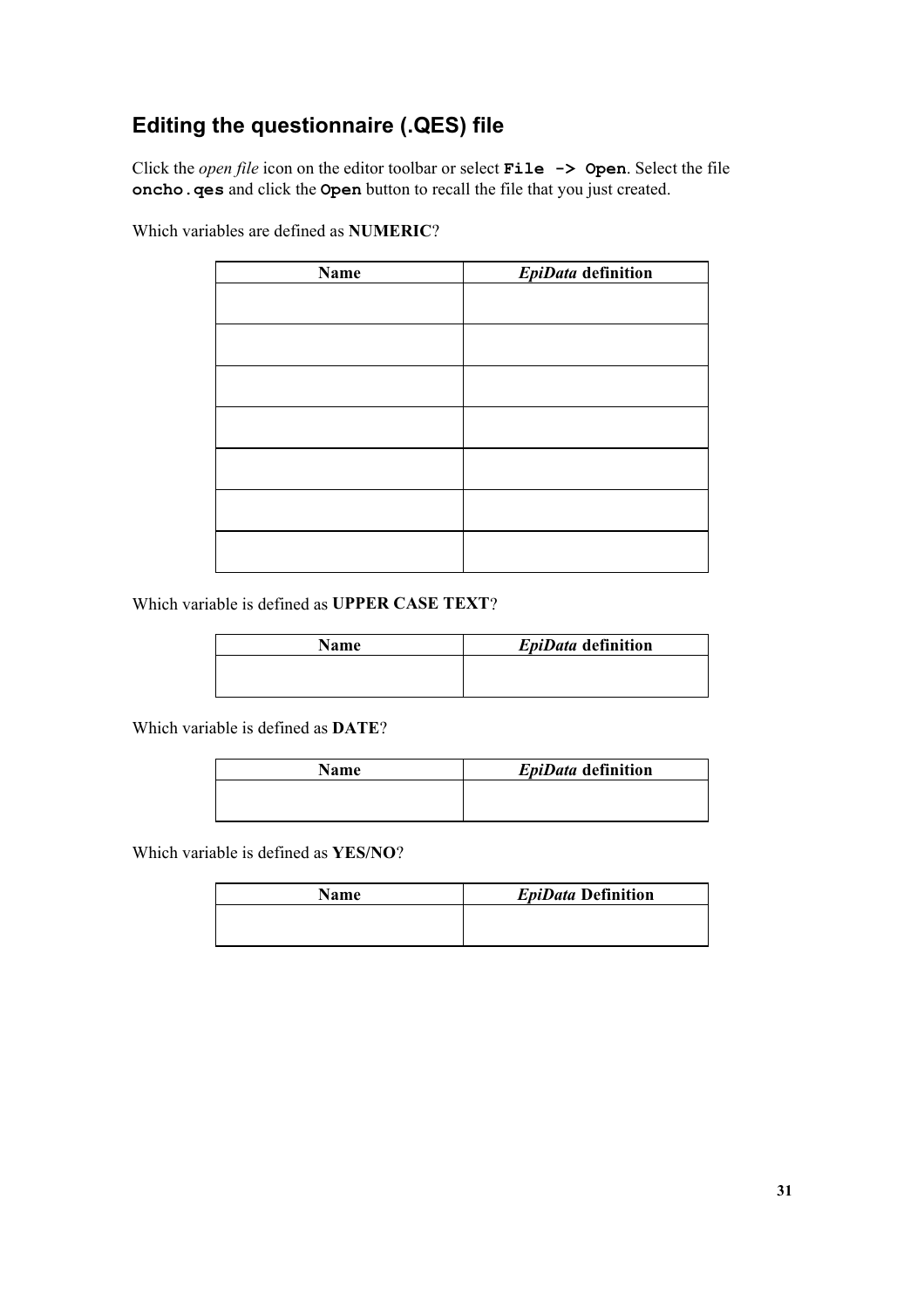# Editing the questionnaire (.QES) file

What are the names given to the first four variables in the database?

| <b>Name</b> | EpiData definition |  |  |  |
|-------------|--------------------|--|--|--|
|             |                    |  |  |  |
|             |                    |  |  |  |
|             |                    |  |  |  |
|             |                    |  |  |  |
|             |                    |  |  |  |
|             |                    |  |  |  |
|             |                    |  |  |  |
|             |                    |  |  |  |

By default,  $EpiData$  will automatically use the first eight characters of text (excluding blanks) prior to a variable specification and make this the variable name. This may not give you the variable names that you want. The best way of overcoming this is to put  $\{\}$  round the characters that you want to be the variable name. If the  $\{\}$  characters were removed from  $\{LUILL\}$  what name would *EpiData* give to that variable?



After the last variable (OCC) add the variables for treatment, height and weight from the field version of the questionnaire shown on the next page. Make sure the variable names and types are appropriate and that the screen is easy to read. You will need to replace the boxes on the field questionnaire with appropriate  $EpiData$  variable definitions. Experiment with the field pick list and code writer methods of inserting the variable definitions. Coding information is needed on the field questionnaires but will tend to clutter up the data entry form.

Save the file using a new file name of your own choosing. **Do not** overwrite the original questionnaire  $(oncho. qes)$  which we will use later.

Close the editor window. Close *EpiData*.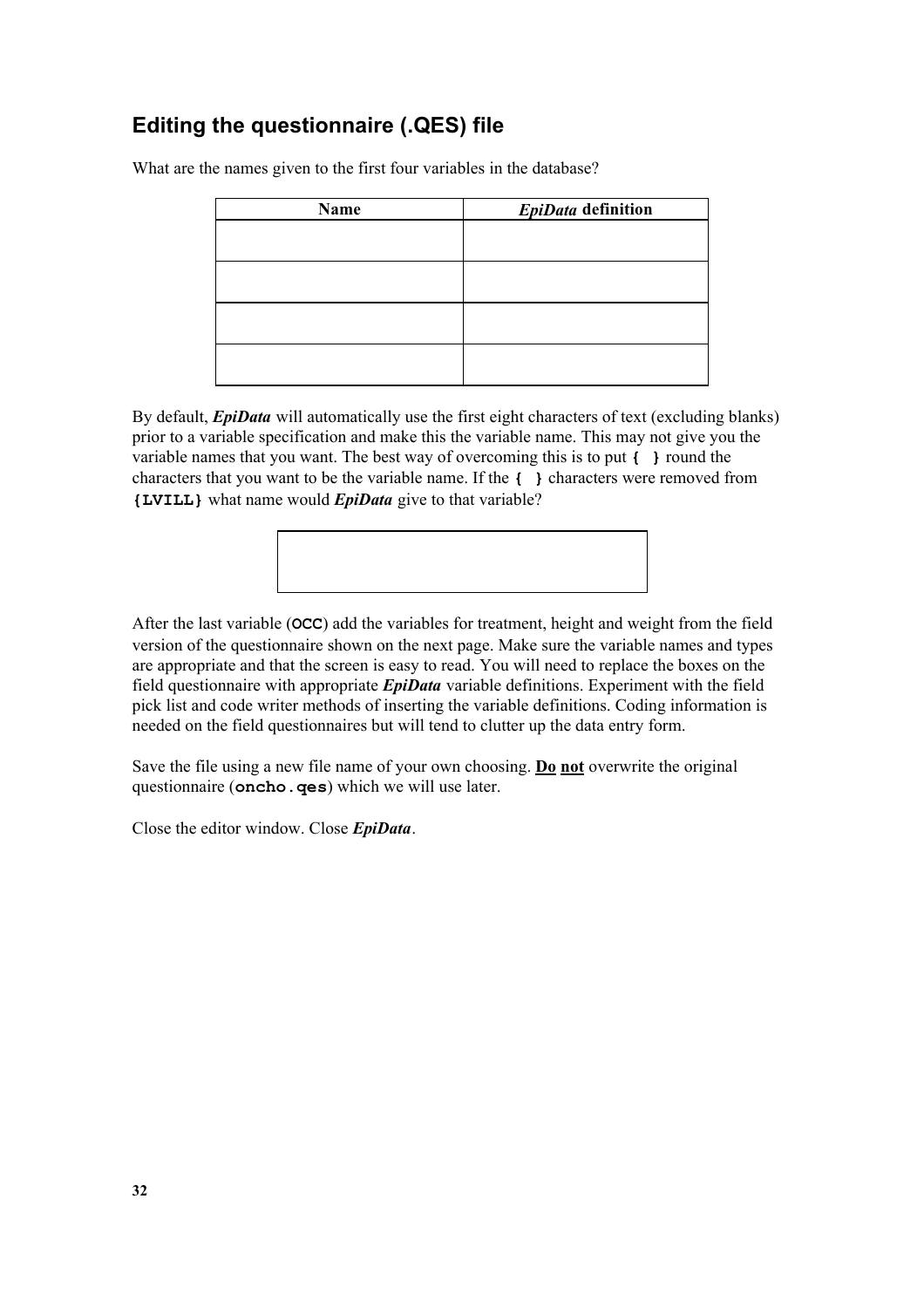# Field questionnaire

| Onchocerciasis Baseline Survey - Personal Data                                             |                                                                                  |
|--------------------------------------------------------------------------------------------|----------------------------------------------------------------------------------|
| Name                                                                                       |                                                                                  |
| Village                                                                                    |                                                                                  |
| Date of interview                                                                          |                                                                                  |
| Age in years                                                                               | $AGE$ $ $ $ $ $ $ $ $                                                            |
| Sex (M or F)                                                                               | $SEX$                                                                            |
| Tribe (Mende 1 Other 2)                                                                    | TRIBE                                                                            |
| Household number                                                                           | HHNO  __ __                                                                      |
| Relationship to head of household?                                                         | $REL$                                                                            |
| <i>1. Self</i><br>2. Parent<br>3. child<br>3. child<br>4. sibling                          | 5. Other Blood Relative<br>6. Spouse<br>7. Other Non-Blood Relative<br>8. Friend |
|                                                                                            | How long have you lived in this village? STAY       (years)                      |
| What is your main occupation?                                                              | $OCC$                                                                            |
| 0. None / Missing 5. Office Work<br>1. At Home<br>2. At School<br>3. Farming<br>4. Fishing | 6. Trading<br>7. Housework<br>8. Mining                                          |
| What treatment have you had for onchocerciasis?                                            |                                                                                  |
|                                                                                            | ONCHTRT  _                                                                       |
| 0. None<br>1. Nodulectomy<br>2. Banocide<br>3. Native Medicine 7. 1 & 2 & 3                | 4. 1 & 2<br>5. 1 & 3<br>6.2 & 3                                                  |
| Weight (kg)                                                                                | $WEIGHT  $ _ $ $                                                                 |
| Height (cm)                                                                                | $HEIGHT$ $ $ $ $ $ $ $ $ $ $ $ $ $ $ $ $                                         |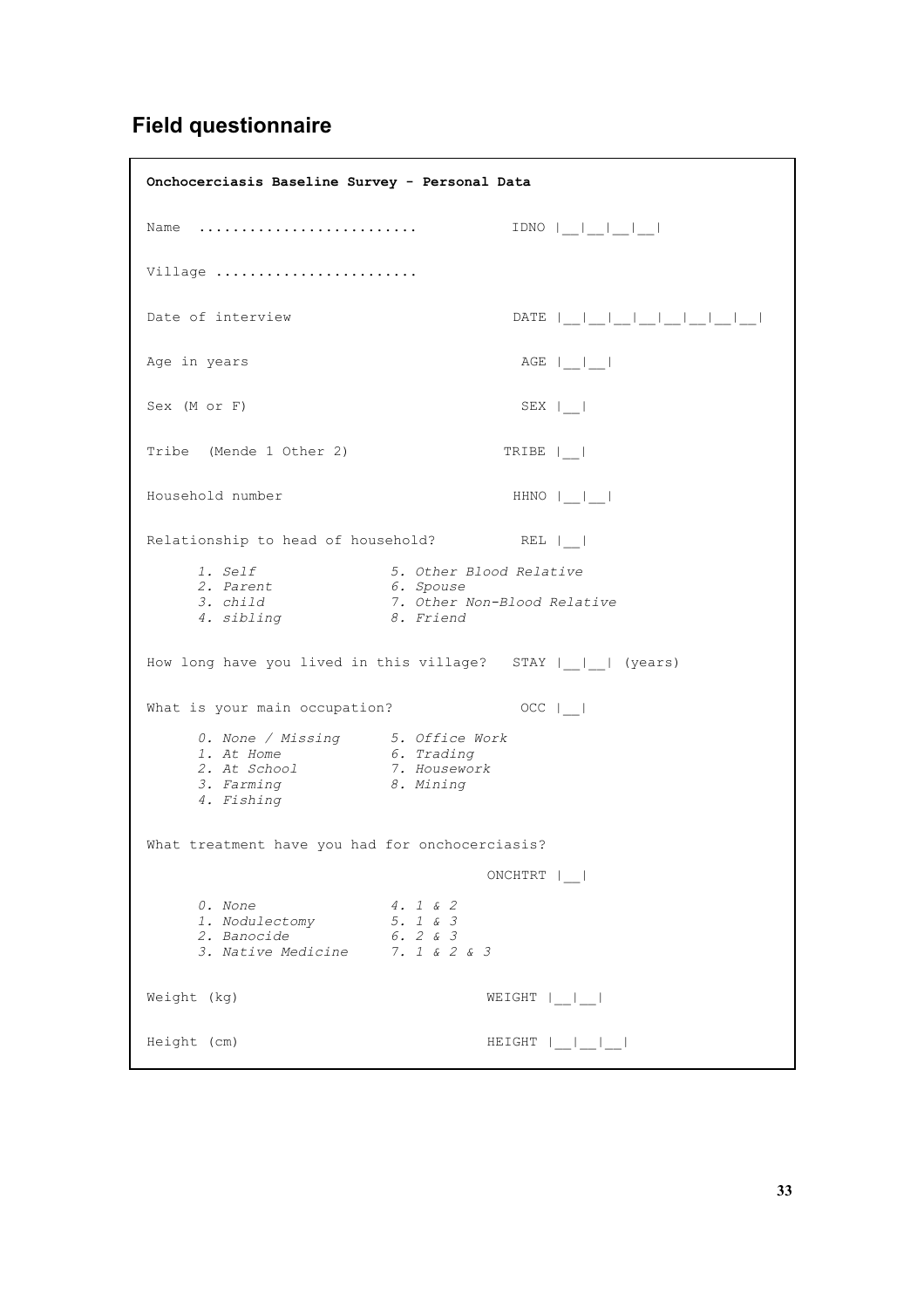# Creating a data (.REC) file

Start  $EpiData$  and click the Make Data File button on the work process toolbar.

In response to the request for a .QES file select oncho. qes.

In response to the request for the name of the data file specify **oncho**.  $\text{rec}$ .

Click the **OK** button.

In response to the request for a data file label type **Onchocerciasis** Baseline Survey.

 $EpiData$  will create a data (.REC) file oncho. rec using the information contained in the  $R$ , QES file (oncho. qes) and report that the file has been created. Click the  $\alpha$ K button.

You have completed the process:



and may now move on to entering data that will be stored in the data (.REC) file.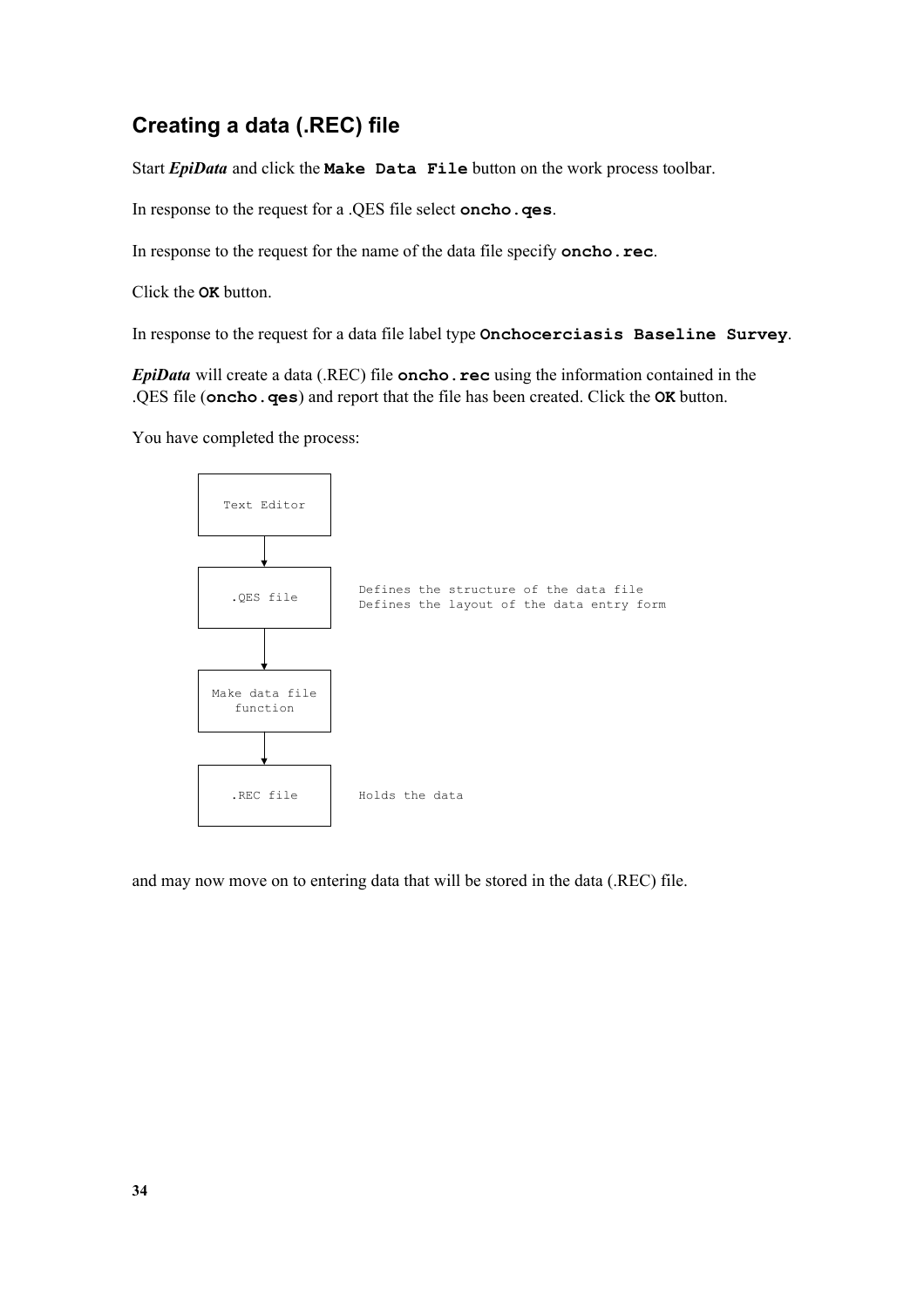# **Entering data**

Click the **Enter** Data button on the work process toolbar. Specify the file **oncho**. rec and click the Open button.  $EpiData$  will display the data entry form for oncho. rec ready to receive data.

| <b>IDNO</b> | <b>DATE</b> | AGE | <b>SEX</b> | <b>TRIBE</b>   | <b>HHNO</b> | <b>REL</b>     | <b>LVILL</b> | <b>STAY</b>   | $\rm occ$      |
|-------------|-------------|-----|------------|----------------|-------------|----------------|--------------|---------------|----------------|
| 1001        | 01/05/1991  | 30  | M          | 2              | 29          | 1              | N            | 5             | 1              |
| 1002        | 02/05/1991  | 26  | F          | 2              | 29          | $\overline{2}$ | N            | 3             | 1              |
| 1003        | 02/05/1991  | 34  | F          | $\overline{2}$ | 23          | 1              | Y            |               | 7              |
| 1004        | 02/05/1991  | 23  | M          | 2              | 12          | 1              | N            | 2             | 4              |
| 1005        | 03/05/1991  | 19  | F          |                | 47          | 3              | Y            |               | 5              |
| 1006        | 03/05/1991  | 22  | F          |                | 47          | 3              | Y            |               | 6              |
| 1007        | 04/05/1991  | 39  | M          | 2              | 13          | 3              | Y            |               | 2              |
| 1008        | 04/05/1991  | 27  | M          |                | 13          | 1              | N            | $\mathcal{E}$ | 3              |
| 1009        | 04/05/1991  | 36  | F          | 2              | 34          | $\overline{2}$ | Y            |               | $\overline{2}$ |
| 1010        | 05/05/1991  | 32  | F          |                | 37          | 1              | Y            |               | 2              |

Fill in the blanks on the data entry form using the data for the following sample cases:

You can only enter the type of data shown on the status bar at the bottom of the *EpiData* window. This may be different for each variable and depends on the variable types you specified in the questionnaire (.QES) file. If you enter data of the wrong type into a variable (or an invalid date into a **DATE** type variable) then  $\text{EpiData}$  will warn you. Re-enter the correct data.

Pressing  $\boxed{\text{ENTER}}$  on its own (i.e. entering no data) will set a variable to 'missing'. This is a special value that is recognised as *missing* by *EnjData*. Statistical and database packages vary in the way they treat missing data so it may be best to use explicit codes for missing and not-available data which will have to be *recoded* before data can be analysed.

You may need to press **ENTER** to move onto the next variable if the data you enter does not completely fill a particular variable.

The  $\boxed{\uparrow}$  and  $\boxed{\downarrow}$  keys allow you to move between variables. The  $\boxed{\text{CFR}}$  +  $\boxed{\text{HOME}}$  keys will move the cursor to the first variable. The  $\boxed{\text{CTR}}$  +  $\boxed{\text{END}}$  keys will move the cursor to the last variable.

After you have entered all the data for one case (record) the message **Save record to** disk? will be displayed. Click the **Yes** button or press  $\boxed{\text{ENTER}}$ . A new (blank) data form will be displayed. Note that the text  $New/1$  is displayed in the lower right corner of the *EpiData* window. Enter data for all of the sample cases, writing each to disk. When you have finished, close the data entry form.

If you click the No button when asked to  $Save$  record to  $disk$ ? You will be able to edit the data you have just entered. To save this move to the end of the record and press  $\sqrt{F_{\text{ENTER}}}$ , or select the **Goto**  $\rightarrow$  **New Record** menu option, or type  $\boxed{\text{CTRL}} + \boxed{\text{N}}$ , or click the new record  $(*)$  data control and then click the Yes button on the Save record to disk? message box.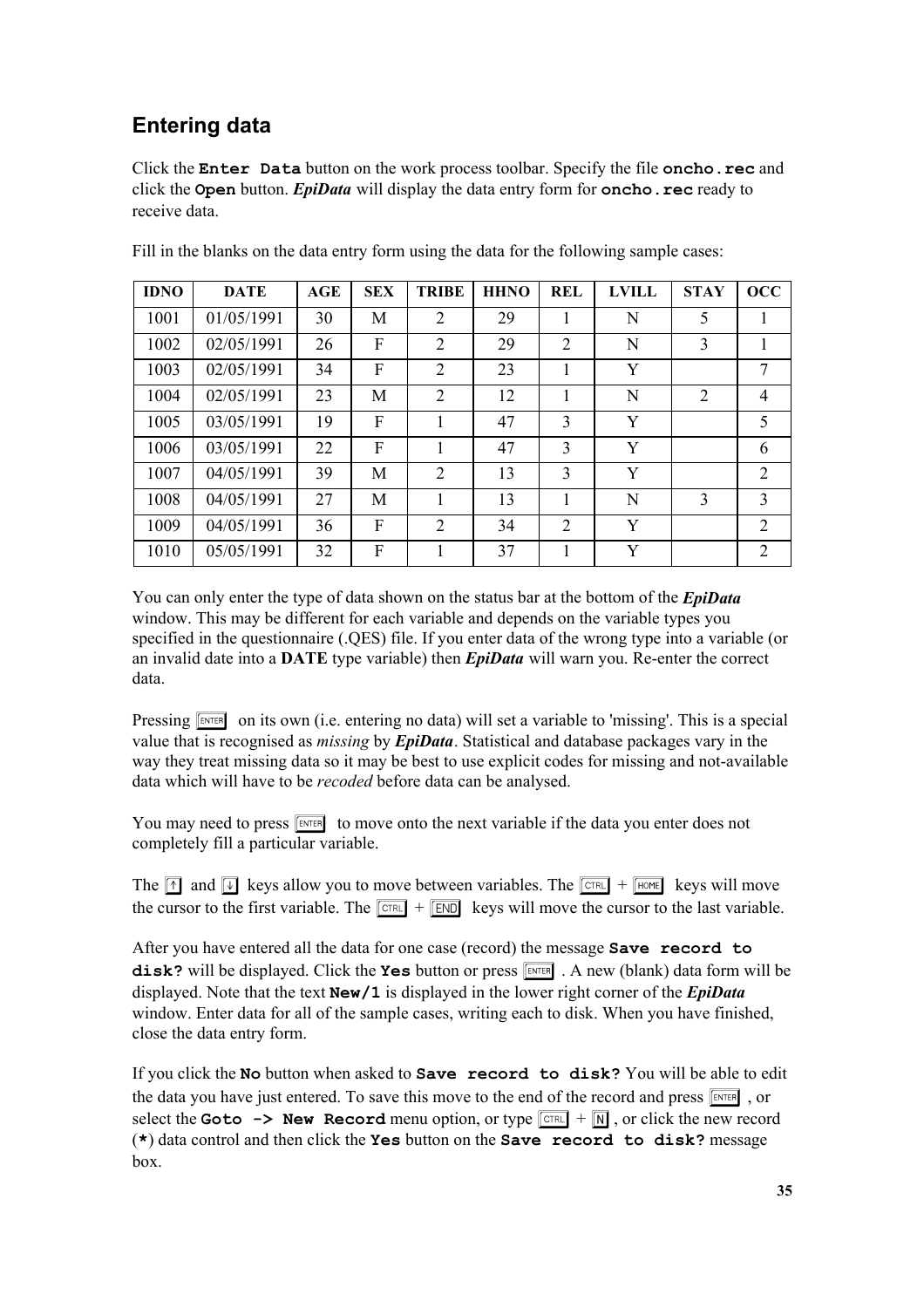# **Editing data**

Data can also be edited after it has been saved to disk.

Click the  $\texttt{Enter}\n$  Data button on the work process toolbar. Specify the file oncho. rec and click the  $Open$  button. *EpiData* will display the data entry form for  $oneho$ . rec ready to receive data.

The data controls:

| Control | <b>Function</b>                                         |
|---------|---------------------------------------------------------|
| н       | Display first record in the data file                   |
|         | Display <b>previous</b> record in the data file         |
|         | Display next record in the data file                    |
| ы       | Display <b>last</b> record in the data file             |
| ж       | Display a <b>new</b> blank record ready to receive data |
| ×       | Mark the currently displayed record for deletion        |

provide a means of moving from case to case within a data file. These functions are also available from the Goto menu and also have keyboard shortcuts (these are shown on the Goto menu).

Move through the cases that you just entered and review your work.

Edit a case by clicking on a variable and changing its contents. Save the edited case by pressing  $\boxed{\text{CTRL}}$  +  $\boxed{\text{END}}$  followed by  $\boxed{\text{ENTER}}$  and clicking the Yes button when asked to **Save record** to disk? You will also see this prompt if you change any data and move to a different record or a new blank record before saving the changed data.

Display a new blank record by pressing  $\boxed{\text{CTR}}$  +  $\boxed{\text{N}}$ .

You may have noticed that *EpiData* provides several different ways of accessing the same function. For example, the function to display a new blank record can be accessed using the menus (Goto -> New Record), using a keyboard shortcut ( $\boxed{\text{CFR}}$  +  $\boxed{\text{N}}$ ), or by clicking the relevant data control. Use whichever method you feel most comfortable with.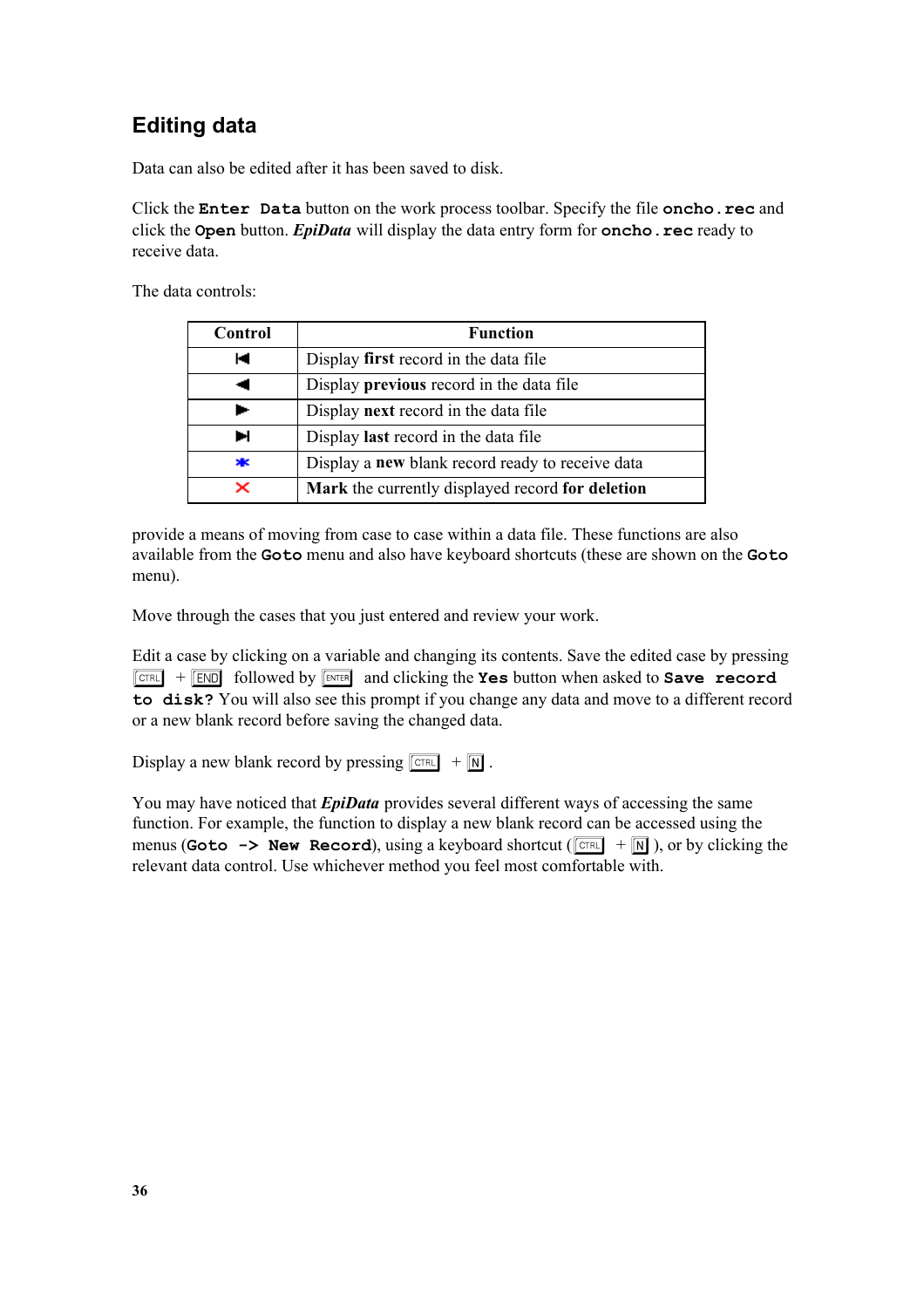# Searching for data

When you have many cases in a data file it can be time consuming to find a single case, or a particular set of cases. You can find a particular case (or set of cases) using the Goto  $\rightarrow$ **Find Record** menu option or the keyboard shortcut  $\boxed{\text{CFR}}$  +  $\boxed{F}$ . This will display a dialog box where you can enter the data that *matches* the data held in the case(s) you wish to find. In this exercise we will search for members of household number 47.

Press  $\boxed{\text{CTRL}}$  +  $\boxed{F}$  to display the find record dialog box.

In the first drop-down list select the variable name **HHNO**.

Make sure that the second drop-down list specifies the **equals** option.

Enter  $47$  into the remaining text box:

| <b>Find record</b>                     | $\vert x \vert$                       |
|----------------------------------------|---------------------------------------|
| <b>HHNO</b><br><sup>1</sup> equals     | 47<br>$\bullet$ 2                     |
|                                        |                                       |
| Options <sup>-</sup><br>Case sensitive | Direction<br>C Forward to last record |
| Whole words only                       | C Backwards to first record           |
| $\nabla$ Ignore deleted records        | C All records                         |
| $\mathbb{C}^{\mathsf{H}}$ Reset        | Cancel<br>OK.                         |

Click the **OK** button.

**EpiData** displays the first matching case (i.e. the first case with  $HHNO = 47$ ). To display the next matching case select the **Goto**  $\rightarrow$  **Find Again** menu option or press the  $\boxed{3}$  key.

You can edit any displayed record. Press  $\boxed{\text{CTRL}}$  +  $\boxed{\text{N}}$  to enter a new case. Press  $\boxed{\text{CTRL}}$  +  $\boxed{\text{F}}$  to specify a new set of *search criteria*.

Searches can be performed on up to three different fields by searching on the full contents of a field (equals), the start of a field (begins  $with$ ), or part of a field (contains). If you search for data in more than one field then *EpiData* returns records which meet all of the search criteria. Experiment with the record finding functions.

Try searching for data in more than one field at the same time. Start by clicking on the button.

Close the **oncho**. rec data entry form.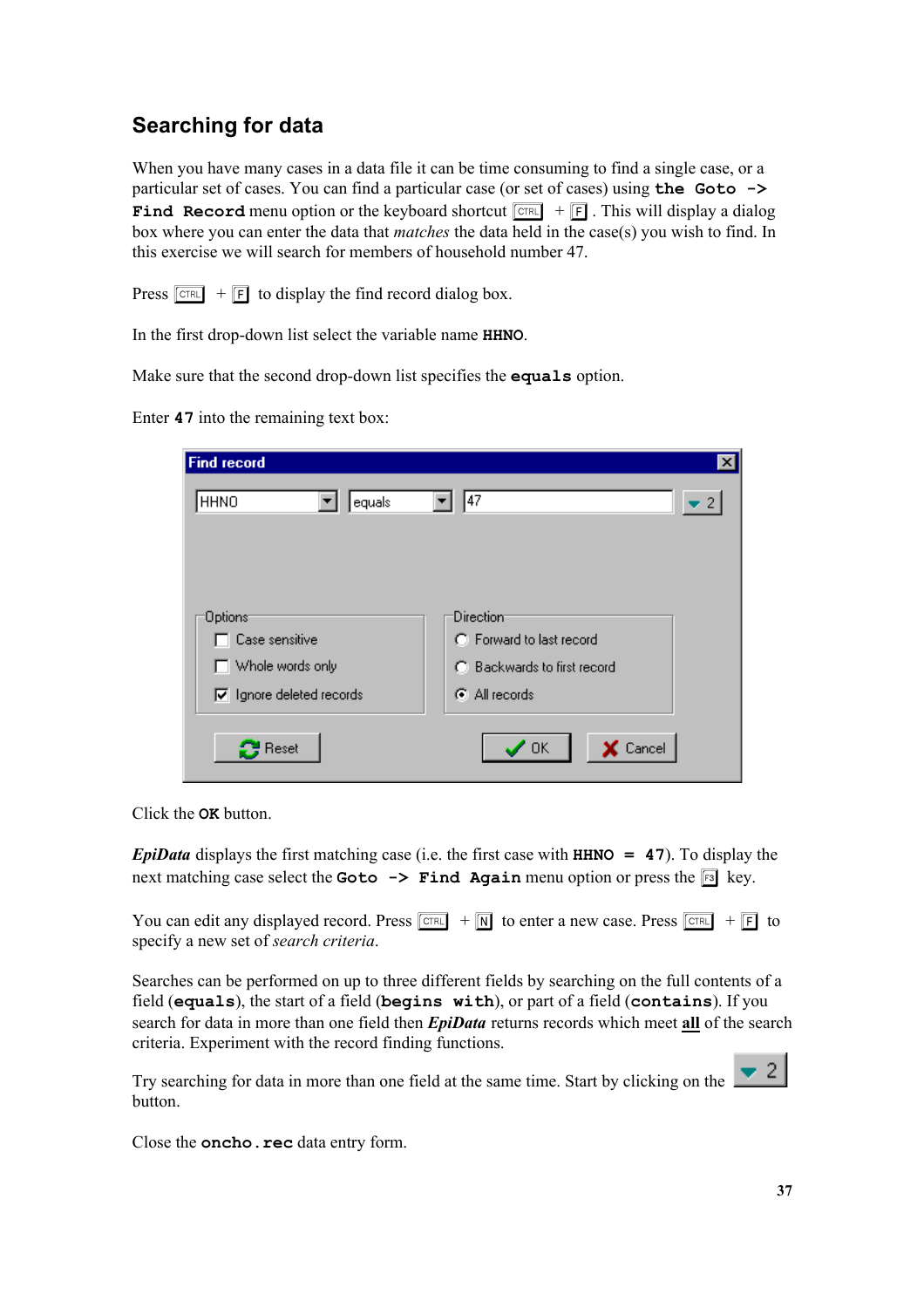# Data Quality and Data Checking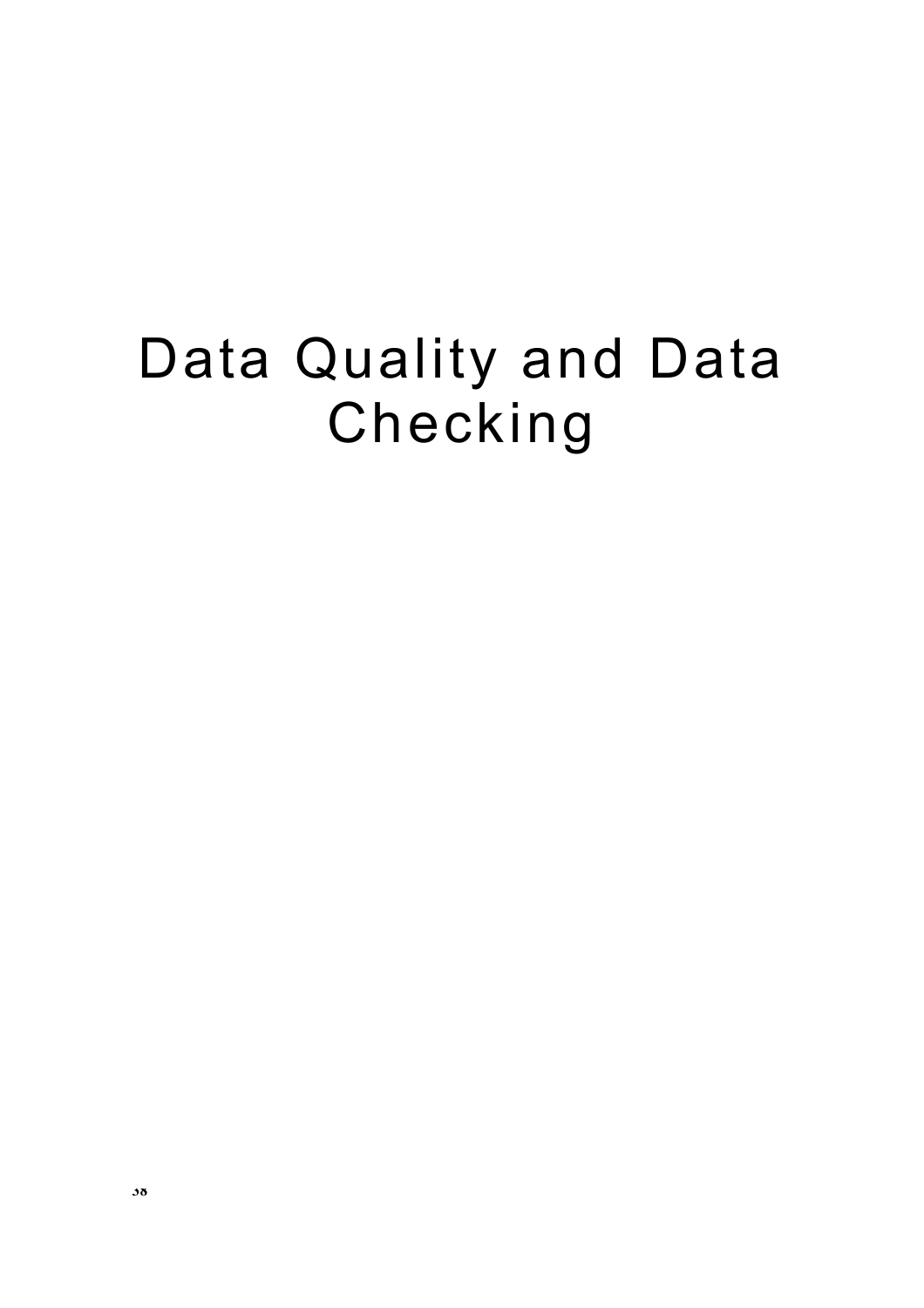## Objectives of this section

By the end of this section you should be able to:

- $\Box$  List the types of error that can occur in data, how they arise, and how to avoid them.
- $\Box$  Understand the principles of data checking.
- $\Box$  Use *EpiData* to set up interactive checks.
- $\Box$  Double enter and compare data using *EpiData*.
- $\Box$  Use *EpiData* to implement batch checking of data.
- $\Box$  Use *EpiData* to implement consistency checks.

## $GIGO$

GIGO is the most important acronym in computer science. It stands for *Garbage In Garbage* Out. Put simply, this means if your data are of poor quality then the results of any analysis will be unreliable. For this reason great emphasis is placed on checking data and minimising error.

Although the acronym GIGO originated in computer science it is important to realise that it applies to all data handling procedures at all stages of a survey.

The major roles of data management is to minimise error at all stages of a survey and not just at the computing stage. To minimise errors and check data effectively you should be aware of the types of error that can find their way into data.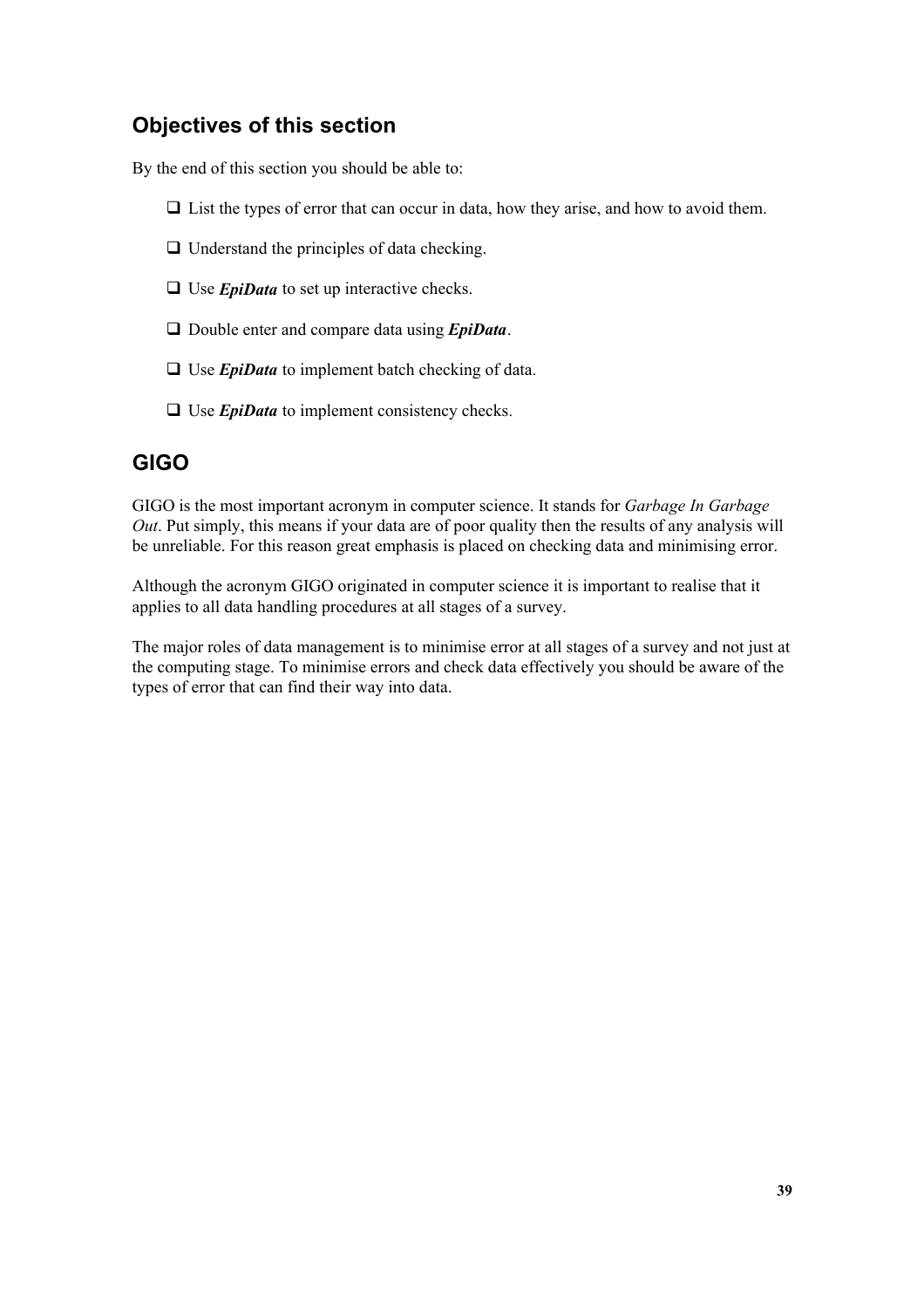## Types of error

There are six main types of error that can find their way into your data:

**Transposition** e.g. 39 becomes 93. Transposition errors are usually typing or keyboard errors. These are common in the early stages of data entry and will tend to reduce dramatically as the data entry operators become more experienced with the data collection forms and data entry system. Transposition errors should be detected by validation after double entry, particularly if the data are entered by two different people.

Copying Errors e.g. 1 as 7, O as 0 etc. Copying Errors are another type of keyboard error and will also tend to reduce as the survey progresses. Another cause of copying errors is poorly filled in questionnaires. Copying errors should be detected by validation after double entry, particularly if the data are entered by two different people. Some copying errors will be eliminated by close supervision of data collection and ensuring that data are carefully and clearly recorded on the data collection forms.

**Coding errors**. Sometimes data are coded after collection. This involves adding a coding stage to the survey which can introduce error. Questionnaires should be piloted so that groups, treatments etc. can be coded directly onto the data collection form at the interview. Errors can also be minimised by using a consistent coding scheme.

**Routing errors**. The interviewer asks the wrong questions or asks questions in the wrong order. This is usually caused by a poorly designed questionnaire or badly trained data collection staff.

**Consistency errors**. Two or more responses are contradictory. These are usually caused by badly designed or worded questionnaires or badly trained data collection staff.

Range errors. Answers lie outside of probable, or possible, values. For most variables common sense or previous experience will decide the range (e.g. for haemoglobin measured in g/dl the lower limit would be 6 g/dl and the upper limit would be 18 g/dl).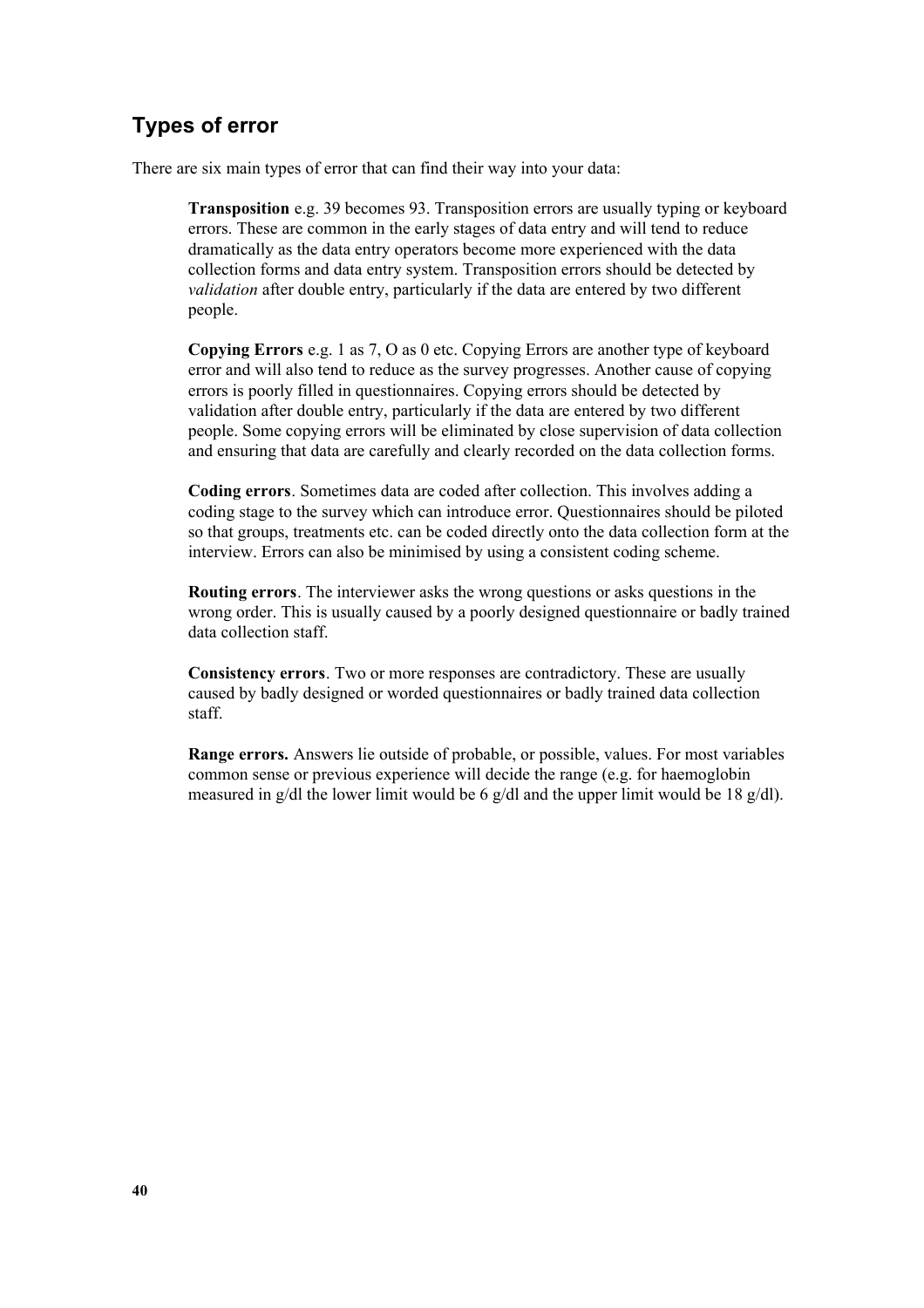# **Preventing errors**

Preventing errors relies on an understanding of the type of errors that can occur. Whilst there are many specific types of error they can be broadly categorised as *response* error and processing error. Response error is the difference between the 'true' answer and what appears on the questionnaire. Processing error is the error that creeps in during the coding, data entry, and data analysis stages of a survey.

Response errors can arise because of questionnaire faults, errors made by the interviewer, or errors made by the subject. The best way of minimising response errors is a well designed and piloted questionnaire administered by well trained and motivated staff.

Processing errors are caused by the way data are handled after it has been collected. The principal way of preventing processing errors is extensive checking of data on the paper forms and on the computer. A well designed data entry system and well trained and motivated data entry staff are essential. Processing errors also occur at the data analysis stage so it is important to check the results of any recodes, transformations, and calculations. It is a good idea to perform procedures on a small sample of data first, so that the results can be analysed in detail for any mistakes.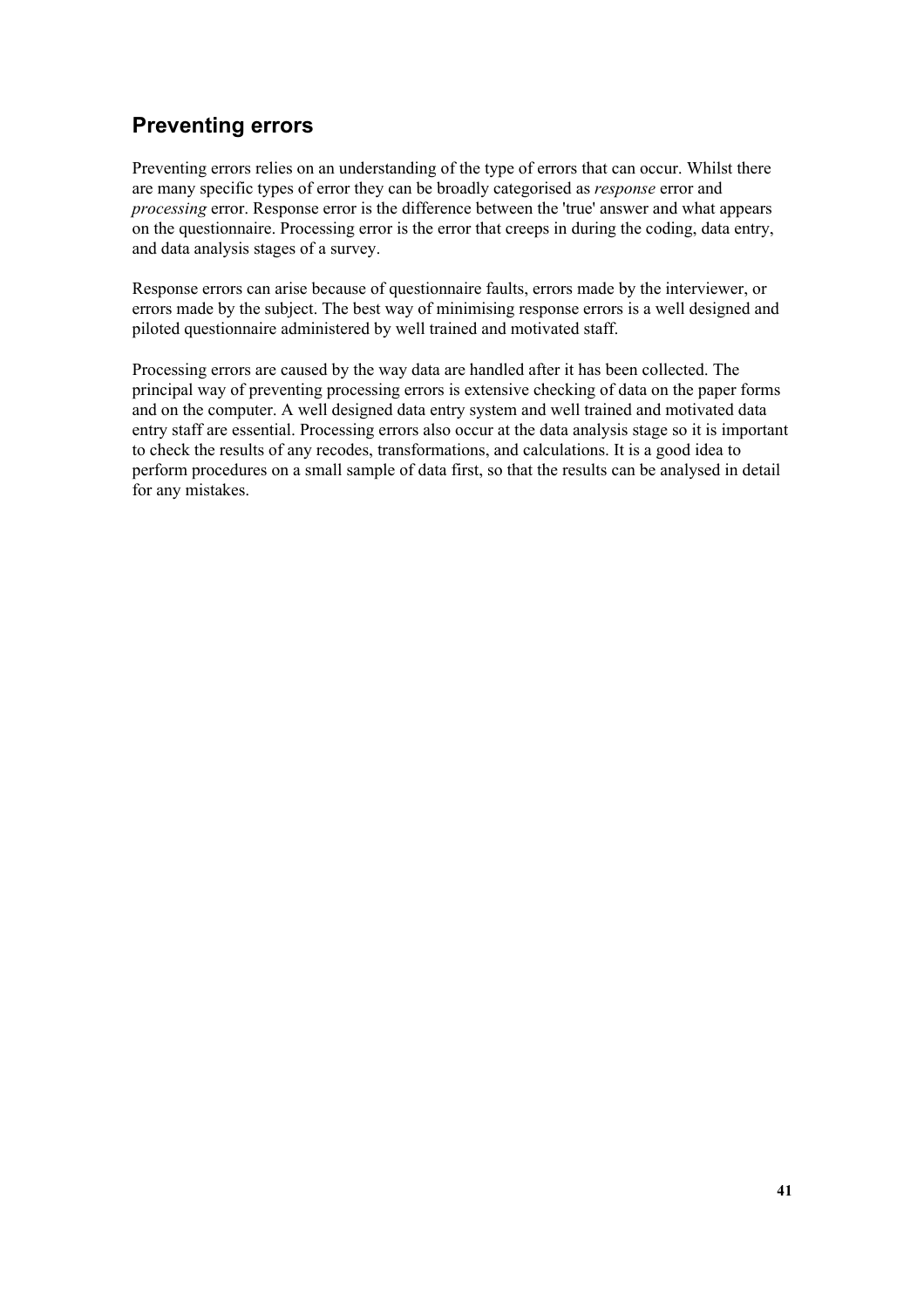## Detecting errors in data

There are four methods of checking data. More than one method may be applied to the same data as each method has different strengths and weaknesses.

Manual Checking. Apply this test to a few completed questionnaires. It provides an initial assessment of data quality and highlights problems with the questionnaire and data collection process. Manual checking is particularly useful in detecting routing errors. Interviewers should check through each questionnaire immediately on completion. This is an important part of data checking as the error can be corrected in the field without the need for re-interviewing of the respondent. Data collection staff should be carefully trained in checking their work. Data supervisors should check through all questionnaires immediately after collection from interviewers. Checks should be made for completeness, correct routing, and clear handwriting. The researcher should check all questionnaires at the start of a survey. The researchers should continue to check samples of the questionnaires throughout the survey. Manual checking is very important because it takes place very early in the data *collection*  $entrv$  - analysis process. Problems can be detected and corrected in the field without the need for re-interview.

Checking during data entry (Interactive Checking). *EpiData* provides functions that allow for immediate detection and correction of problems with data as it is entered. Interactive checking is useful in picking up range, copying, consistency, and routing errors.

Checking after data entry (Batch Checking).  $EpiData$  can also check data after it has been entered.

Validation (or Verification). This involves the data being entered twice into different files by different operators. The resulting files are then compared to each other to see if they are the same. Validation is useful in picking up transposition and copying errors. **EpiData** provides functions for double-entry and validation of data.

The type of checking you do will depend on the way your study is organised. If you are using experienced data entry staff who are not familiar with your data then interactive checking may slow the data entry process as each problem is referred to the data supervisor. A compromise approach is sometimes used. Data entry staff are warned of an error and asked to confirm that the data entered is the same as that on the data collection form. The operator can then correct or leave the error (so that it corresponds to what is on the data collection form). Errors are then detected with batch checking. This approach minimises the call on the supervisors time.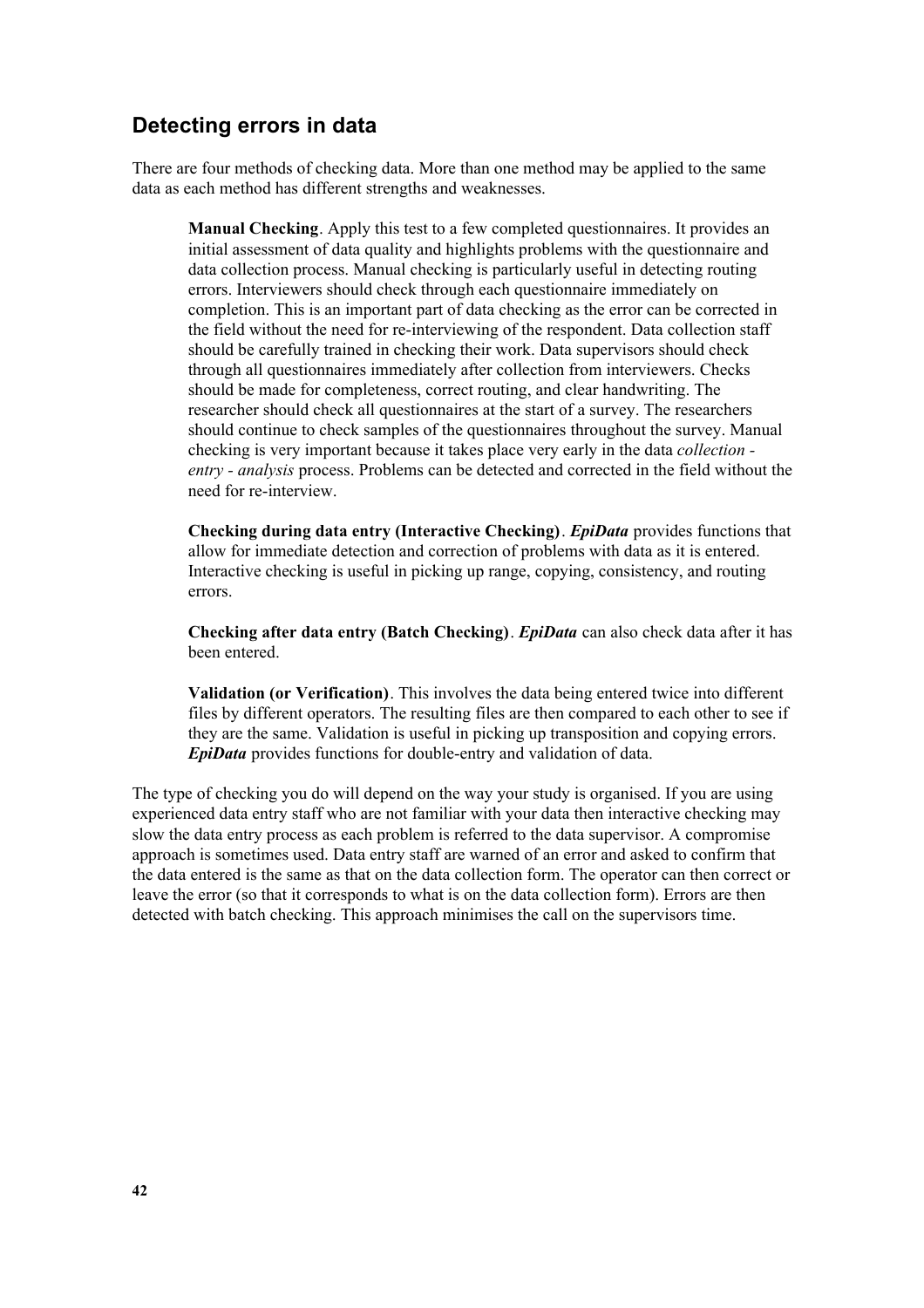# Correcting errors

Once errors have been detected the problem is what to do with them. If the error is detected in the field or soon after collection then it should be possible to re-interview and collect the correct data. Often this will involve asking only a few questions of the respondent.

If the error is detected later it may not be possible to re-interview. There are three options available for dealing with cases that have some errors in them:

**Ignore the errors and use all the data.** This approach is fine only if you are absolutely certain that the errors are not systematic. Even if errors are not systematic they will add *noise* to the data and may create a *bias towards the null* in subsequent statistical analysis. This approach is very rarely used.

Mark erroneous data as missing and use the rest of the data. This approach ensures that no obviously erroneous data are included in subsequent analysis. There is a risk that the data that is not obviously erroneous may be of poor quality. This is the most commonly used approach.

Throw out all erroneous cases. This is the strong position and ensures that no erroneous data are included in subsequent analysis. Potentially erroneous data are filtered out on a 'guilt by association' basis. This approach may bias results depending who gets to decide on which records are to be excluded from subsequent analysis and is rarely used in practice.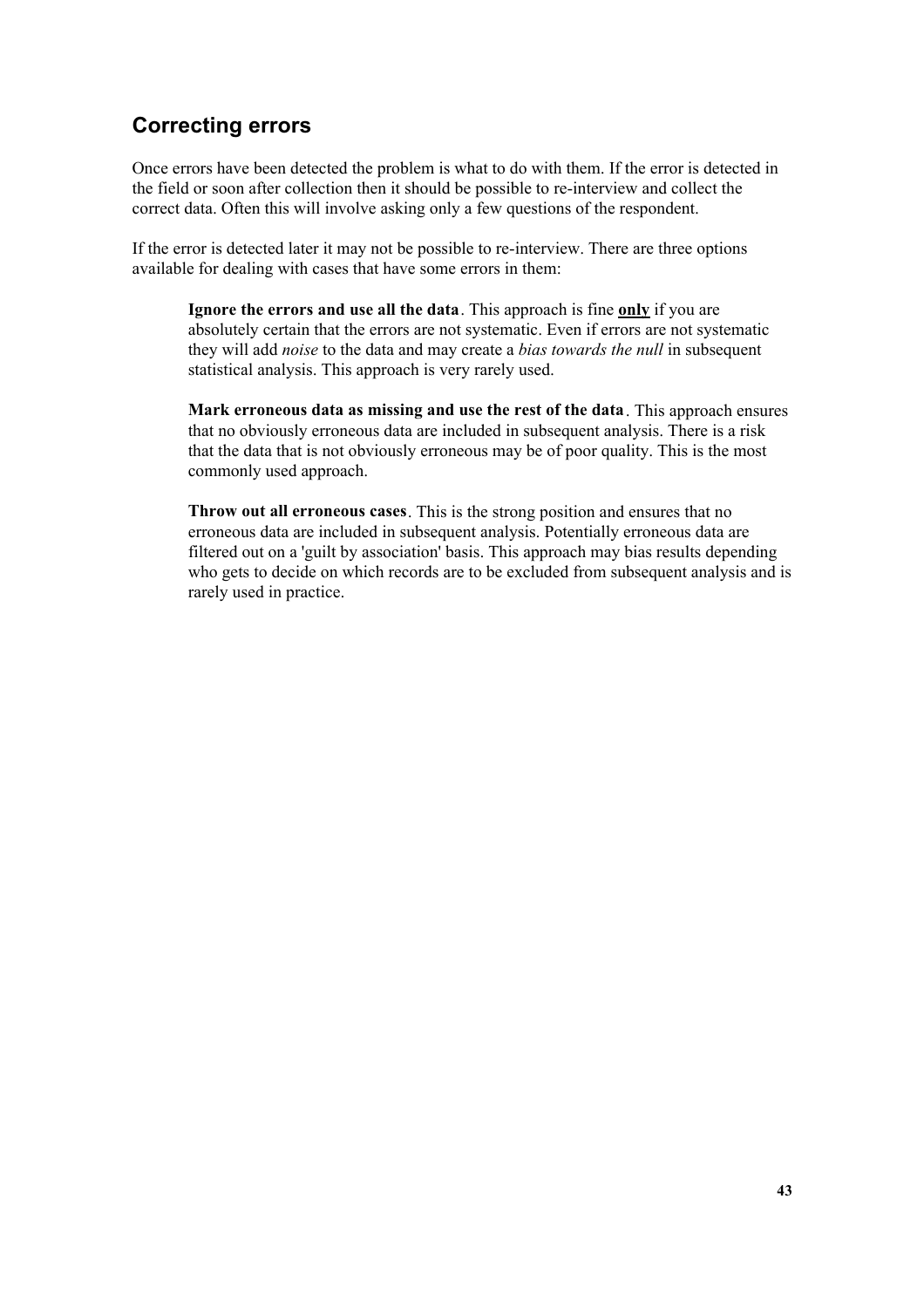## Quality and validity

Most of the checks you can perform simply by examining questionnaires or data records relate largely to the validity of the data but not necessarily to the quality of the data. It is possible to check the quality of the data. Some examples that might be possible:

Question Redundancy: Ask important questions in different ways at different points in the interview. Responses can be compared. This is useful at the pilot stage and can help you decide which question elicits the most reliable response.

Confirmatory Checks: Incorporate checks within the questionnaire (e.g. ask about vaccination history, check against health card, ask to see vaccination scar).

**External Records**: Check a sample of questionnaires against external records (e.g. if asking about clinic visits then check against clinic records).

**Expected distributions:** It is likely that you will already know something (e.g. from the Census or previous studies) about the population under study. You should check that the distributions (e.g. age distribution, sex ratios, etc.) in your data are similar to those you expected.

Compare results from different interviewers: Use a variable on the data collection form that identifies the interviewer.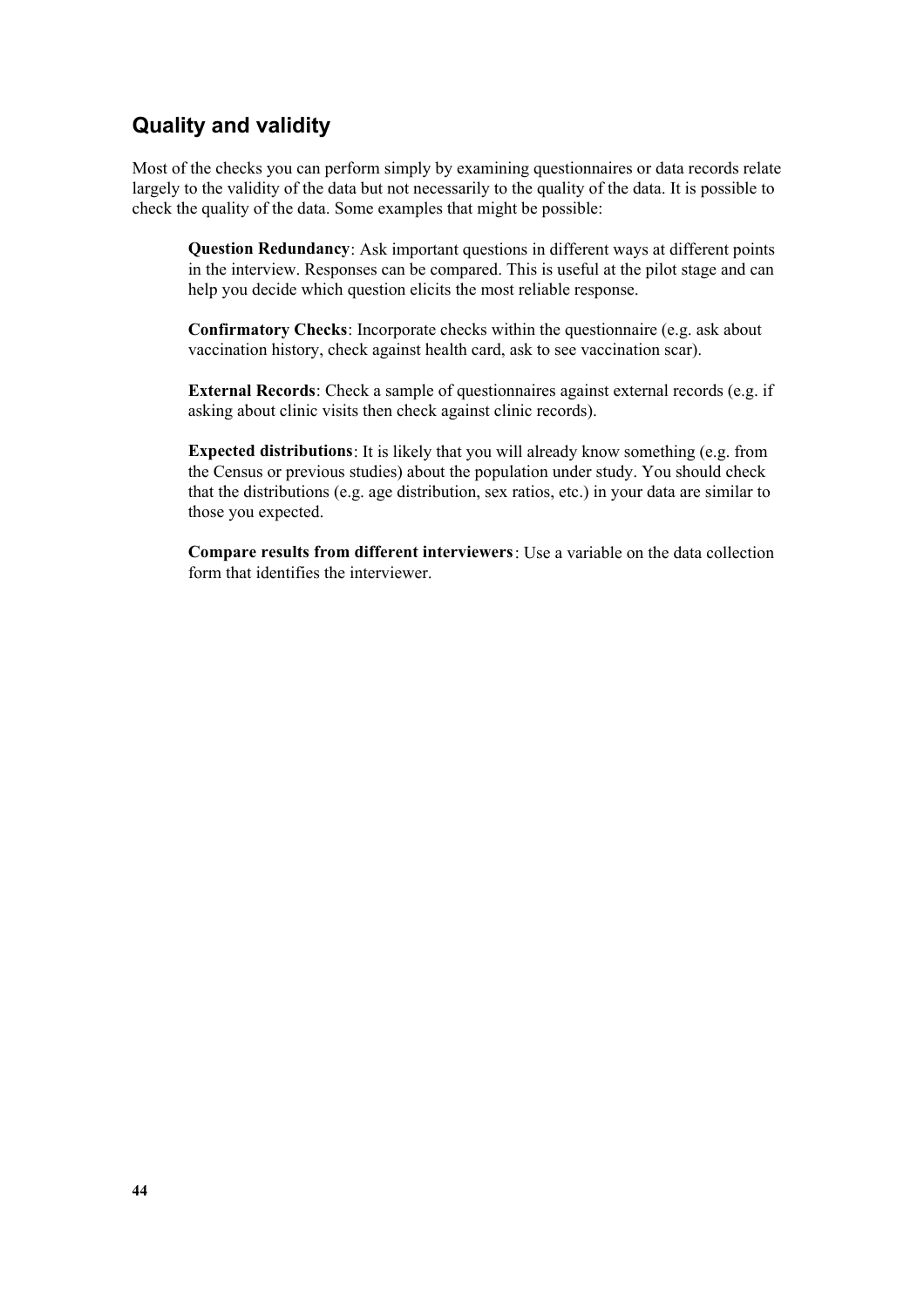# Data checking functions in EpiData

Even without specifying data checks, *EpiData* provides a limited form of data checking. It will only allow you to enter numbers into NUMERIC variables, valid dates into DATE variables, and  $Y$ , N, 1, or 0 into YES/NO variables. It is much better, however, to specify more specific checks and  $EpiData$  provides functions that allow you to do this. These functions include:

Must-enter variables. You can specify that certain variables must be filled with a value other than missing.

**Legal values**. The input must match one of a specified list of values. The variable can be left blank unless it is designated as a *must-enter* variable.

**Range Checks**. The contents of a variable must lie between two bounding values. You may mix range checks and legal values (e.g. for missing value codes).

**Repeat variables**. The variable on a new record will automatically hold the value for the previous case. This is useful for data that seldom changes (e.g. location codes).

**Conditional jumps**. You can check a variable for values that if found will cause the cursor to jump to a specified variable. If the tests fail the cursor moves to the next variable. Conditional jumps are used to implement questionnaire routing during data entry.

Programmed checks. *EpiData* also provides an easy-to-use block-structured programming language that allows you to program more complex checking procedures (e.g. consistency checks).

The Checks function provides one type of data checking called *interactive checking* (i.e. the data is checked as it is entered). The **Validate Files** function allows for batch (i.e. all cases at once) checking of data that has been *double-entered*.

Batch checks for range and consistency may also be performed using the CHECK programming language which is built into  $EpiData$ .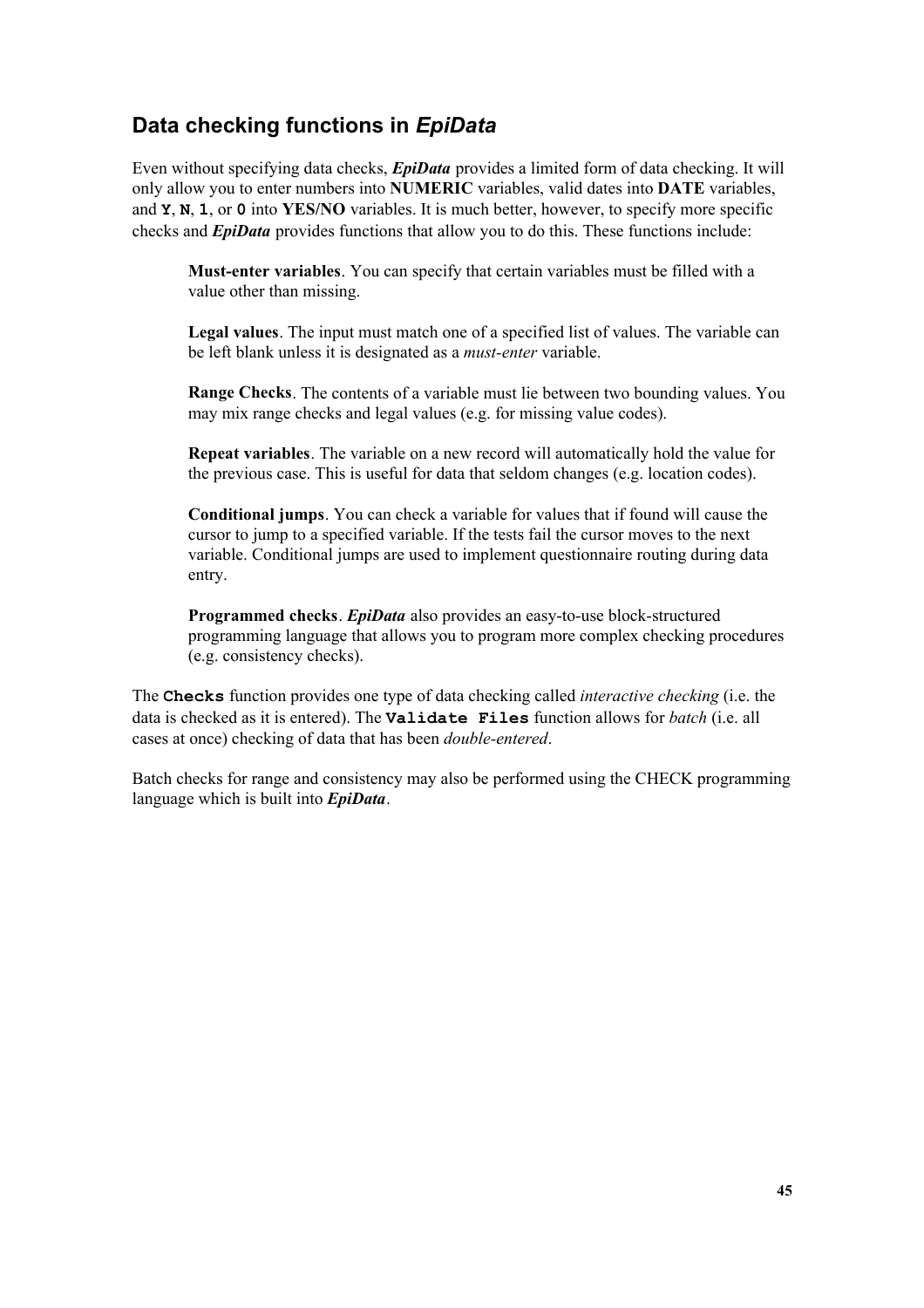# Setting up checks

Start *EpiData* if it is not already started. Click the **Checks** button on the work process toolbar and select the Add / Revise option from the drop-down menu. Select the file oncho. rec and click the **Open** button. The data entry form appears again but is accompanied by a dialog box that allows you to specify data checking rules:

| oncho.chk<br>IDNO          |             |       |
|----------------------------|-------------|-------|
| <b>ID Number</b><br>Number | <b>IDNO</b> |       |
| Range, Legal               |             |       |
| Jumps                      |             |       |
| Must enter                 | No          |       |
| Repeat                     | No          |       |
| Value label                |             | $+$   |
| $\Box$ Save                | 74 Edit     | Close |
|                            |             |       |

Make sure that **IDNO** is displayed in the drop-down list at the top of this dialog box and type 1001-3999 in the Range/Legal box and press  $\boxed{\text{ENTER}}$  to confirm this.

Click the **button next the Must-enter drop-down** list and select **Yes** to make this a must-enter field:

| oncho.chk<br>IDNO          |             |                      |
|----------------------------|-------------|----------------------|
| <b>ID Number</b><br>Number | <b>IDNO</b> |                      |
| Range, Legal               | 1001-3999   |                      |
| Jumps                      |             |                      |
| Must enter                 | Yes         |                      |
| Repeat                     | No          |                      |
| Value label                |             | $+$                  |
| $S$ ave<br>Ы               | ▓E₫it       | $\blacksquare$ Close |

Click the **Save** button to save the checks.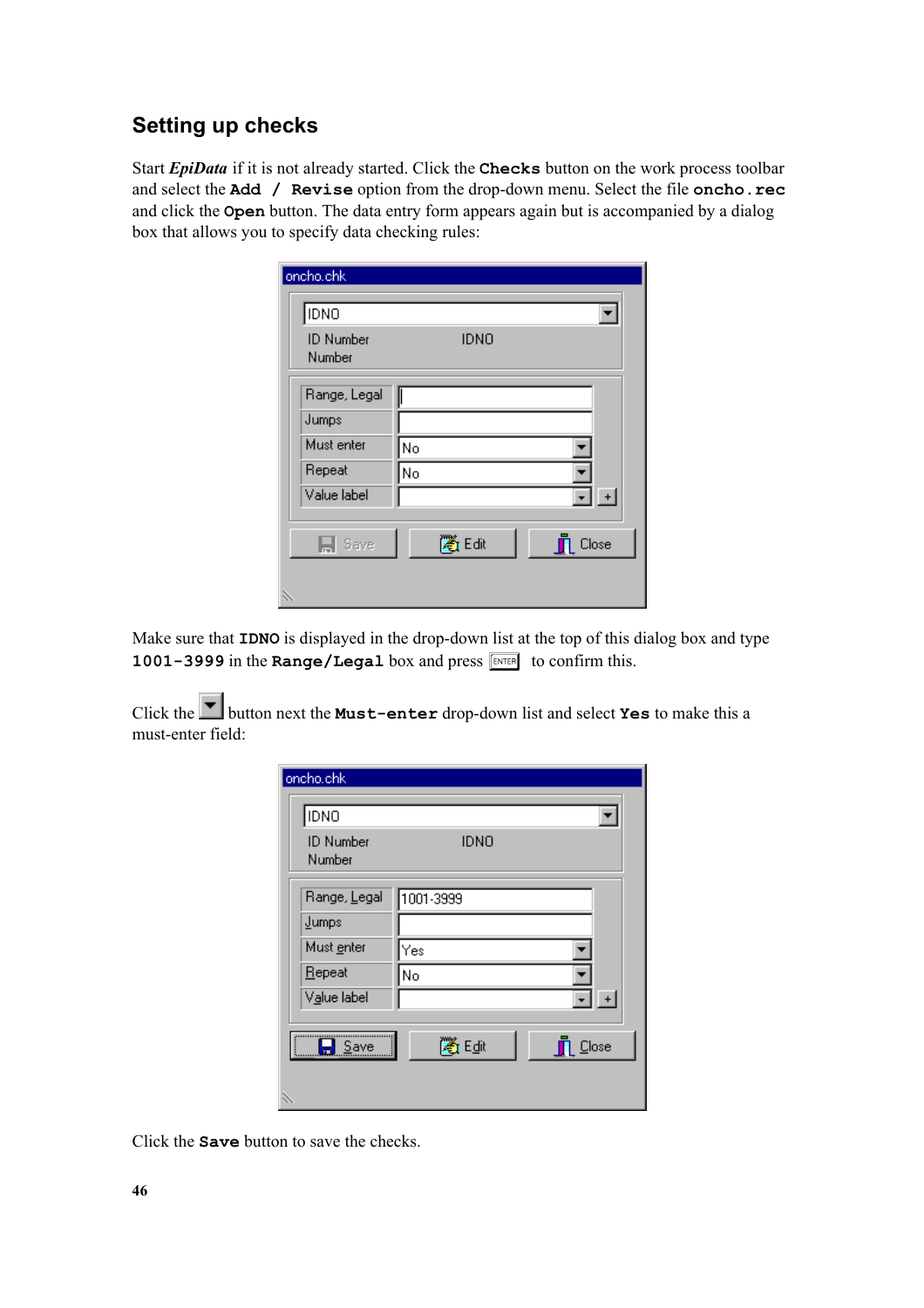# Setting up checks

Select the AGE variable (you can select the variable using the drop down box or by clicking on the variable's data entry box on the data entry form) and type  $12 - 70$ , 99 into the **Range/Legal** box to specify an allowable range of values of 12 to 70 and a legal value of 99 (for missing data). Remember to press  $\boxed{\text{ENTER}}$  to confirm the check.

Select the **SEX** variable. Click the button marked  $+$  next to the **Value label** box add codes and labels for *male*, *female*, and *unknown* sex in the editor window:

```
LABEL Label SEX
  M Male
  F Female
  U Unknown
END
```
This sets up a value and label set that specifies the values you may enter into the **SEX** field as well as the meaning of each value (the *value label*). Click the **Accept and Close** menu option. Note that the **Value label** box now contains the name of the value and label set label sex.

Select the TRIBE variable. As TRIBE is likely not to vary much between batches of questionnaires you should set  $\text{Repeat}$  to  $\text{Yes}$  for this variable. Click the button marked  $+$  next to the Value label box and type the following data into the editor window:

```
LABEL Label TRIBE
  1 Mende
  2 Other
END<sub></sub>
```
Click the Accept and Close menu option. Note that the Value label box now contains the name of the value and label set  $\text{label}$   $\text{tribe}$ . Select the  $\text{HHNO}$  variable and specify a range of 1 to 50 and allow the entry of 99 for missing data. Select the **REL** field and specify the following value and label set:

```
LABEL Label REL
  1 Self
  2 Parent
  3 Child
  4 Sibling
  5 "Other blood"
  6 Spouse
  7 Other
  8 Friend
END
```
When a value label consists of more than one word, the value label must be enclosed in double quotes  $($ ") as is done with "Other blood" above.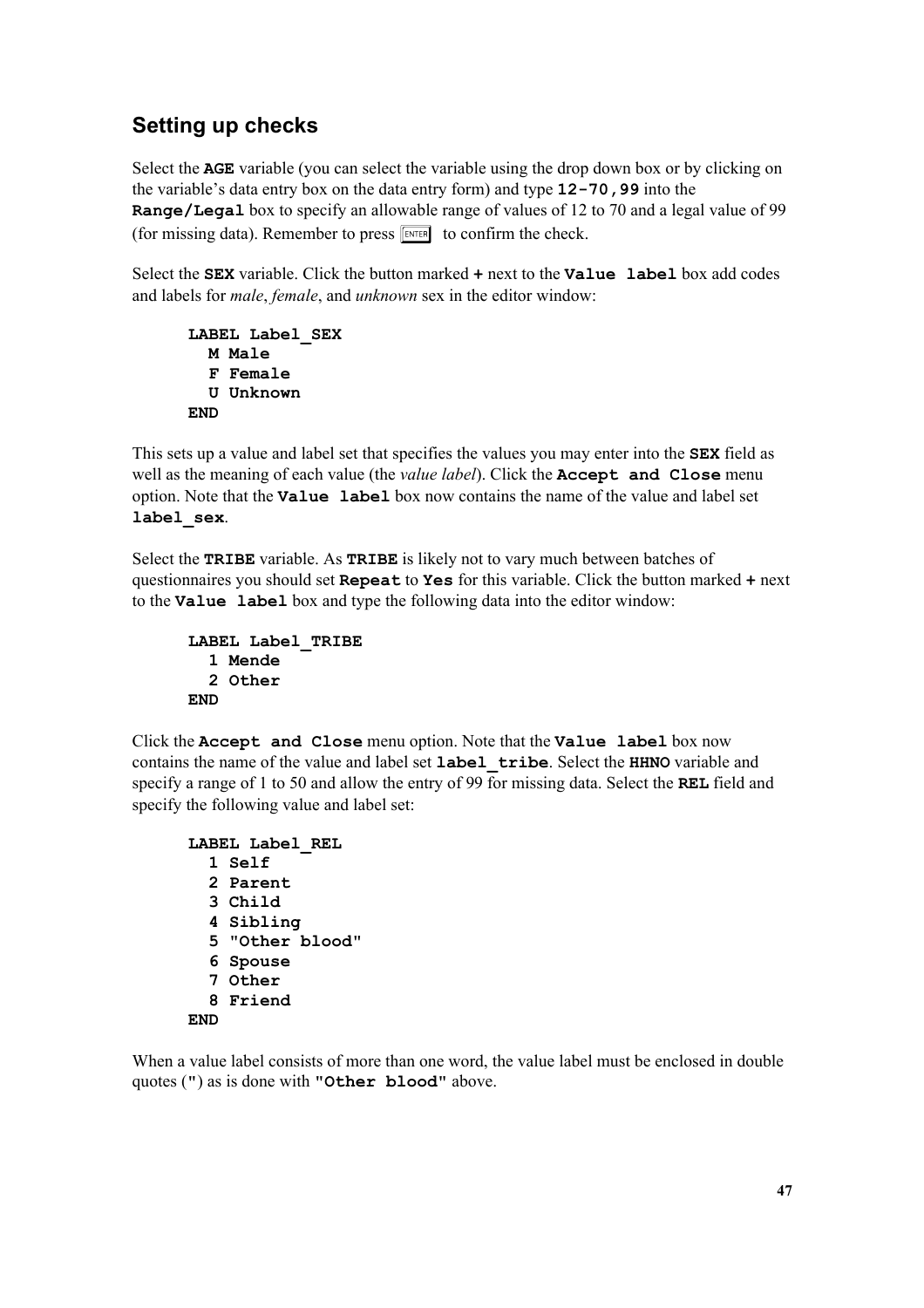## Setting up and checking your checks

Select the LVILL variable and type Y>OCC in the Jumps box and press  $\boxed{\text{ENTER}}$  to specify that a value of **Y** entered into the LVILL variable will cause a jump to the OCC variable.

Select the **OCC** variable and specify a value and label set for the occupations (coded  $0, 1, ..., 8$ ) of none, home, school, farming, fishing, office, trading, housework, and mining.

When you have specified all of these checks click the **Save** button to save the checks and then  $click$  the  $Close$  button.

Enter some more data into  $\mathbf{oncho} \cdot \mathbf{rec}$  (make some up) and verify that the must-enter, repeat, range, legal value, and jumps checks that you specified work correctly.

Note that you can use the  $\boxed{\phantom{0}8}$  or  $\boxed{+}$  key to display value and label sets as a pick-list.

If your checks do not work as expected then close the data entry form and use **Checks**  $\rightarrow$ Add / Revise to edit your checks. Enter some more data into oncho. rec (make some up) and verify that the checks work correctly.

Close the data entry form when you are satisfied that your checks are working as expected.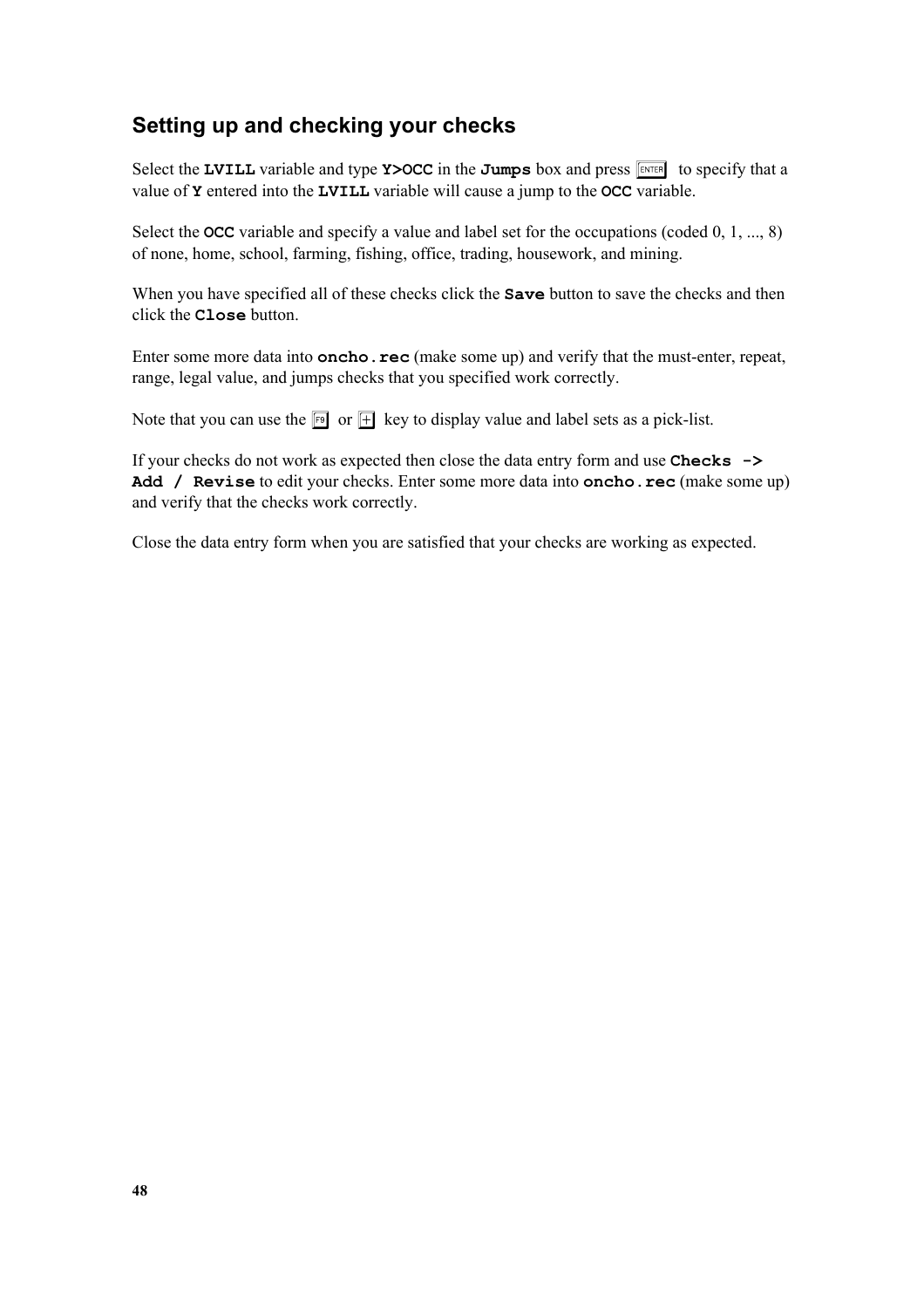## Programming data entry

When you specify checks,  $EpiData$  creates a text file with the same name as the record (.REC) file but with the extension .CHK. The check (.CHK) file contains commands that are executed at data entry time. The check (.CHK) file is a plain text file and can be edited using the EpiData editor.

Click the Checks button on the work process toolbar and select the  $Add /$  Revise option from the drop-down menu. Select the file **oncho**. rec and click the **Open** button.

Move the cursor to the  $IDNO$  variable and click the  $Edit$  button. A small editor window shows the CHECK commands associated with the **IDNO** variable:

,'12 RANGE 1001 3999 **MUSTENTER**  $FND$ 

Click the **Cancel** menu option or press  $\boxed{\text{ESC}}$  to close the editor window.

Point to each variable in turn and click the  $\text{Edit}$  button to examine the CHECK commands associated with each variable. Do not alter any of the commands.

**EpiData** CHECK language commands are stored in blocks associated with each variable. The block has the general form:

**VNAME** INSTRUCTIONS INSTRUCTIONS INSTRUCTIONS  $\mathcal{L} = \mathcal{L}$ and a straight and  $\mathcal{L} = \mathcal{L}$ INSTRUCTIONS END.

Details of the *EpiData* CHECK language can be found in the *EpiData* help file.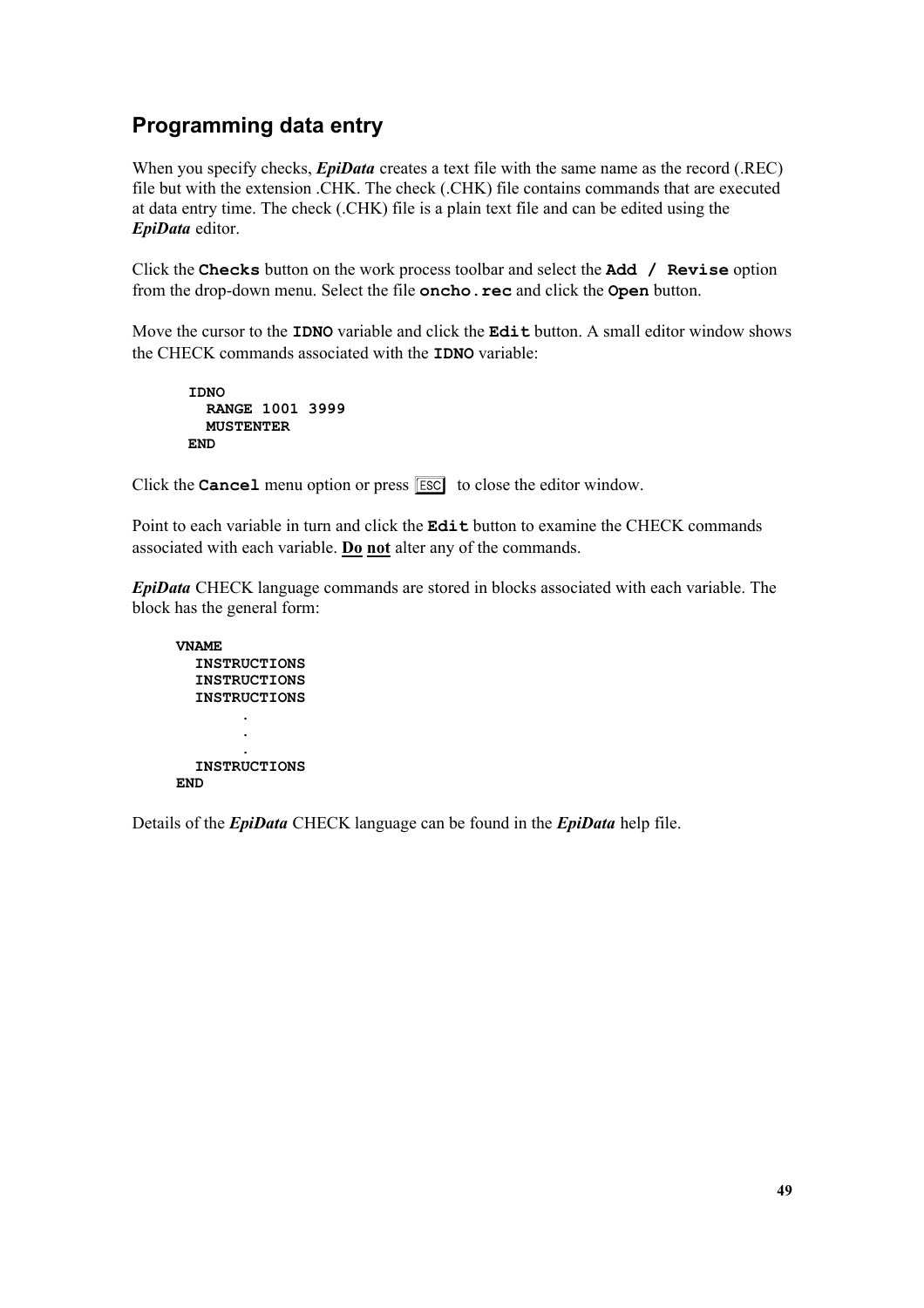## Specifying a KEY variable

 $EpiData$  provides a way of ensuring that a variable is unique (i.e. that no other case has the same value in a particular variable). This is useful for key variables and speeds up searches for data. It also ensures a measure of *data integrity* as it makes it difficult for the same person's data to be entered twice and thus counted twice in analyses and reports.

Move the cursor to the **IDNO** variable and click the **Edit** button. *EpiData* displays the CHECK commands associated with this variable:

```
IDNO
 RANGE 1001 3999
 MUSTENTER
END
```
Edit the CHECK commands associated with this variable to read:

```
IDNO
 KEY UNIQUE
 RANGE 1001 3999
 MUSTENTER
END
```
Click the Accept and Close menu option. Click the Save button to save the checks and then click the **Close** button.

Enter two cases (make up some data) with the same value in the **IDNO** variable into oncho.  $\texttt{rec. EpilData}$  displays a warning message and will not accept the duplicate value for the second case.

Click the **OK** button and change the value in the **IDNO** variable and save the new record. Close the data entry form when you are finished.

The CHECK language command  $KEY$  used on its own (i.e. without  $UNIQUE)$ ) can be used to speed up searches without forcing the variable to hold unique values.

When you use the commands  $K EY$  and  $K EY$  UNIQUE a new file with the same name as the record (.REC) file but with the extension .EIX is created. This *index file* speeds up the way EpiData searches for data.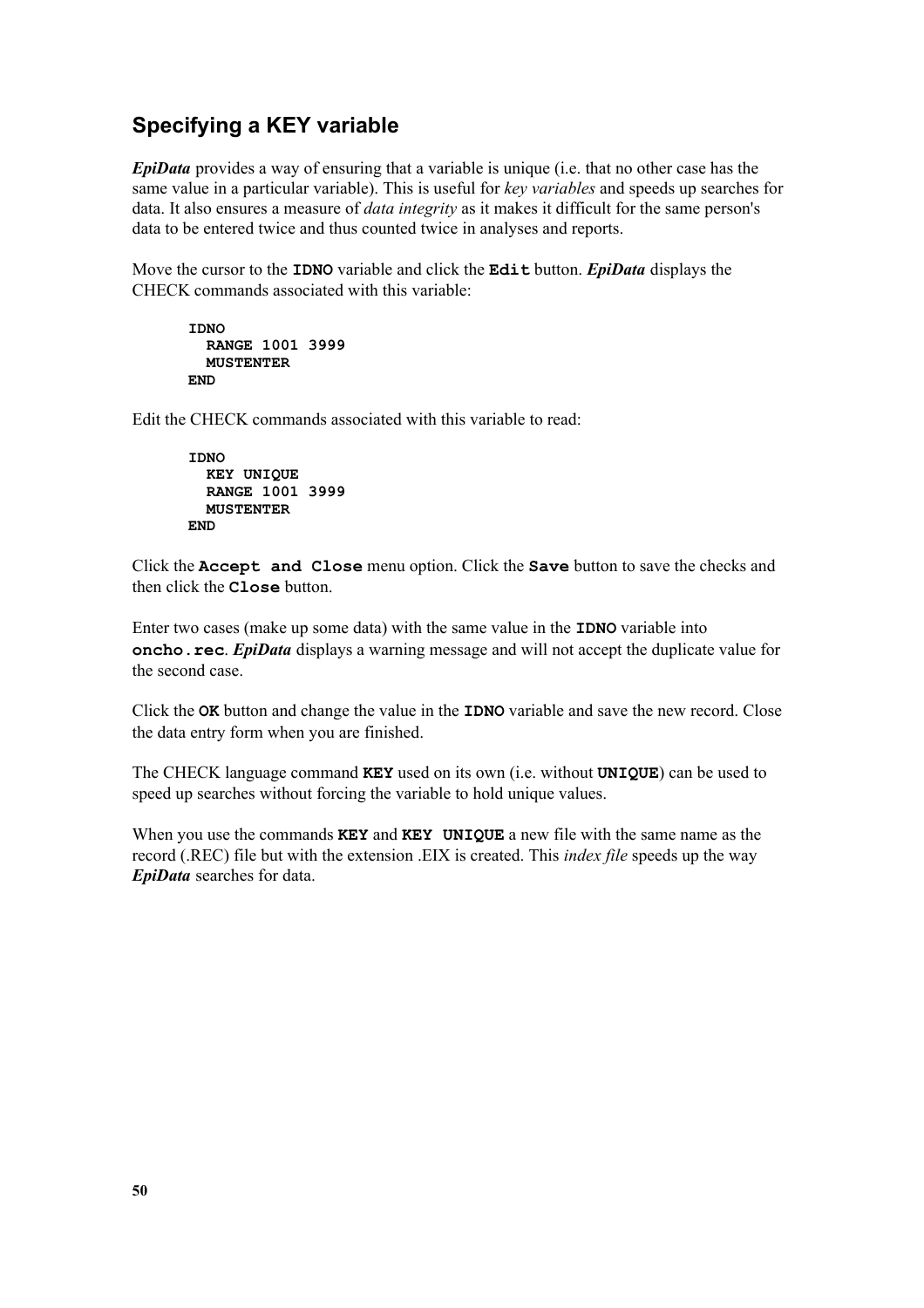## Using value and label sets during data entry

When you specify a value and label set you are specifying both the legal values for a field as well as the meaning of each of the legal values.  $EpiData$  uses this information to create pick lists during data entry (i.e. using  $\boxed{\phantom{[}5\phantom{]} }$  or  $\boxed{+}$ ) as well as to limit the entries allowed in a field.

Value and label sets are also used when data are exported to packages, such as SAS, SPSS and STATA, that can use value labels.

We can also use the value and label sets to display information on the data entry form during data entry. To do this we need to use another CHECK language command.

Click the Checks button on the work process toolbar and select the  $Add /$  Revise option from the drop-down menu. Select the file **oncho**. rec and click the **Open** button.

Select the **SEX** variable and click the  $\text{Edit}$  button. Edit the CHECK commands associated with this variable to read:

```
SEX
 TYPE COMMENT
 COMMENT LEGAL USE label sex
END
```
Click the Accept and Close menu option.

The TYPE COMMENT command causes  $EpiData$  to display the label associated with an entered value during data entry.

The COMMENT LEGAL USE label sex command was inserted automatically when you specified the  $\texttt{label} \texttt{sex}$  value and label set earlier:

```
LABEL Label SEX
  M Male
  F Female
 U Unknown
END
```
And causes *EpiData* to use this value and label set to specify the values you may enter into the **SEX** field as well as the meaning of each value (the *value label*). The **COMMENT** LEGAL USE command allows you to use one value and label set for more than one variable if required. For example, you could use the command COMMENT LEGAL USE label sex in the CHECK command block of any variable that needed to use the same value and label set.

Edit the CHECK commands for the **TRIBE, REL,** and  $\text{OCC}$  variables to include a  $\text{TYPE}$ COMMENT command.

Click the **Save** button to save the checks and then click the **Close** button.

Enter another case (make up some data) into **oncho**. **rec**. Note that  $\text{EpiData}$  now displays the appropriate value label next to the variables that have the  $TYPE$  COMMENT command in their CHECK language block. Close the data entry form.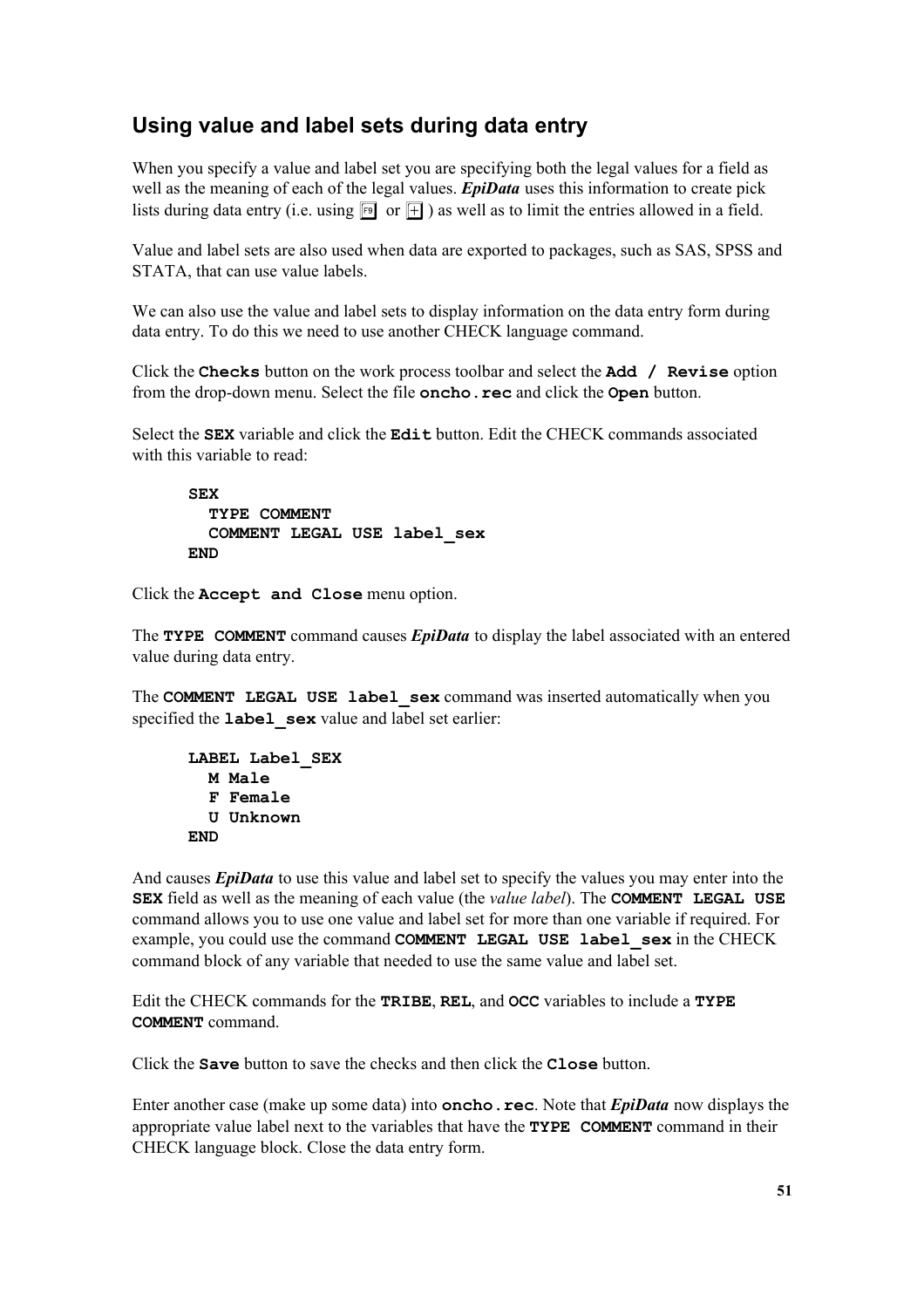## Limitations of interactive data checking

**EpiData** provides very powerful functions for interactive data checking. Interactive checking is good at dealing with many sorts of error but cannot provide a complete shield against typing errors and digit transposition (e.g.  $3$  and  $4$  may both be valid occupation codes,  $23$  and  $32$  may both be valid ages). Also, data may be invalid on the data collection form and  $EpiData$  may not allow the data to be entered. This can slow the data entry process as each offending case may need to be checked by the data supervisor as it is entered. This can be advantageous if data are entered soon after collection as unresolved queries can be referred back to the field. Interactive checking can be useful in bringing to light problems with data collection.

Another problem with interactive checking is that it is *prescriptive*. It does not allow any data that violate the data checking rules to be entered. This means that interactive checking is best used when there can be no controversial-but-correct (i.e. real-but-unlikely) values.

**EpiData** provides another method of data checking called *validation* (also known as  $verification)$ . Validation involves data being entered twice into two separate files by two different data entry operators. The two files are then compared and any discrepancies can be checked against data collection forms.

With validation it is important that the data are entered by two different operators. This is to overcome errors caused by digit preferences (the same operator will tend to make the same mistakes in the same situations).

Validation works best when each case has a key or unique identifier variable (specified using **KEY UNIQUE** in the check (.CHK) file). If a key variable is not used then data must be entered into the two files in the same order. This is difficult to guarantee so **always** use a key or unique identifier variable.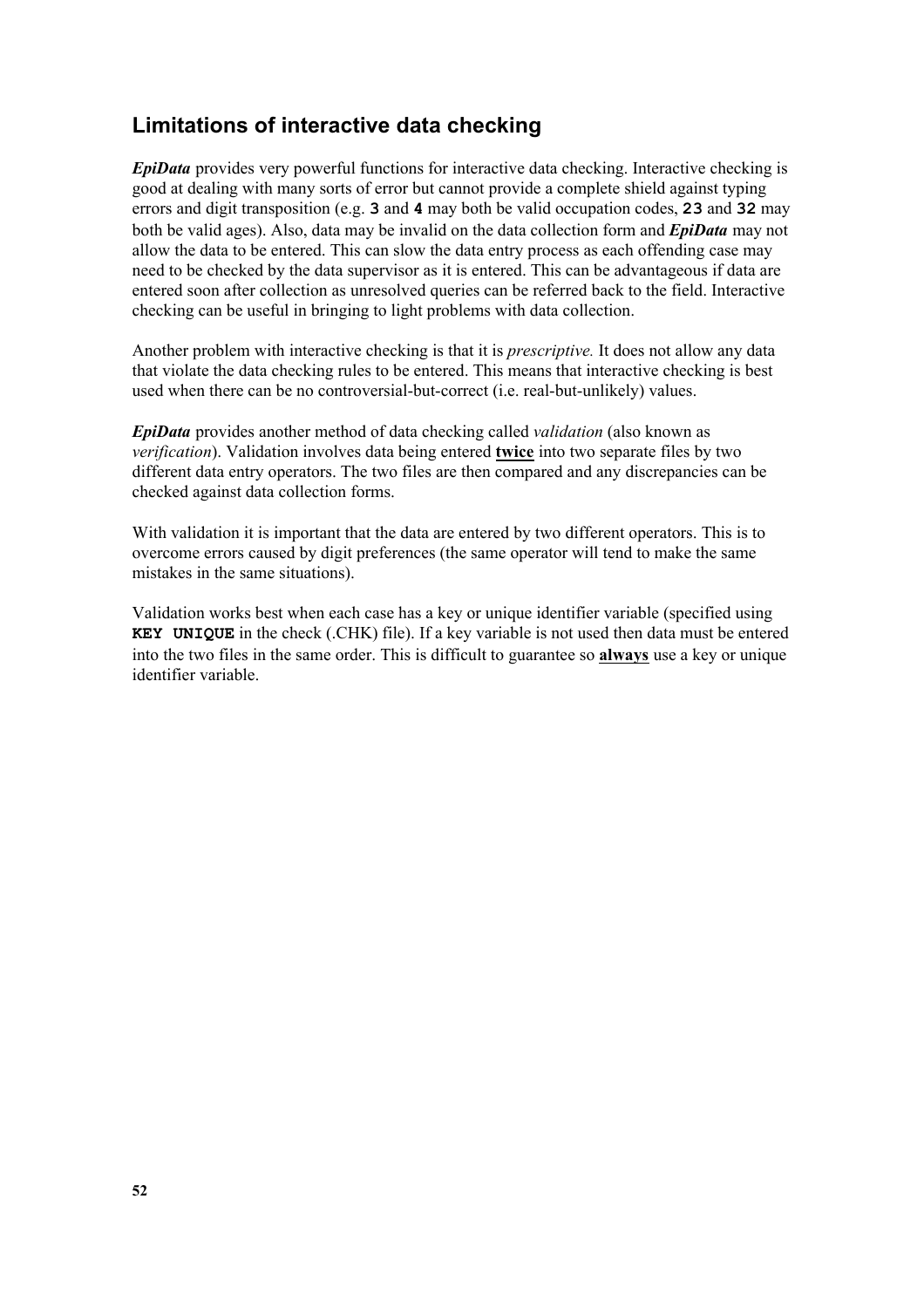# Double entry and validation

We will first create two new data files and set up data checking rules.  $EpiData$  makes this easy by providing functions specifically designed to help you do this.

Close any open editor windows and data entry forms and select the  $\texttt{Tools} \rightarrow \texttt{Copy}$ Structure menu option. Select the file oncho. rec and click the Open button. In the text box labelled File name type onchola. rec and check the Copy check file option. Click the **OK** button. This will create an empty data file called **onchola**. **rec** with exactly the same structure as **oncho**. rec and also create a file called **onchola**. chk which contains the data checks that you specified for **oncho**. **rec.** *Epidata* will inform you that the files have been copied. Click the OK button.

| <b>IDNO</b> | <b>DATE</b> | AGE | <b>SEX</b> | <b>TRIBE</b> | <b>HHNO</b> | <b>REL</b> | <b>LVILL</b> | <b>STAY</b> | $\overline{OCC}$ |
|-------------|-------------|-----|------------|--------------|-------------|------------|--------------|-------------|------------------|
| 1001        | 01/05/1991  | 30  | Μ          |              | 29          |            |              |             |                  |
| 1002        | 02/05/1991  | 26  | F          |              | 29          |            | N            |             |                  |
| 1003        | 02/05/1991  | 34  | F          |              | 23          |            |              |             |                  |
| 1004        | 02/05/1991  | 23  | Μ          |              | 12          |            | N            |             |                  |
| 1005        | 03/05/1991  | 19  | F          |              | 47          |            |              |             |                  |

Enter the following data into the **onchola**.  $\text{rec}$  data file:

Close the data entry form when you have entered all five cases.

Use Tools  $\rightarrow$  Copy Structure to make a new data file called oncholb. rec based on oncho. rec and enter the same sample cases into this file. Make two or three deliberate mistakes when entering data into this second file.

Close the data entry form when you have entered all five cases.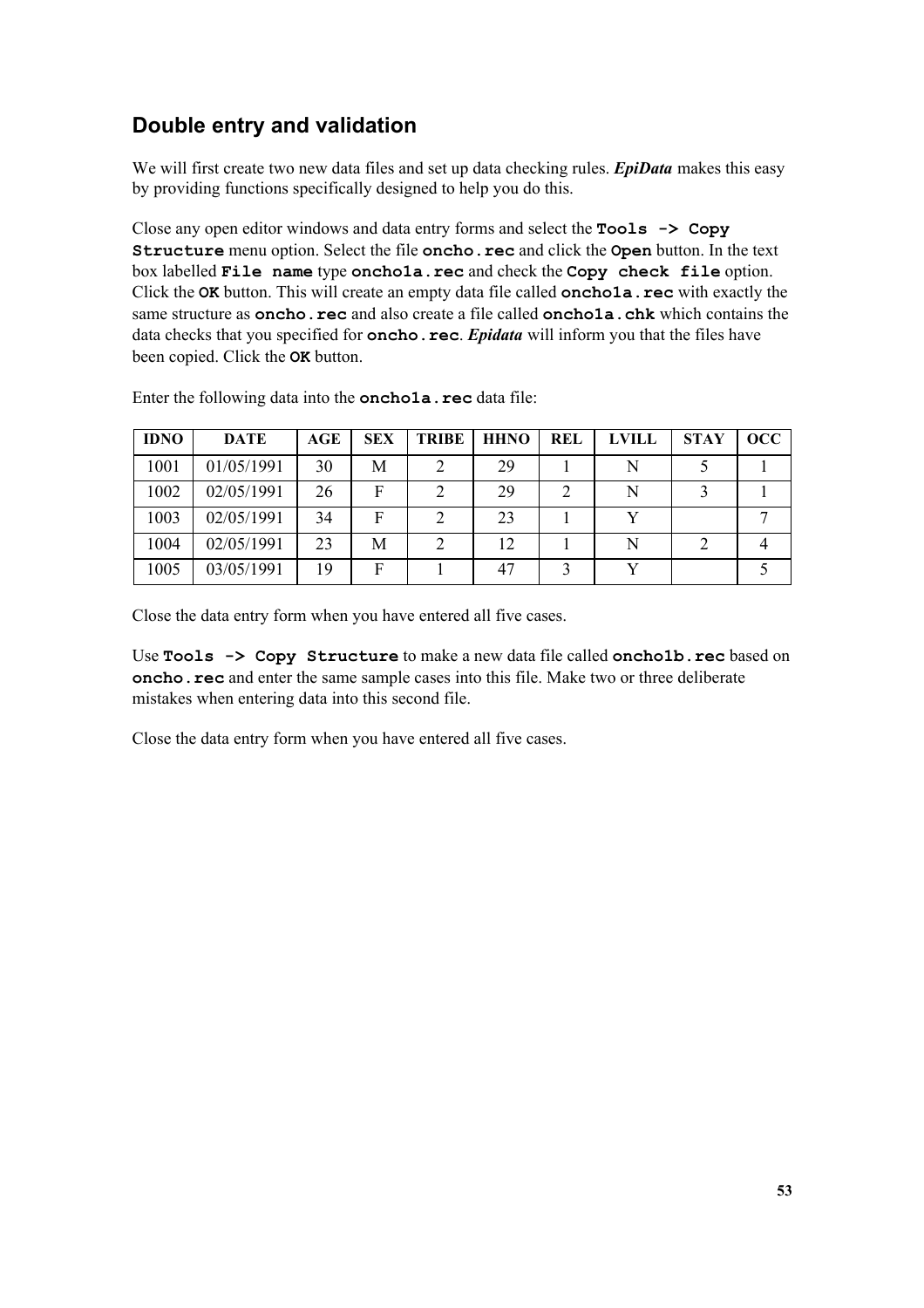## Double entry and validation

Select Document  $\rightarrow$  Validate Files menu item. In response to the prompts for the names of the two files specify (you can type the filenames or select from a file browser by clicking the folder icon next to the entry boxes) the files **onchola**. rec and **oncholb**. rec and click the **OK** button.

Specify  $\text{IDNO}$  as the key field (i.e. the field that will be used to identify the records in each file that 'belong' to each other) and click the  $\alpha$ K button.

**EpiData** responds with a list of discrepancies (by **IDNO**) between the two files displayed in an editor window. The list is a text file which you can edit, save, or print.

Print the file or make a note of the reported discrepancies. Close the editor window. Edit the data in the two files so that they are the same and use  $Document \rightarrow Validate \ Files$  to compare the two files again.

You may need to repeat this process until you have eliminated all of the discrepancies between the two files:



Validation checks whether data entered into two separate files is the same. It does not check the validity of the data. Interactive checking allows you to check the validity of the data as it is entered. To ensure good quality data you should use both interactive checking and validation.

Double entry may seem an unnecessary step that adds time and expense to a study but it is an essential step in ensuring data quality and should always be performed. Some researchers hold the view that errors in data are random events and will not lead to bias in large studies. This is a mistaken view as many typing mistakes are caused by a systematic *digit preference* by the data entry operator and can lead to a *systematic bias* in the data.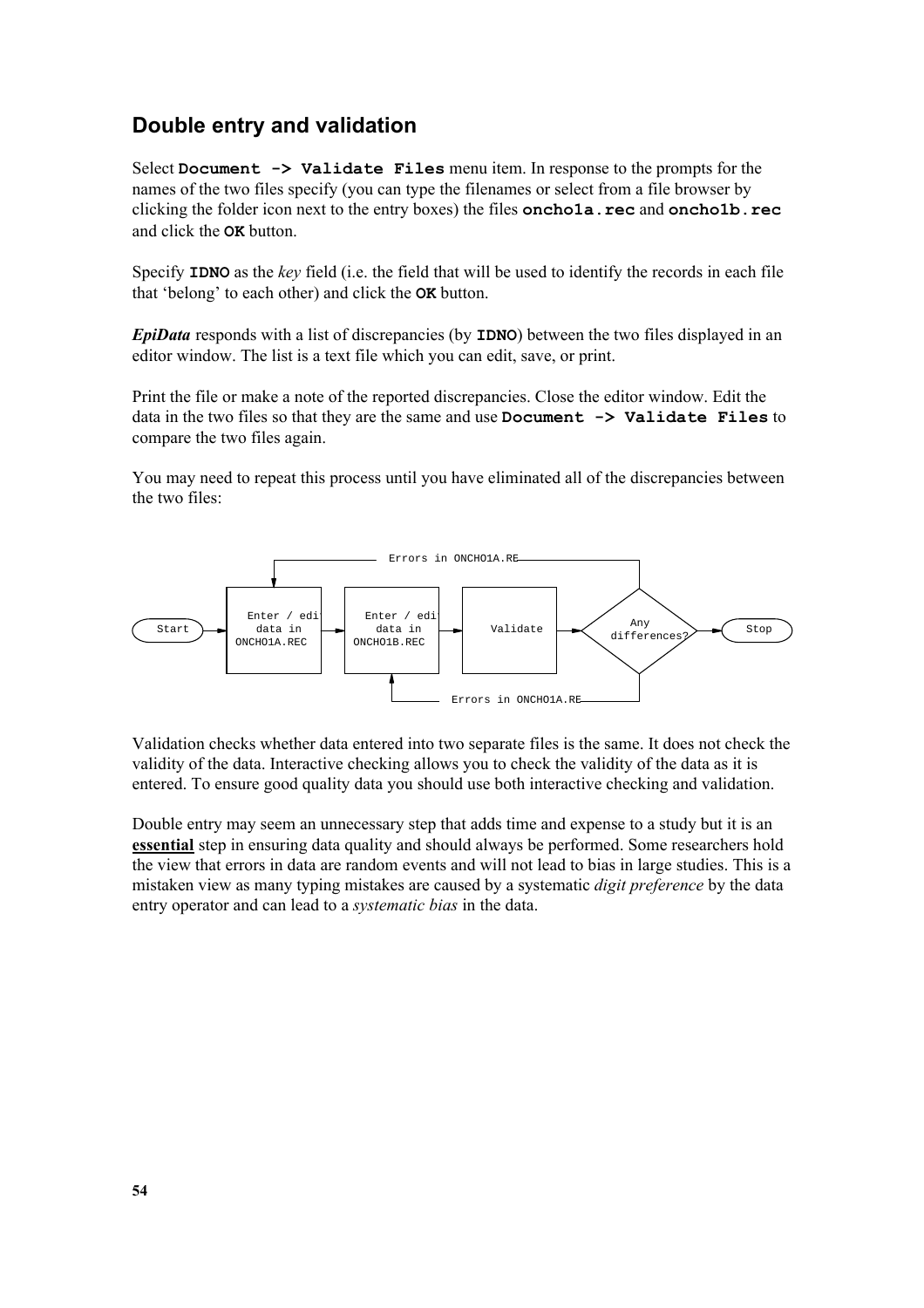## Data consistency

So far we have used *EpiData* to ensure the validity of individual data items. We have not checked whether data are internally consistent. Consistency checks are used to identify cases where two or more responses are contradictory. You can perform consistency checks with CHECK language commands for both interactive and batch data checking.

It is up to you whether to use interactive consistency checking as this may slow the data entry process. Interactive checking is most useful if data are entered by the field staff who collected it (familiar with the data but slow typists). If data are entered by clerks (fast typists but relying on the supervisor for all problems with the data) it can slow data entry. You should **always** perform batch consistency checks after the data has been entered. Typically batch checking will also apply the standard checks (range, legal values, etc.) as well as consistency checks.

The onchocerciasis data requires little consistency checking. One check we could apply is to check that no data (other then the 'missing' value) is entered into the **STAY** variable if **Y** is entered into the LVILL variable. Instead we will create a new data file that requires more consistency checks.

Use the  $EpiData$  editor to create a new questionnaire file:

| Identification Number | ${IDNO}$ $#$ $#$ $#$ |
|-----------------------|----------------------|
| Age of Mother         | ${Aqem}$ ##          |
| Age at First Parity   | ${AgeP}$ ##          |
| Number of Live Births | $\{Births\}$ ##      |

Check your work carefully. When you are satisfied save the questionnaire file as **mums**. **qes**. Use this file to create a new data file called  $mums$ .  $rec$ .

With this small number of variables there are two consistency checks that need to be made. The age of the mother ( $\overline{AGEM}$ ) should be greater than or equal to the age at first parity ( $\overline{AGEP}$ ):

#### $AGEM \geq AGER$

A check also needs to be made on the number of live **BIRTHS** against the number of 'fertile years' ( $\overline{A}$   $\overline{G}$   $\overline{E}$   $\overline{P}$ ). It may seem sensible to query a *birth interval* of less than two years: The number of *fertile vears* divided by **BIRTHS** should not be less than two:

 $(AGENT - AGER) / BIRTHS > = 2$ 

To correct for the first birth (i.e. where  $AGEM - AGEP = 0$ ) we need to add 2 to  $AGEM$  to perform consistency checks in this way:

 $(AGEM + 2 - AGEP)$  / BIRTHS >= 2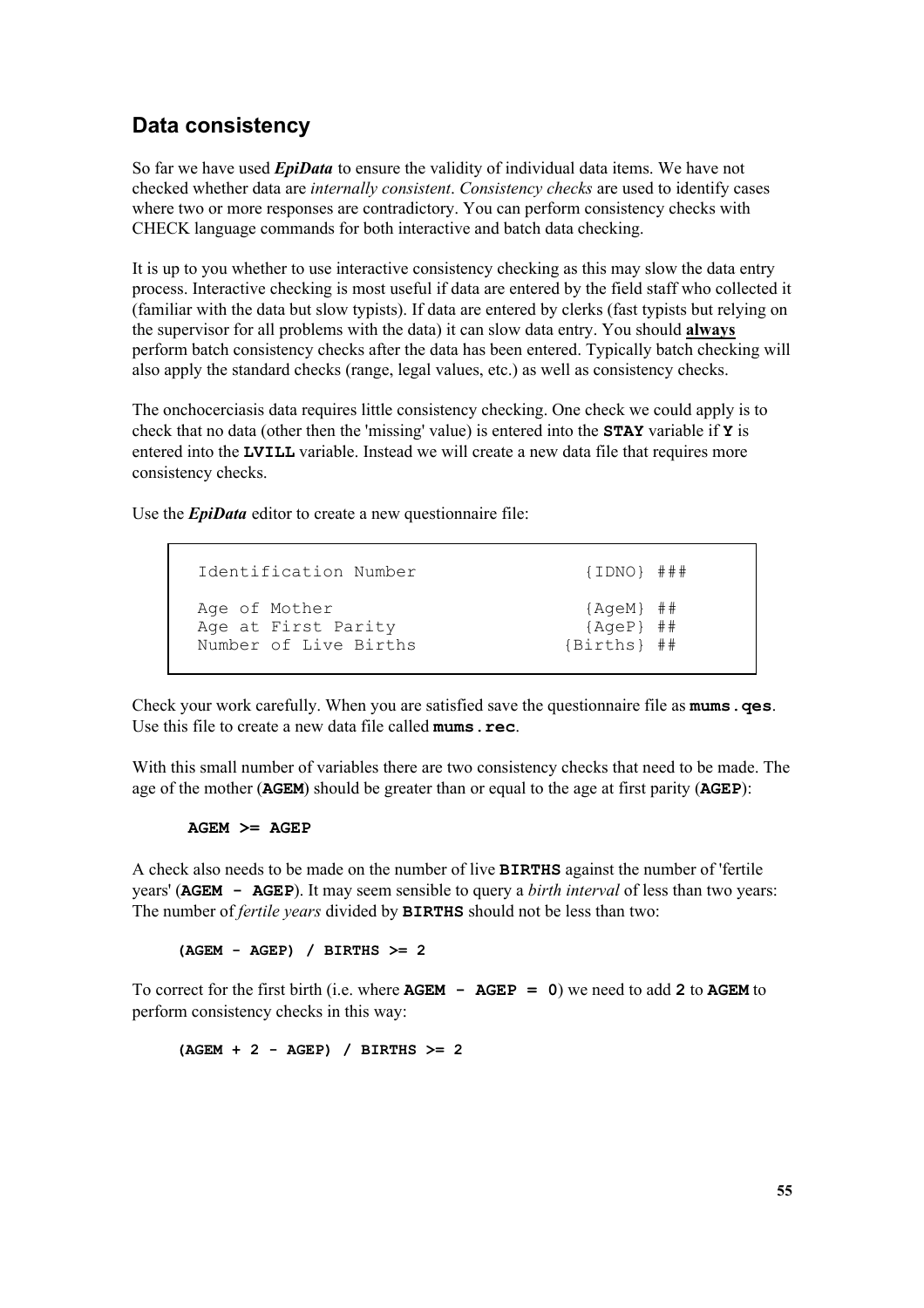# Consistency checks

| <b>IDNO</b> | <b>AGEM</b> | <b>AGEP</b> | <b>BIRTHS</b>  |
|-------------|-------------|-------------|----------------|
| 101         | 30          | 21          | 2              |
| 102         | 22          | 25          | 1              |
| 103         | 25          | 18          | $\overline{2}$ |
| 104         | 31          | 20          | 6              |
| 105         | 19          | 18          | 1              |
| 106         | 34          | 19          | 3              |
| 107         | 35          | 18          | $\overline{4}$ |
| 108         | 24          | 24          | 8              |
| 109         | 34          | 16          | 4              |
| 110         | 24          | 19          | 7              |

Enter the following data into the mums. rec data file:

You may notice that the data contains some obvious errors. Do not attempt to correct these errors.

Close the data entry form when you have entered all ten cases.

Now that we have entered the data we will use the *EpiData* editor to create a file containing the consistency checking rules for this data.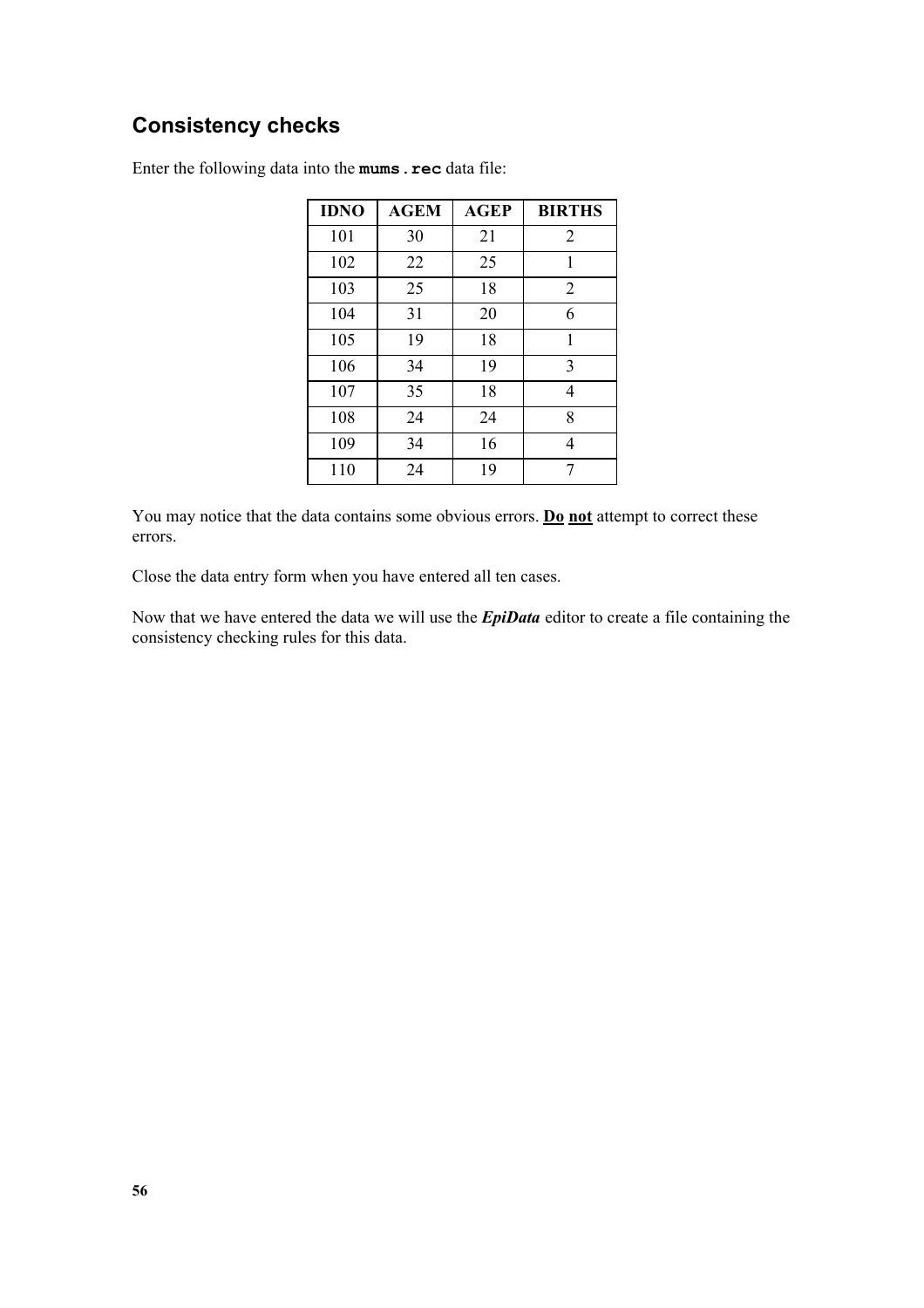## Consistency checks

EpiData provides three CHECK language commands (CONSISTENCYBLOCK, REPORT, and CHECK) for specifying batch consistency checks:

The **CHECK** command provides an example of a good item of data. For example:

CHECK "Ages not consistent"  $AGEM \geq AGEP$ 

Specifies that a good record is one in which the age of the mother ( $\triangle GEM$ ) is greater than or equal to  $(>=)$  the age at first parity ( $\angle AGEP$ ). The text between the double quotes (") describes the purpose of the consistency check.

The REPORT command specifies which variable is used to identify records that fail consistency checks. The use of the REPORT command is optional. If you do not use the **REPORT** command  $EpiData$  will display record numbers.

The CONSISTENCYBLOCK command acts as a 'wrapper' around the CHECK and REPORT commands. CONSISTENCYBLOCK is always paired with an END command. The **CONSISTENCYBLOCK** command allows you to include consistency checks in the normal interactive check file.

Open a new editor window and type the following CHECK language commands:

```
CONSISTENCYBLOCK
 REPORT IDNO
 CHECK "Ages not consistent" AGEM \geq AGEPCHECK "Birth interval" (AGEM + 2 - AGEP) / BIRTHS >= 2
END
```
Save these commands in a file called  $mums$ ,  $chk$  and close the editor window.

Select the Document  $\rightarrow$  Consistency Checks menu option and specify the files mums. rec and mums. chk. Click the OK button. *EpiData* will respond with a report listing the value of the **IDNO** variable for records that do not pass the consistency checks. Examine the report and compare the results against the data (shown on the previous page). Close the editor window when you are finished.

In the above example we specified consistency checks. If you add a CONSISTENCYBLOCK to an existing check  $(CHK)$  file you can use special forms of the **CHECK** command to apply basic interactive checks as batch checks:

CHECK "Legal values" CHECKLEGAL CHECK "Ranges" CHECKRANGE CHECK "MustEnter" CHECKMUSTENTER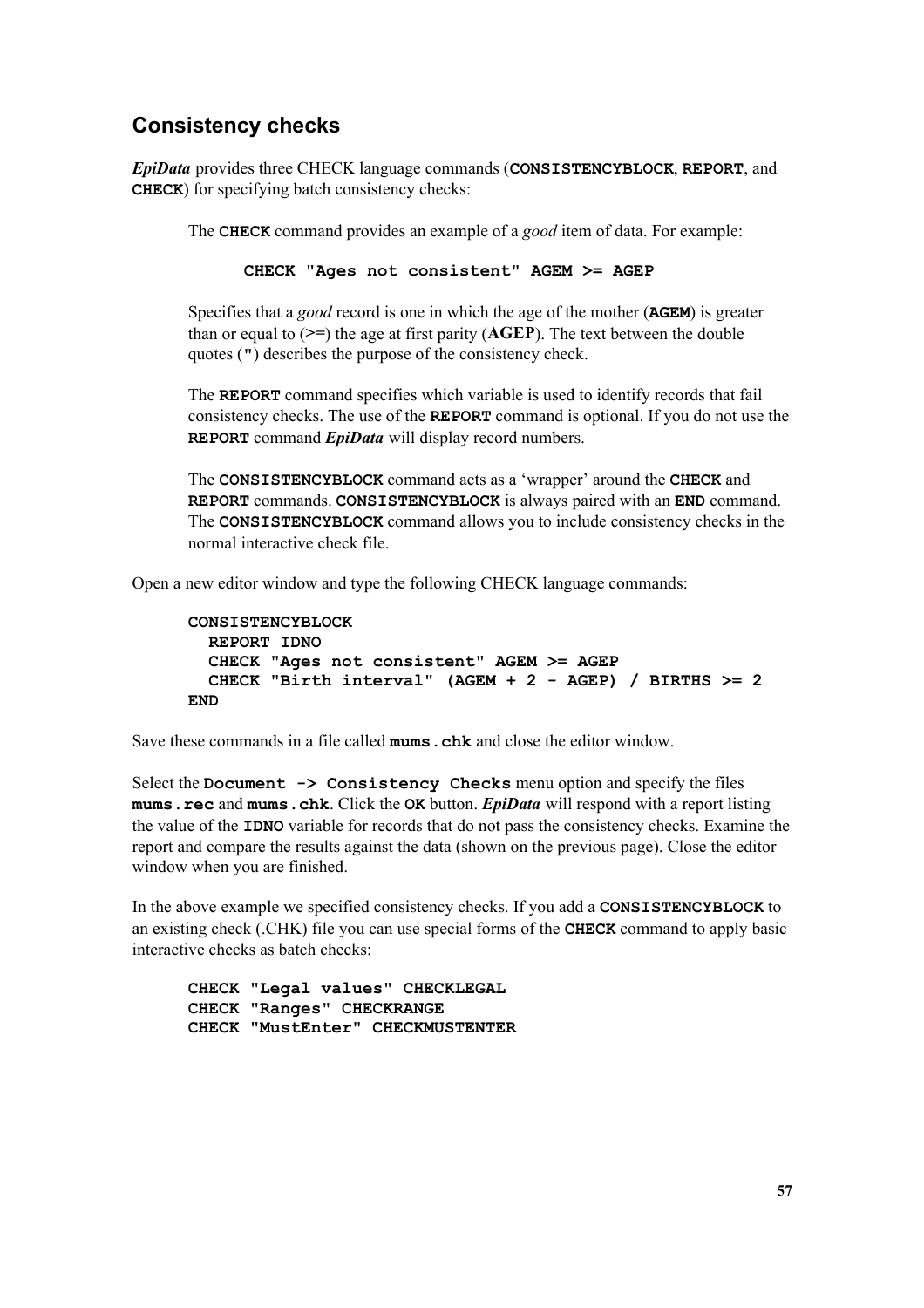## Interactive consistency checks

It is also possible to perform consistency checks as data are entered. Whether you choose to do this depends on the way your study is organised. Interactive checking can slow the data entry process as each offending case may need to be checked by the data supervisor as it is entered. This can be advantageous if data are entered soon after collection. Unresolved queries can be referred back to the field. Interactive checking can be useful in bringing to light problems with data collection. This may be used to advantage in the early stages of a study.

Specify the following range checks for the  $mums$ .  $rec$  data:

| Variable      | Lower | <b>Upper</b> |
|---------------|-------|--------------|
| <b>IDNO</b>   | 101   | 499          |
| <b>AGEM</b>   | 14    | 40           |
| <b>AGEP</b>   | 14    | 40           |
| <b>BIRTHS</b> |       | 10           |

Move the cursor to the AGEP variable click the Edit button. and change the CHECK commands associated with this variable to read:

```
AGEPRANGE 14 40
  IF AGEP > AGEM THEN
   HELP "QUERY: AgeP > AgeM"
    GOTO AGEP
  ENDIF
END
```
Click the Accept and Close menu option.

The  $IF$  ... THEN ... ENDIF command sequence allows us to test a case for a specific set of conditions and perform an action based on the outcome of the test.

The **HELP** command displays a message.

The GOTO command causes the cursor to move to a specified variable. The GOTO command is used here to ensure that only valid data are entered by going back to the variable where the error was detected (this is not necessarily the offending variable).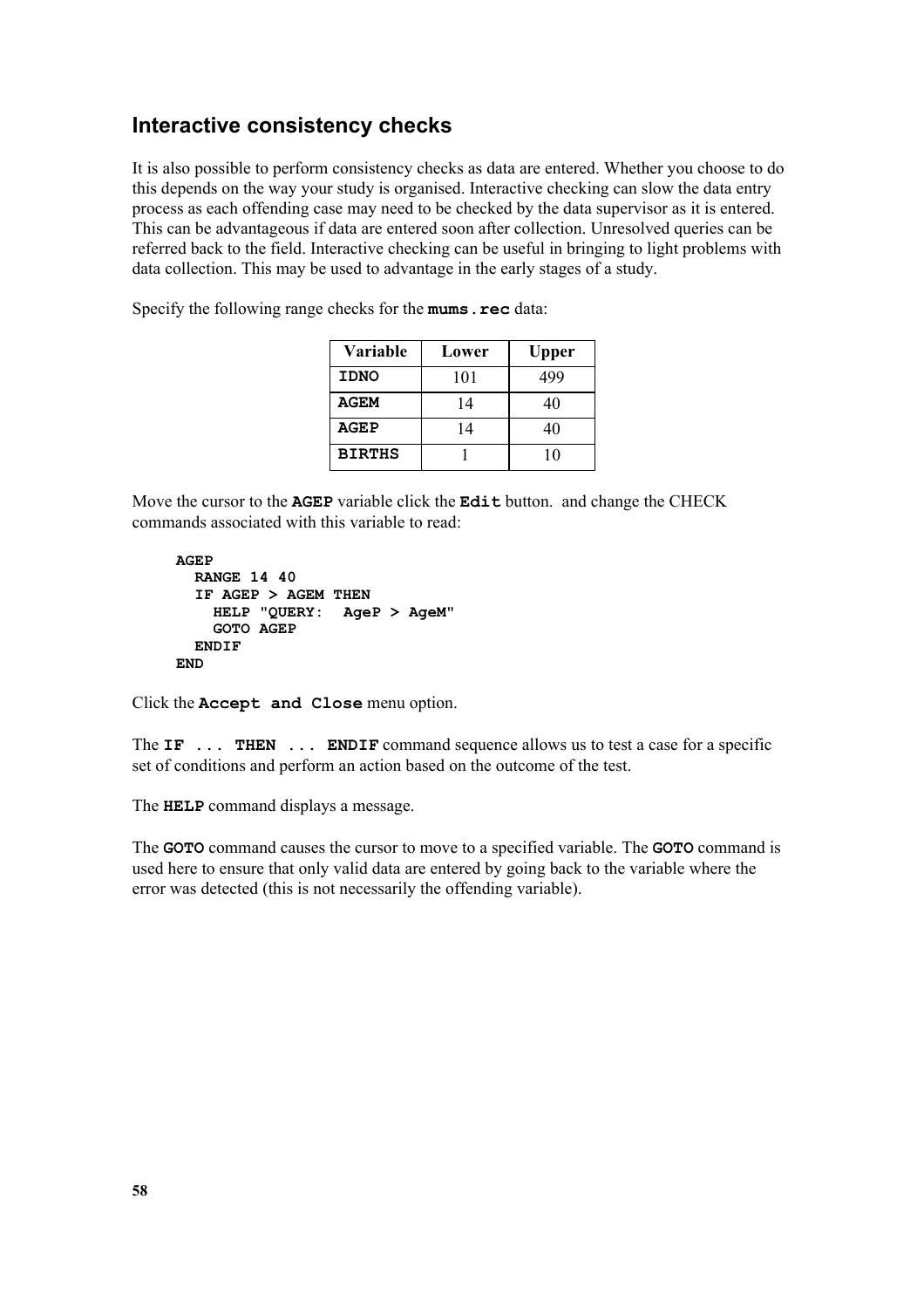### Interactive consistency checks

Edit the commands associated with the **BIRTHS** variable to read:

```
BIRTHS
  RANGE 1 10
  IF (AGEM + 2 - AGEP) / BIRTHS < 2 THEN
    HELP "QUERY: Birth interval \langle 2"
    GOTO BIRTHS
  ENDIF
END
```
Save these changes and enter the sample data and verify that the consistency checks work:

| <b>IDNO</b> | <b>AGEM</b> | <b>AGEP</b> | <b>BIRTHS</b>  |
|-------------|-------------|-------------|----------------|
| 111         | 30          | 21          | $\overline{2}$ |
| 112         | 22          | 25          | 1              |
| 113         | 25          | 18          | $\overline{2}$ |
| 114         | 31          | 20          | 6              |
| 115         | 19          | 18          | 1              |
| 116         | 34          | 19          | 3              |
| 117         | 35          | 18          | 4              |
| 118         | 24          | 24          | 8              |
| 119         | 34          | 16          | 4              |
| 120         | 24          | 19          | 7              |

Close the data entry form when you are finished.

Note that interactive consistency checks apply only to new data as it is entered and **not** to data already in the file. You should use Document -> Consistency Checks to check data that is already in the file.

This example highlights a problem with using interactive data-checking. A birth interval of less than two years is a *possible* correct value for **BIRTHS** (e.g. in the case of twins) but our checks will not allow for this. Interactive checks are *prescriptive* and are best used when there can be no controversial-but-correct values.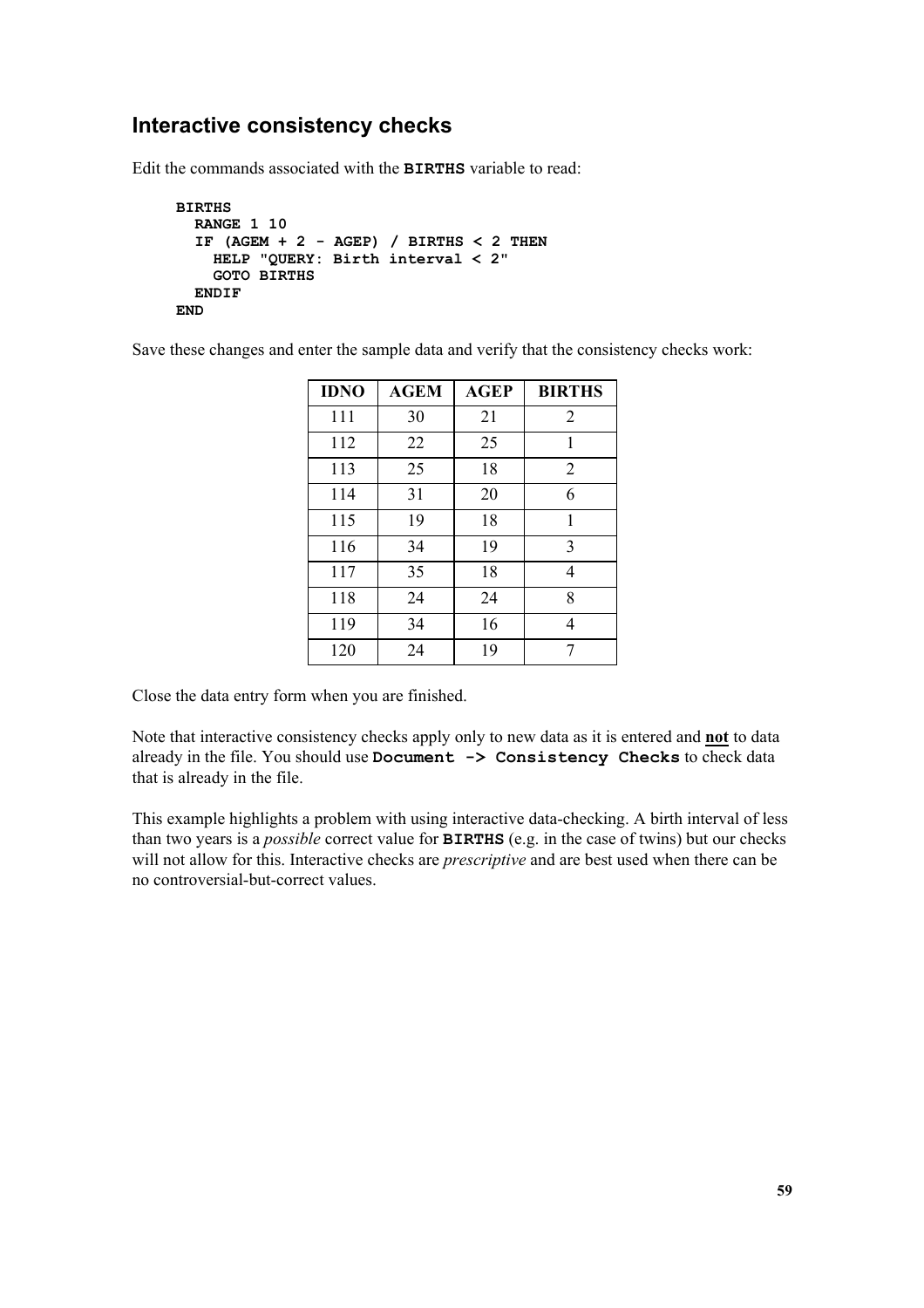In the onchocerciasis example, we have data from several sources:

Each person has one demographic record

Each person has one or more microfilariae count records

Each person has one or more blood results records

Each person has one treatment code record

This can be expressed better in a diagram:



With the onchocerciasis example, the data come from separate sources (questionnaires, laboratory records for microfilariae counts, laboratory records for blood results, and the randomisation schedule) and it is a relatively simple matter to enter data from each source into a separate data file and combine them as required (this is covered in the next section of this manual).

Some data, however, will arrive from a single source but will contain data about two (or more) different type of subject. As an example, imagine a survey that collects data on mothers and their children. In this example, each data collection form will contain data about one mother and one or more children. We could create one file with enough space for up to ten children but this would result in a very wide file with many empty variables. Such a file would also be difficult to analyse if, for example, you wanted to produce a summary measure of the weight of the children surveyed. In this case we want a way of entering the data into two separate files one for mothers and another for children. *EpiData* provides functions that allow you to do just that.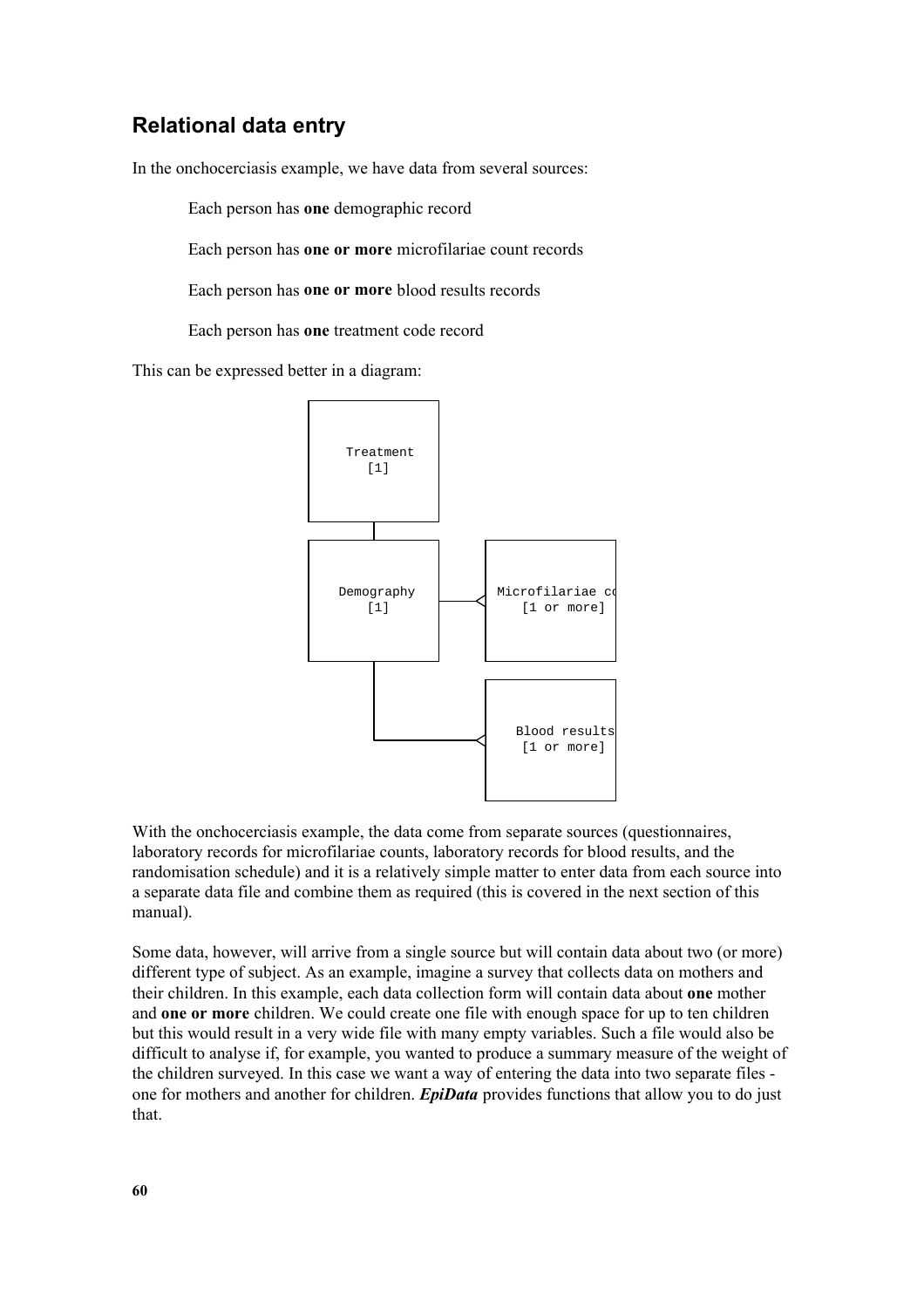The form below is a shortened and simplified version of a data collection form that might be used to collect data on mothers and their children:

| Identification Number                            |  |                 | and the contract of the contract of |
|--------------------------------------------------|--|-----------------|-------------------------------------|
| Village                                          |  |                 |                                     |
| Age of Mother                                    |  |                 |                                     |
| Tribe                                            |  |                 |                                     |
|                                                  |  | Children's Data |                                     |
| Age (months)   Sex   Weight   Height   In School |  |                 |                                     |
|                                                  |  |                 |                                     |
|                                                  |  |                 |                                     |
|                                                  |  |                 |                                     |
|                                                  |  |                 |                                     |
|                                                  |  |                 |                                     |
|                                                  |  |                 |                                     |

To enter this data we need to create two files - one for mothers and another for children.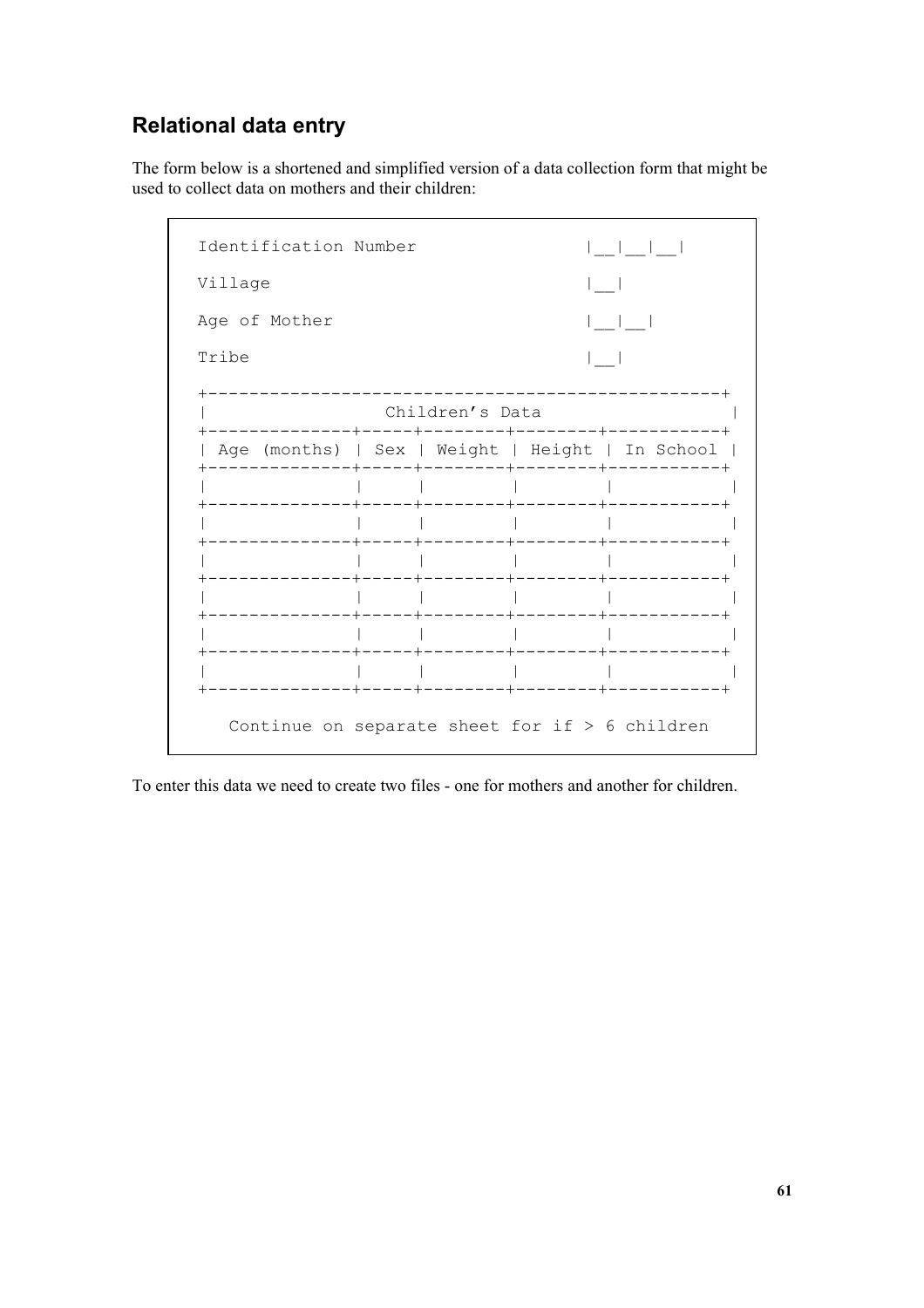Create a new questionnaire  $(QES)$  file called  $mothers. qes$  which looks like this:

```
 Identification Number {IDNO} ###
Village {V}Age of Mother \begin{array}{cccc} \text{Age} & \text{A} & \text{A} & \text{A} & \text{A} & \text{A} & \text{A} & \text{B} & \text{B} & \text{B} & \text{B} & \text{B} & \text{B} & \text{B} & \text{B} & \text{B} & \text{B} & \text{B} & \text{B} & \text{B} & \text{B} & \text{B} & \text{B} & \text{B} & \text{B} & \text{B} & \text{B} & \text{B} & \text{B} & \text{B} & \text{B} & \text{B} & \text{B} & \text Tribe {Tribe} #
```
Use this file to create a new data (.REC) file called **. <b>The unitary-** This file will hold the mothers' data.

Create a new questionnaire  $(QES)$  file called **children**. **qes** which looks like this:

```
 Identification Number {IDNO} ###
Age (months) { \text{Age } } ##
Sex {Sex} #<br>Weight (kg) {Wt} ##.#
 Weight (kg) {Wt} ##.#
Height (cm)<br>In School?
                              In School? {School} <Y>
```
Use this file to create a new data (.REC) file called  $children$ .  $rec$ . This file will hold the children's data.

Note that both files contain a variable called **IDNO**. This variable has the **same** name (**IDNO**), type (NUMERIC), and length (three digits) in both files. This variable is used to link or *relate* the two files together and specifies which children belong to a particular mother (and viceversa):



It is important that the linking variable is identical (i.e. in name, type, and length) in both files.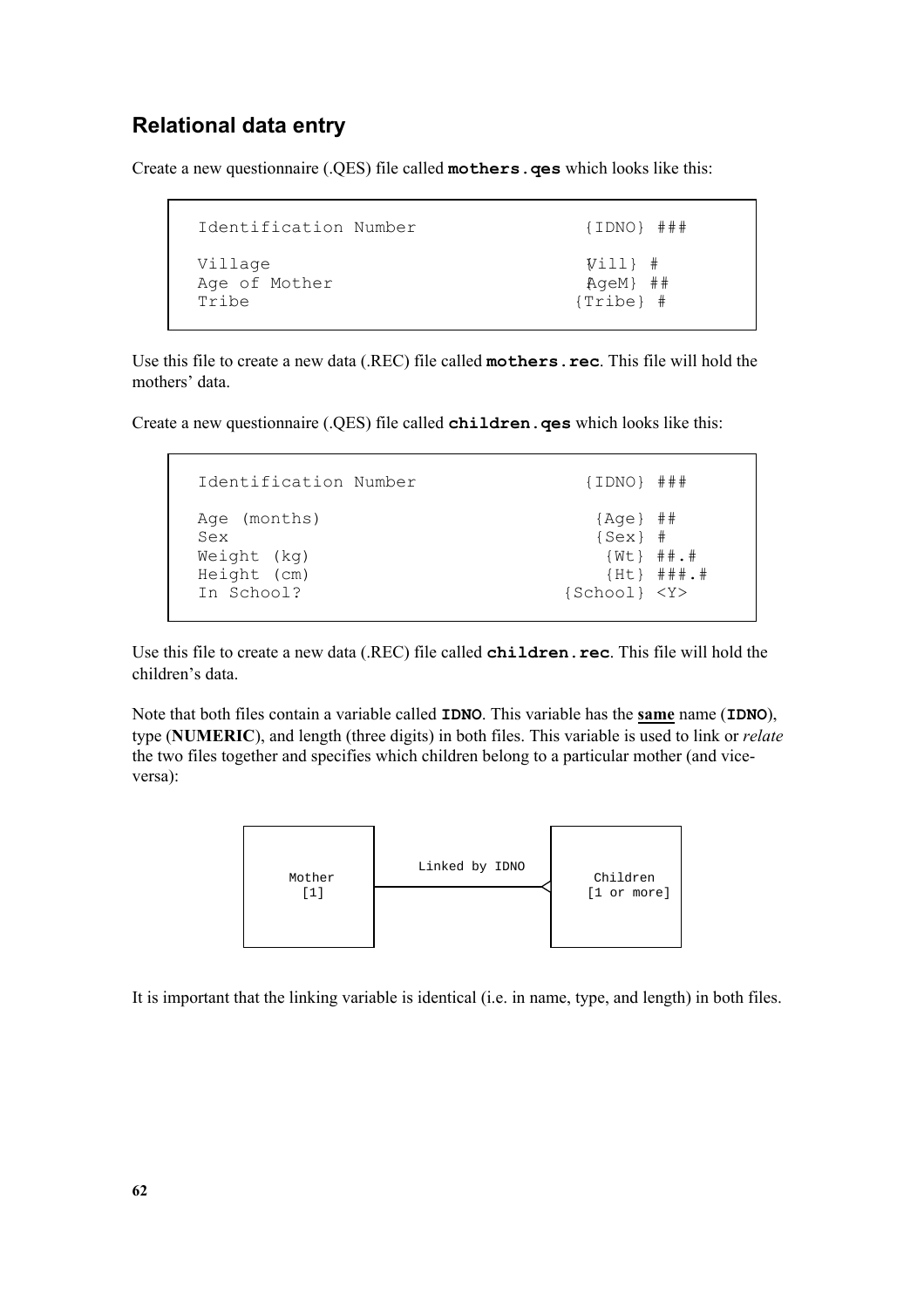**EpiData** provided CHECK language commands to manage relational data entry:

**KEY** is used with the linking variable (in this case  $IDNO$ ) of the *child* file (in this case  $children, rec)$ . This command ensures that searches / filters and other functions and commands that use the linking variable will work as fast as possible.

**KEY UNIQUE** is used with linking variable (in this case **IDNO**) in the *parent* file (in this case **mothers**. rec). This command ensures that the linking variable is unique in the parent file (i.e. that children may only have one mother) and that searches / filters and other functions and commands that use the linking variable will work as fast as possible.

**RELATE** is used in the variable where the link between the two files will be activated. In this example it makes sense to place the **RELATE** command in the **TRIBE** variable block.

Use the data checking functions of  $EpiData$  to add the following checks:

| Data (.REC) File | Variable     | <b>CHECK</b> command block                             |
|------------------|--------------|--------------------------------------------------------|
| children.rec     | <b>IDNO</b>  | <b>IDNO</b><br><b>KEY</b><br><b>END</b>                |
| mothers.rec      | <b>IDNO</b>  | <b>IDNO</b><br>KEY UNIQUE<br><b>END</b>                |
|                  | <b>TRIBE</b> | <b>TRIBE</b><br>RELATE IDNO CHILDREN.REC<br><b>END</b> |

Close all windows and open the mother. rec file for data entry. Note that both the mothers.rec and the children.rec files are opened and that each is displayed on a separate (tabbed) data entry form.

Enter some data into  $mothers$ .  $rec$  (make some up). When you have filled the  $TRIBE$ variable the focus should shifts to  $children$ .  $rec$ . Note that the IDNO variable in  $children$ .  $rec$  is filled automatically with the value that you entered into  $mothers$ .  $rec$ . You can enter more than one record into children. rec. When you have completed entering all the children for one mother press  $\mathbb{F}$  to return to **mothers**. **rec** where you may now enter data for another mother (and her children)

Note that you can click on the tabs at the bottom of the data entry forms to move between the files but you cannot enter data this way. You can only examine data. Relational data entry remains under the control of the RELATE command.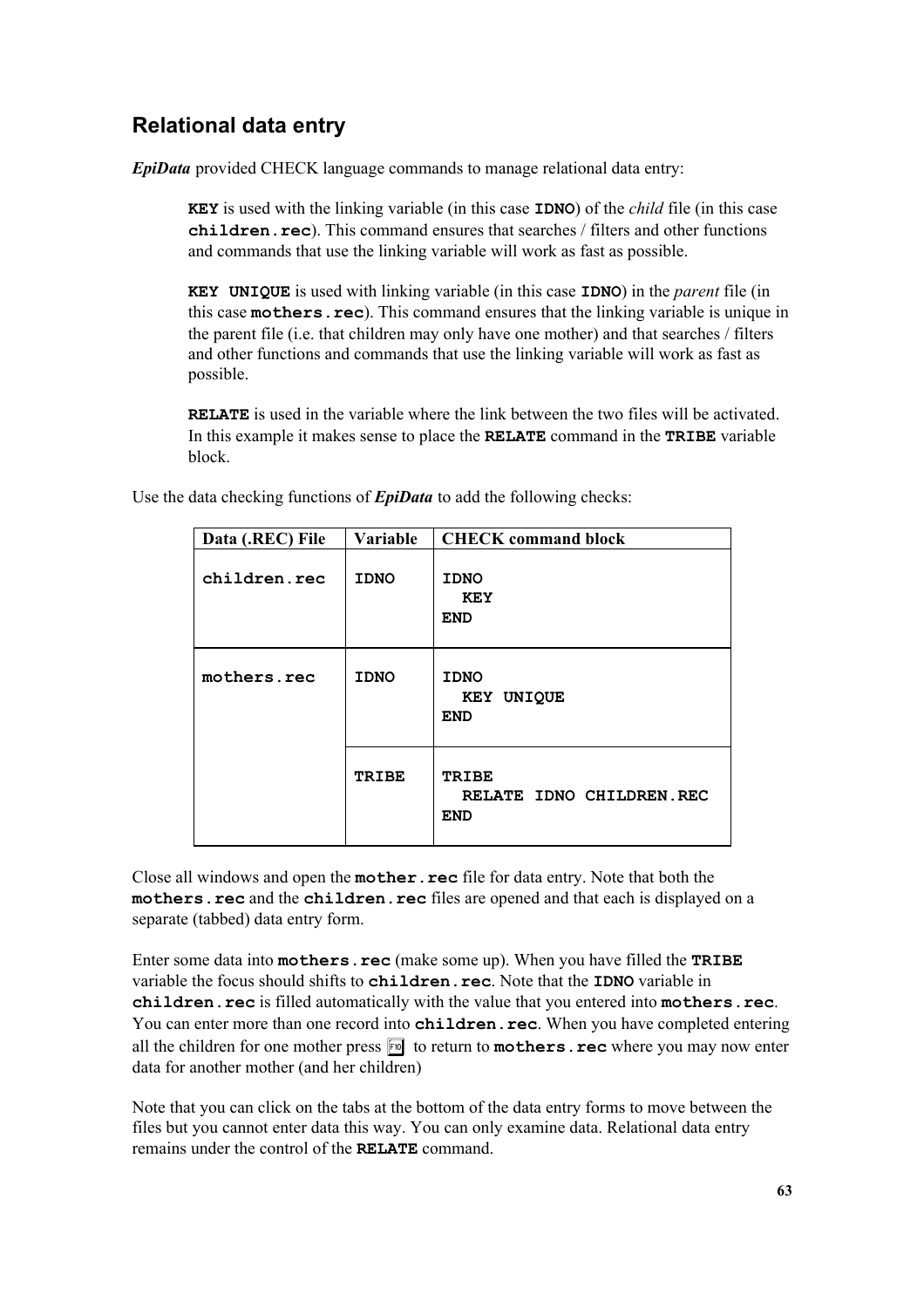# Data Management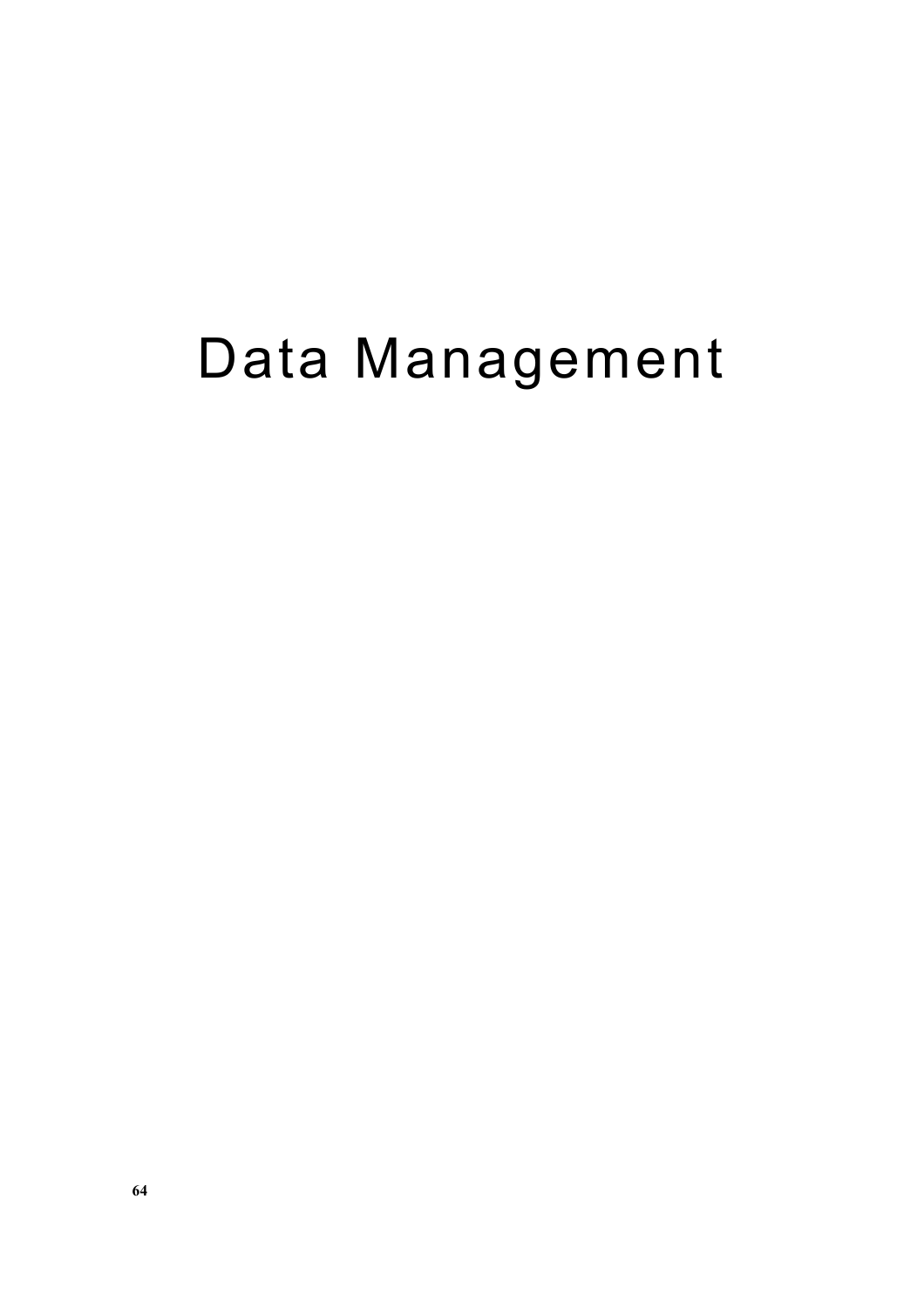## Introduction and objectives

In this section we will discuss some aspects of data management that can be performed with EpiData. Data management can be split into two broad categories:

The first category creates and manipulates individual variables in a dataset. Examples are classifying people, whose ages are known, into discrete age classes, and transforming malaria parasitaemia from parasites per  $200$  leucocytes to parasites per  $\mu$ l.

The second category deals with the use of several data sets simultaneously. Examples are appending a file that contains this year's data to a file containing last year's and earlier data, and linking a file containing laboratory results to a file containing field results.

This section is designed to demonstrate some common tasks involved in the management of real datasets. The material covers:

 $\Box$  Recoding missing value codes to system missing values.

- $\Box$  Defining and creating new variables.
- $\Box$  Merging datasets.

As a demonstration, we will use the onchocerciasis dataset, introduced earlier in this book. Detailed information about the data can be found in Appendix 1.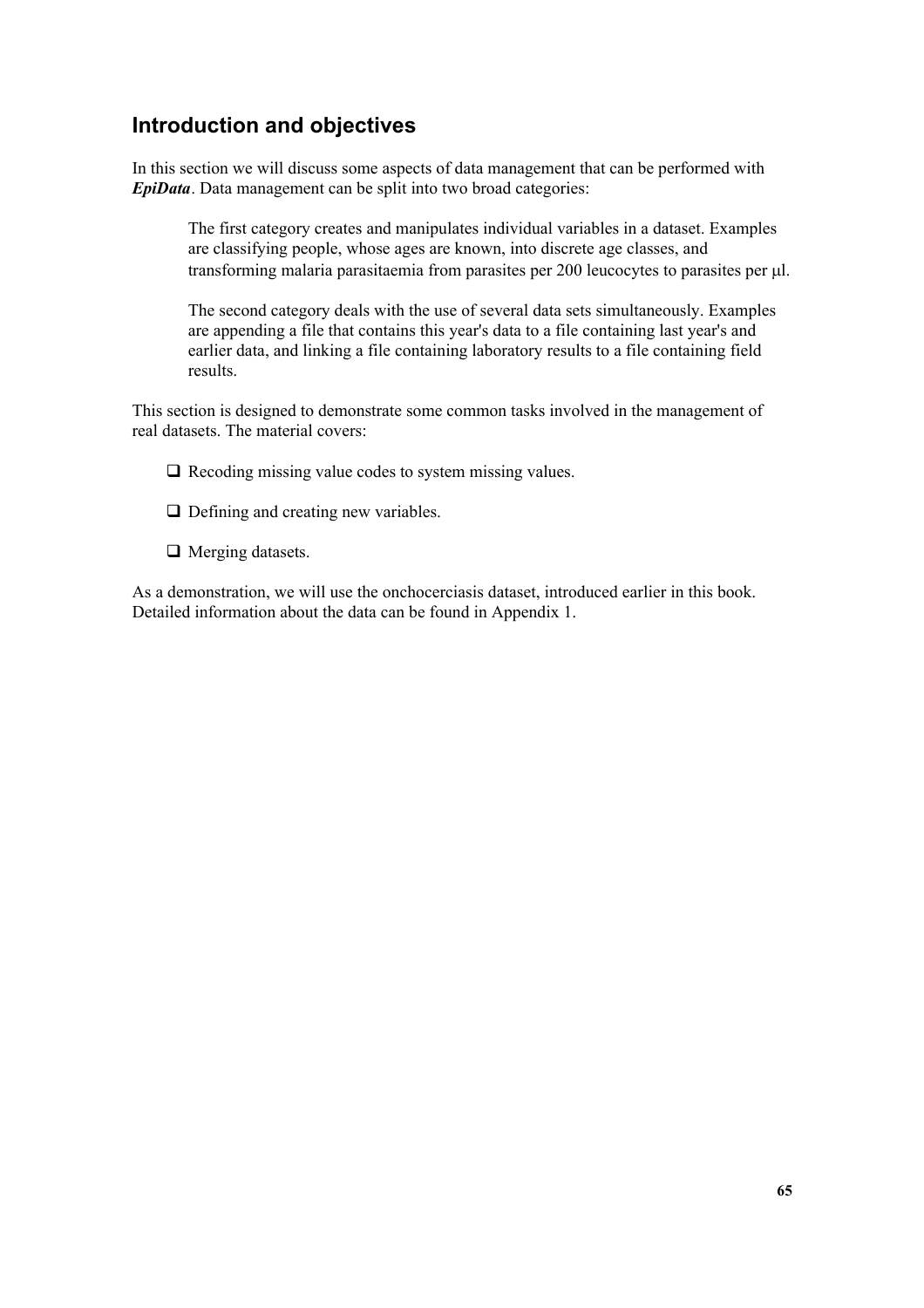# **Orientation**

Data from this trial were collected and entered into  $EpiData$  data (.REC) files. Interactive checks were specified for legal values and ranges. Batch consistency checks were applied. Data were entered twice and validated.

Five files were used to store the data:

| <b>Filename</b> | <b>Contents</b>          |
|-----------------|--------------------------|
| demog 1.rec     | Baseline demography file |
| demog 2.rec     | Baseline demography file |
| demog 3.rec     | Baseline demography file |
| blood.rec       | <b>Blood results</b>     |
| micro.rec       | Microfilariae counts     |
| tmtcodes.rec    | Randomisation codes      |

Full details of each file's structure and coding scheme are shown in the Appendix 1.

Open the file demog\_1. rec in  $EpiData$  using Data  $\rightarrow$  Enter and browse through the file. Take note of the variable names and values.

Examine the contents of all these demography files (demog\_1.rec, demog\_2.rec, and demog 3. rec). Check that these files have the same structure. Examine the contents of the other data files **blood**. rec. micro. rec and tmtcodes. rec.

Another way of looking at the structure of a data file is to use the  $Document \rightarrow File$ **Structure** function. This function displays a list of variables in the current data file with information about their type and length and details of checks, if any have been specified.

You can also examine the data using the  $Document$   $\rightarrow$   $Codebook$  function (summary statistics) and the Document  $\rightarrow$  List Data function (list of data).

If you use the Document  $\rightarrow$  List Data function to examine data you might find it quicker and easier to examine just the first few records (e.g. the first fifty records) of each data file.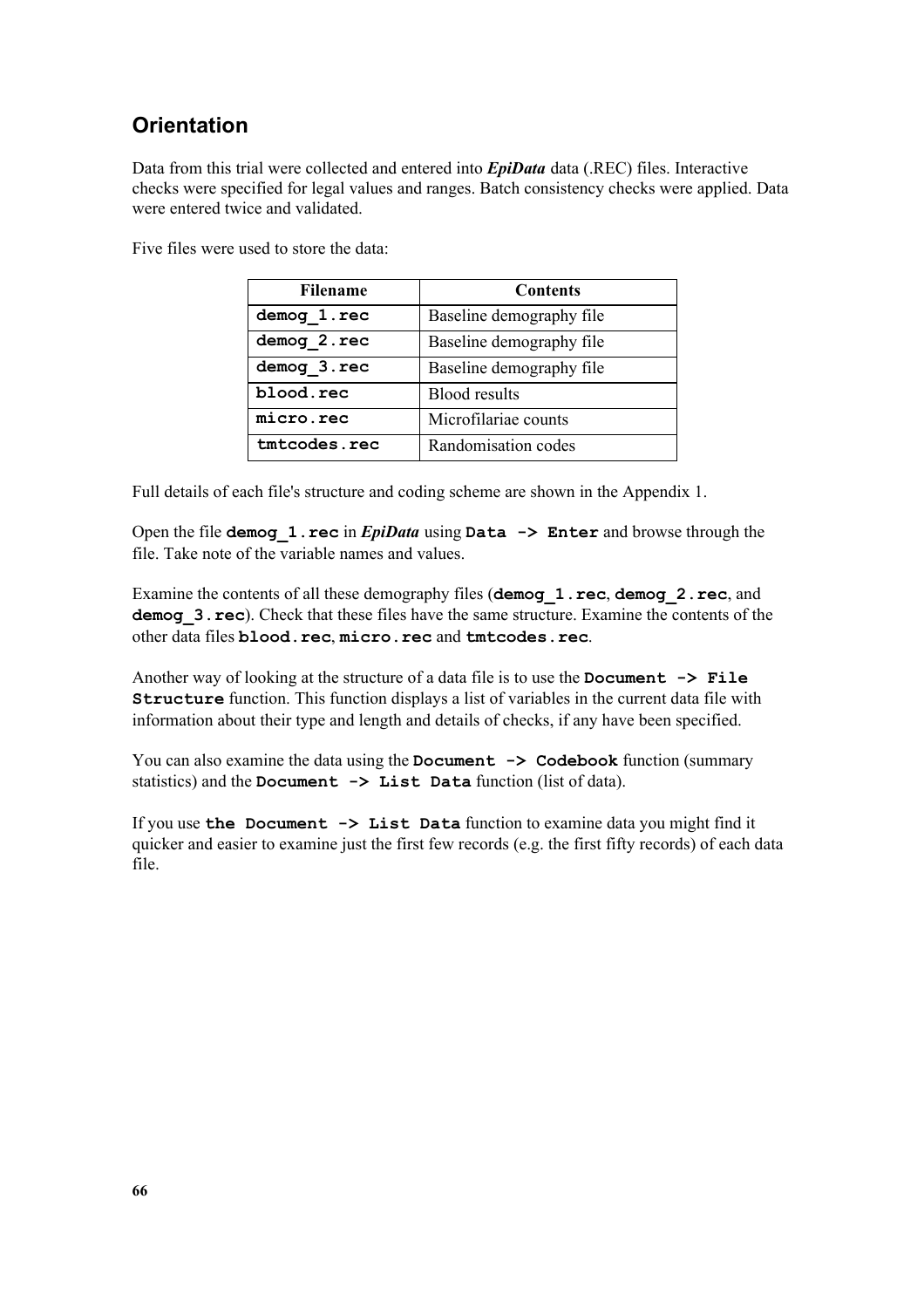# **Concatenation**

Demographic questionnaires were filed by **IDNO** in the field office. The data entry task was simplified by entering date into three separate files for  $IDNOS$  1-999, 1000-1999 and 2000+. The same questionnaire (.QES) file was used and the end result was three different files of exactly the same structure ( $d$ emoq  $1$ . rec,  $d$ emoq  $2$ . rec, and  $d$ emoq  $3$ . rec). We want to join these three files end-to-end to create a single file for analysis.

The process of joining files end-to-end is called *concatenation*. The **Data**  $\rightarrow$  **Append** / Merge function in  $EpiData$  will allow us to concatenate (i.e. join together end-to-end) different data files. At each pass, **Append**  $\ell$  **Merge** can join two files to make a combined file.

Close all editor windows and data forms. Select the  $Data \rightarrow$  Append / Merge menu option. Select the files demog 1. rec and demog 2. rec and click the OK button.

In the box labelled Resulting data file type the file name demog temp.rec and click the **Append** button.

The Append operation will create a new data file, called demog temp.rec, that contains the records from both input files:



You can check this by selecting the function Document -> Data Entry Notes and specifying the file demog temp.rec.

**EpiData** keeps track of operations performed on files in Data Entry Notes (.NOT) files.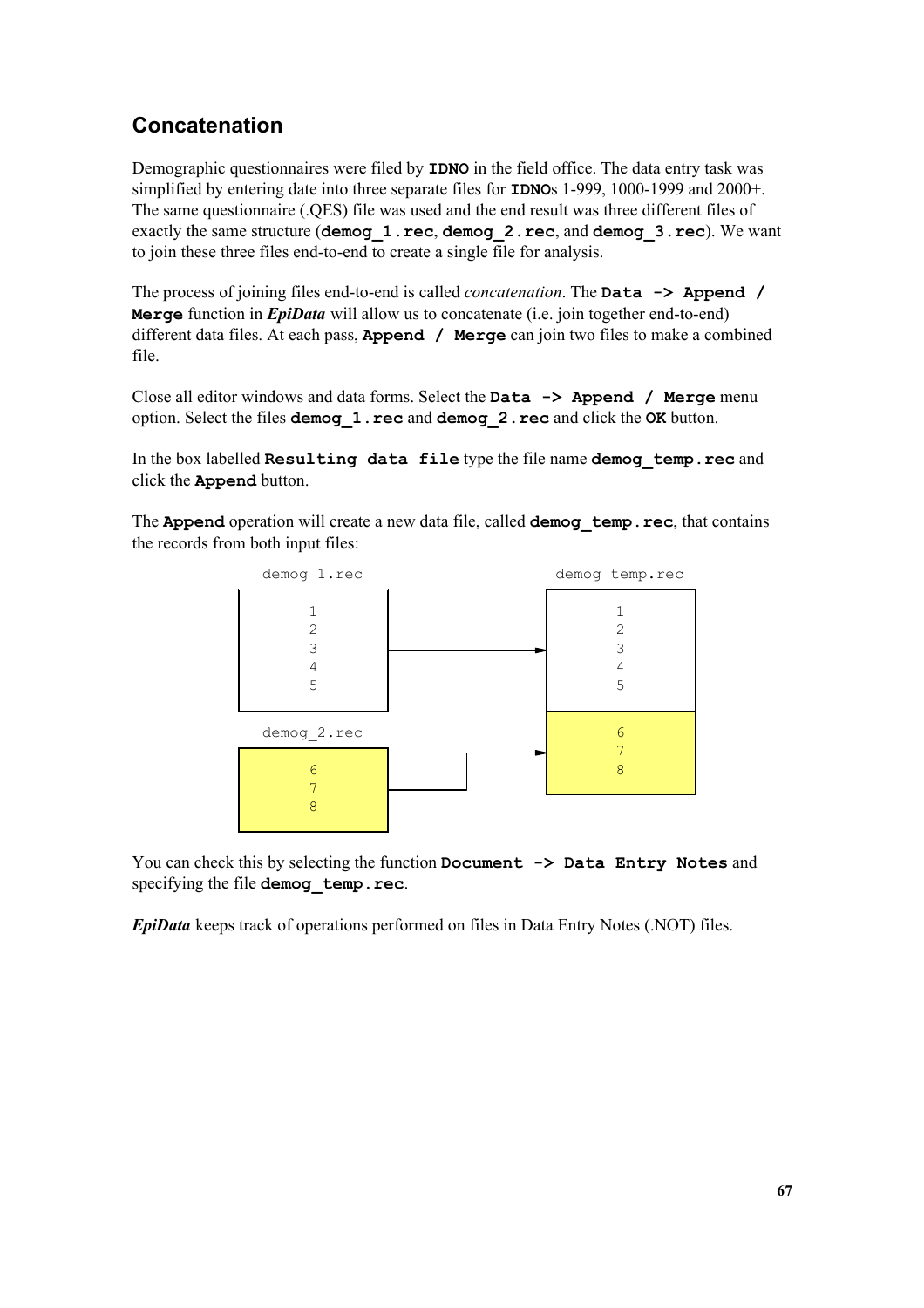## Concatenation

Close all editor windows and data forms.

Repeat the Append operation but this time concatenate the demog\_temp.rec file with demog 3. rec. Call your output file demog. rec.

Select the function Document -> Data Entry Notes and specifying the file demog.rec. There should be 1625 records in the file demog.rec.

The file demog temp.rec is no longer required and may safely be deleted.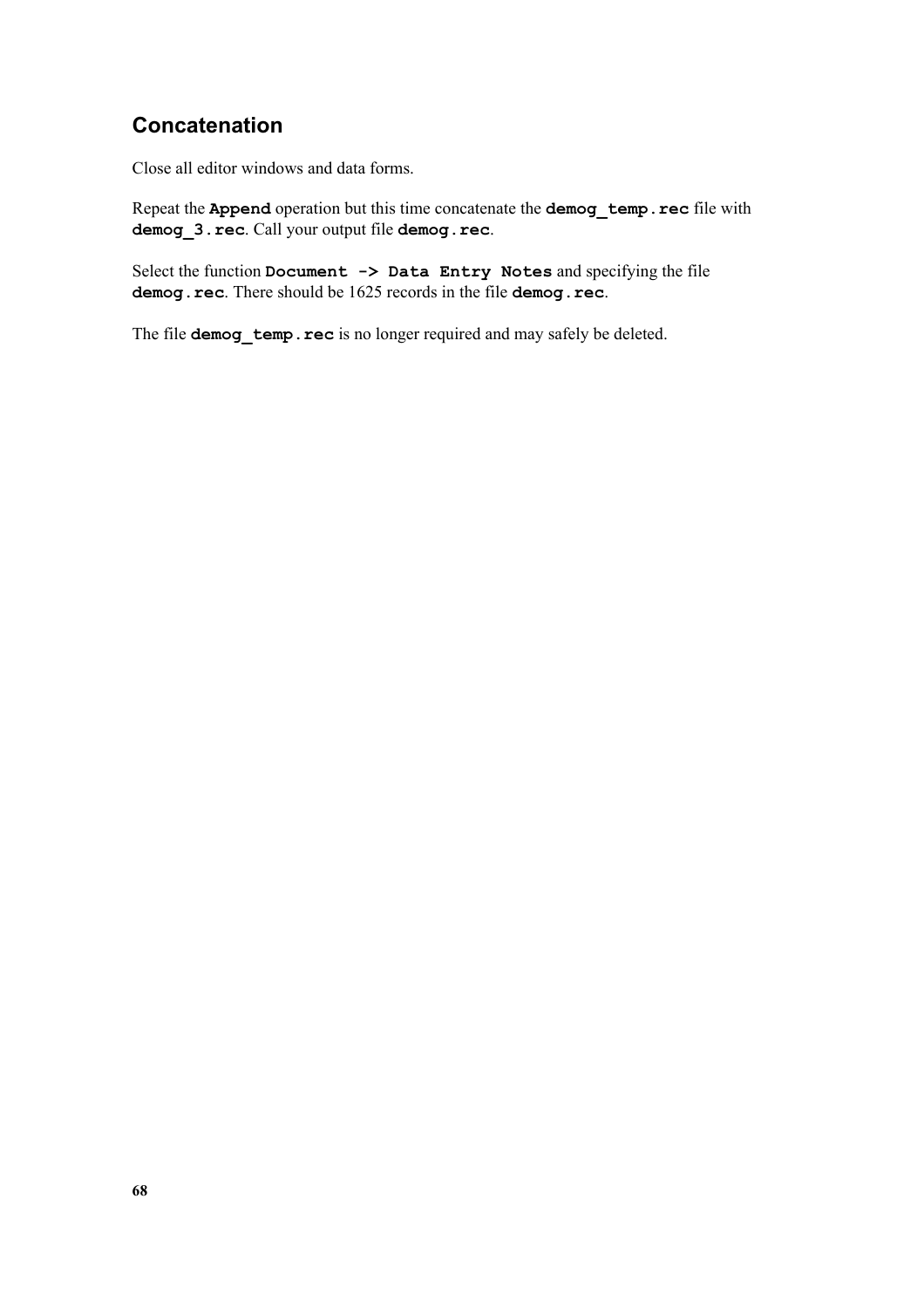# **Missing values**

Most datasets will contain missing values. Missing values are often recorded using impossible values for each field. In the **blood**.  $\text{rec}$  data file, a  $PCV$  of 99 is not possible, so this value is used to *flag* a missing value. Missing values have to be treated carefully during analysis or they will 'pollute' the results. Appendix 1 shows the missing value codes for each variable in the sample dataset.

Close all windows and open the data file **blood**. rec.

| Browse through the data. There are five variables: |  |
|----------------------------------------------------|--|
|----------------------------------------------------|--|

| Variable     | <b>Contents</b>               | <b>Missing</b> |
|--------------|-------------------------------|----------------|
| <b>IDNO</b>  | Respondent ID number          |                |
| SR.          | Survey round                  |                |
| <b>EOSIN</b> | Eosinophil count              | 9999           |
| <b>PCV</b>   | Packed cell volume            | 99             |
| <b>MPS</b>   | Presence of malaria parasites |                |

Close the data form.

Select the option Document -> Codebook and specify the file blood. rec. Choose to produce a code book for all records. Examine the output for the **EOSIN, PCV**, and **MPS** variables. You should be able to see that 9999, 99, and 9 are reported as the maximum values for each variable.

Close the code book window and select the option  $Document \rightarrow Count \, Records$ . Specify the file **blood. rec.** Select the **EOSIN** variable and click the **OK** button. The **Count** Records function produces a basic frequency table of the **EOSIN** variable. Scroll through the output and note that there are  $207$  records in which **EOSIN** is recorded as **9999** (missing).

Repeat the Count Records function for the PCV and MPS variables.

There are a substantial number of missing values for each variable. These missing values must be set to missing prior to analysis. Most data analysis software will provide functions to identify or recode missing values but you can also do this in  $EpiData$ .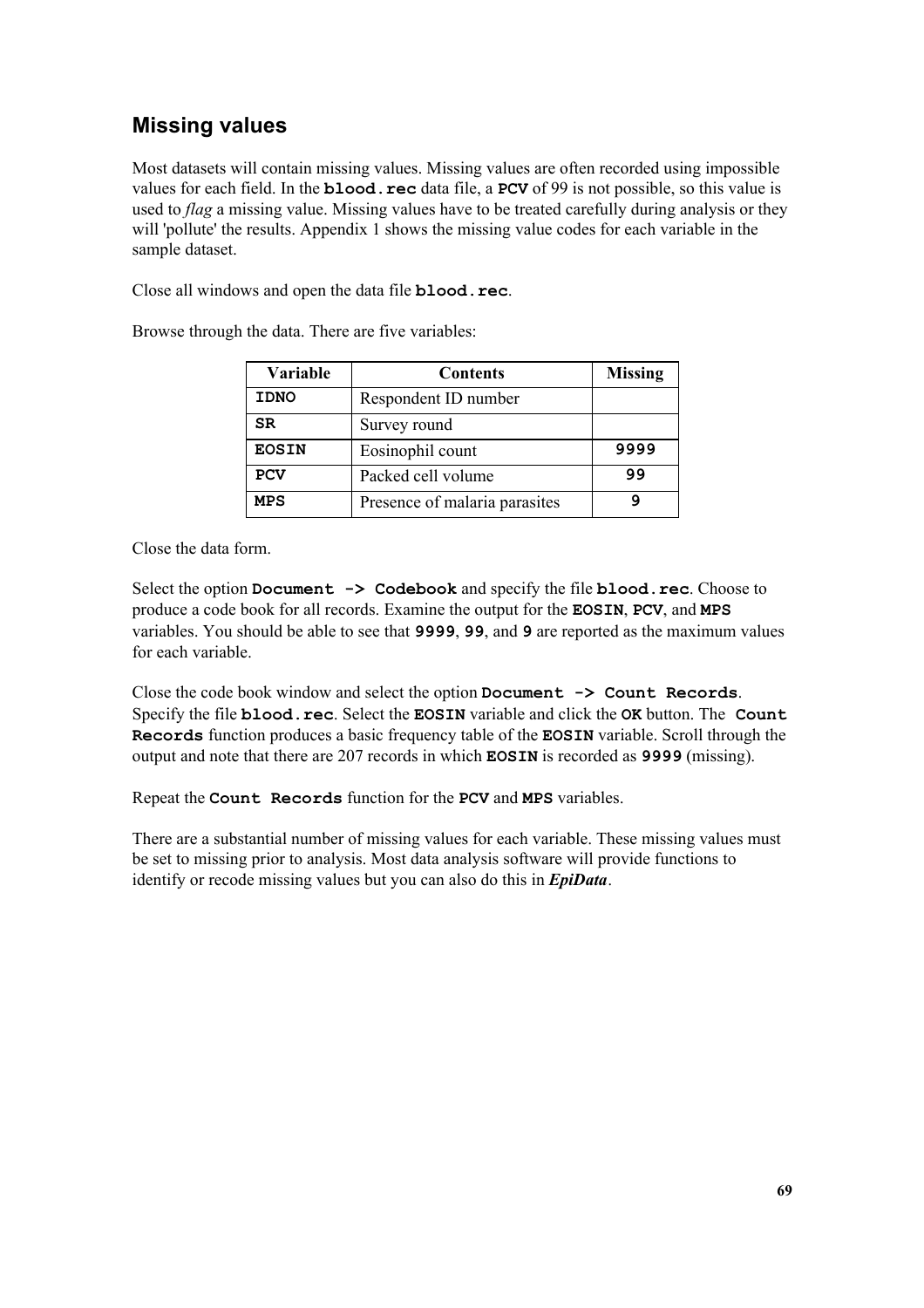## Recoding missing values

**EpiData** provides CHECK language commands that allow you to recode missing values as well as create and transform variables. Recoding instructions are specified in a RECODEBLOCK block in a .CHK file.

Close all windows. Open an editor window and type the following CHECK language commands:

```
RECODEBLOCK
  IF EOSIN = 9999 THEN
   CLEAR EOSIN
 ENDIF
  IF PCV = 99 THEN
   CLEAR PCV
 ENDIF
  IF MPS = 9 THEN
    CLEAR MPS
 ENDIF
END
```
Save these commands in a file called **blood missing.chk** and close the editor window.

Select the  $\texttt{Tools} \rightarrow \texttt{Recode}$  Data menu option and specify the files **blood**. rec and blood missing.  $chk$ . Click the OK button. *EpiData* will respond with a message telling you how many records will be changed. Click the OK button to recode the data.

After performing the recode operation  $EpiData$  reports that it has made the changes and created a backup of the original data file as **blood.old.rec**. Click the OK button.

Examine the file **blood**. **rec** and check that the missing values codes have been recoded to missing (blank) values.

Check the data entry notes file for **blood**. rec to see a record of the Recode Data operation.

In this example, we recoded the missing values to blanks, using the CLEAR command. Blank fields are recognised by  $EpiData$  and EpiInfo as missing.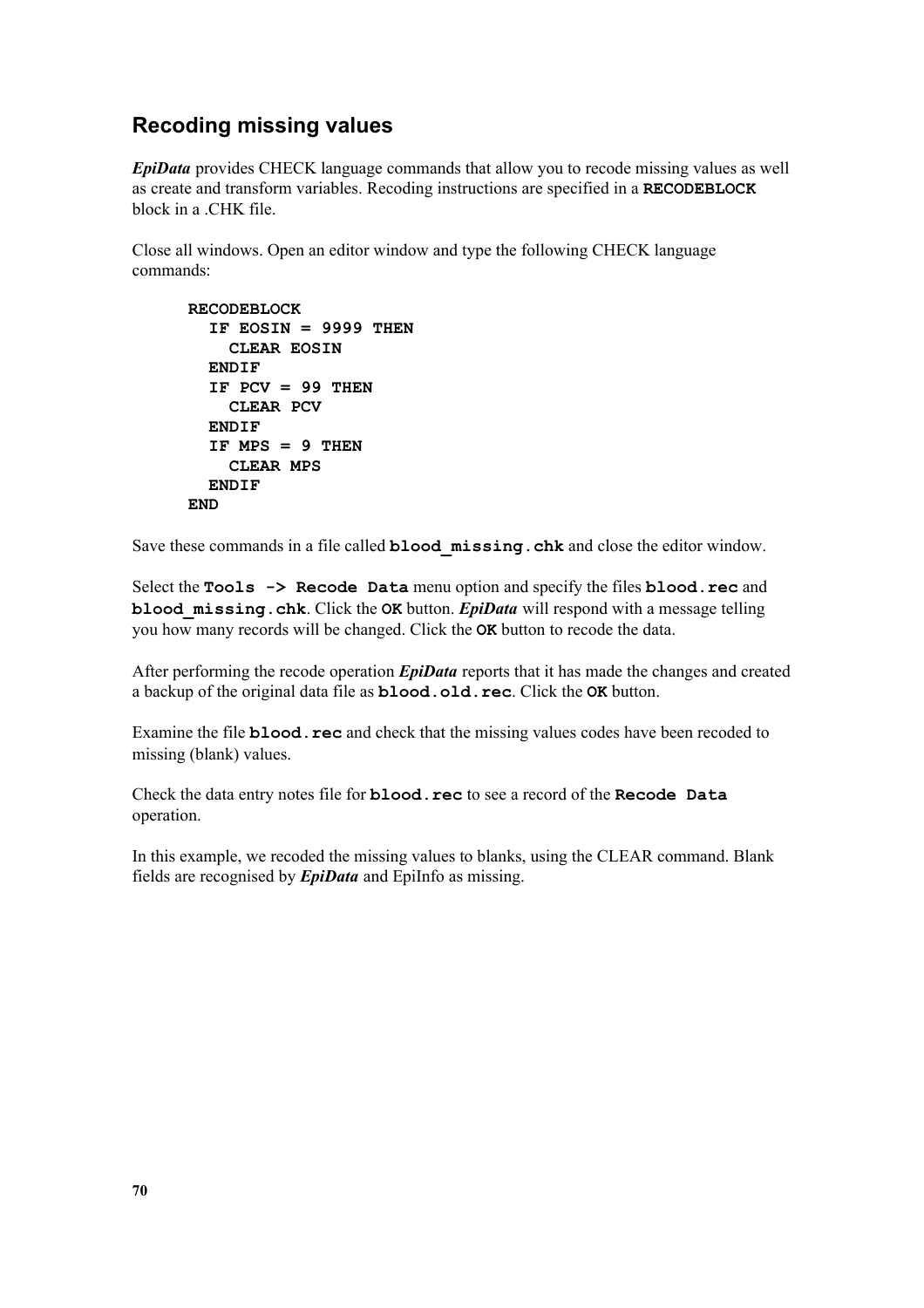# Creating and transforming variables

The principal outcome variables in this study are:

- 1. The presence or absence of microfilariae in skin samples
- 2. The average density of microfilariae per milligram of skin

In the data file  $micro$ ,  $rec$ , the variables **MFRIC** and **MFLIC** contain the numbers of microfilariae observed in the right and left skin samples. The variables SSRIC and SSLIC record the diameters of the right and left skin samples.

Examine the data in the file micro. rec. and familiarise yourself with this file.

There are four things that we need to do with this file before it is ready for data analysis. These are:

- 1. Recode missing value codes to missing (blank) values.
- 2. Create a variable that contains the numbers of microfilariae observed in both skin snips.
- 3. Create a variable that indicates the presence of microfilariae in either skin snip.
- 4. Create a variable to hold the density per mg of microfilariae.

EpiData provides functions that allow us to perform each of these tasks.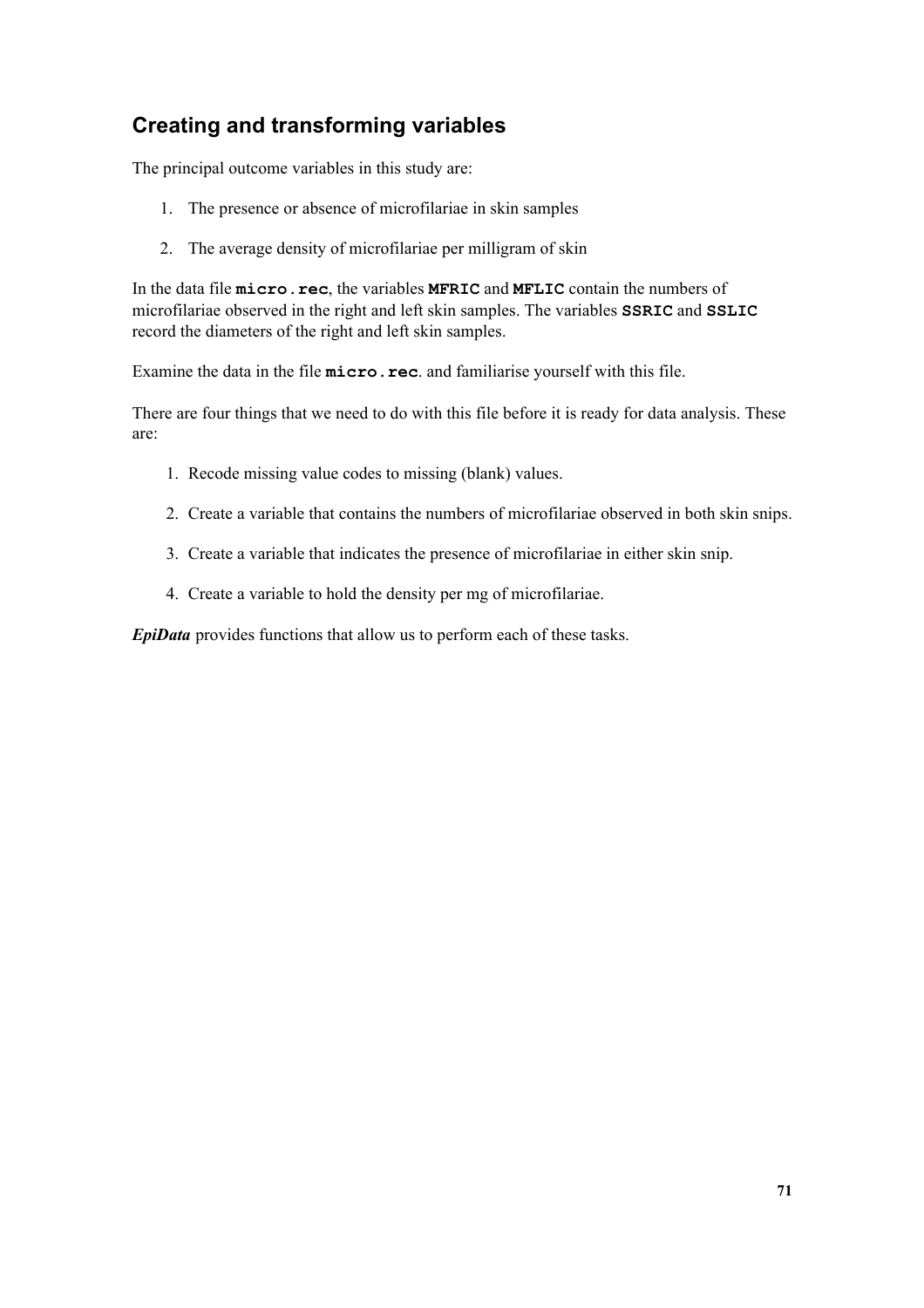## Recoding missing values

Close all windows and open a new editor window. Type the following CHECK language commands:

```
RecodeBlock
  if MFRIC = 999 then
    clear MFRIC
 endif
  if MFLIC = 999 then
    clear MFLIC
  endif
  if SSRIC = 0 then
    clear SSRIC
 endif
  if SSLIC = 0 then
    clear SSLIC
  endif
End
```
Save these commands in a file called micro missing. chk and close the editor window.

Note that *EpiData* is not sensitive to the case of CHECK language commands. IF, for example, may be written as  $IF$ ,  $IF$ ,  $IF$ , or if.

Select the Tools -> Recode Data menu option and specify the files micro. rec and  $micro$  missing.  $chk$ . Click the OK button. *EpiData* will respond with a message telling you how many records will be changed. Click to OK button to recode the data. *EpiData* reports that it has made the changes and created a backup of the original data file as micro.old.rec. Click the OK button.

Examine the file  $micro \cdot rec$  and check that the missing values codes have been recoded to missing (blank) values. Check the data entry notes file for  $micro$ .  $rec$  to see a record of the recode operation.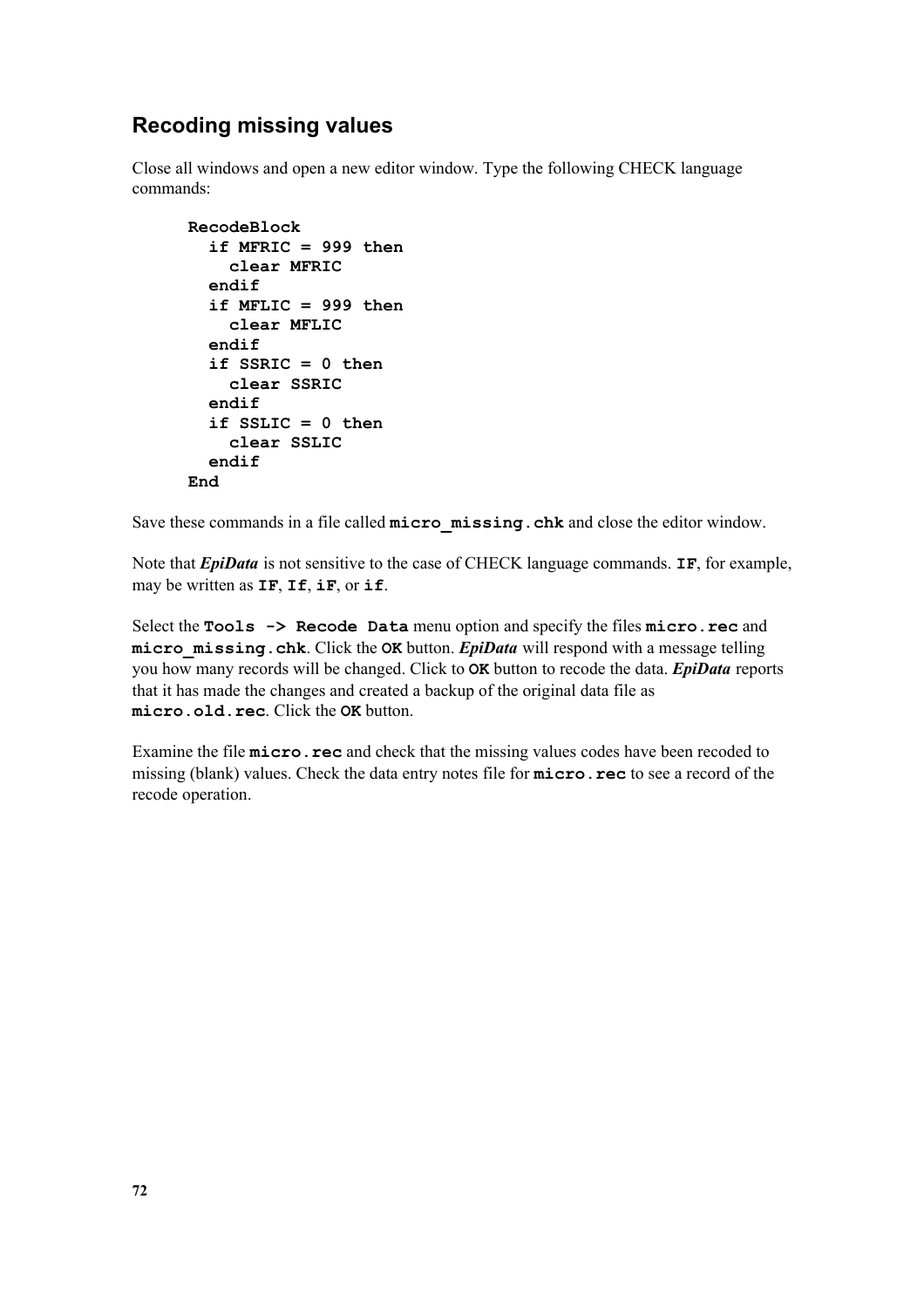# Creating and transforming variables

To add variables to the file we will edit the questionnaire (.QES) file, add variable definitions for the new variables, and restructure the data file so that it includes these new variables.

In this example we do not have the original questionnaire (.QES) file that was used to create the  $micro \t{.}$  rec file so we need to recreate it. Close all windows and select the  $Tools \rightarrow OES$ File from REC File menu option. Specify the files micro. rec and micro. qes and click the OK button. *EpiData* will report that it has created a .QES file. Click the OK button

Open the micro. ges file in the editor and add the new variable definitions for **MFTOT**. MFANY, and MFDENS:

 IDNO #### SR # MFRIC ### SSRIC #.# MFLIC ### SSLIC #.#<br>MFTOT #### MFTOT MFANY # MFDENS ###.#

Save the file and close the editor window. Select the menu option  $\text{Tools} \rightarrow \text{Review}$ and specify the files  $m\texttt{icro}$ ,  $q\texttt{es}$  and  $m\texttt{icro}$ ,  $\texttt{rec}$  and click the OK button. *EpiData* will restructure the micro. rec file and create a backup file called micro. old. rec (note that a backup file is made when any process that changes the structure of a file or the data in the file is run). Click the  $\alpha$  button.

Examine the file **micro**. rec and verify that the new variables have been added.

Now that we have added the new variables we can specify the CHECK language instructions needed to ensure that they hold the required data.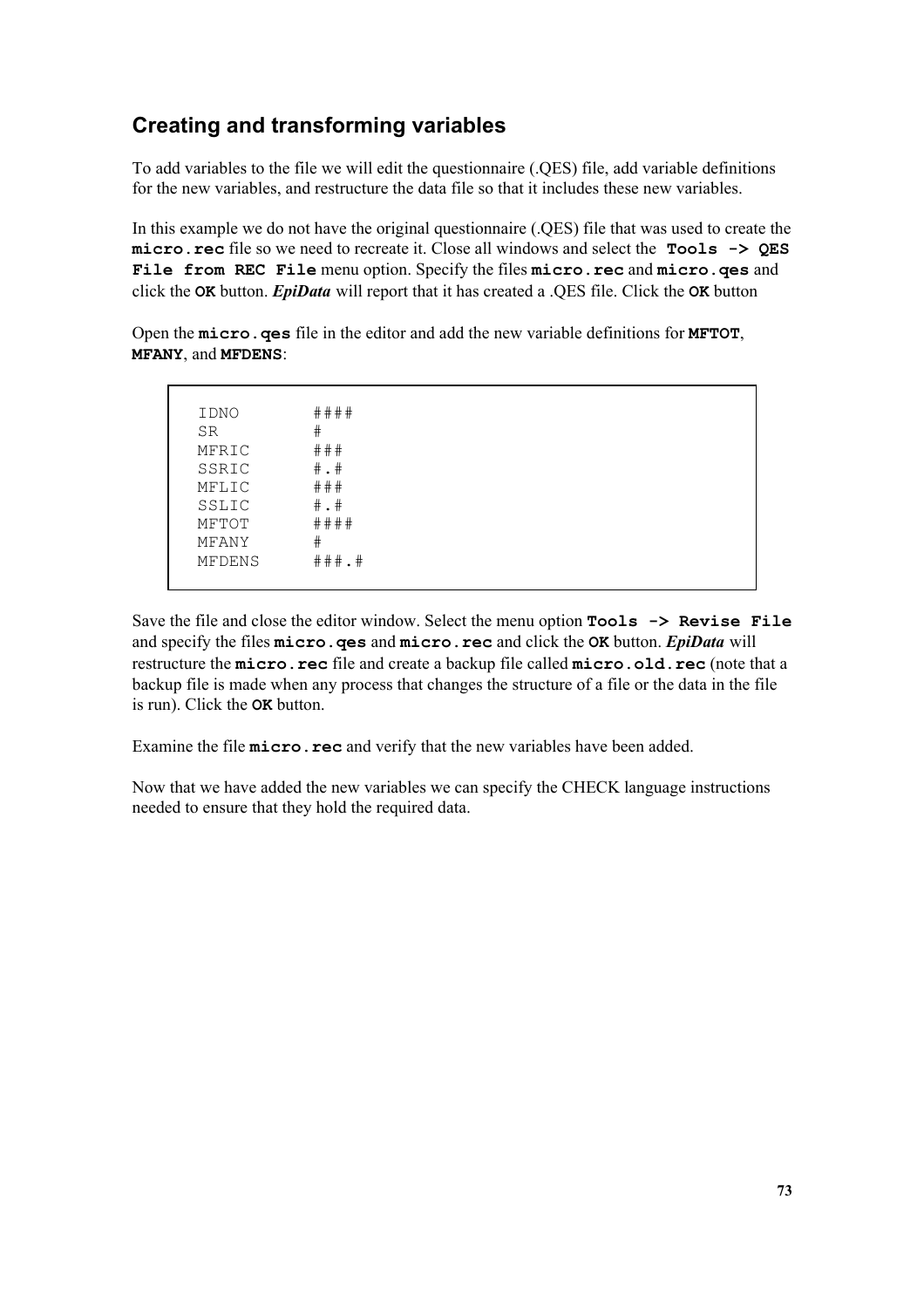### Creating and transforming variables

Close all windows and open a new editor window. Type the following CHECK language commands:

```
RecodeBlock
  if (mflic = .) and (mfric \langle \rangle .) then
    mftot = mfricendif
  if (mfric = .) and (mflic \langle \rangle .) then
    mftot = mflicendif
  if (mflic \langle \rangle .) and (mfric \langle \rangle .) then
    mftot = mflic + mfricendif
  if mftot = 0 then
    mfany = 0endif
  if mftot > 0 then
   mfany = 1endif
  if (mftot \langle \rangle .) and (sslic \langle \rangle .) and (ssric \langle \rangle .) then
    mfdens = mftot / (0.4955 * (sslice + ssrc) - 0.076)endif
End
```
Save these commands in a file called  $micro$  recode. chk and close the editor window.

Select the  $\texttt{Tools} \rightarrow \texttt{Recode}$  Data menu option and specify the files  $\texttt{micro}$ . rec and  $\text{micro } \text{recode} \cdot \text{chk}$ . Click the OK button. *EpiData* will respond with a message telling you how many records will be changed. Click to **OK** button to recode the data. *EpiData* reports that it has made the changes and created a backup of the original data file as  $micro.old.rec.$ Click the **OK** button.

Examine the file micro. rec and check the results of the recode operation. Check the data entry notes file for **micro**. **rec** to see a record of the recode operation.

The RECODEBLOCK is a little complicated. This is because we need to account for missing values in the data. If we did not check for missing values then  $EpiData$  would report a problem each time it could not calculate the result of a transformation due to missing values. In the **IF... THEN** statements, a single period (.) signifies *missing*.

The final calculation (i.e. for **MFDENS**) uses a standard formula to convert the diameter of a skin snip to its weight:

(weight in mg) =  $0.4955$  \* (diameter in mm) -  $0.076$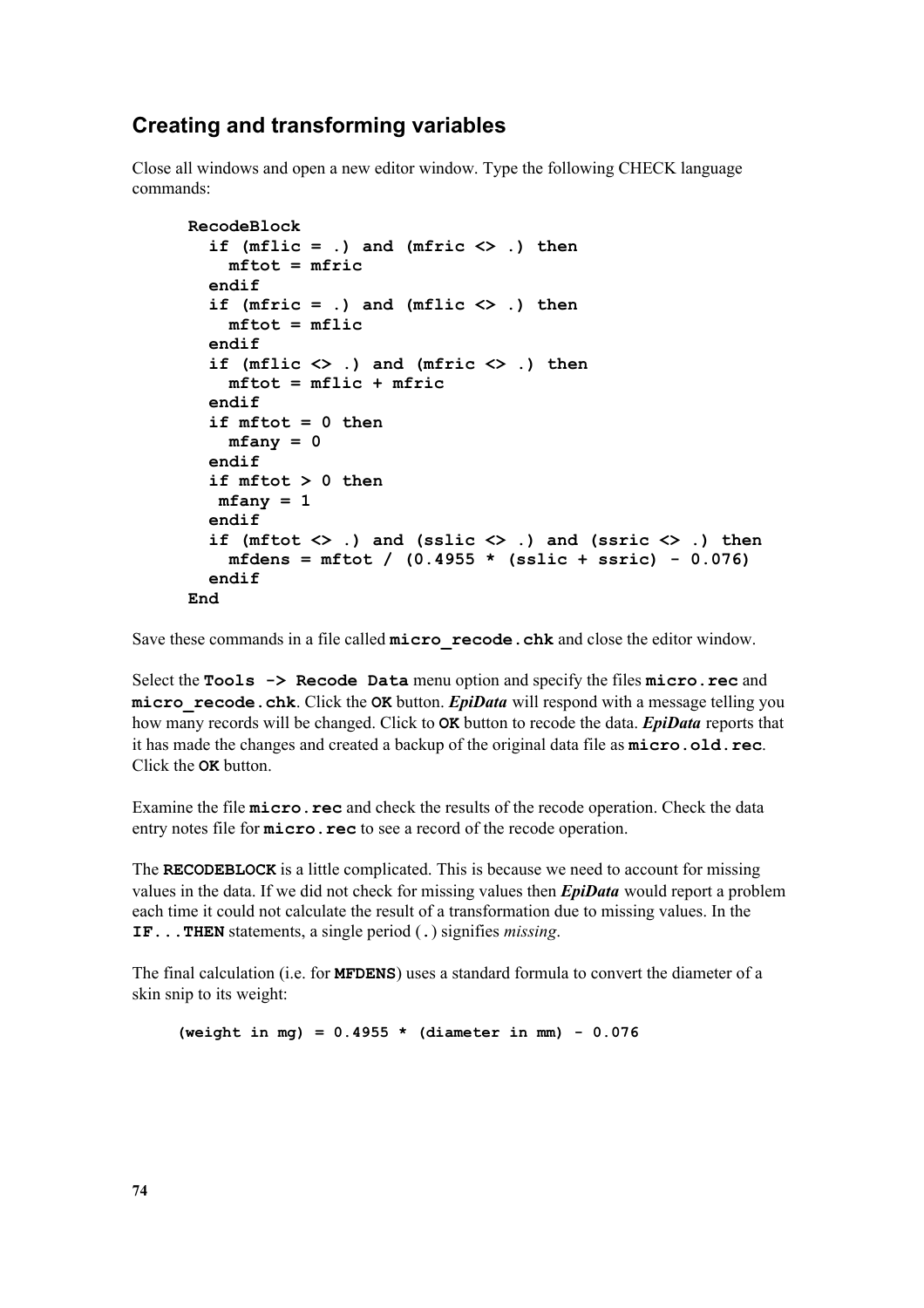# **File splitting**

Close all windows. Select the Document  $\rightarrow$  Count Records menu option. Specify the file  $micro \cdot rec$ . Specify the field  $SR$ . Click the  $OK$  button.

Examine the output. You should see that the file contains the data from the first and the final survey rounds. There are fewer records for  $SR = 5$  because of loss to follow up problems in the study. You can also use the **Count Records** function to examine the **IDNO** variable in micro. rec. If you do this you will see that most IDNOs appear twice (subjects with data at both survey rounds) and others appear only once (subjects with data at only one survey round).

Data analysis requires the data from each survey round to be stored on the same record so that (e.g.) a comparison of the density of microfilariae between the two survey rounds can be made. To do this, we must first split the **micro**. rec file into two files (one for each survey round) and then join the two file together side-by-side using the **IDNO** variable to identify which records belong with each other.

Close all open windows. Select the Data  $\rightarrow$  Export  $\rightarrow$  EpiData menu option. Specify the file micro. rec and click the Open button.

In the box marked  $\text{Export}$  to: type the filename micro  $\texttt{sr1.rec.}$ 

In the box marked  $\text{Filter}$ : type the expression  $SR = 1$ .

Make sure that the option Use record filter is checked.

Click the OK button. This will create a new file  $(micro srl.rec)$  that contains only the records for the first survey round. **Epidata** reports the results of the  $\text{Export}$  operation. Click the **OK** button.

Repeat this process to create a file called  $micro\_sr5$ . rec that contains only the records for the final survey round (i.e. records were  $SR = 5$ ).

We have split the file  $micro$ . rec into two separate files called  $micro$   $sr1$ . rec and micro sr5.rec:



Examine both files and check that they contain the data you expect them to.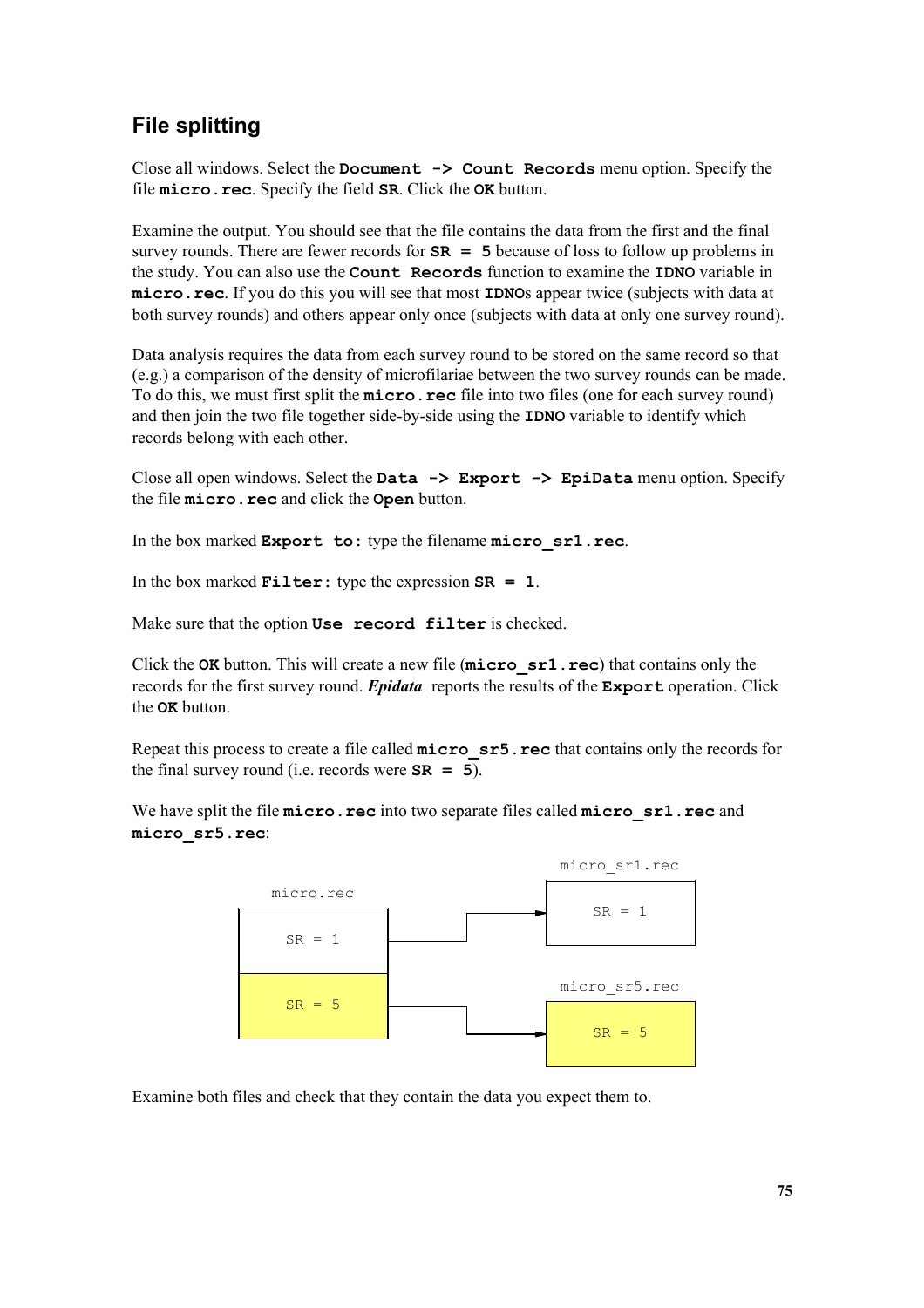## File merging

A proper analysis of the microfilariae results from this study requires a link to be made between the before and after results for each subject. In comparing the density of infection we should consider the *difference* in density after treatment compared with that before treatment. To do this we need to have the results linked by subject identifier  $(IDNO)$ .

One problem that must be resolved before joining the two files side-by-side is that both files use the same variable names. We must first change the variable names in one of the files so we know which variable belongs to which survey round.

Close all open windows. Select the **Tools -> Rename Fields** menu option. Specify the file  $micro$   $sr5$ .  $rec$  and click the  $Open$  button. Type the new variable names next to the old variable names:

| <b>Field Name</b> | Label  | New field name |
|-------------------|--------|----------------|
| IDNO              | IDNO   |                |
| SR                | SR     |                |
| MFRIC             | MFRIC  | MFRIC5         |
| SSRIC             | SSRIC  | SSRIC5         |
| MFLIC             | MFLIC  | MFLIC5         |
| SSLIC             | SSLIC  | SSLIC5         |
| MFTOT             | MFTOT  | MFTOT5         |
| MFANY             | MFANY  | MFANY5         |
| MFDENS            | MFDENS | MFDENS5        |

and click the **Save** and close button. *EpiData* applies the changes and makes a backup of the original file. Click the **OK** button.

Now we have renamed the variables in  $micro$   $sr5$ .  $rec$  we can join the two files together. Select the menu  $\text{Data} \rightarrow \text{Append}$  / Merge option and specify the files  $micro$   $sr5$ .  $rec$  and  $micro$   $sr1$ .  $rec$  in that order and click the  $OK$  button. In the box labelled Resulting data file: type the file name micro joined. rec. Click on the Merge tab and specify the field  $IDNO$  as the key (i.e. linking) field. Click the Merge button. This creates a file called micro\_joined.rec which contains the data from both files merged side-by-side based on the values of the **IDNO** variable:



Examine the micro joined. rec file. Note that the variable names have changed but the labels in front of the variables have not been changed.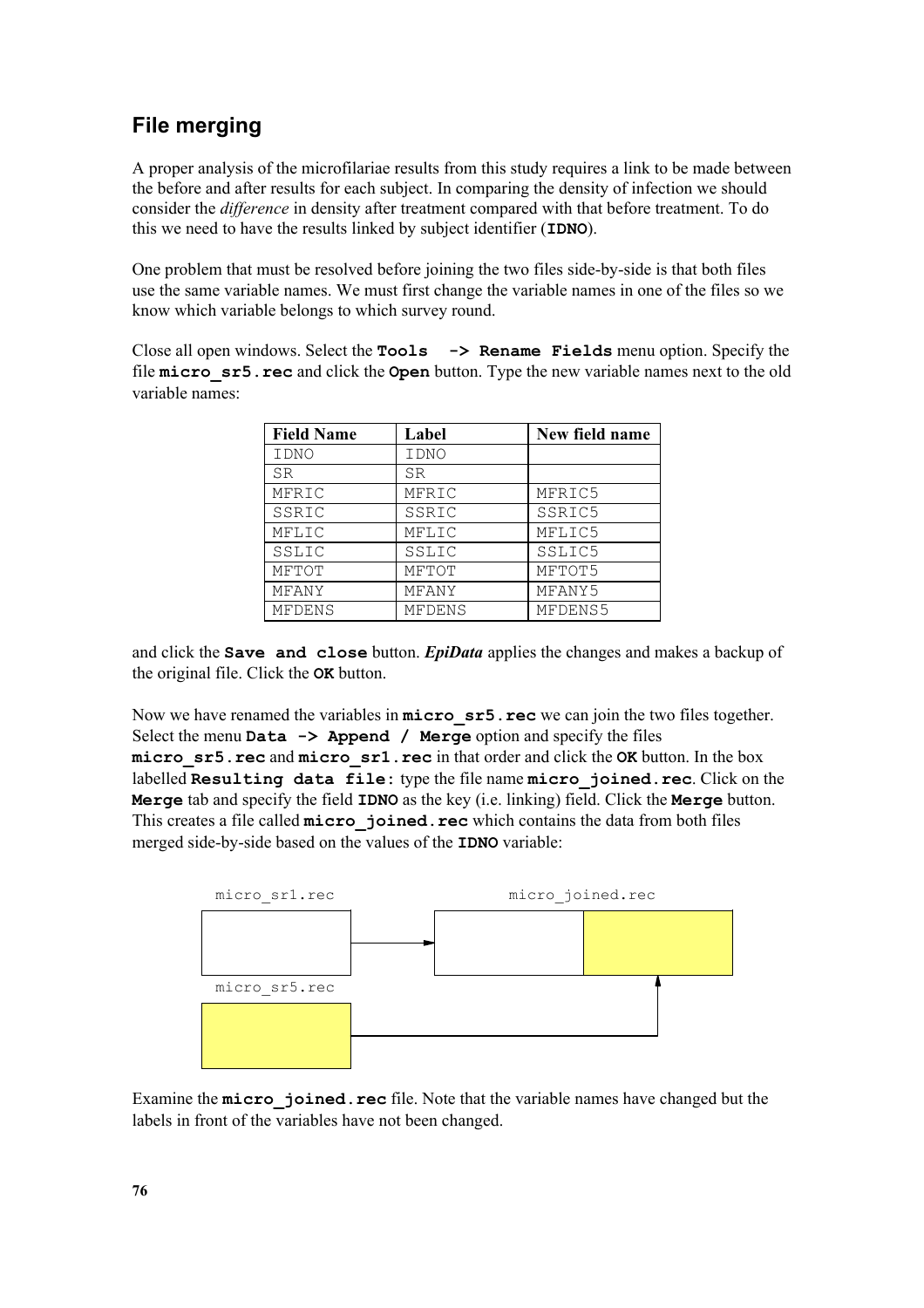# File merging

When you merge files together you may produce a file that contains much more data than is actually required. In this case we only need to keep the variables  $IDNO$ ,  $MFANY5$ ,  $MFDENSS$ , MFANY, MFDENS.

We can use the **Export** function to create files containing a subset of variables from the original file. Close all open windows. Select the  $Data \rightarrow Export \rightarrow Epibata$  menu option. Specify the file micro joined. rec and click the Open button. In the box labelled Export to: type the file name  $micro15$ . rec. Make sure that only the variables IDNO, MFANY5, MFDENS5, MFANY, MFDENS are checked and click the OK button. Examine the file micro15. rec and check that it contains the required data.

We can now join this file (micro15.rec) to the demography file (demog.rec). Close all windows. Select the  $Data \rightarrow Appendix$  menu option and specify the files micro15. rec and demog. rec in that order and click the OK button. In the box labelled Resulting data file: type the file name micro demog.rec. Click on the Merge tab and specify the field  $IDNO$  as the key (i.e. linking) field. Click the **Merge** button. This creates a file called  $\text{micro }$  demog. rec which contains the data from both files merged sideby-side based on the values of the IDNO variable. Examine the micro demog.rec file. Check that this file contains data from both files.

Repeat this process merging the files micro demog. rec and tmtcodes. rec by IDNO. Call this file oncho all.rec. Examine the oncho all.rec file. Check that this file contains data from both files.



We have now completed a complex set of splits, appends (concatenations), and merges:

The data are almost ready for analysis.

If you are familiar with EpiInfo version 6, you will recognise the logic above, which could also have been accomplished using the **MERGE** module of EpiInfo version 6 or the **RELATE** command in the **ANALYSIS** module of EpiInfo version 6.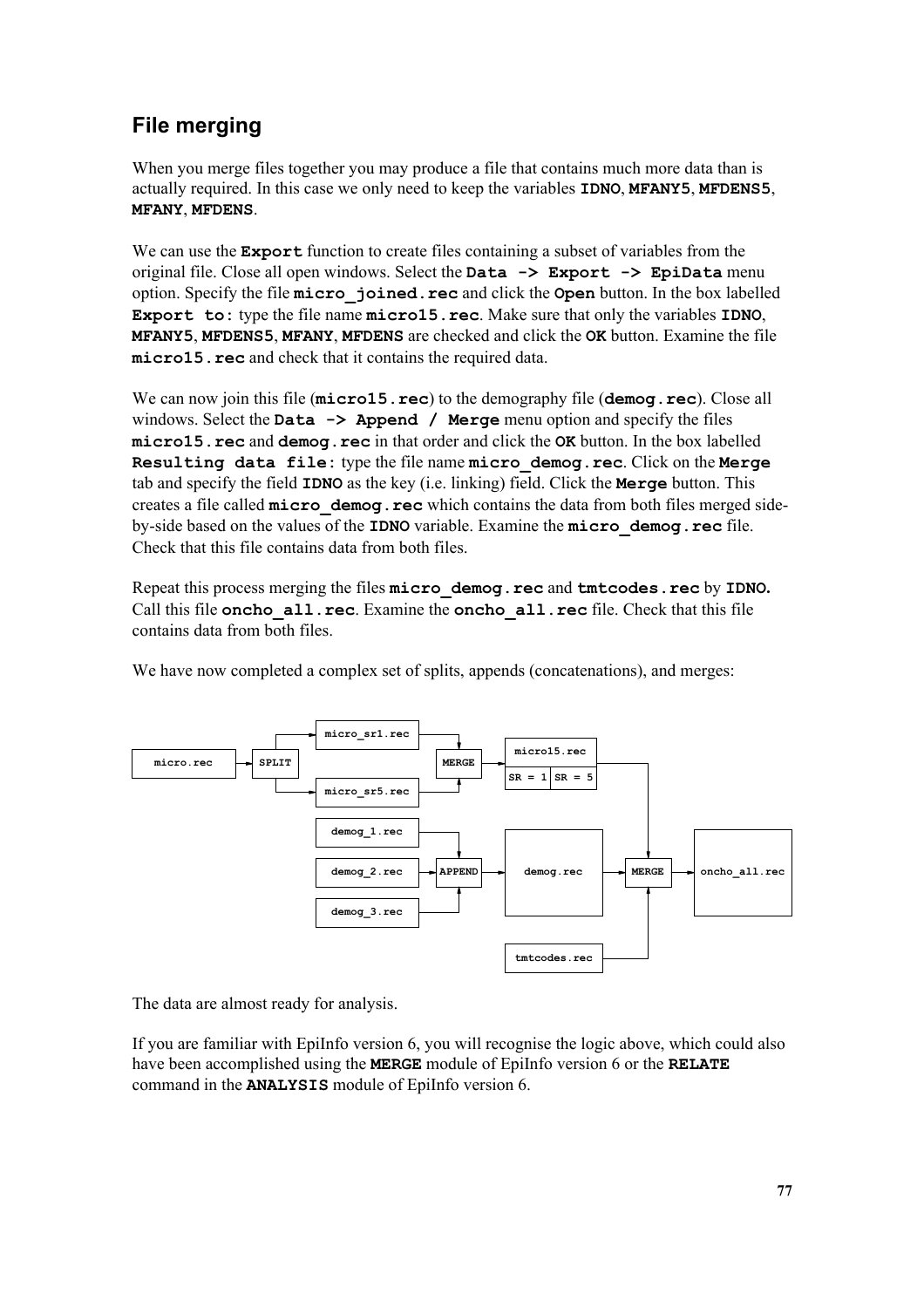# Tidying up

You may have noticed that the data entry form for the **oncho**  $all.$  **rec** file is not particularly neat. This is because it contains data from several files and because we have excluded some variables. We can make the data entry form tidier by creating a new questionnaire (.QES) and revising the data file.

Close all open windows and select the Tools  $\rightarrow$  QES File from REC File menu option. Specify the files oncho all. rec and oncho all. qes and click the OK button.  $EpiData$  will report that it has created a .QES file.

| $\{IDNO\}$  | ####        |
|-------------|-------------|
| $\{VILL\}$  | $_{\rm \#}$ |
| ${AGE}$     | ##          |
| ${SEX}$     | $\#$        |
| ${TRIBE}$   | $\#$        |
| ${HHNO}$    | ##          |
| $\{REL\}$   | $\#$        |
| ${STAY}$    | ##          |
| ${OCC}$     | $\#$        |
| $\{DRUG\}$  |             |
| ${MFANY}$   | #           |
| ${MFANY5}$  | $\#$        |
| ${MFDENS}$  | ###.#       |
| ${MFDENS5}$ | ###.#       |
|             |             |

Open the **oncho**  $all.$  **qes** file in the editor and tidy the questionnaire (.QES) file:

Note that we have dropped the DATE variable, re-ordered the variables, and specified variable names using curly brackets. It is very important that we do not change variable names. If we change variable names then data will be lost. Be very careful when editing questionnaire (.QES) files that will be used to restructure data files.

Save the file. Select the menu option  $\text{Tools} \rightarrow \text{Review}$  File and specify the files oncho all. ges and oncho all. rec and click the OK button.  $EpiData$  will restructure the oncho all. rec file. You will be warned of any loss of data. In this case we have dropped the **DATE** variable and we can choose the  $\text{Iqnore}$  the warning. *EpiData* creates a backup file called oncho all.old.rec. Click the OK button.

Examine the file **oncho**  $all$ . **rec** and check that it holds the required data and the format is clean and tidy.

The **oncho**  $all \text{ are of the now contains the data required for a thorough analysis of the data$ from the onchocersiasis study. This file can be exported to you favourite analysis package or analysed directly using EpiInfo data analysis tools.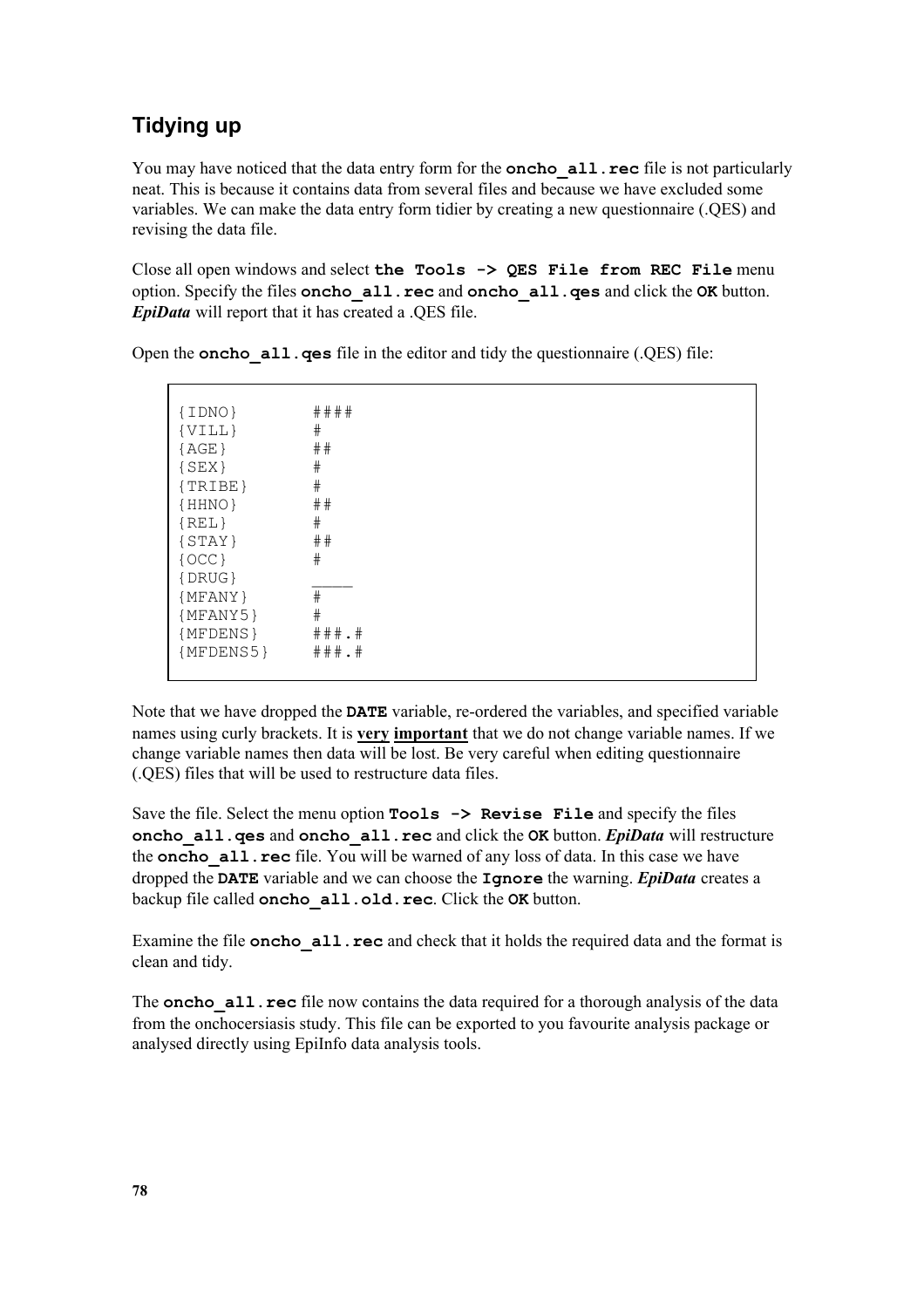# An exercise for you

You may have noticed that we have not merged the **blood**. rec file with the other example data files. This task is left as an exercise for you.

The file **blood**. rec is organised like the file micro. rec with data for subjects taken at survey rounds one and five in the same file. Use  $EpiData$  to:

- 1. Split **blood**. rec into two files (one for each survey round)
- 2. Rename the variables in one or both of the resulting files to indicate which survey round the data comes from.
- 3. Merge the two new data files so that the data for the two survey rounds are joined sideto-side on the same record.
- 4. Merge this combined file with oncho all.rec.
- 5. Tidy up the final data file.

Remember to check your work at each stage.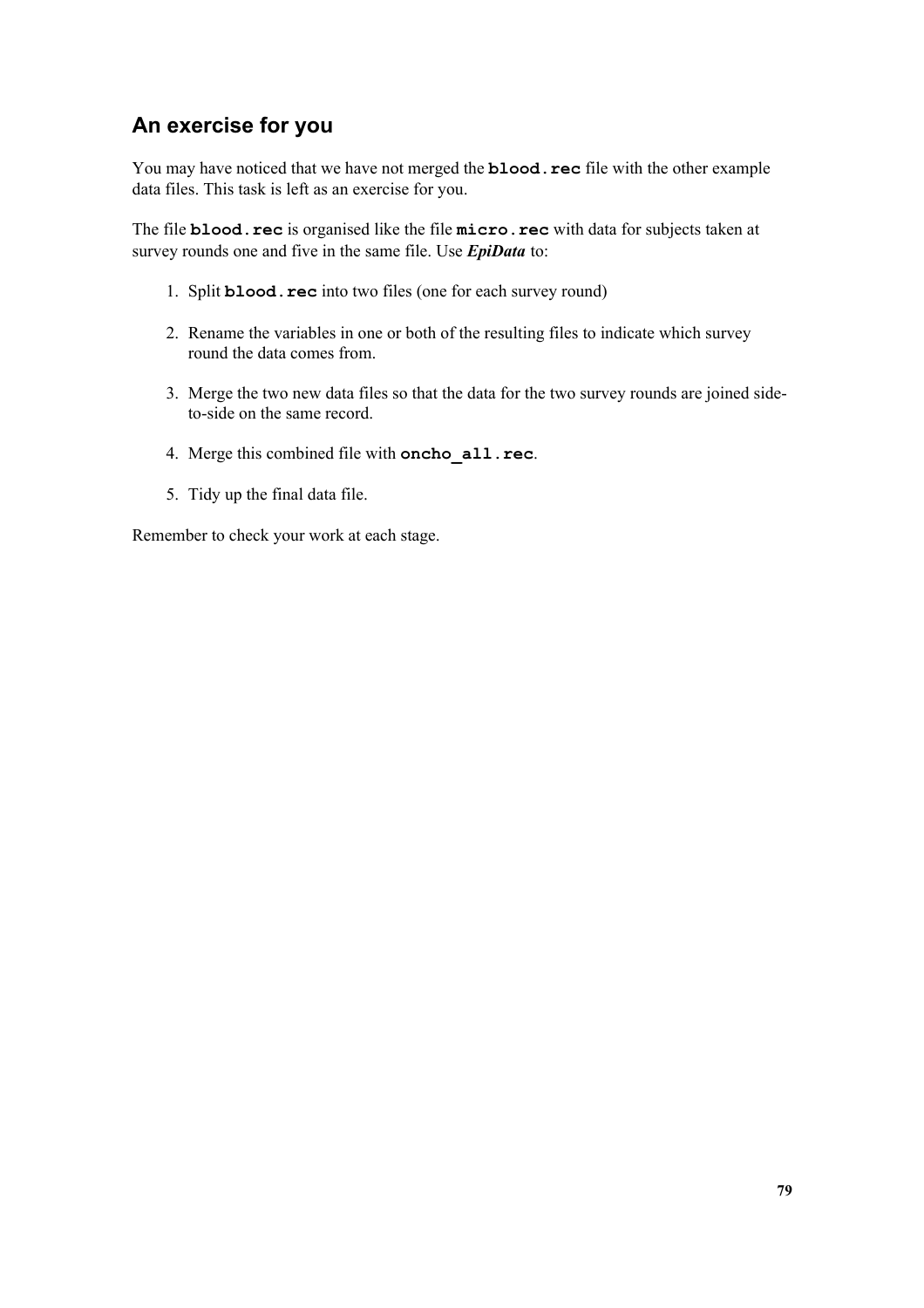# Exporting data

Once you have entered, checked, validated, recoded, concatenated, and merged data you will probably need to perform some data analysis on the resulting dataset. This may require you to export your data into a format that can be read into your preferred data analysis package.  $EpiData$  use the same file format as EpiInfo version 6.xx (a popular MSDOS-based program widely used by field epidemiologists). Any program that can read EpiInfo version 6.xx data (.REC) files may also be used to analyse data entered using  $EpiData$ . Available tools include the **ANALYSIS, CSAMPLE**, and **EPINUT** modules of EpiInfo version 6.xx, the **ANALYSIS** module of EpiInfo 2000, EpiMap version 2, and numerous add-in programs that perform logistic regression, conditional logistic regression, and survival analysis.

**EviData** provides a set of functions that allow you to export data in a variety of common file formats (text, dBase III, Excel, Stata, SPSS, SAS, and  $EpiData$ ). All of these functions are available from the Data  $in/out$  -> Export menu.

Each export format has a set of options:

Range of records (by record number) to export

Skip deleted records

Export records that match a specified criteria

Export a subset of records

Export a subset of fields

As well as options specific to particular file formats:

#### Text

Add double quotes around the contents of text variables

Specify the character used to separate the contents

#### Stata

The format (i.e. Stata version) used for the exported file

The data file format for Stata includes information on data file label, variable labels and value labels. Export to SAS creates a SAS (.SAS) command file. Value labels are used in the SAS command file as value label definitions. Run  $(\text{submit})$  the command file in SAS to load the data into SAS. Export to SPSS creates an SPSS syntax (.SPS) file and a text (.TXT) file containing the raw data. Value labels are used in the SPSS syntax file as value label definitions. Run the syntax file in SPSS to load the data into SPSS and use the SPSS save command to create an SPSS system file.

Exporting to  $EpiData$  is useful if you want to split files (as we did in the file splitting exercise) or if you want to create drop variables from a dataset (e.g. name and address data) prior to analysis.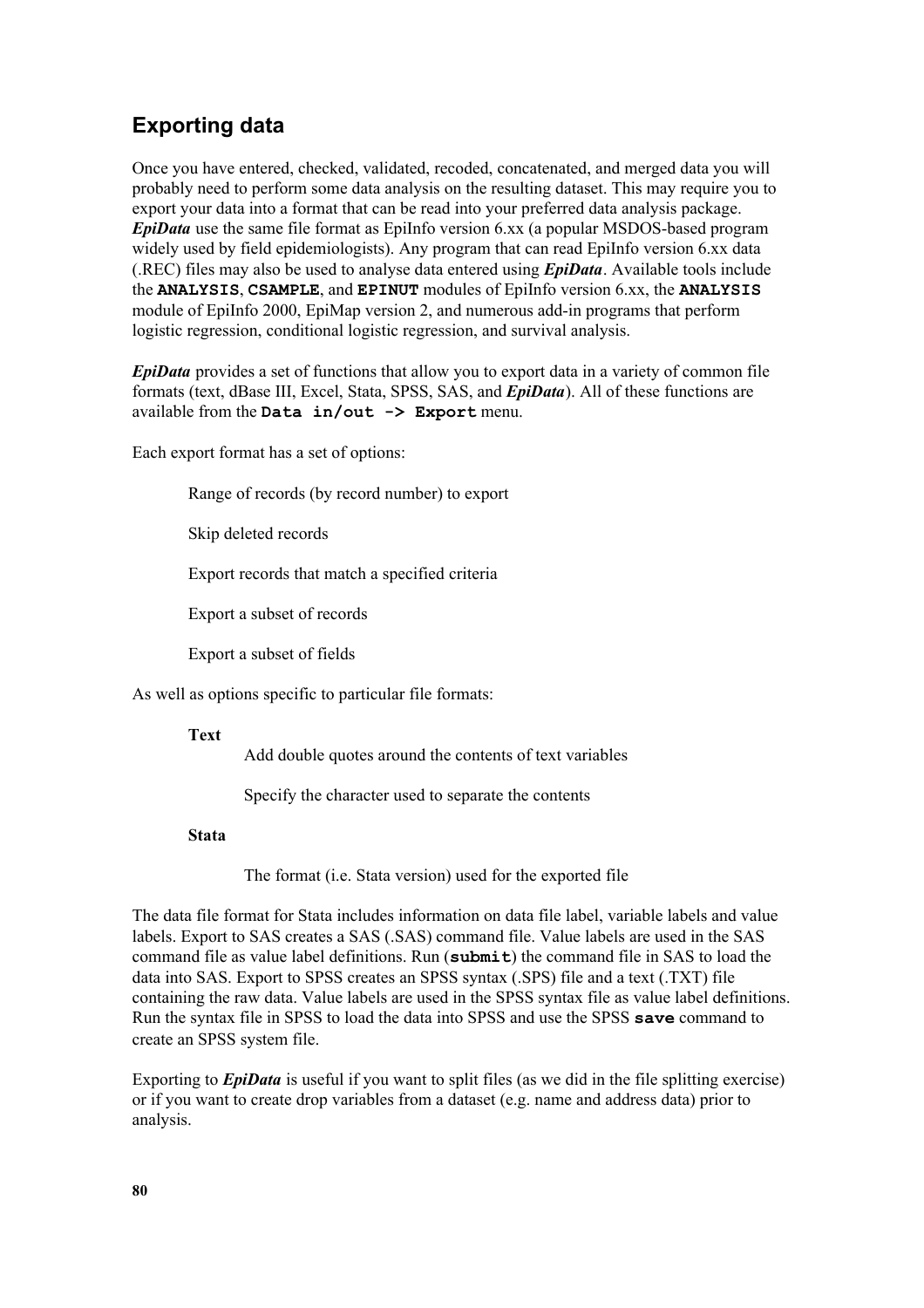# The Data Processing **Needs of a Study**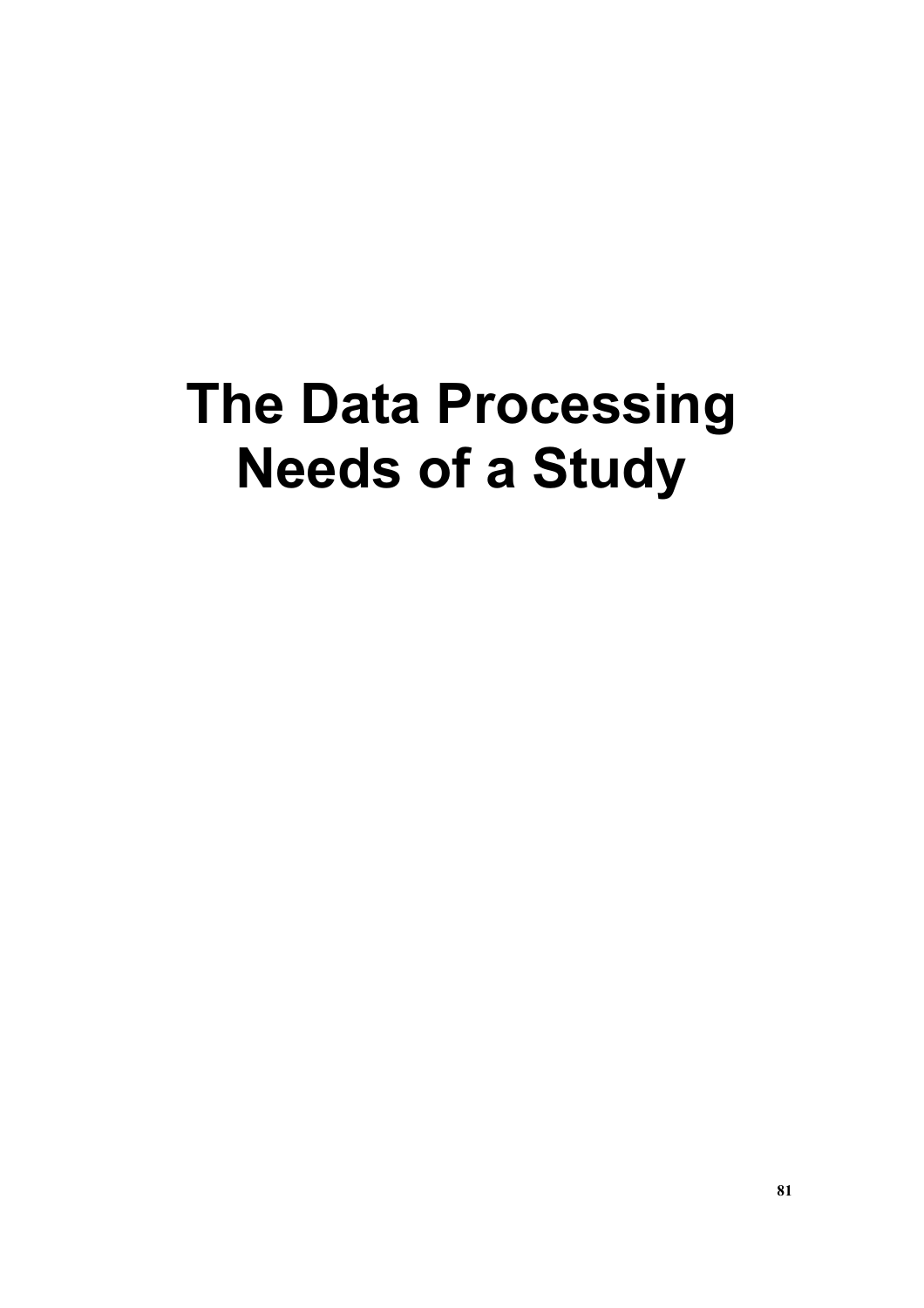## Planning the data processing needs of a study

The other sections of this book consider the progress of a single questionnaire through the stages of a survey, or the manipulation of data once it has been entered into the computer. In this section we shall consider the data processing needs of the study as a whole.

It is important that the data processing needs are carefully planned when the study is being designed, and that the costs for adequate hardware, software and personnel are included in the budget. Otherwise there is the real danger of a backlog of forms building up, delaying analysis of the data. In addition, in studies where repeat visits to the participants are planned, the computer may be used to prepare, for example, lists of persons to be visited. In this case, a hold-up in data processing could lead to delays in the fieldwork. As well as delays to the analysis or field work, inadequate resources for the data processing aspects of a study can lead to breakdowns in quality control at different points in the survey process resulting in poor quality data.

As an example, throughout this section, we shall take an overall view of the onchocerciasis study, taking into account its primary objective, as a trial of the effectiveness of the drug Ivermectin (Merck) in reducing the symptoms of the disease.

# References

Sections 13.2 and 13.3 of Methods for field trials of interventions against tropical diseases: a toolbox by PG Smith and RH Morrow (Oxford University Press, 1991)

Choosing and using a microcomputer for tropical epidemiology. I. Preliminary considerations by P Byass (Journal of Tropical Medicine and Hygiene 1989, 92, 282-7).

*Processing Data: The Survey Example* by LB Bourque and VA Clark (Sage, 1992).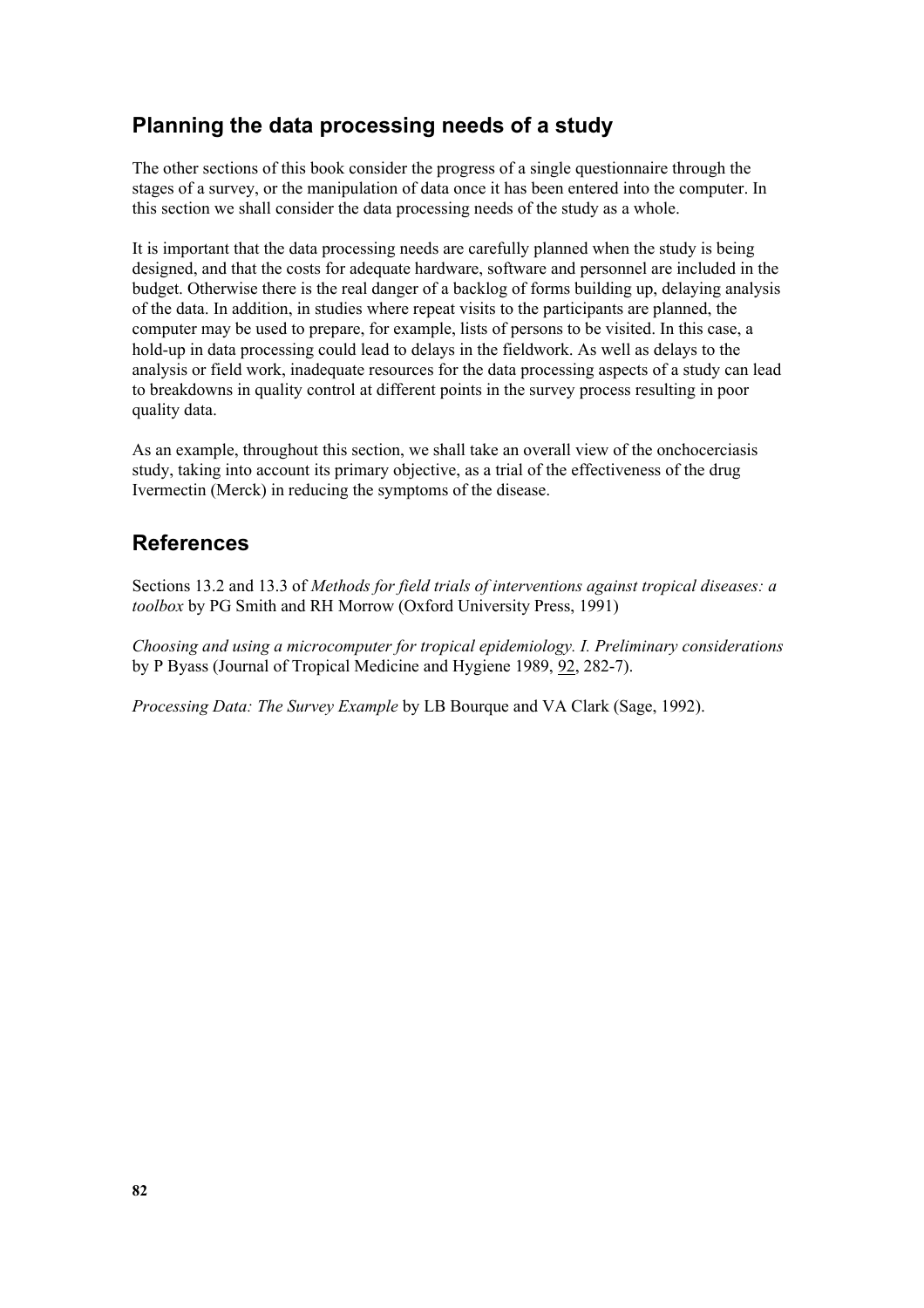## Data sources

In planning the data processing needs, the first stage is to summarise the data sources in the study. It is important to include all sources of data (including secondary data, interview schedules and questionnaires, laboratory forms, registers of events, etc.), whether computerised or not. This will involve an outline of the study plan.

The Ivermectin trial took place in six villages, and included everybody in those villages aged over one year of age. A census was carried out which showed the total population of the six villages to be about 1750 persons. This was followed by a baseline survey to record basic demographic data such as name, age, sex, occupation, residence.

Coincident with this survey, and then again every six months for a total of five surveys, a clinical survey was conducted to record symptoms of onchocerciasis such as skin lesions, nodules or itching, and an ophthalmic survey to record eye data and visual acuity. These surveys were conducted in one village every few weeks, thus covering the six villages in about five months. Samples of blood and skin snips taken during the clinical survey were analysed and the results stored in laboratory records.

At each survey round, information about deaths occurring since the previous survey was recorded. Baseline data was recorded about new entrants to the study (children reaching their first birthday or in-migrants).

Each individual was randomised to one of eighteen codes, nine of which were allocated to receive Ivermectin, and the other nine to receive placebo. Note that in the example exercise in this book only two codes were used for simplicity but more codes are desirable to protect blinding should the code need to be broken for a single individual (e.g. in case of serious illness or suspected severe allergic reaction to the drug). The allocation of codes was done in the UK, so that both the researchers and the villagers were blind to the treatment given. After each survey round, a treatment file was created with the weight of each subject and the appropriate dose (according to weight recorded at the clinical survey). This file was used to prepare treatment cards, to each of which was stapled a blister pack containing the appropriate number of tablets. The subjects were treated, and this fact recorded on the treatment file.

| <b>Forms needed</b>    | Quantity | <b>Frequency</b>                 | <b>Characters per record</b> |
|------------------------|----------|----------------------------------|------------------------------|
| census                 | 1750     | once                             | 50                           |
| baseline survey        | 1750     | once                             | 54                           |
| death records          | unknown  | once                             |                              |
| new entrant<br>records | unknown  | once                             |                              |
| clinical survey        | 1750     | five times (every six<br>months) | 45                           |
| ophthalmic survey      | 1750     | five times (every six<br>months) | 31                           |
| laboratory records     | 1750     | five times (every six<br>months) | 48                           |
| treatment file         | 1750     | five times (every six<br>months) | 32                           |

From the study outline, a list of the primary data sources can be drawn up, including the number, frequency and size of each: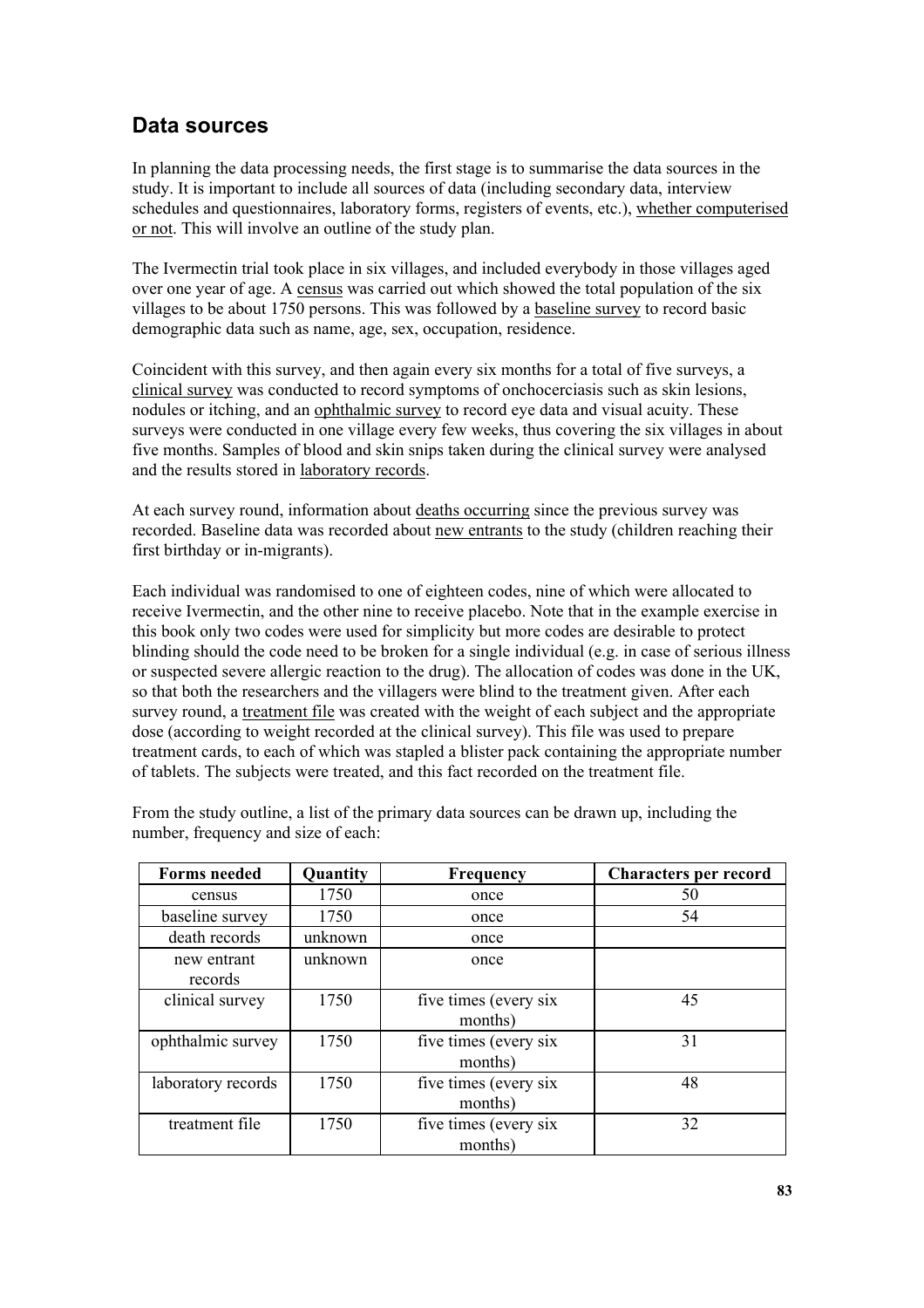### Tasks arising from the data

Further tasks will follow from this list of primary data sources, and will in turn generate secondary data:

- $\Box$  Combination of the census, the baseline survey data and the randomisation codes into a population register.
- $\Box$  Maintenance of this register and updating with details of new births, deaths and migrants.
- $\Box$  Using the register to generate lists of subjects for clinician and ophthalmologist to visit at each survey round.
- $\Box$  Production of sticky labels showing name, age, sex, address, ID no. of each subject to be affixed to blank clinical and ophthalmic questionnaires, and to laboratory forms.
- $\Box$  Using the register and most recent survey data to produce (using the treatment file) a list of subjects to be visited for treatment by each field worker. This list was printed double-spaced to allow the field worker to record treatment given and other information.
- $\Box$  Production of a sticky label with treatment code and number of pills for each subject to be treated.
- $\Box$  Production of lists of those subjects not seen at the clinical or ophthalmic survey or not treated at treatment round, for subsequent follow-up.

The number and nature of each of these tasks needs to be estimated beforehand, in order to quantify the resources needed to carry them out.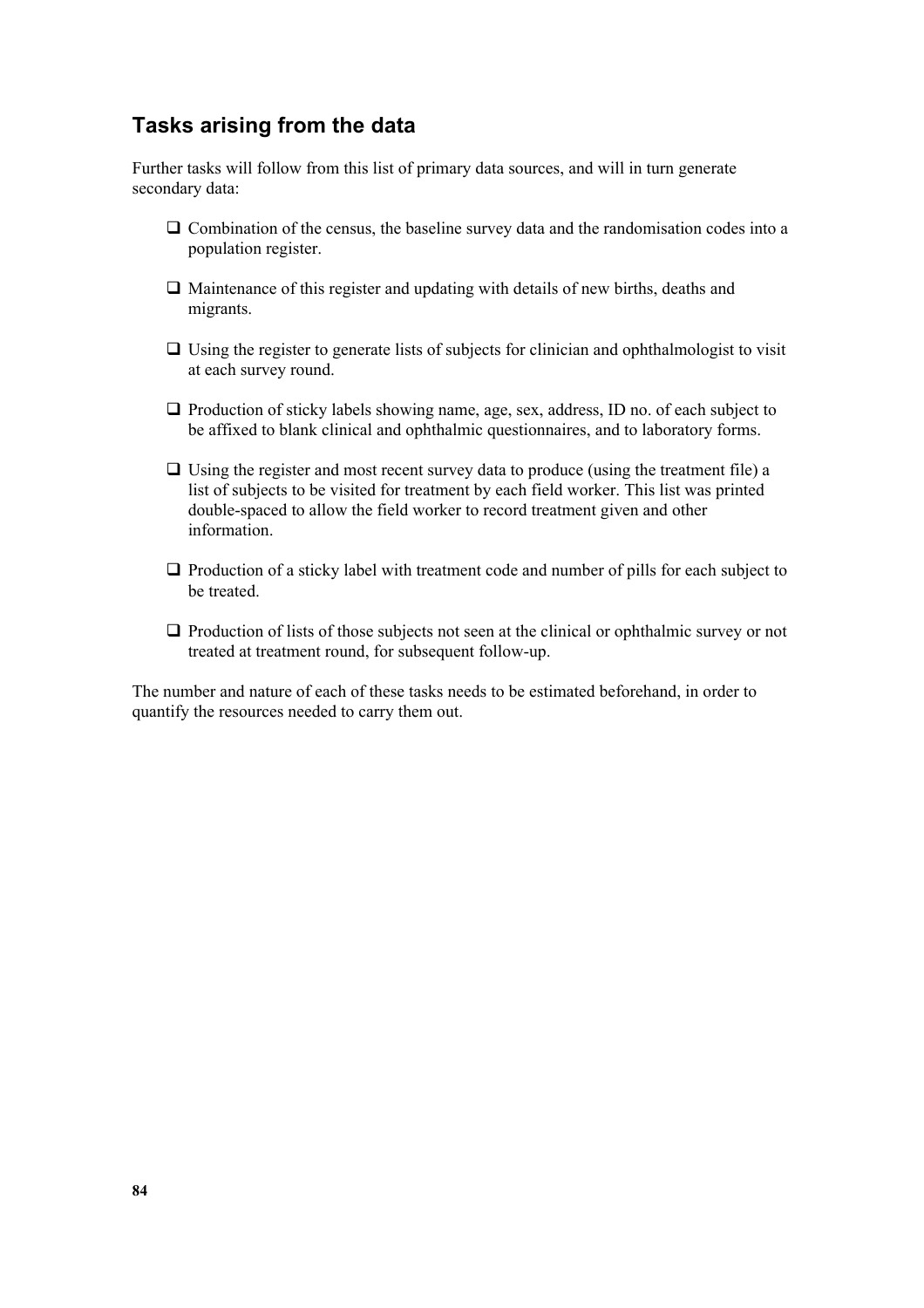# Linking of data files

Files need to be linked with a unique identifying number. In the Ivermectin trial a simple four digit number (IDNO) was appended initially to the baseline survey data. In practice it is often helpful to use an identifier which combines information about the person's residence. For example, in a study in The Gambia which covered about twenty villages, the identifying number was of the form:

#### A01001

The initial letter indicated the village, the first two digits indicated the compound within that village, and the final three digits indicated the individual within that compound:



This kind of hierarchical numbering scheme is particularly useful when information is recorded at different levels of the hierarchy. For example, prevalence of illness among individuals is related to (e.g.) sanitation within the compound.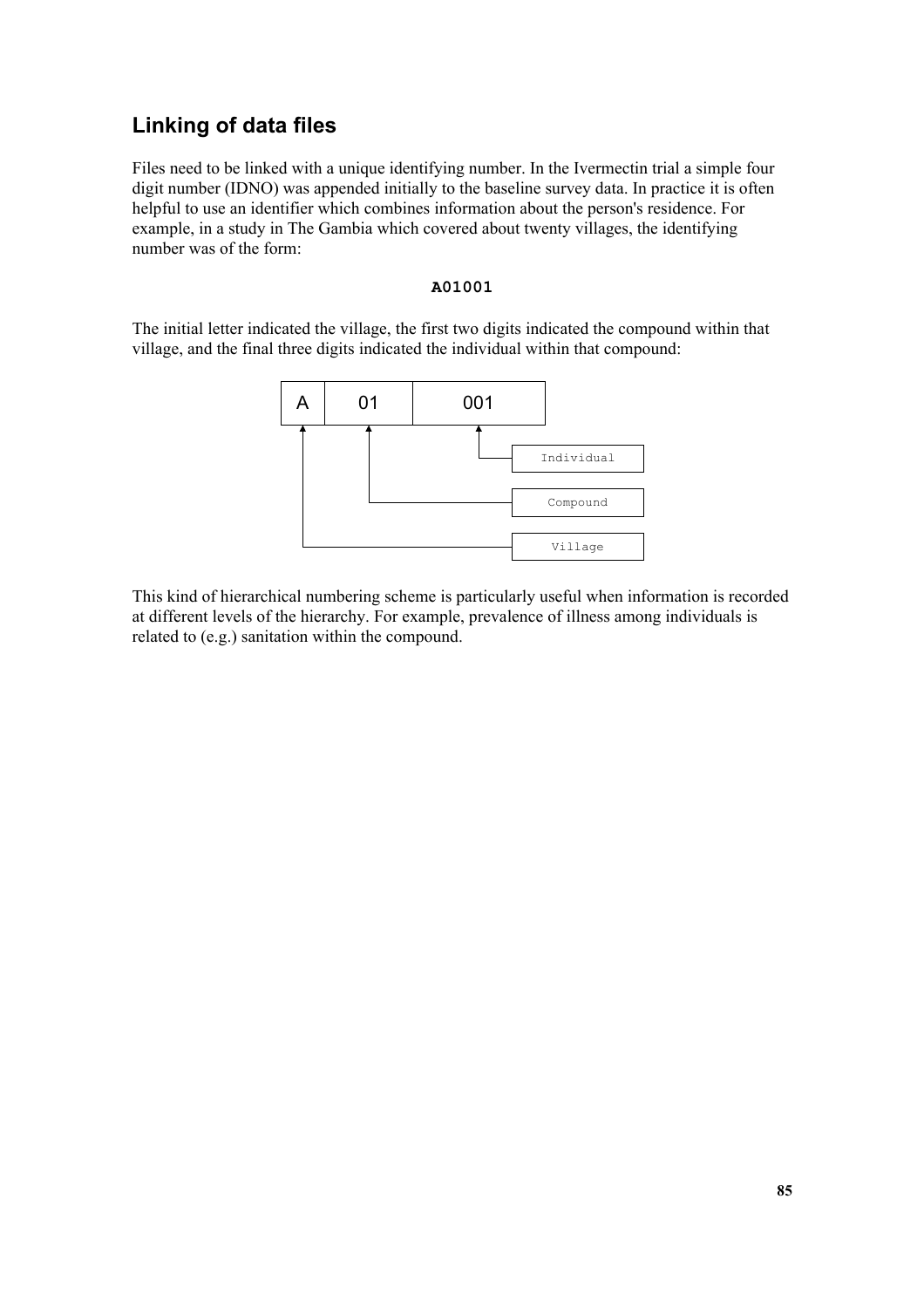### Personnel requirements

When planning the number and level of staff required, the following general data processing tasks need to be considered in addition to those mentioned above:

- $\Box$  Distribution and tracking of forms to and from interviewers in the field.
- $\Box$  Raising queries with field staff about data, re-entering corrected or additional data.
- $\Box$  Setting up and maintaining systems for checking that each form goes through all the necessary stages of data entry. It is useful to mark the forms in some way so that it is obvious which ones have gone through which processes. It can be useful to have clearly marked trays for forms ready for (or having completed) a certain stage in the process.
- $\Box$  Checking data entry, either by double data entry or an alternative method. Often checking programs are written which need to be run periodically.
- $\Box$  Backing up data files. Need to decide who will do this, how often and onto what (one copy of all program and data files should be stored off-site in case of theft or fire).
- $\Box$  Virus checking. Who will keep virus checking programs up-to-date and how often will they be run to check computers?
- $\Box$  Protecting subject confidentiality.
- $\Box$  Documenting programs

Administrative duties, leave and sickness also need to be taken into account.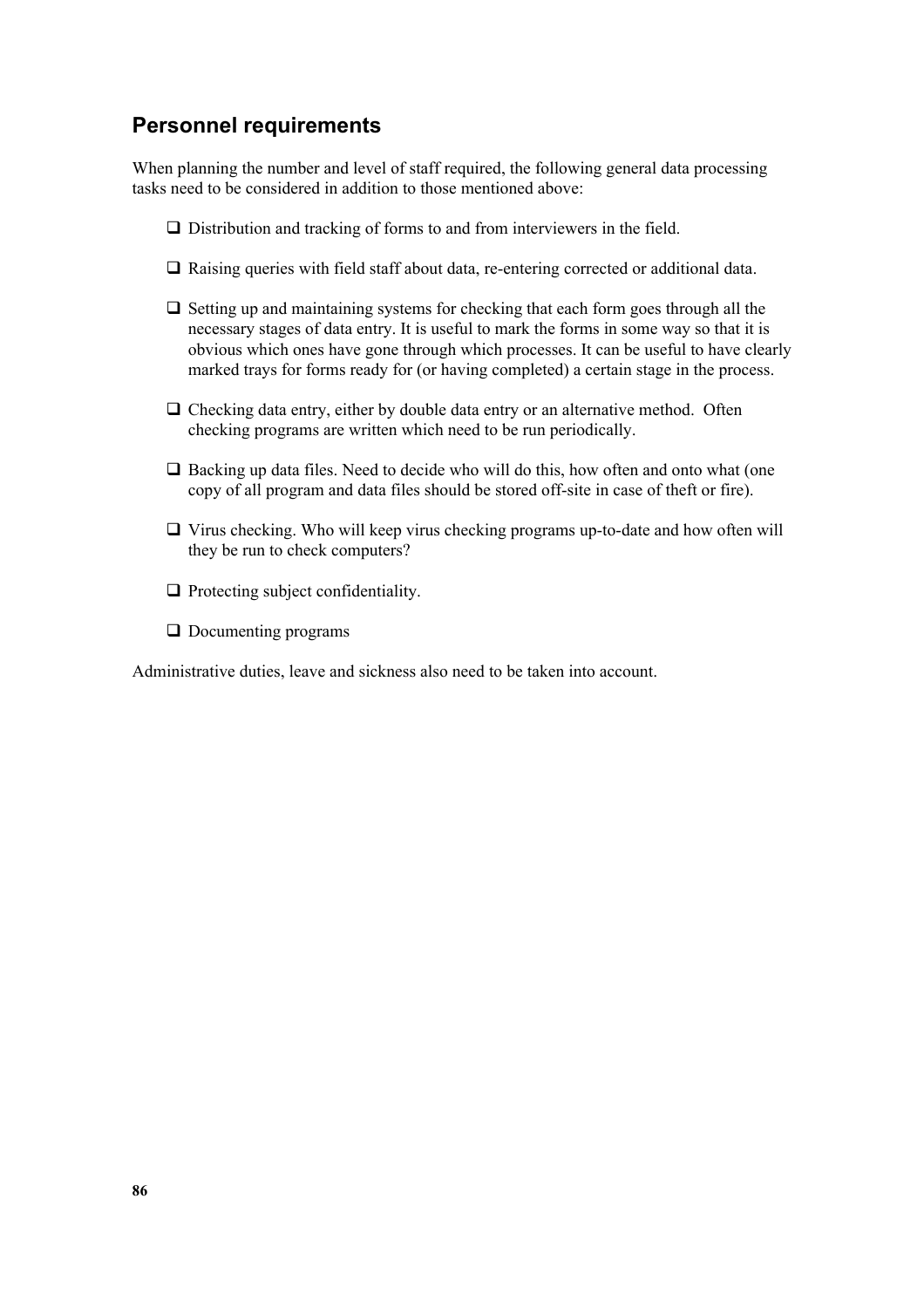## Data-entry clerks and coders

Unless trained data entry clerks and coders are already available, they will need to be hired and trained. The level of person hired depends on the extent to which they will be required to use their judgement. Byass (1989) found that secondary school leavers could be trained for straightforward data coding and entry. Bourque and Clark (1992) advise that, as the work of data processing personnel tends to be repetitive and tedious and demands attention to detail, it is important to explain during training the importance and relevance of their work to the whole research process. If open questions and qualitative data are to be coded then it is generally necessary to employ data processing personnel with a higher level of education than completion of secondary school.

The number of different tasks (such as those listed above) that a data entry clerk will perform varies from study to study. Obviously a main component of a data entry clerk's duties is to enter data, and in order to estimate the amount of time needed for this it is necessary to consider the amount of data. For the Ivermectin study the major load will be the processing over each six month period of the 1750 clinical, ophthalmic, laboratory and treatment forms. This will average out as  $1750 \times 4 / 26 =$  about 270 forms per week, or 540 since they will be double entered.

The requirement for data entry clerks can be estimated from this. If the average size of forms is around 40 characters this will entail entry of 21,600 characters per week. Byass (1989) found in The Gambia that secondary school leavers could be trained to type quite quickly and handle over 100 records of 100 characters per day (a total of 50,000 characters per week). This indicates that one clerk should be sufficient for this study (although it is usually preferable to have different people typing in the two entries of double entered data). In countries and urban areas where trained keyboard operators are available, far higher data entry speeds can be expected.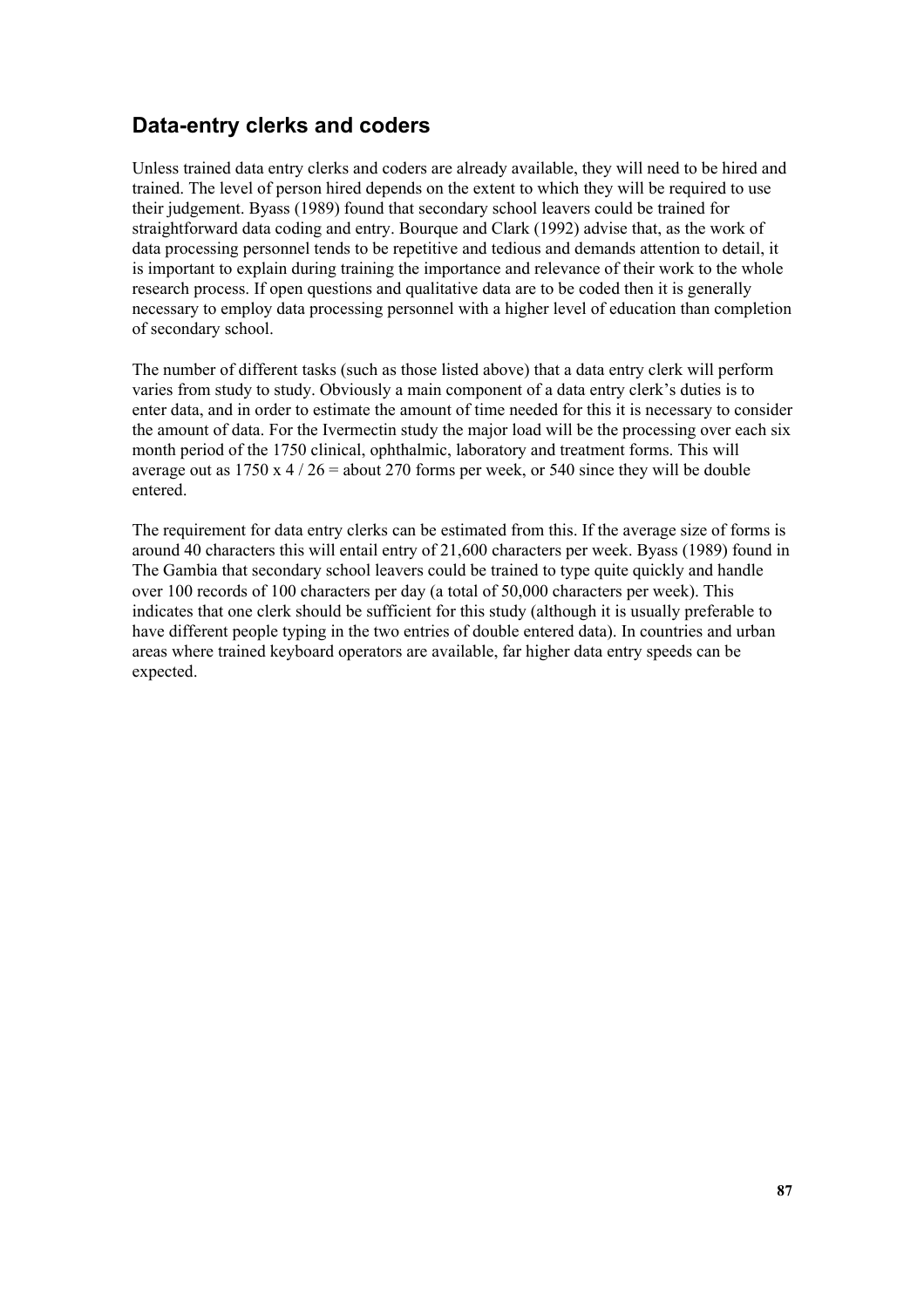#### The data manager

For large studies it is advisable to appoint a data manager. This person will be responsible for

- $\Box$  Supervising the data entry clerks.
- $\Box$  Organising the 'flow' of the questionnaires.
- $\Box$  Ensuring the quality of the data.
- $\Box$  Ensuring the security of the data (backups, confidentiality), including paper forms.
- $\Box$  Carrying out the tasks arising from the data such as production of lists and labels.
- $\Box$  Installing and maintaining the hardware.
- $\Box$  Installing and maintaining software.
- $\Box$  Producing summaries of the data to enable the investigator to monitor progress.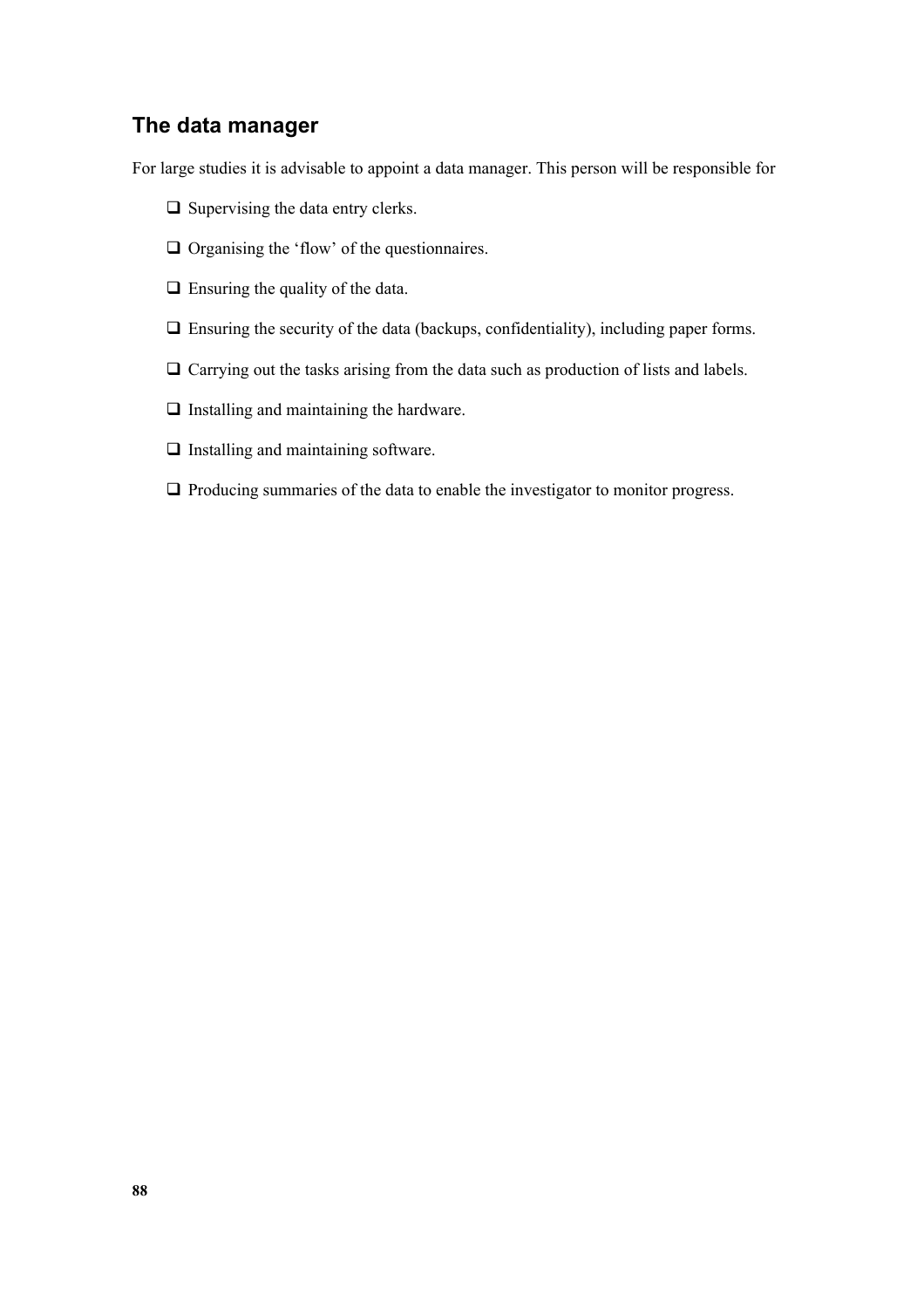# Software requirements

As you have seen, *EpiData* can handle the data management requirements of large studies. The ANALYSIS module of EpiInfo v6.xx can perform most of the statistics that will be required for analysing data from a survey or trial but it is likely that another statistics package will be required to perform multivariate or repeated measures analysis. The choice of statistical package is best left to the statistician who will be responsible for the data analysis. In the case of clinical trials the choice of statistics package may be dictated by the licensing authority.

For complex datasets you may opt for a specialised suite of programs to be written (for example in a database package such as Access) incorporating functions such as double data entry, range and consistency checks, and the linking and merging files. If you choose this route you should insist that everything is fully documented. The maintenance of undocumented programs can be very difficult and may require a complete rewrite of all programs if the original programmer is no longer available for advice.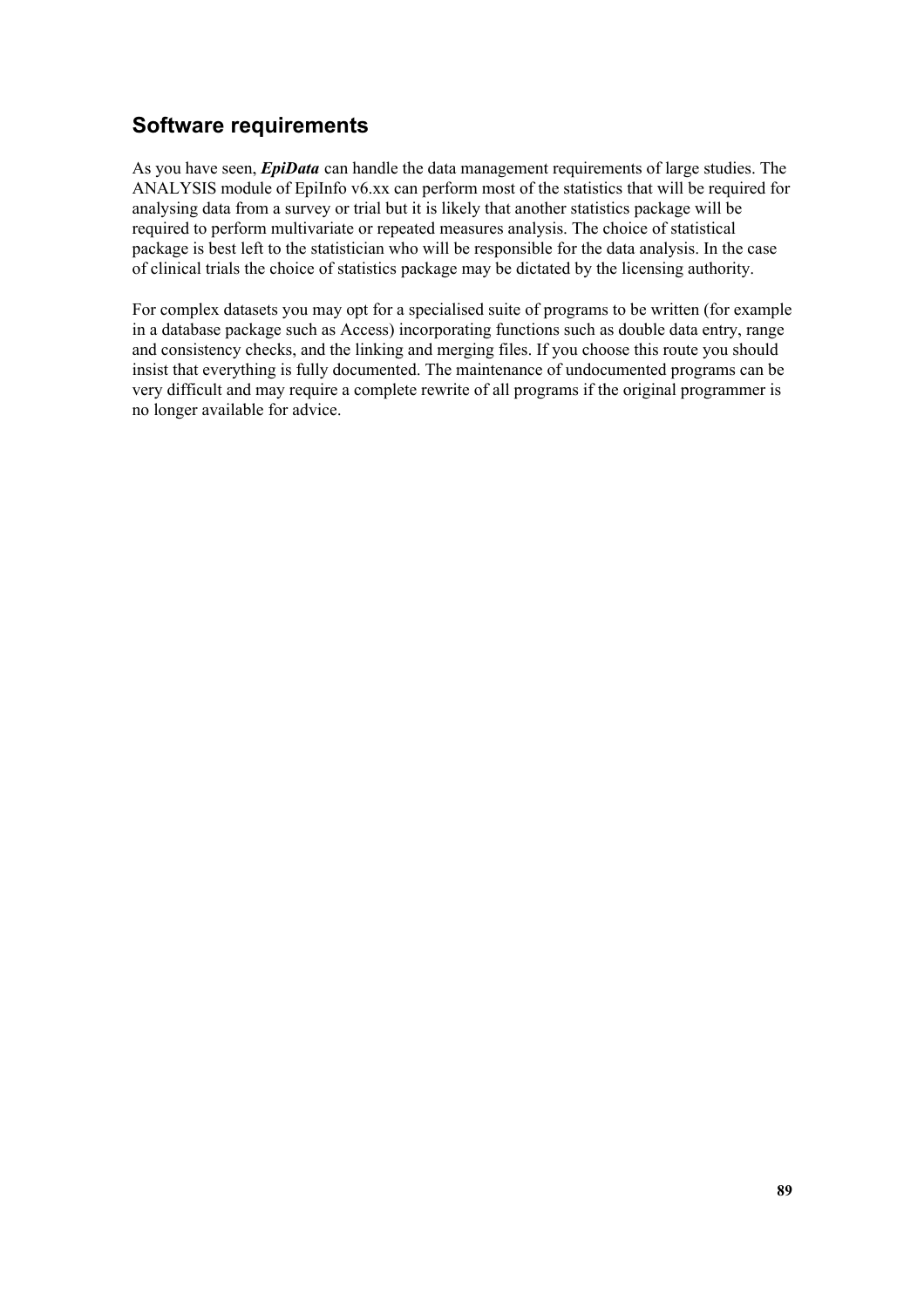#### Hardware requirements

Hardware specifications change from month to month making it difficult to give anything more than general guidelines:

- $\Box$  Always go for the 'industry standard' in both hardware and operating system. At the time of writing this meant an IBM compatible personal computer (PC) based upon the Intel Pentium processor running Microsoft Windows '98/ME. Other combinations of hardware (e.g. Apple Macintosh or PowerPC) or operating system (NT, MacOS, BeOS, Linux) may be appealing but may prove difficult to support. Always buy from a reputable manufacturer. Do not be tempted by bargain prices.
- $\Box$  Buy the highest specified equipment you can afford. Processor speed is important. The amount of memory (RAM) can also greatly effect system performance. Make sure that the hard disk is large enough to hold at least twice the anticipated size of data and program files. A large monitor (17 or 21 inch) may prove useful for data analysis machines. Machines that are to be used for data-entry purposes only can be less highly specified. *EpiData* can run well on modestly specified machines.
- $\Box$  All machines should have some form of backup mechanism. For small surveys you can rely on floppy disks but for larger surveys you will need a tape backup device. You should also purchase a small fireproof box or safe for storage of backup disks or tapes.

You should have at least two computers for any survey. This will allow the survey to continue if one machine should fail but it also allows data to be entered on one machine whilst the other machine is used for administrative or data-management tasks. In remote locations it will help if the computers are identical so that a single set of spare parts will suffice for both machines and one machine can always be kept running by cannibalising the other. Portable computers are attractive but have limited keyboards and screens and are difficult to repair. They are more expensive than desktop machines and are more susceptible to theft.

The printer you use will depend on the size and complexity of the survey. For large surveys you may require a dedicated printer to produce lists, reports, and the output of analysis. Such a printer will be optimised for speed of output (not quality) and be able to handle wide continuous stationary (dot-matrix printer). If you will need to produce follow-up letters then a printer capable of handling standard letter paper and producing high quality text will be required (ink-jet or laser printer). Cheap colour ink-jet printers are available which will produce high quality text and graphics but tend to be expensive to run. In remote locations make sure that you buy a good supply of paper and other consumable items (such as ink, ribbons, or cartridges) at the start of the survey. Always buy from a reputable manufacturer. Do not be tempted by bargain prices.

In remote or developing country locations you may also need to purchase an uninterruptible power supply (UPS) as this will protect your computers against damaging 'spikes' in the mains supply, maintain the supply for a short period (enough time to save any open files) to protect against cut in mains supply (black-outs), and provide good quality power during periods of low voltage caused by excess demand (brown-outs). Air conditioning systems are not required as most computers are equipped with internal fans but dust and humidity can cause problems.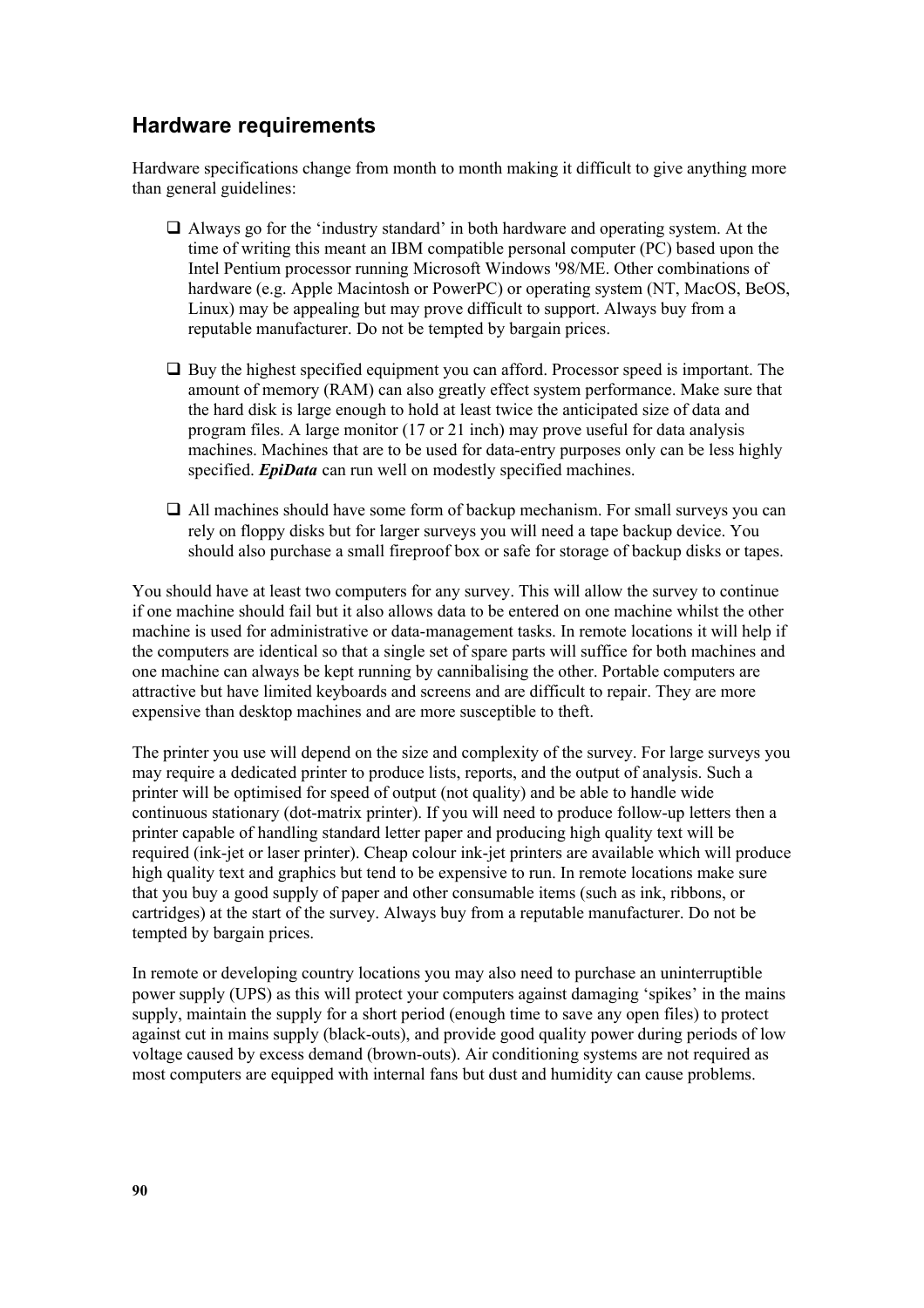# Appendix 1 Files and Variables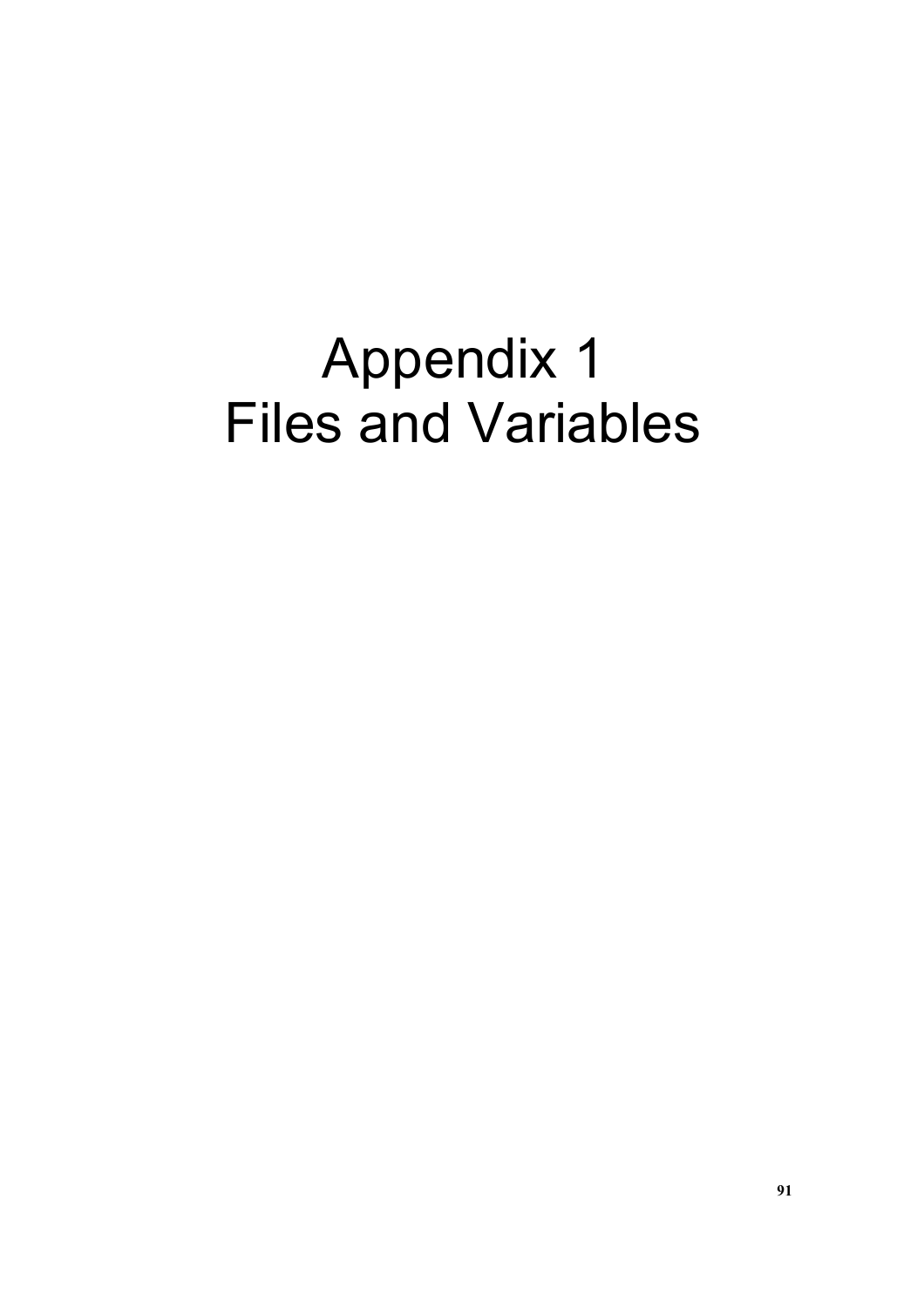| <b>File</b>          | Variable     | <b>Contents</b>       | <b>Values / Codes</b>              | <b>Missing</b> |
|----------------------|--------------|-----------------------|------------------------------------|----------------|
| <b>DEMOG x.REC</b>   | <b>IDNO</b>  | Subject ID number     |                                    |                |
| baseline demography  | <b>VILL</b>  | Village number        | 16                                 |                |
|                      | <b>DATE</b>  | Date of interview     | dd/mm/yyyy                         |                |
|                      | AGE          | Age in years          | Positive integers                  | 99             |
|                      | <b>SEX</b>   | Sex                   | $1 = Male$                         | 9              |
|                      |              |                       | $2 =$ Female                       |                |
|                      | <b>TRIBE</b> | Tribe code            | $1 =$ Mende                        |                |
|                      |              |                       | $2 = Other$                        |                |
|                      | <b>HHNO</b>  | Household number      | Positive integers                  | 99             |
|                      | <b>REL</b>   | Relation in household | $1 = Self$                         | $\Omega$       |
|                      |              |                       | $2 = Parent$                       |                |
|                      |              |                       | $3 = Child$                        |                |
|                      |              |                       | $4 = Sibling$<br>$5 =$ Other blood |                |
|                      |              |                       | $6 =$ Spouse                       |                |
|                      |              |                       | $7 =$ Other non-blood              |                |
|                      |              |                       | $8 =$ Friend                       |                |
|                      |              |                       | $9 = Other$                        |                |
|                      | <b>STAY</b>  | Years in village      | Positive integers                  | 99             |
|                      |              |                       | $99$ = Missing                     |                |
|                      | <b>OCC</b>   | Occupation code       | $1 = At home$                      | $\mathbf{0}$   |
|                      |              |                       | $2 = At school$                    |                |
|                      |              |                       | $3 = Farming$                      |                |
|                      |              |                       | $4 =$ Fishing                      |                |
|                      |              |                       | $5 =$ Office work                  |                |
|                      |              |                       | $6 = \text{Trading}$               |                |
|                      |              |                       | $7 =$ Housework                    |                |
|                      |              |                       | $8 =$ Mining<br>$9 = Other$        |                |
| <b>MICRO.REC</b>     | <b>IDNO</b>  | Subject ID number     |                                    |                |
| microfilariae counts | ${\rm SR}$   | Survey round          | 15                                 |                |
|                      | <b>MFRIC</b> | MF count (right)      | Positive integers                  | 999            |
|                      | <b>MFLIC</b> | MF count (left)       | Positive integers                  | 999            |
|                      | <b>SSRIC</b> | Skin diameter (right) | Positive real                      | $\theta$       |
|                      |              |                       | numbers                            |                |
|                      | <b>SSLIC</b> | Skin diameter (left)  | Positive real                      | $\bf{0}$       |
|                      |              |                       | numbers                            |                |
| <b>BLOOD.REC</b>     | <b>IDNO</b>  | Subject ID number     |                                    |                |
| blood samples        | <b>SR</b>    | Survey round          | 15                                 |                |
|                      | <b>EOSIN</b> | Eosinophil count      | Positive integers                  | 9999           |
|                      | <b>PCV</b>   | Packed cell volume    | Positive integers                  | 99             |
|                      | <b>MPS</b>   | Malaria parasites     | $0 = Negative$                     | 9              |
|                      |              |                       | $1 = Positive$                     |                |
| <b>TMTCODES.REC</b>  | <b>DRUG</b>  | Drug batch            | $IVER = DRUG$                      |                |
| treatment codes      |              |                       | $PLAC = PLACEBO$                   |                |
|                      | <b>IDNO</b>  | Subject ID number     |                                    |                |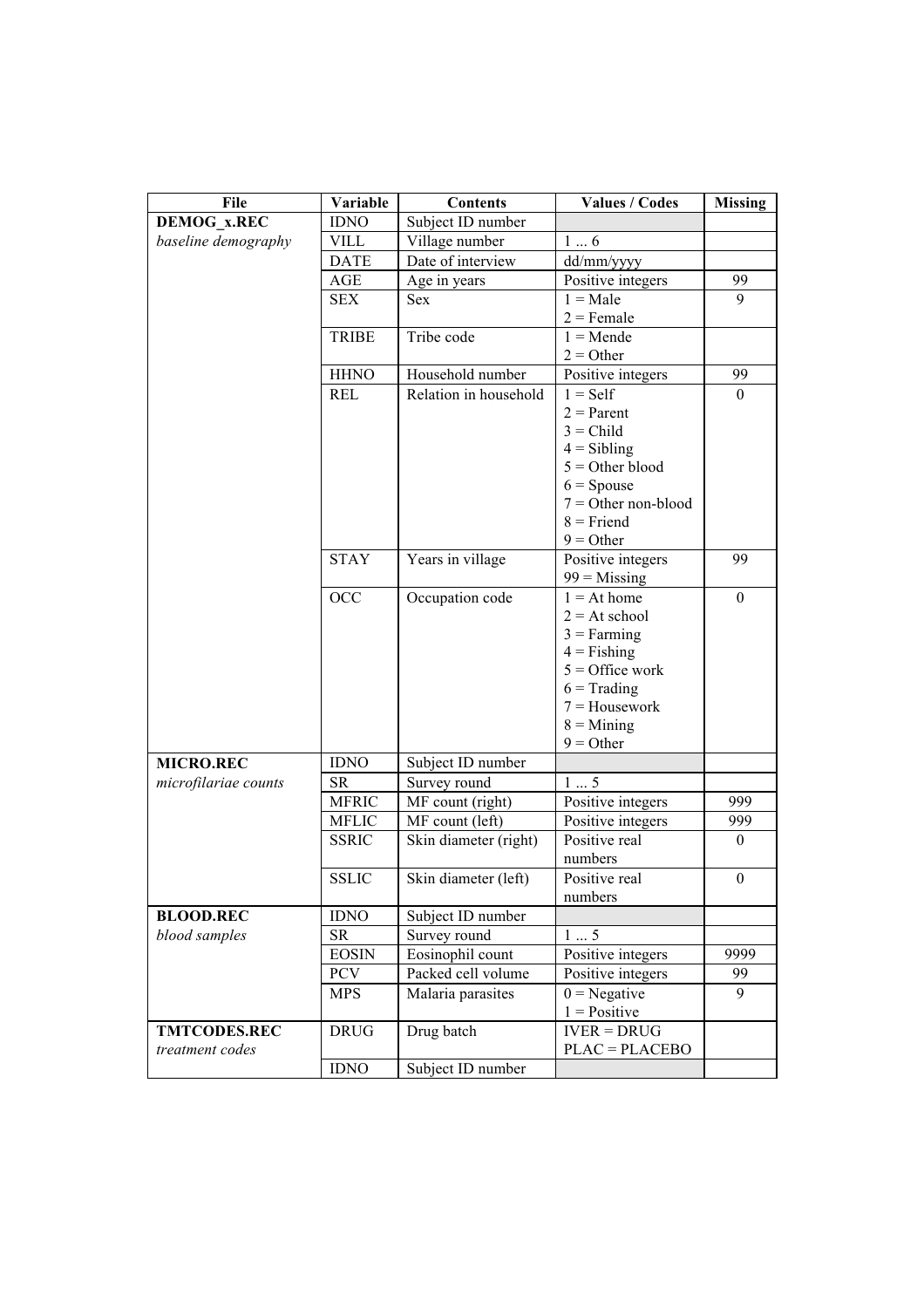# Appendix 2 EpiData Options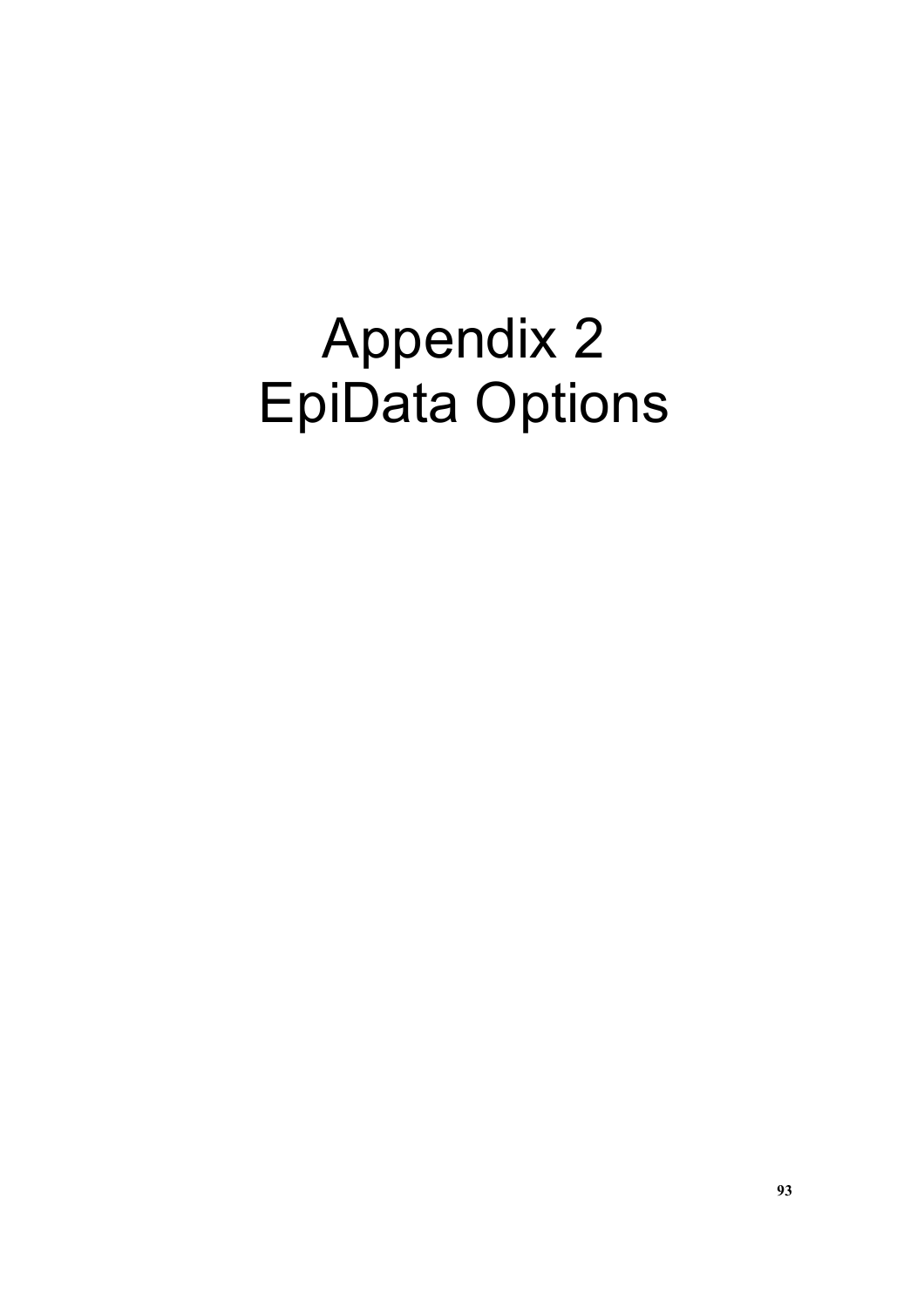# EpiData options

EpiData allows you to change many of the ways in which it works by selecting the File  $\rightarrow$ Options menu option. Here is a list of the things that you can change:

| <b>Options Page</b> | <b>Item</b>            | <b>Description</b>                                                                                                                                          | Recommended                                                                    |
|---------------------|------------------------|-------------------------------------------------------------------------------------------------------------------------------------------------------------|--------------------------------------------------------------------------------|
| Editor              | Font                   | Font used in the text editor                                                                                                                                | A fixed pitch font such as Courier New                                         |
|                     | Background             | Background colour                                                                                                                                           | White                                                                          |
|                     | Tabs / indents         | Number of spaces inserted by                                                                                                                                | $\overline{\mathcal{A}}$                                                       |
|                     |                        | the 图 key                                                                                                                                                   |                                                                                |
| Show data form      | Font                   | Font for forms                                                                                                                                              | A fixed pitch font such as Courier New                                         |
|                     | Background             | Colour of forms                                                                                                                                             | Grey                                                                           |
|                     | Field colour           | Background colour for data<br>entry fields                                                                                                                  | White                                                                          |
|                     | Highlight active field | Show the currently selected                                                                                                                                 | On                                                                             |
|                     |                        | field in a different colour                                                                                                                                 | Bright yellow                                                                  |
|                     | Field style            | The way data-entry fields<br>appear on the form                                                                                                             | Flat with border                                                               |
|                     | Line height            | Space between lines on the<br>form                                                                                                                          | $1\frac{1}{2}$ lines                                                           |
|                     | Tabs / indents         | Number of pixels inserted<br>when using the @ character in<br>QES files                                                                                     | 40                                                                             |
| Create data file    | Field names            | Use automatically generated<br>field names based on the text<br>before the field definition or<br>use the first word on the line<br>of the field definition | Automatic field names                                                          |
|                     | Letter case            | Letter case for field names<br>when exported                                                                                                                | Upper-case                                                                     |
| Documentation       | Font                   | Font used for documentation                                                                                                                                 | A fixed pitch font such as Courier New                                         |
|                     | Background             | Background colour                                                                                                                                           | White                                                                          |
| Advanced            | First ID number        | Starting value for <idnum><br/>type fields</idnum>                                                                                                          | 1                                                                              |
|                     | Error messages         | Show errors caused by<br><b>CHECK</b> commands                                                                                                              | Set this on when developing CHECK code<br>that includes a lot of calculations. |
|                     | Language               | Language used for menus,<br>messages, &c.                                                                                                                   |                                                                                |
| File associations   | File types             | Specify which file types will<br>open in <i>EpiData</i> when<br>double-clicked in the<br>Windows Explorer                                                   | All                                                                            |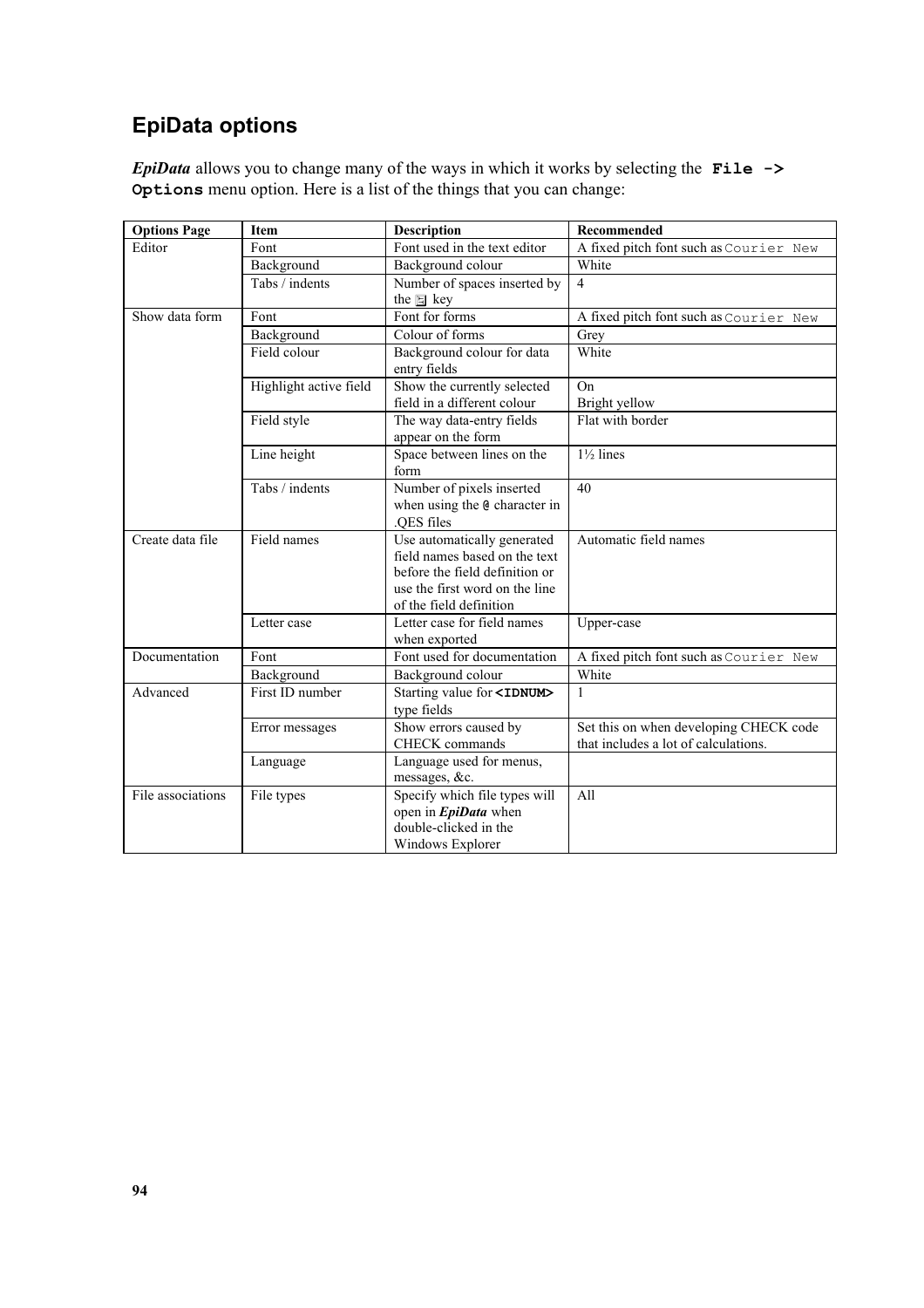# Appendix 3 EpiData Field Types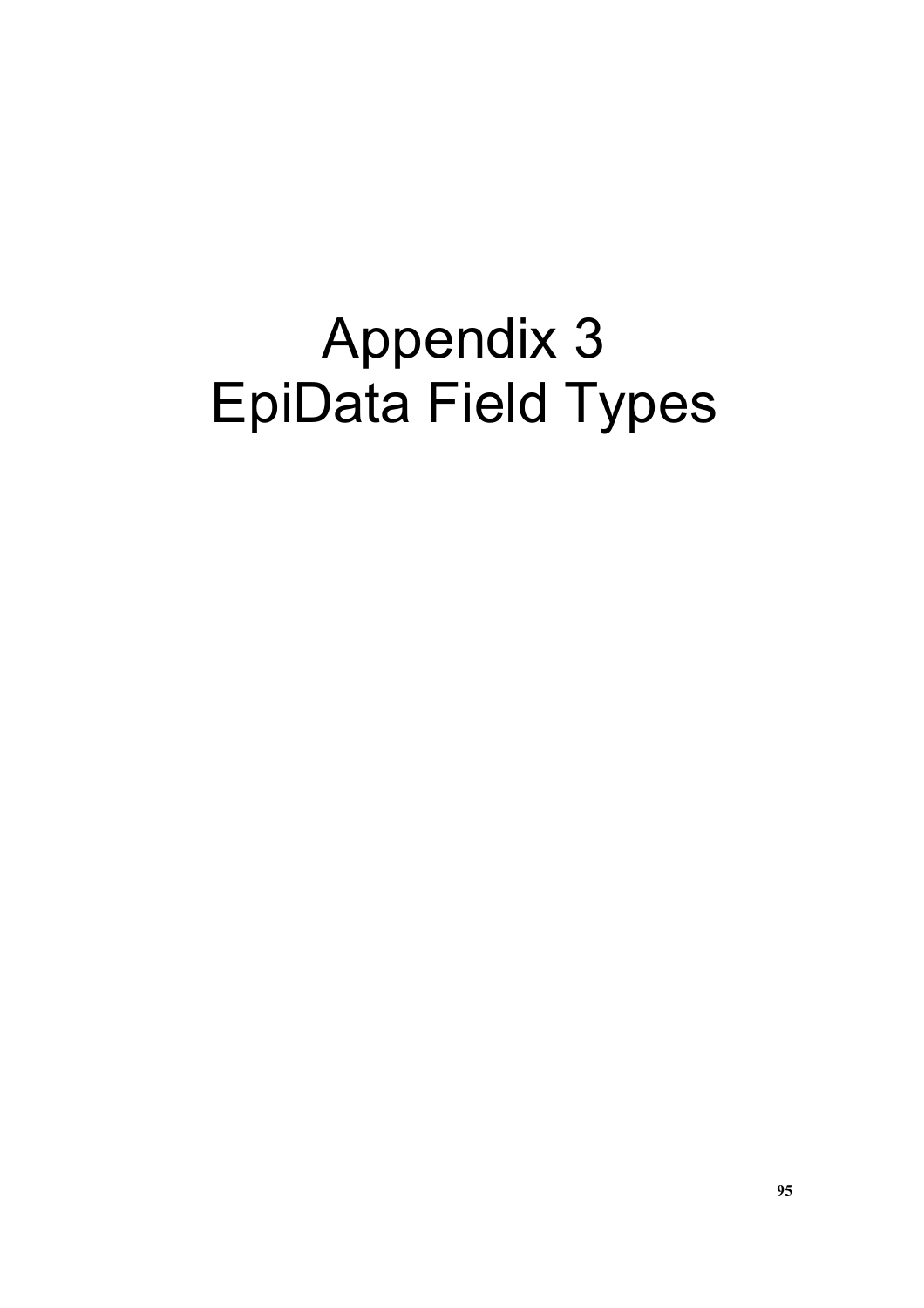| <b>Type</b>     | <b>Example</b>                                      | <b>Description</b>                                                                                                                                                                                                                                                                 |
|-----------------|-----------------------------------------------------|------------------------------------------------------------------------------------------------------------------------------------------------------------------------------------------------------------------------------------------------------------------------------------|
| ID number       | <idnum></idnum>                                     | Automatic ID number. Incremented for each new<br>record entered. Cannot be changed during data<br>entry. The default first value of an ID number in a<br>new data file is 1, but this can be changed using the<br>File -> Options -> Advanced menu<br>option.                      |
| Numeric         | ###<br>###.##                                       | Accepts entry of numbers.                                                                                                                                                                                                                                                          |
| Text            |                                                     | Accepts all characters. The number of underscore<br>characters defines the length of the field.                                                                                                                                                                                    |
| Upper-case text | $<$ A><br><a<br>⋗</a<br>                            | Accepts all characters. Entries are converted to<br>upper case. The length of the field is defined by the<br>number of characters between the $\leq$ and $\geq$<br>symbols.                                                                                                        |
| Boolean         | $<$ Y>                                              | Accept only $Y$ , $N$ , $1$ , $0$ and space as legal entries.<br>An entry of $1$ is converted to $Y$ . An entry of $0$ is<br>converted to N.                                                                                                                                       |
| Date            | <dd mm="" yyyy=""><br/><mm dd="" yyyy=""></mm></dd> | Accept valid dates in European (day/month/year)<br>and American (month/day/year) formats.                                                                                                                                                                                          |
| Today's date    | <today-dmy><br/><today-mdy></today-mdy></today-dmy> | Filled automatically with the current date. Cannot<br>be edited. If a previously saved record containing a<br>today's date field is modified and saved then the<br>today's date field is updated to the current date.                                                              |
| Soundex         | <s><br/><math>\texttt{&lt;}</math>s<br/>≻</s>       | Accept all characters. Only the last word entered is<br>used to create the Soundex code. Soundex is a<br>coding of words that can be used to anonymise<br>(e.g.) the surnames of informants participating in a<br>survey. Soundex coding is described in the<br>EpiData help file. |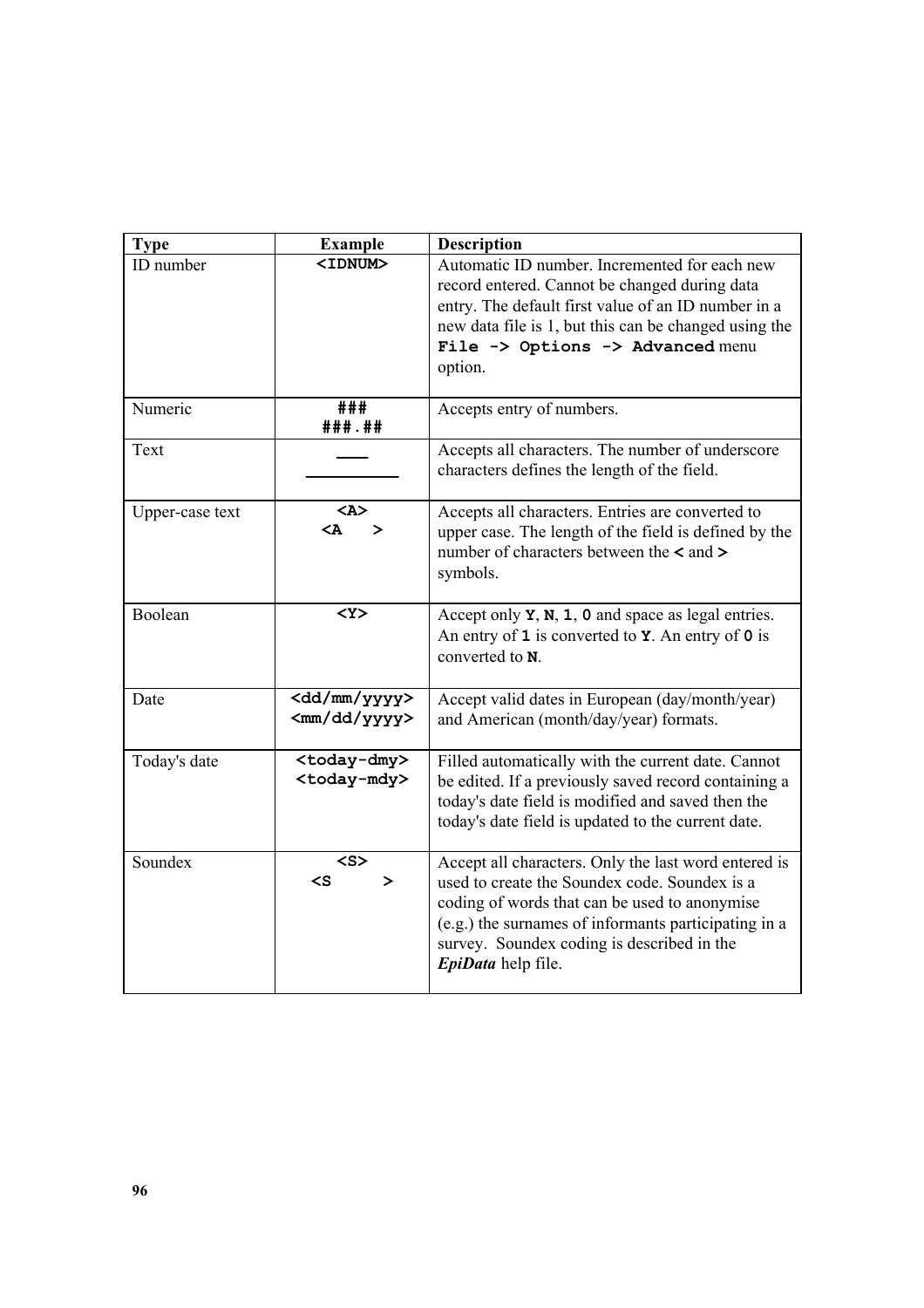# Appendix 4 EpiData File Types